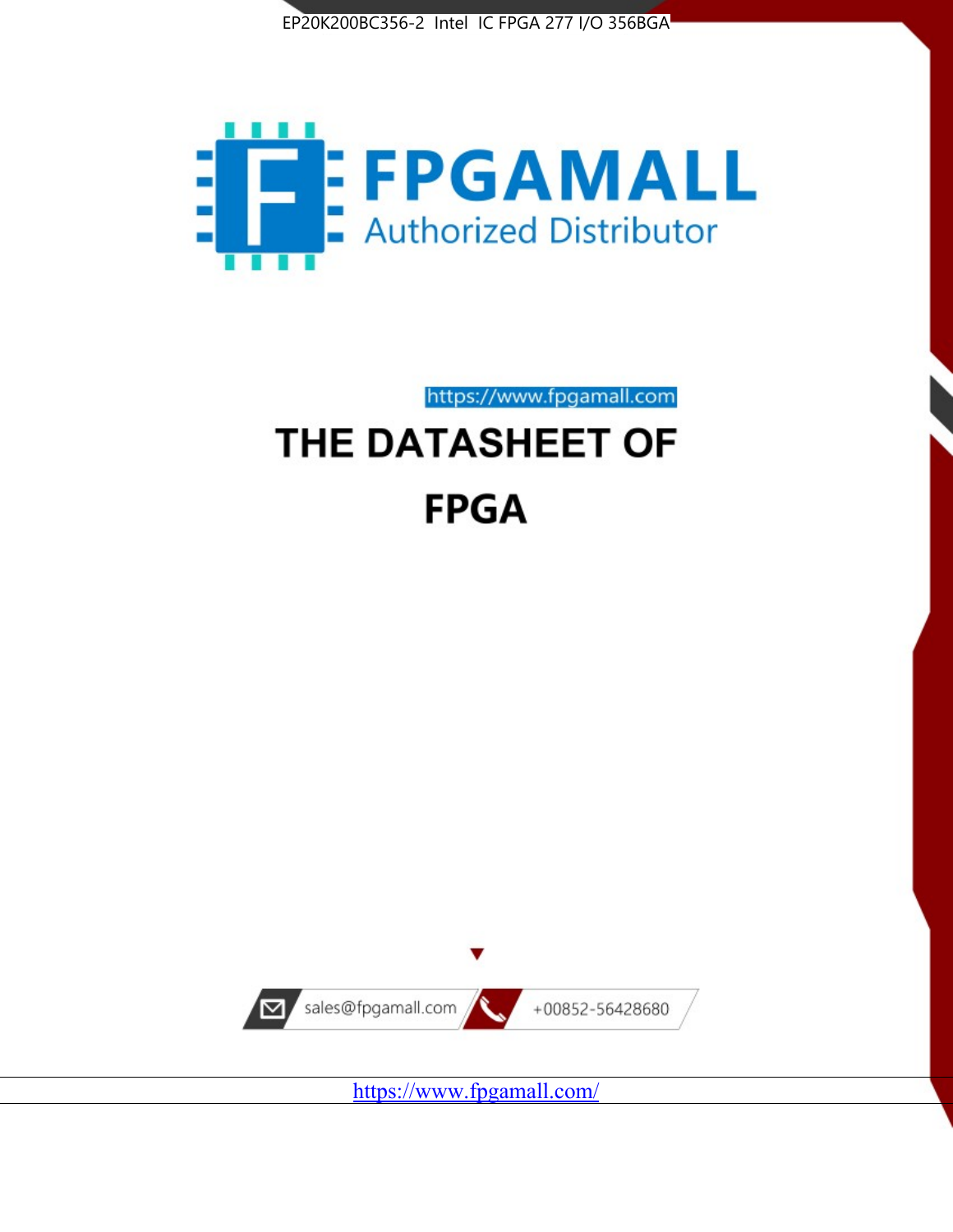# EP20K200BC356-2 Intel IC FPGA 277 I/O 356BGA



# **APEX 20K**

**Programmable Logic Device Family**

# **March 2004, ver. 5.1 Data Sheet**

**Features ■** Industry's first programmable logic device (PLD) incorporating system-on-a-programmable-chip (SOPC) integration

- MultiCore™ architecture integrating look-up table (LUT) logic, product-term logic, and embedded memory
- LUT logic used for register-intensive functions
- Embedded system block (ESB) used to implement memory functions, including first-in first-out (FIFO) buffers, dual-port RAM, and content-addressable memory (CAM)
- ESB implementation of product-term logic used for combinatorial-intensive functions
- High density
	- 30,000 to 1.5 million typical gates (see Tables 1 and 2)
	- Up to 51,840 logic elements (LEs)
	- Up to 442,368 RAM bits that can be used without reducing available logic
	- Up to 3,456 product-term-based macrocells

|                             | Table 1. APEX 20K Device Features |                 | Note $(1)$      |                  |                  |                 |                  |
|-----------------------------|-----------------------------------|-----------------|-----------------|------------------|------------------|-----------------|------------------|
| <b>Feature</b>              | <b>EP20K30E</b>                   | <b>EP20K60E</b> | <b>EP20K100</b> | <b>EP20K100E</b> | <b>EP20K160E</b> | <b>EP20K200</b> | <b>EP20K200E</b> |
| Maximum<br>system<br>gates  | 113,000                           | 162,000         | 263,000         | 263,000          | 404,000          | 526,000         | 526,000          |
| Typical<br>gates            | 30,000                            | 60,000          | 100,000         | 100.000          | 160,000          | 200,000         | 200,000          |
| <b>LEs</b>                  | 1,200                             | 2,560           | 4,160           | 4,160            | 6,400            | 8,320           | 8,320            |
| <b>ESBs</b>                 | 12                                | 16              | 26              | 26               | 40               | 52              | 52               |
| Maximum<br>RAM bits         | 24,576                            | 32,768          | 53,248          | 53,248           | 81,920           | 106,496         | 106,496          |
| Maximum<br>macrocells       | 192                               | 256             | 416             | 416              | 640              | 832             | 832              |
| Maximum<br>user I/O<br>pins | 128                               | 196             | 252             | 246              | 316              | 382             | 376              |

# **Altera Corporation 1**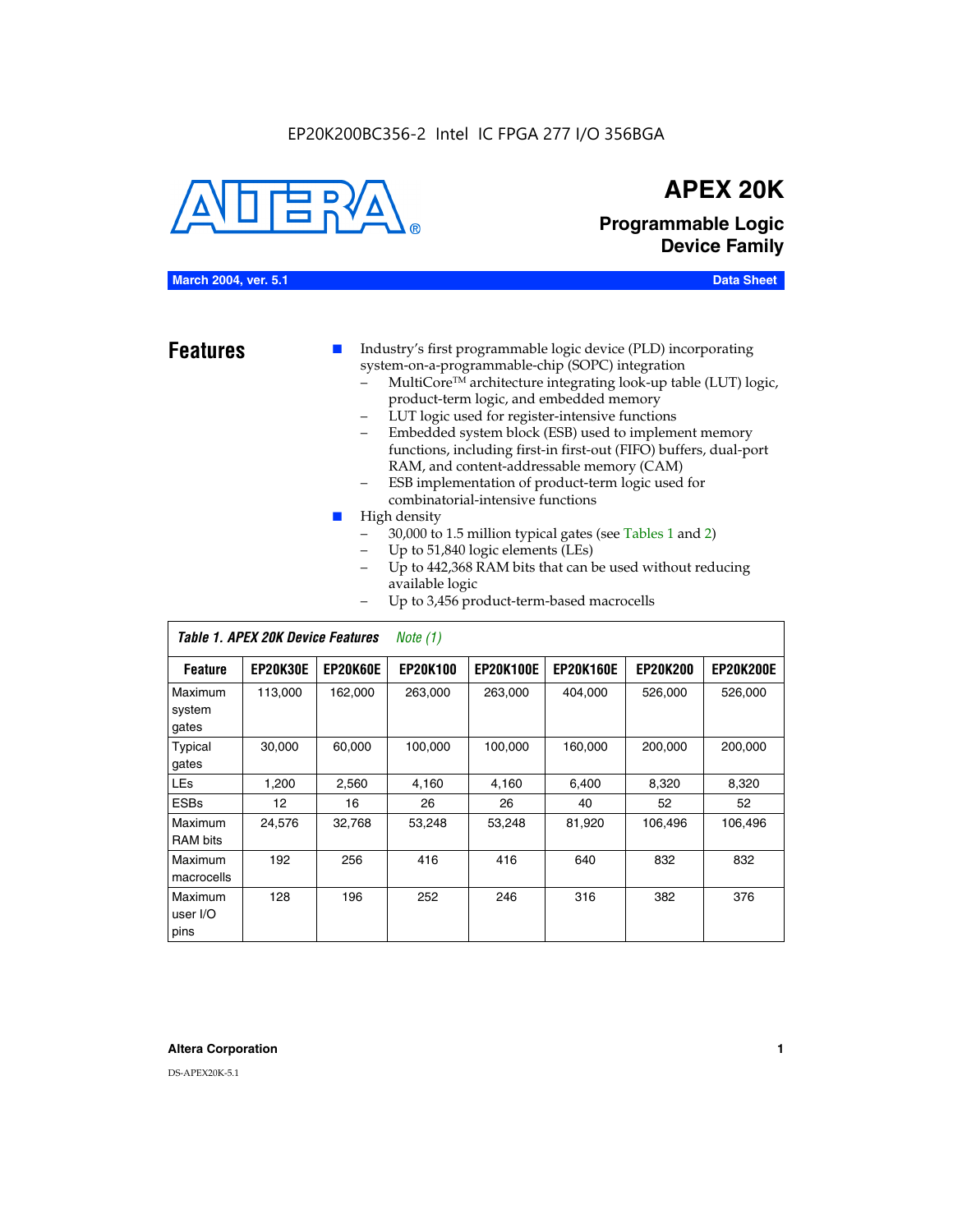| Table 2. Additional APEX 20K Device Features |                  |                 | <i>Note</i> $(1)$ |                  |                   |                   |
|----------------------------------------------|------------------|-----------------|-------------------|------------------|-------------------|-------------------|
| <b>Feature</b>                               | <b>EP20K300E</b> | <b>EP20K400</b> | <b>EP20K400E</b>  | <b>EP20K600E</b> | <b>EP20K1000E</b> | <b>EP20K1500E</b> |
| Maximum system<br>gates                      | 728,000          | 1,052,000       | 1,052,000         | 1,537,000        | 1,772,000         | 2,392,000         |
| <b>Typical gates</b>                         | 300,000          | 400,000         | 400,000           | 600,000          | 1,000,000         | 1,500,000         |
| <b>LEs</b>                                   | 11,520           | 16.640          | 16,640            | 24,320           | 38,400            | 51,840            |
| <b>ESBs</b>                                  | 72               | 104             | 104               | 152              | 160               | 216               |
| Maximum<br><b>RAM bits</b>                   | 147,456          | 212,992         | 212.992           | 311,296          | 327,680           | 442.368           |
| Maximum<br>macrocells                        | 1,152            | 1,664           | 1,664             | 2.432            | 2,560             | 3,456             |
| Maximum user I/O<br>pins                     | 408              | 502             | 488               | 588              | 708               | 808               |

# *Note to Tables 1 and 2:*

*Table 3. APEX 20K Supply Voltages*

(1) The embedded IEEE Std. 1149.1 Joint Test Action Group (JTAG) boundary-scan circuitry contributes up to 57,000 additional gates.

**Additional Features**

 $\mathbf{I}$ 

- Designed for low-power operation
	- 1.8-V and 2.5-V supply voltage (see Table 3)
	- $-$  MultiVolt<sup>TM</sup> I/O interface support to interface with 1.8-V, 2.5-V, 3.3-V, and 5.0-V devices (see Table 3)
	- ESB offering programmable power-saving mode

| Tadie 3. Apex zuk Supply voltages                                               |                                                       |                                                                                                                                                                                 |  |  |  |  |
|---------------------------------------------------------------------------------|-------------------------------------------------------|---------------------------------------------------------------------------------------------------------------------------------------------------------------------------------|--|--|--|--|
| <b>Feature</b>                                                                  | <b>Device</b>                                         |                                                                                                                                                                                 |  |  |  |  |
|                                                                                 | <b>EP20K100</b><br><b>EP20K200</b><br><b>EP20K400</b> | EP20K30E<br>EP20K60E<br><b>EP20K100E</b><br><b>EP20K160E</b><br><b>EP20K200E</b><br><b>EP20K300E</b><br><b>EP20K400E</b><br>EP20K600E<br><b>EP20K1000E</b><br><b>EP20K1500E</b> |  |  |  |  |
| Internal supply voltage (V <sub>CCINT</sub> )                                   | 2.5V                                                  | 1.8V                                                                                                                                                                            |  |  |  |  |
| MultiVolt I/O interface voltage levels (V <sub>CCIO</sub> ) 2.5 V, 3.3 V, 5.0 V |                                                       | 1.8 V, 2.5 V, 3.3 V, 5.0 V (1)                                                                                                                                                  |  |  |  |  |

# *Note to Table 3:*

(1) APEX 20KE devices can be 5.0-V tolerant by using an external resistor.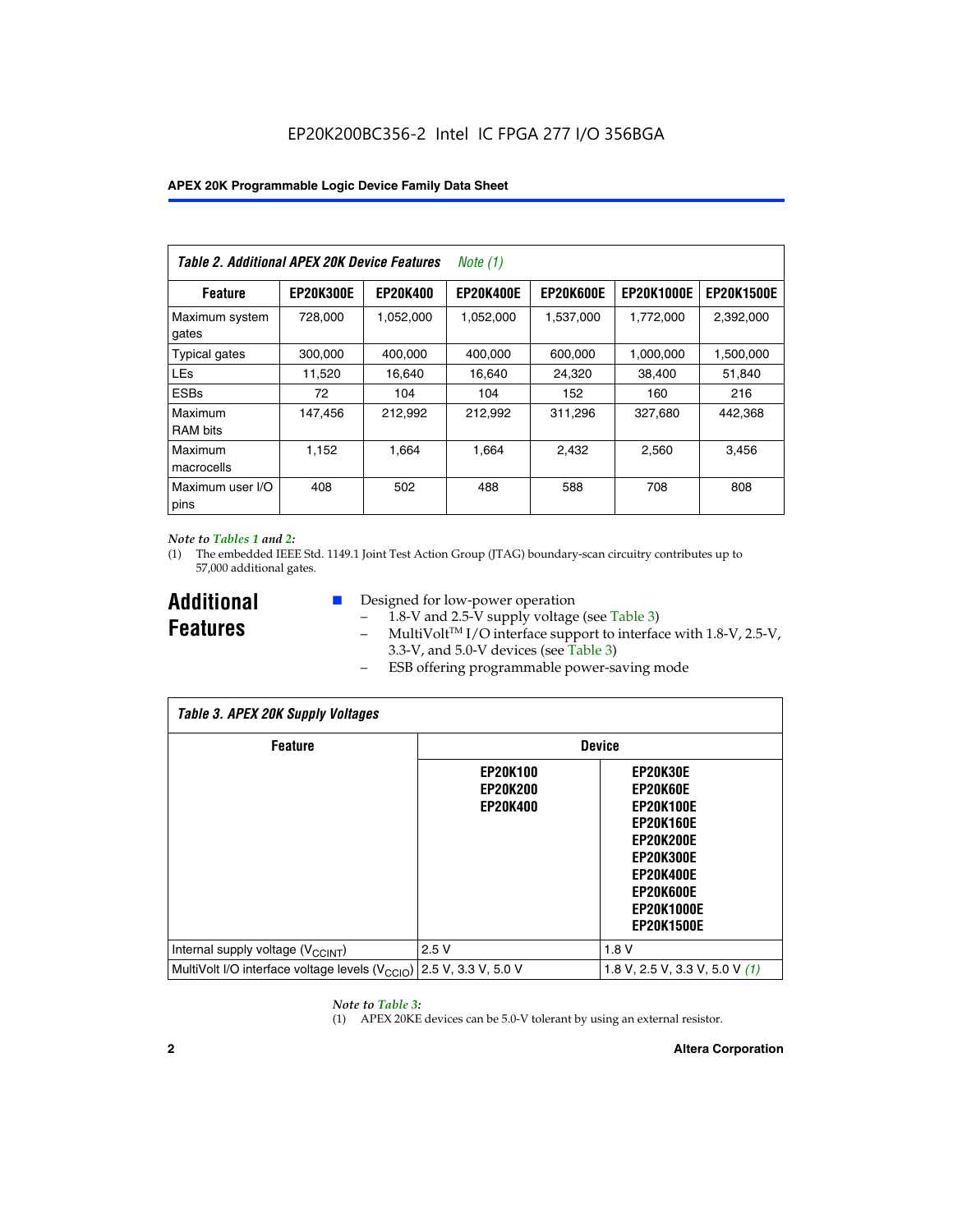# EP20K200BC356-2 Intel IC FPGA 277 I/O 356BGA

# **APEX 20K Programmable Logic Device Family Data Sheet**

- Flexible clock management circuitry with up to four phase-locked loops (PLLs)
	- Built-in low-skew clock tree
	- Up to eight global clock signals
	- $ClockLock^{\circledR}$  feature reducing clock delay and skew
	- $ClockBoost^{\circledR}$  feature providing clock multiplication and division
	- ClockShiftTM programmable clock phase and delay shifting
- Powerful I/O features
	- Compliant with peripheral component interconnect Special Interest Group (PCI SIG) *PCI Local Bus Specification, Revision 2.2* for 3.3-V operation at 33 or 66 MHz and 32 or 64 bits
	- Support for high-speed external memories, including DDR SDRAM and ZBT SRAM (ZBT is a trademark of Integrated Device Technology, Inc.)
	- Bidirectional I/O performance  $(t_{CO} + t_{SU})$  up to 250 MHz
	- LVDS performance up to 840 Mbits per channel
	- Direct connection from I/O pins to local interconnect providing fast  $t_{CO}$  and  $t_{SU}$  times for complex logic
	- MultiVolt I/O interface support to interface with 1.8-V, 2.5-V, 3.3-V, and 5.0-V devices (see Table 3)
	- Programmable clamp to  $V_{\text{C}CD}$
	- Individual tri-state output enable control for each pin
	- Programmable output slew-rate control to reduce switching noise
	- Support for advanced I/O standards, including low-voltage differential signaling (LVDS), LVPECL, PCI-X, AGP, CTT, stubseries terminated logic (SSTL-3 and SSTL-2), Gunning transceiver logic plus (GTL+), and high-speed terminated logic (HSTL Class I)
	- Pull-up on I/O pins before and during configuration
- Advanced interconnect structure
	- Four-level hierarchical FastTrack® Interconnect structure providing fast, predictable interconnect delays
	- Dedicated carry chain that implements arithmetic functions such as fast adders, counters, and comparators (automatically used by software tools and megafunctions)
	- Dedicated cascade chain that implements high-speed, high-fan-in logic functions (automatically used by software tools and megafunctions)
	- Interleaved local interconnect allows one LE to drive 29 other LEs through the fast local interconnect
- Advanced packaging options
	- Available in a variety of packages with 144 to 1,020 pins (see Tables 4 through 7)
	- FineLine BGA® packages maximize board space efficiency
- Advanced software support
	- Software design support and automatic place-and-route provided by the Altera® Quartus® II development system for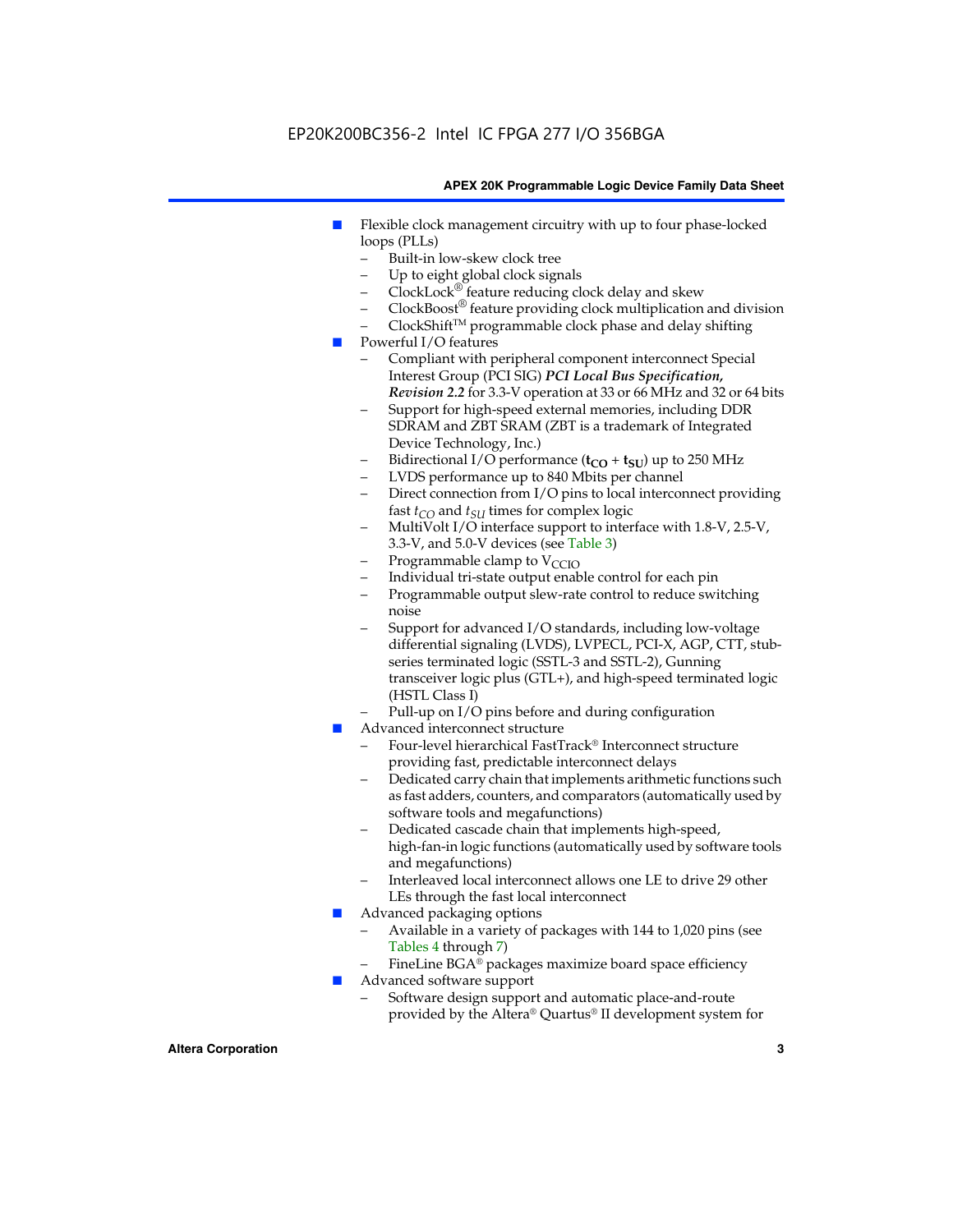Windows-based PCs, Sun SPARCstations, and HP 9000 Series 700/800 workstations

- Altera MegaCore® functions and Altera Megafunction Partners Program (AMPP<sup>SM</sup>) megafunctions
- NativeLink™ integration with popular synthesis, simulation, and timing analysis tools
- Quartus II SignalTap® embedded logic analyzer simplifies in-system design evaluation by giving access to internal nodes during device operation
- Supports popular revision-control software packages including PVCS, Revision Control System (RCS), and Source Code Control System (SCCS )

*Table 4. APEX 20K QFP, BGA & PGA Package Options & I/O Count Notes (1), (2)*

| <b>Device</b>   | 144-Pin<br><b>TQFP</b> | 208-Pin<br><b>PQFP</b><br><b>ROFP</b> | 240-Pin<br><b>PQFP</b><br><b>ROFP</b> |     | 356-Pin BGA   652-Pin BGA | 655-Pin PGA |
|-----------------|------------------------|---------------------------------------|---------------------------------------|-----|---------------------------|-------------|
| EP20K30E        | 92                     | 125                                   |                                       |     |                           |             |
| <b>EP20K60E</b> | 92                     | 148                                   | 151                                   | 196 |                           |             |
| EP20K100        | 101                    | 159                                   | 189                                   | 252 |                           |             |
| EP20K100E       | 92                     | 151                                   | 183                                   | 246 |                           |             |
| EP20K160E       | 88                     | 143                                   | 175                                   | 271 |                           |             |
| EP20K200        |                        | 144                                   | 174                                   | 277 |                           |             |
| EP20K200E       |                        | 136                                   | 168                                   | 271 | 376                       |             |
| EP20K300E       |                        |                                       | 152                                   |     | 408                       |             |
| EP20K400        |                        |                                       |                                       |     | 502                       | 502         |
| EP20K400E       |                        |                                       |                                       |     | 488                       |             |
| EP20K600E       |                        |                                       |                                       |     | 488                       |             |
| EP20K1000E      |                        |                                       |                                       |     | 488                       |             |
| EP20K1500E      |                        |                                       |                                       |     | 488                       |             |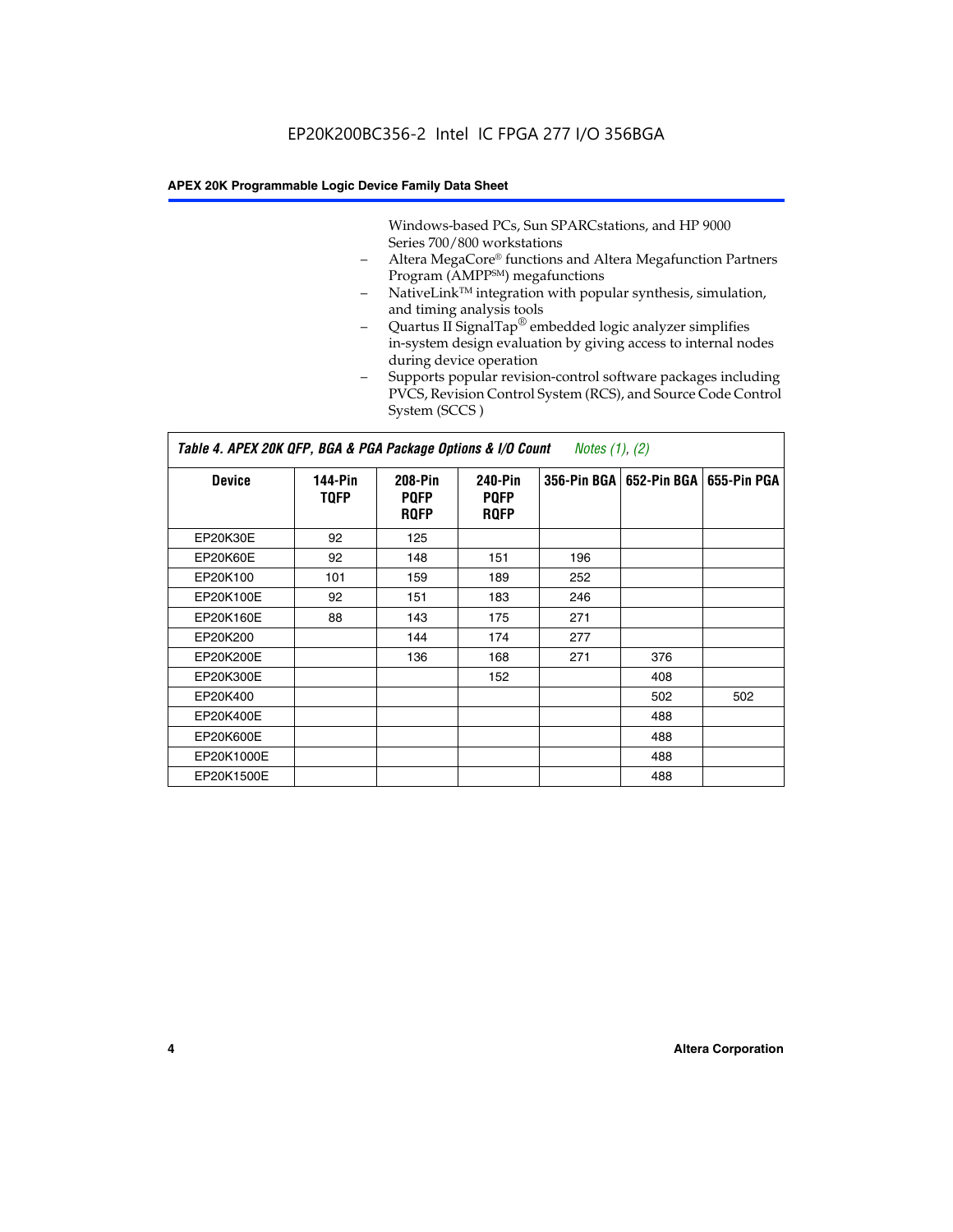| APEX 20K Programmable Logic Device Family Data Sheet |  |  |
|------------------------------------------------------|--|--|
|------------------------------------------------------|--|--|

| Table 5. APEX 20K FineLine BGA Package Options & I/O Count<br>Notes $(1)$ , $(2)$ |                |                |                |           |           |  |  |
|-----------------------------------------------------------------------------------|----------------|----------------|----------------|-----------|-----------|--|--|
| <b>Device</b>                                                                     | <b>144 Pin</b> | <b>324 Pin</b> | <b>484 Pin</b> | 672 Pin   | 1,020 Pin |  |  |
| EP20K30E                                                                          | 93             | 128            |                |           |           |  |  |
| <b>EP20K60E</b>                                                                   | 93             | 196            |                |           |           |  |  |
| EP20K100                                                                          |                | 252            |                |           |           |  |  |
| EP20K100E                                                                         | 93             | 246            |                |           |           |  |  |
| EP20K160E                                                                         |                |                | 316            |           |           |  |  |
| EP20K200                                                                          |                |                | 382            |           |           |  |  |
| EP20K200E                                                                         |                |                | 376            | 376       |           |  |  |
| EP20K300E                                                                         |                |                |                | 408       |           |  |  |
| EP20K400                                                                          |                |                |                | 502 $(3)$ |           |  |  |
| EP20K400E                                                                         |                |                |                | 488 $(3)$ |           |  |  |
| EP20K600E                                                                         |                |                |                | 508 $(3)$ | 588       |  |  |
| EP20K1000E                                                                        |                |                |                | 508 $(3)$ | 708       |  |  |
| EP20K1500E                                                                        |                |                |                |           | 808       |  |  |

# *Notes to Tables 4 and 5:*

(1) I/O counts include dedicated input and clock pins.

(2) APEX 20K device package types include thin quad flat pack (TQFP), plastic quad flat pack (PQFP), power quad flat pack (RQFP), 1.27-mm pitch ball-grid array (BGA), 1.00-mm pitch FineLine BGA, and pin-grid array (PGA) packages.

(3) This device uses a thermally enhanced package, which is taller than the regular package. Consult the *Altera Device Package Information Data Sheet* for detailed package size information.

| Table 6. APEX 20K QFP, BGA & PGA Package Sizes                                                            |                |                    |                    |                |                |                    |  |  |
|-----------------------------------------------------------------------------------------------------------|----------------|--------------------|--------------------|----------------|----------------|--------------------|--|--|
| 208-Pin QFP<br>240-Pin QFP<br>652-Pin BGA<br>144-Pin TQFP<br>356-Pin BGA<br>655-Pin PGA<br><b>Feature</b> |                |                    |                    |                |                |                    |  |  |
| Pitch (mm)                                                                                                | 0.50           | 0.50               | 0.50               | 1.27           | 1.27           |                    |  |  |
| Area ( $mm2$ )                                                                                            | 484            | 924                | 1.218              | 1.225          | 2.025          | 3,906              |  |  |
| Length $\times$ Width<br>$(mm \times mm)$                                                                 | $22 \times 22$ | $30.4 \times 30.4$ | $34.9 \times 34.9$ | $35 \times 35$ | $45 \times 45$ | $62.5 \times 62.5$ |  |  |

| Table 7. APEX 20K FineLine BGA Package Sizes                                          |                |                |                |                |                |  |  |  |
|---------------------------------------------------------------------------------------|----------------|----------------|----------------|----------------|----------------|--|--|--|
| <b>324 Pin</b><br><b>1,020 Pin</b><br>144 Pin<br>672 Pin<br>484 Pin<br><b>Feature</b> |                |                |                |                |                |  |  |  |
| Pitch (mm)                                                                            | 1.00           | 1.00           | 1.00           | 1.00           | 1.00           |  |  |  |
| Area ( $mm2$ )                                                                        | 169            | 361            | 529            | 729            | 1,089          |  |  |  |
| Length $\times$ Width (mm $\times$ mm)                                                | $13 \times 13$ | $19 \times 19$ | $23 \times 23$ | $27 \times 27$ | $33 \times 33$ |  |  |  |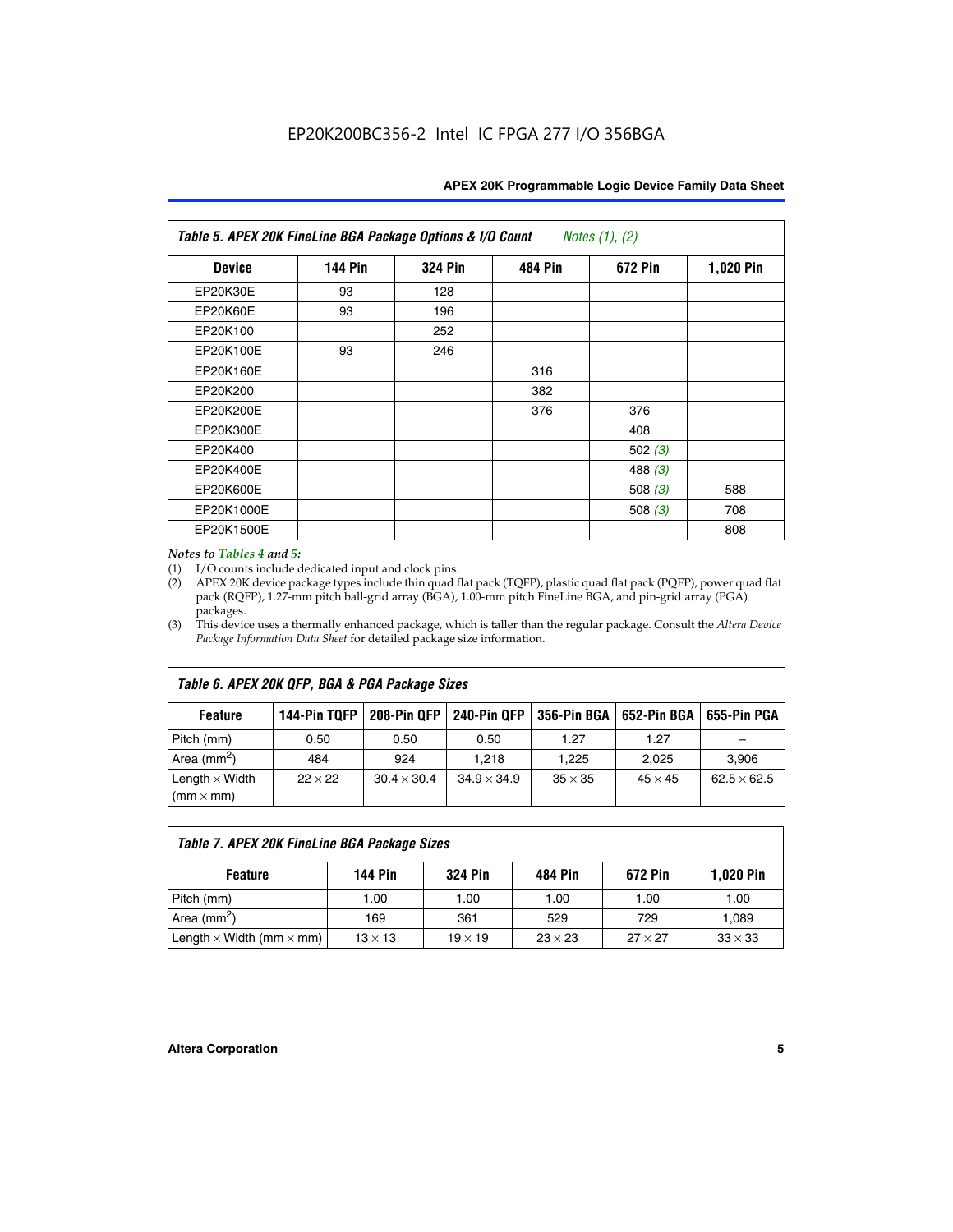# **General Description**

APEXTM 20K devices are the first PLDs designed with the MultiCore architecture, which combines the strengths of LUT-based and productterm-based devices with an enhanced memory structure. LUT-based logic provides optimized performance and efficiency for data-path, registerintensive, mathematical, or digital signal processing (DSP) designs. Product-term-based logic is optimized for complex combinatorial paths, such as complex state machines. LUT- and product-term-based logic combined with memory functions and a wide variety of MegaCore and AMPP functions make the APEX 20K device architecture uniquely suited for system-on-a-programmable-chip designs. Applications historically requiring a combination of LUT-, product-term-, and memory-based devices can now be integrated into one APEX 20K device.

APEX 20KE devices are a superset of APEX 20K devices and include additional features such as advanced I/O standard support, CAM, additional global clocks, and enhanced ClockLock clock circuitry. In addition, APEX 20KE devices extend the APEX 20K family to 1.5 million gates. APEX 20KE devices are denoted with an "E" suffix in the device name (e.g., the EP20K1000E device is an APEX 20KE device). Table 8 compares the features included in APEX 20K and APEX 20KE devices.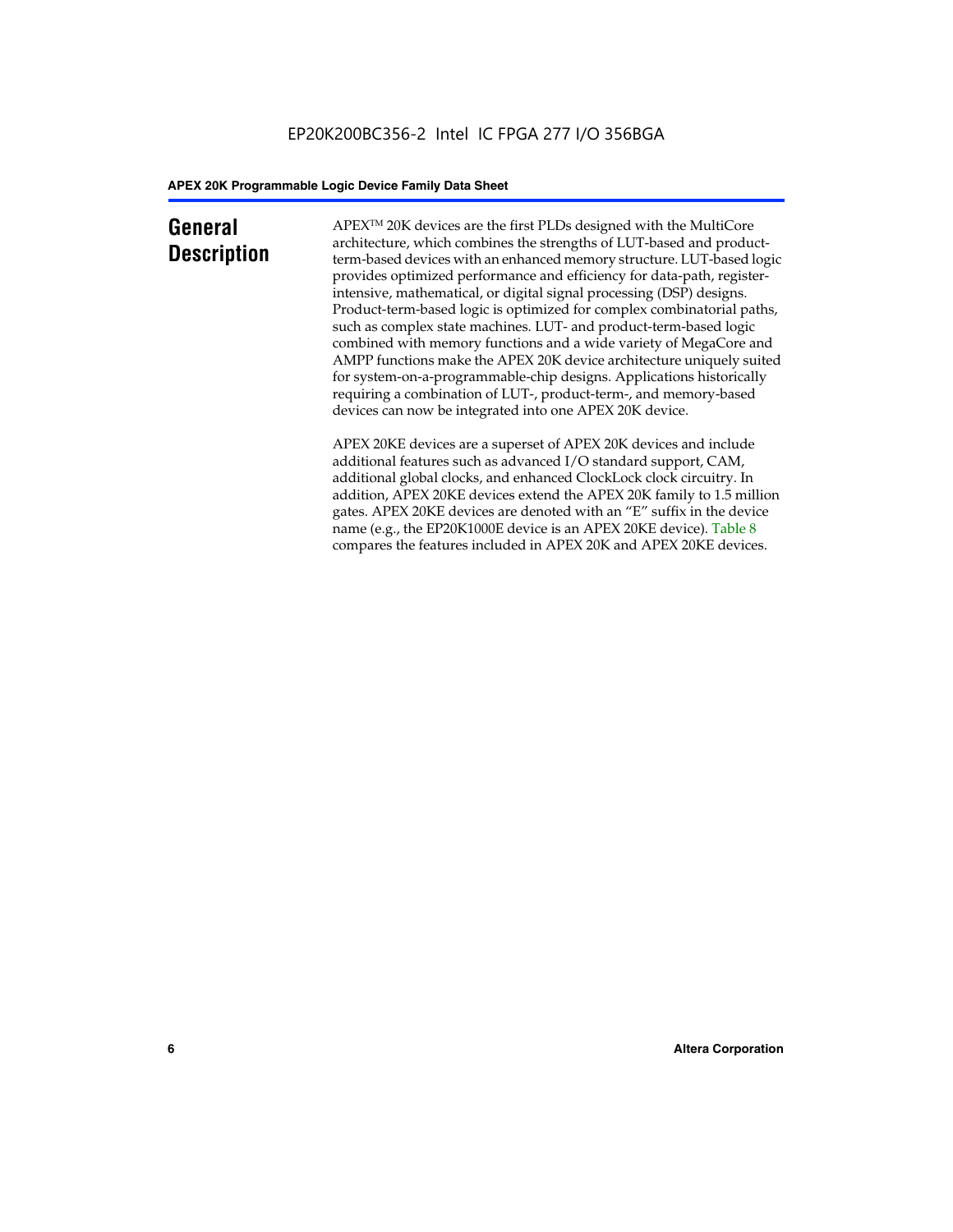| Table 8. Comparison of APEX 20K & APEX 20KE Features |                                                                                                                                                                     |                                                                                                                                                                                                                                                                                                                                                                                                                                                                                              |  |  |  |  |
|------------------------------------------------------|---------------------------------------------------------------------------------------------------------------------------------------------------------------------|----------------------------------------------------------------------------------------------------------------------------------------------------------------------------------------------------------------------------------------------------------------------------------------------------------------------------------------------------------------------------------------------------------------------------------------------------------------------------------------------|--|--|--|--|
| <b>Feature</b>                                       | <b>APEX 20K Devices</b>                                                                                                                                             | <b>APEX 20KE Devices</b>                                                                                                                                                                                                                                                                                                                                                                                                                                                                     |  |  |  |  |
| MultiCore system integration                         | Full support                                                                                                                                                        | Full support                                                                                                                                                                                                                                                                                                                                                                                                                                                                                 |  |  |  |  |
| SignalTap logic analysis                             | Full support                                                                                                                                                        | Full support                                                                                                                                                                                                                                                                                                                                                                                                                                                                                 |  |  |  |  |
| 32/64-Bit, 33-MHz PCI                                | Full compliance in -1, -2 speed<br>grades                                                                                                                           | Full compliance in -1, -2 speed grades                                                                                                                                                                                                                                                                                                                                                                                                                                                       |  |  |  |  |
| 32/64-Bit, 66-MHz PCI                                |                                                                                                                                                                     | Full compliance in -1 speed grade                                                                                                                                                                                                                                                                                                                                                                                                                                                            |  |  |  |  |
| MultiVolt I/O                                        | 2.5-V or 3.3-V V <sub>CCIO</sub><br>V <sub>CCIO</sub> selected for device<br>Certain devices are 5.0-V tolerant                                                     | 1.8-V, 2.5-V, or 3.3-V V <sub>CCIO</sub><br>V <sub>CCIO</sub> selected block-by-block<br>5.0-V tolerant with use of external resistor                                                                                                                                                                                                                                                                                                                                                        |  |  |  |  |
| ClockLock support                                    | Clock delay reduction<br>$2\times$ and $4\times$ clock multiplication                                                                                               | Clock delay reduction<br>$m/(n \times v)$ or $m/(n \times k)$ clock multiplication<br>Drive ClockLock output off-chip<br>External clock feedback<br><b>ClockShift</b><br>LVDS support<br>Up to four PLLs<br>ClockShift, clock phase adjustment                                                                                                                                                                                                                                               |  |  |  |  |
| Dedicated clock and input pins                       | Six                                                                                                                                                                 | Eight                                                                                                                                                                                                                                                                                                                                                                                                                                                                                        |  |  |  |  |
| I/O standard support                                 | 2.5-V, 3.3-V, 5.0-V I/O<br>3.3-V PCI<br>Low-voltage complementary<br>metal-oxide semiconductor<br>(LVCMOS)<br>Low-voltage transistor-to-transistor<br>logic (LVTTL) | 1.8-V, 2.5-V, 3.3-V, 5.0-V I/O<br>2.5-V I/O<br>3.3-V PCI and PCI-X<br>3.3-V Advanced Graphics Port (AGP)<br>Center tap terminated (CTT)<br>$GTL+$<br><b>LVCMOS</b><br><b>LVTTL</b><br>True-LVDS and LVPECL data pins<br>(in EP20K300E and larger devices)<br>LVDS and LVPECL signaling (in all BGA<br>and FineLine BGA devices)<br>LVDS and LVPECL data pins up to<br>156 Mbps (in -1 speed grade devices)<br><b>HSTL Class I</b><br>PCI-X<br>SSTL-2 Class I and II<br>SSTL-3 Class I and II |  |  |  |  |
| Memory support                                       | Dual-port RAM<br><b>FIFO</b><br><b>RAM</b><br><b>ROM</b>                                                                                                            | CAM<br>Dual-port RAM<br><b>FIFO</b><br><b>RAM</b><br><b>ROM</b>                                                                                                                                                                                                                                                                                                                                                                                                                              |  |  |  |  |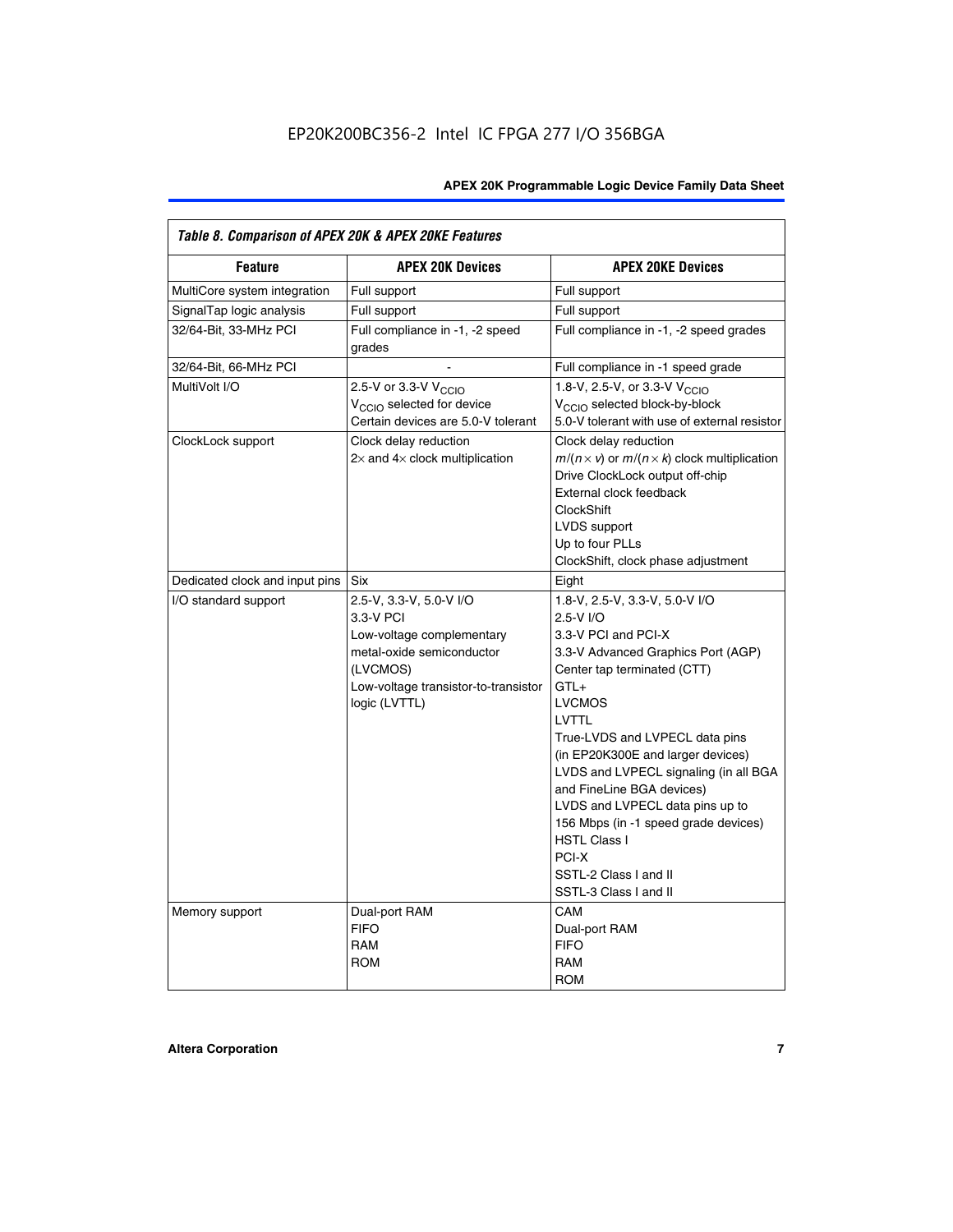All APEX 20K devices are reconfigurable and are 100% tested prior to shipment. As a result, test vectors do not have to be generated for fault coverage purposes. Instead, the designer can focus on simulation and design verification. In addition, the designer does not need to manage inventories of different application-specific integrated circuit (ASIC) designs; APEX 20K devices can be configured on the board for the specific functionality required.

APEX 20K devices are configured at system power-up with data stored in an Altera serial configuration device or provided by a system controller. Altera offers in-system programmability (ISP)-capable EPC1, EPC2, and EPC16 configuration devices, which configure APEX 20K devices via a serial data stream. Moreover, APEX 20K devices contain an optimized interface that permits microprocessors to configure APEX 20K devices serially or in parallel, and synchronously or asynchronously. The interface also enables microprocessors to treat APEX 20K devices as memory and configure the device by writing to a virtual memory location, making reconfiguration easy.

After an APEX 20K device has been configured, it can be reconfigured in-circuit by resetting the device and loading new data. Real-time changes can be made during system operation, enabling innovative reconfigurable computing applications.

APEX 20K devices are supported by the Altera Quartus II development system, a single, integrated package that offers HDL and schematic design entry, compilation and logic synthesis, full simulation and worst-case timing analysis, SignalTap logic analysis, and device configuration. The Quartus II software runs on Windows-based PCs, Sun SPARCstations, and HP 9000 Series 700/800 workstations.

The Quartus II software provides NativeLink interfaces to other industrystandard PC- and UNIX workstation-based EDA tools. For example, designers can invoke the Quartus II software from within third-party design tools. Further, the Quartus II software contains built-in optimized synthesis libraries; synthesis tools can use these libraries to optimize designs for APEX 20K devices. For example, the Synopsys Design Compiler library, supplied with the Quartus II development system, includes DesignWare functions optimized for the APEX 20K architecture.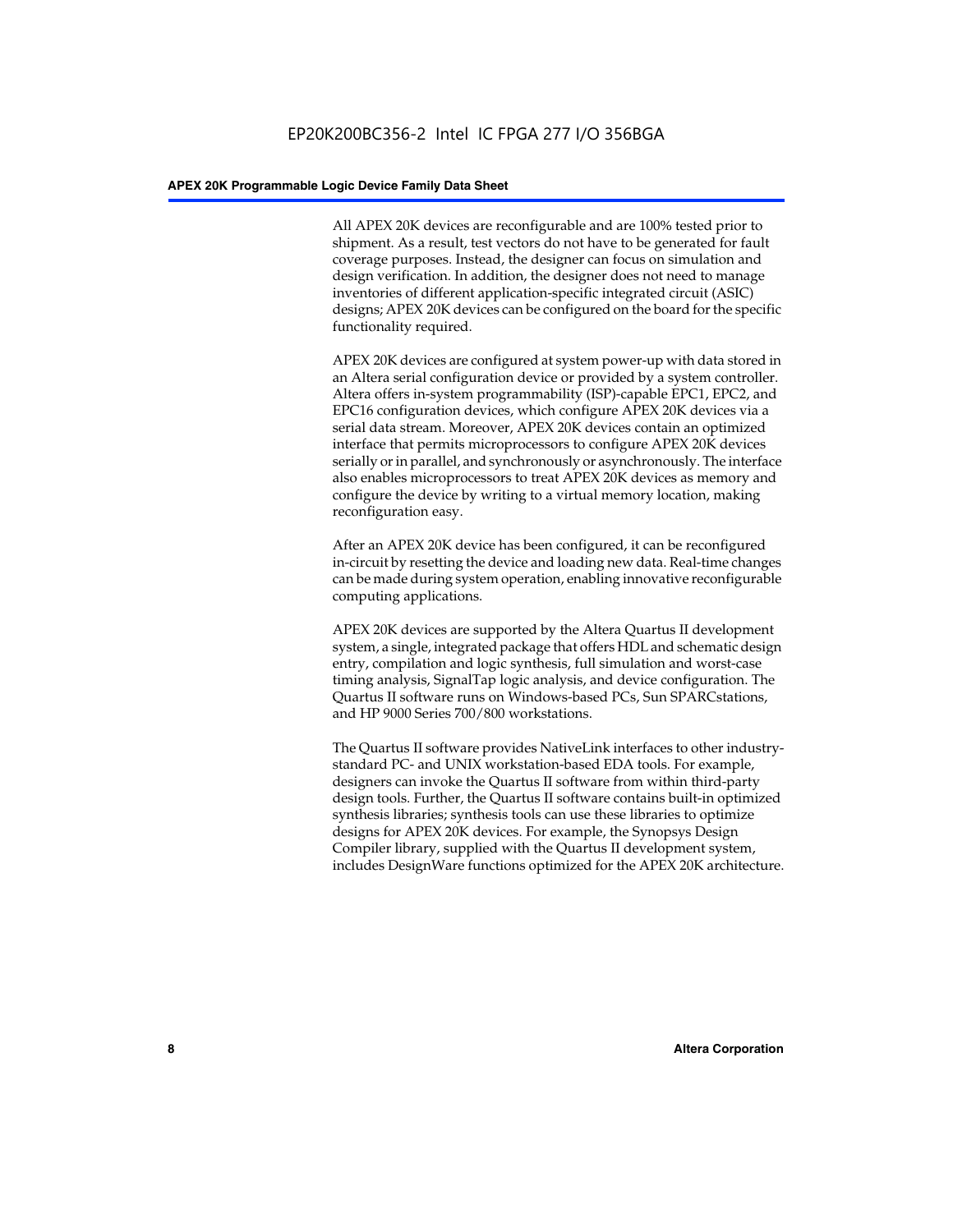| <b>Functional</b><br><b>Description</b> | APEX 20K devices incorporate LUT-based logic, product-term-based<br>logic, and memory into one device. Signal interconnections within<br>APEX 20K devices (as well as to and from device pins) are provided by the<br>FastTrack <sup>®</sup> Interconnect—a series of fast, continuous row and column<br>channels that run the entire length and width of the device.                                                                                                                                                                                                                                                                                                                                                                                              |
|-----------------------------------------|--------------------------------------------------------------------------------------------------------------------------------------------------------------------------------------------------------------------------------------------------------------------------------------------------------------------------------------------------------------------------------------------------------------------------------------------------------------------------------------------------------------------------------------------------------------------------------------------------------------------------------------------------------------------------------------------------------------------------------------------------------------------|
|                                         | Each I/O pin is fed by an I/O element (IOE) located at the end of each row<br>and column of the FastTrack Interconnect. Each IOE contains a<br>bidirectional I/O buffer and a register that can be used as either an input<br>or output register to feed input, output, or bidirectional signals. When<br>used with a dedicated clock pin, these registers provide exceptional<br>performance. IOEs provide a variety of features, such as 3.3-V, 64-bit,<br>66-MHz PCI compliance; JTAG BST support; slew-rate control; and<br>tri-state buffers. APEX 20KE devices offer enhanced I/O support,<br>including support for 1.8-V I/O, 2.5-V I/O, LVCMOS, LVTTL, LVPECL,<br>3.3-V PCI, PCI-X, LVDS, GTL+, SSTL-2, SSTL-3, HSTL, CTT, and 3.3-V<br>AGP I/O standards. |
|                                         | The ESB can implement a variety of memory functions, including CAM,<br>RAM, dual-port RAM, ROM, and FIFO functions. Embedding the<br>memory directly into the die improves performance and reduces die area<br>compared to distributed-RAM implementations. Moreover, the<br>abundance of cascadable ESBs ensures that the APEX 20K device can<br>implement multiple wide memory blocks for high-density designs. The<br>ESB's high speed ensures it can implement small memory blocks without<br>any speed penalty. The abundance of ESBs ensures that designers can<br>create as many different-sized memory blocks as the system requires.                                                                                                                      |



Figure 1 shows an overview of the APEX 20K device.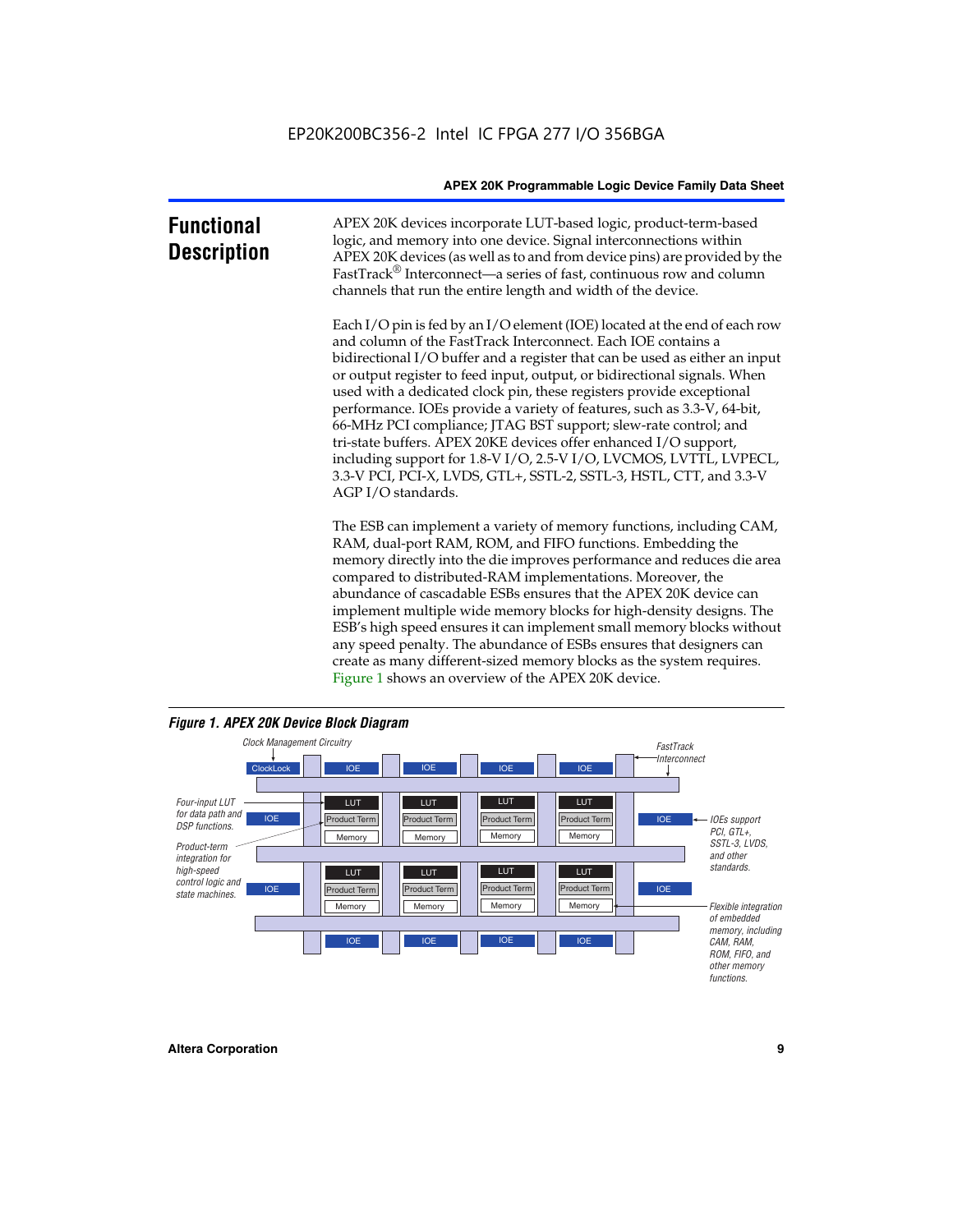APEX 20K devices provide two dedicated clock pins and four dedicated input pins that drive register control inputs. These signals ensure efficient distribution of high-speed, low-skew control signals. These signals use dedicated routing channels to provide short delays and low skews. Four of the dedicated inputs drive four global signals. These four global signals can also be driven by internal logic, providing an ideal solution for a clock divider or internally generated asynchronous clear signals with high fan-out. The dedicated clock pins featured on the APEX 20K devices can also feed logic. The devices also feature ClockLock and ClockBoost clock management circuitry. APEX 20KE devices provide two additional dedicated clock pins, for a total of four dedicated clock pins.

# **MegaLAB Structure**

APEX 20K devices are constructed from a series of MegaLAB<sup>™</sup> structures. Each MegaLAB structure contains a group of logic array blocks (LABs), one ESB, and a MegaLAB interconnect, which routes signals within the MegaLAB structure. The EP20K30E device has 10 LABs, EP20K60E through EP20K600E devices have 16 LABs, and the EP20K1000E and EP20K1500E devices have 24 LABs. Signals are routed between MegaLAB structures and I/O pins via the FastTrack Interconnect. In addition, edge LABs can be driven by I/O pins through the local interconnect. Figure 2 shows the MegaLAB structure.



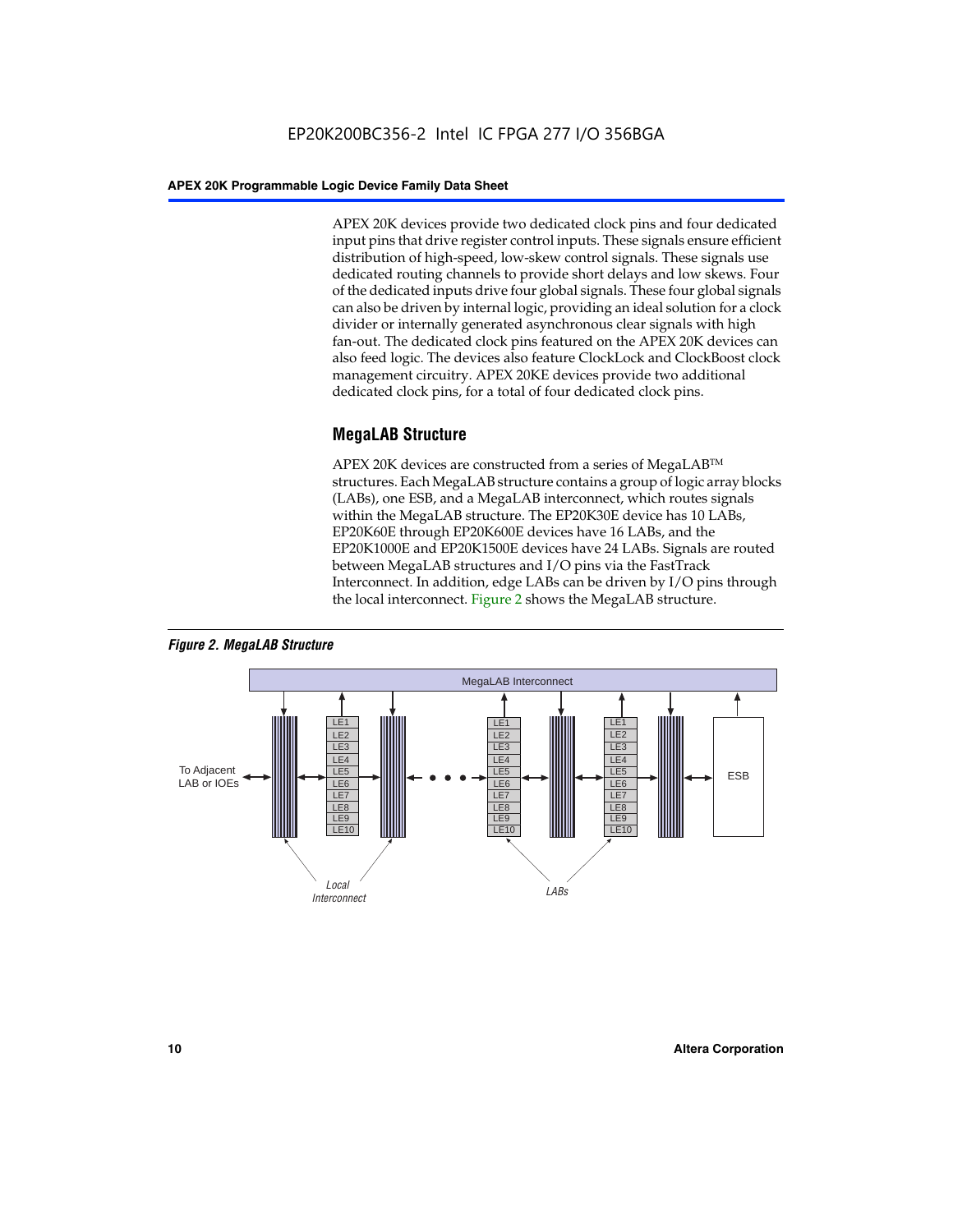# **Logic Array Block**

Each LAB consists of 10 LEs, the LEs' associated carry and cascade chains, LAB control signals, and the local interconnect. The local interconnect transfers signals between LEs in the same or adjacent LABs, IOEs, or ESBs. The Quartus II Compiler places associated logic within an LAB or adjacent LABs, allowing the use of a fast local interconnect for high performance. Figure 3 shows the APEX 20K LAB.

APEX 20K devices use an interleaved LAB structure. This structure allows each LE to drive two local interconnect areas. This feature minimizes use of the MegaLAB and FastTrack interconnect, providing higher performance and flexibility. Each LE can drive 29 other LEs through the fast local interconnect.

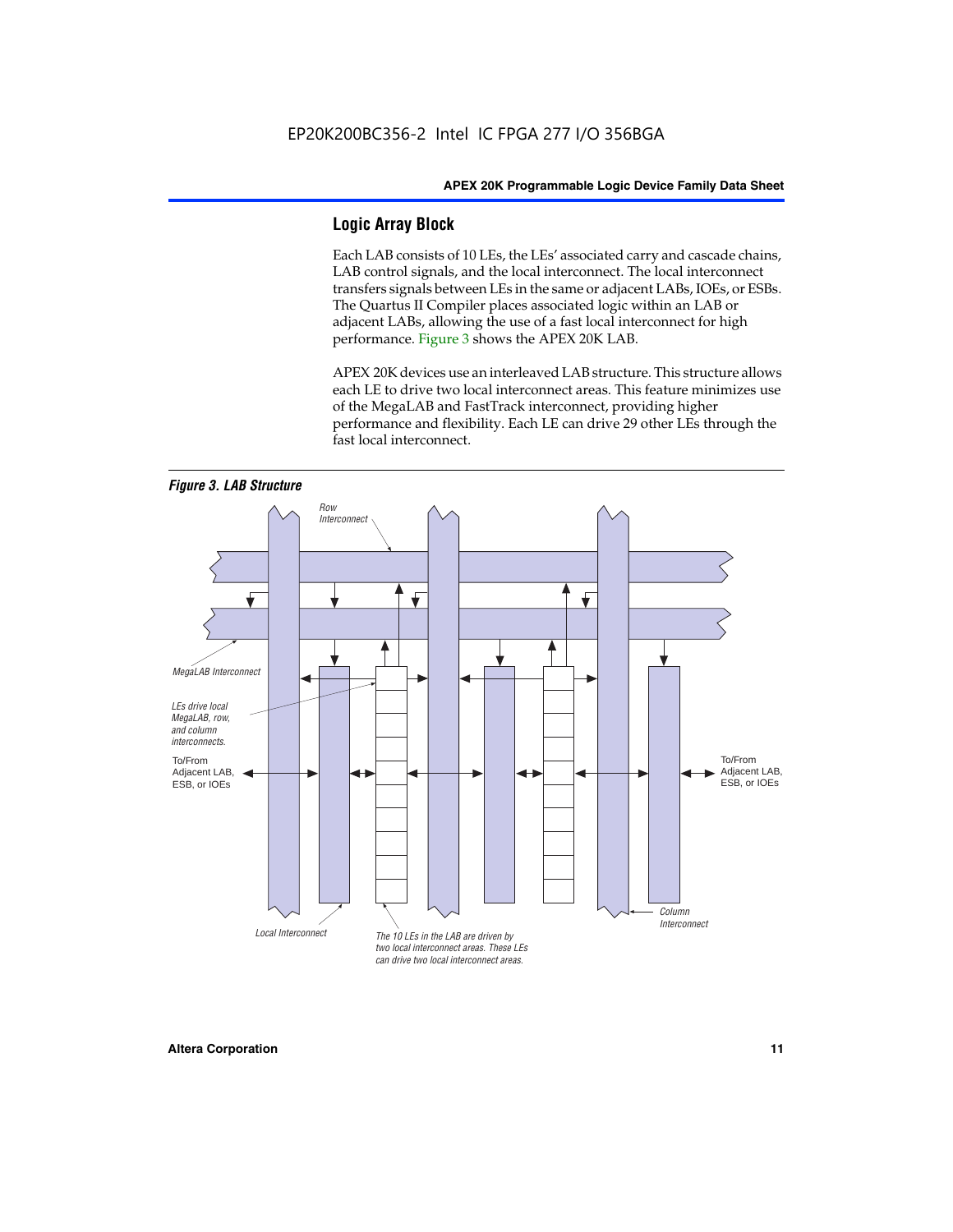Each LAB contains dedicated logic for driving control signals to its LEs and ESBs. The control signals include clock, clock enable, asynchronous clear, asynchronous preset, asynchronous load, synchronous clear, and synchronous load signals. A maximum of six control signals can be used at a time. Although synchronous load and clear signals are generally used when implementing counters, they can also be used with other functions.

Each LAB can use two clocks and two clock enable signals. Each LAB's clock and clock enable signals are linked (e.g., any LE in a particular LAB using CLK1 will also use CLKENA1). LEs with the same clock but different clock enable signals either use both clock signals in one LAB or are placed into separate LABs.

If both the rising and falling edges of a clock are used in a LAB, both LABwide clock signals are used.

The LAB-wide control signals can be generated from the LAB local interconnect, global signals, and dedicated clock pins. The inherent low skew of the FastTrack Interconnect enables it to be used for clock distribution. Figure 4 shows the LAB control signal generation circuit.



# *Figure 4. LAB Control Signal Generation*

# *Notes to Figure 4:*

- (1) APEX 20KE devices have four dedicated clocks.
- (2) The LABCLR1 and LABCLR2 signals also control asynchronous load and asynchronous preset for LEs within the LAB.
- (3) The SYNCCLR signal can be generated by the local interconnect or global signals.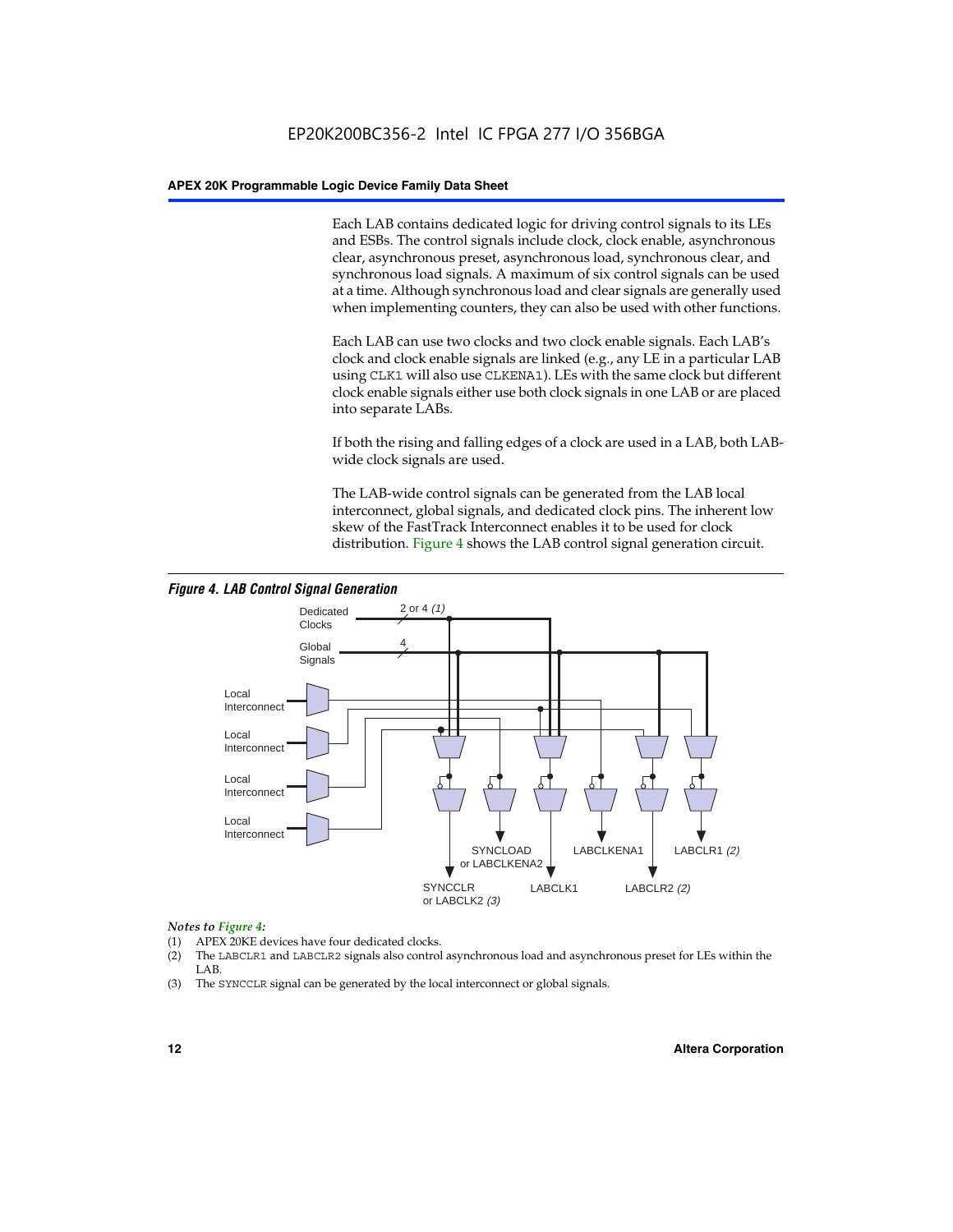# **Logic Element**

The LE, the smallest unit of logic in the APEX 20K architecture, is compact and provides efficient logic usage. Each LE contains a four-input LUT, which is a function generator that can quickly implement any function of four variables. In addition, each LE contains a programmable register and carry and cascade chains. Each LE drives the local interconnect, MegaLAB interconnect, and FastTrack Interconnect routing structures. See Figure 5.



Each LE's programmable register can be configured for D, T, JK, or SR operation. The register's clock and clear control signals can be driven by global signals, general-purpose I/O pins, or any internal logic. For combinatorial functions, the register is bypassed and the output of the LUT drives the outputs of the LE.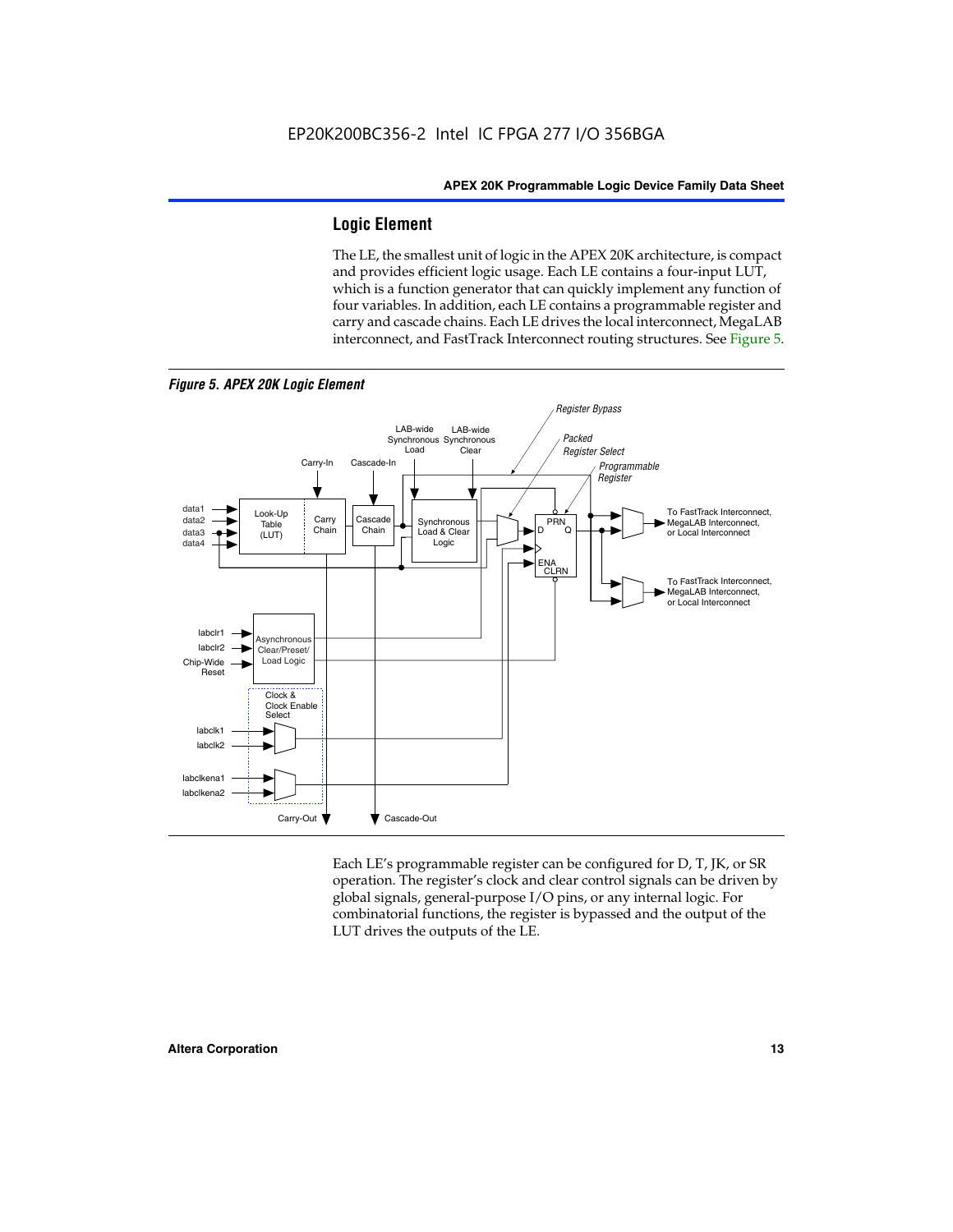Each LE has two outputs that drive the local, MegaLAB, or FastTrack Interconnect routing structure. Each output can be driven independently by the LUT's or register's output. For example, the LUT can drive one output while the register drives the other output. This feature, called register packing, improves device utilization because the register and the LUT can be used for unrelated functions. The LE can also drive out registered and unregistered versions of the LUT output.

The APEX 20K architecture provides two types of dedicated high-speed data paths that connect adjacent LEs without using local interconnect paths: carry chains and cascade chains. A carry chain supports high-speed arithmetic functions such as counters and adders, while a cascade chain implements wide-input functions such as equality comparators with minimum delay. Carry and cascade chains connect LEs 1 through 10 in an LAB and all LABs in the same MegaLAB structure.

# *Carry Chain*

The carry chain provides a very fast carry-forward function between LEs. The carry-in signal from a lower-order bit drives forward into the higherorder bit via the carry chain, and feeds into both the LUT and the next portion of the carry chain. This feature allows the APEX 20K architecture to implement high-speed counters, adders, and comparators of arbitrary width. Carry chain logic can be created automatically by the Quartus II software Compiler during design processing, or manually by the designer during design entry. Parameterized functions such as library of parameterized modules (LPM) and DesignWare functions automatically take advantage of carry chains for the appropriate functions.

The Quartus II software Compiler creates carry chains longer than ten LEs by linking LABs together automatically. For enhanced fitting, a long carry chain skips alternate LABs in a MegaLAB<sup>™</sup> structure. A carry chain longer than one LAB skips either from an even-numbered LAB to the next evennumbered LAB, or from an odd-numbered LAB to the next oddnumbered LAB. For example, the last LE of the first LAB in the upper-left MegaLAB structure carries to the first LE of the third LAB in the MegaLAB structure.

Figure 6 shows how an *n*-bit full adder can be implemented in *n* + 1 LEs with the carry chain. One portion of the LUT generates the sum of two bits using the input signals and the carry-in signal; the sum is routed to the output of the LE. The register can be bypassed for simple adders or used for accumulator functions. Another portion of the LUT and the carry chain logic generates the carry-out signal, which is routed directly to the carryin signal of the next-higher-order bit. The final carry-out signal is routed to an LE, where it is driven onto the local, MegaLAB, or FastTrack Interconnect routing structures.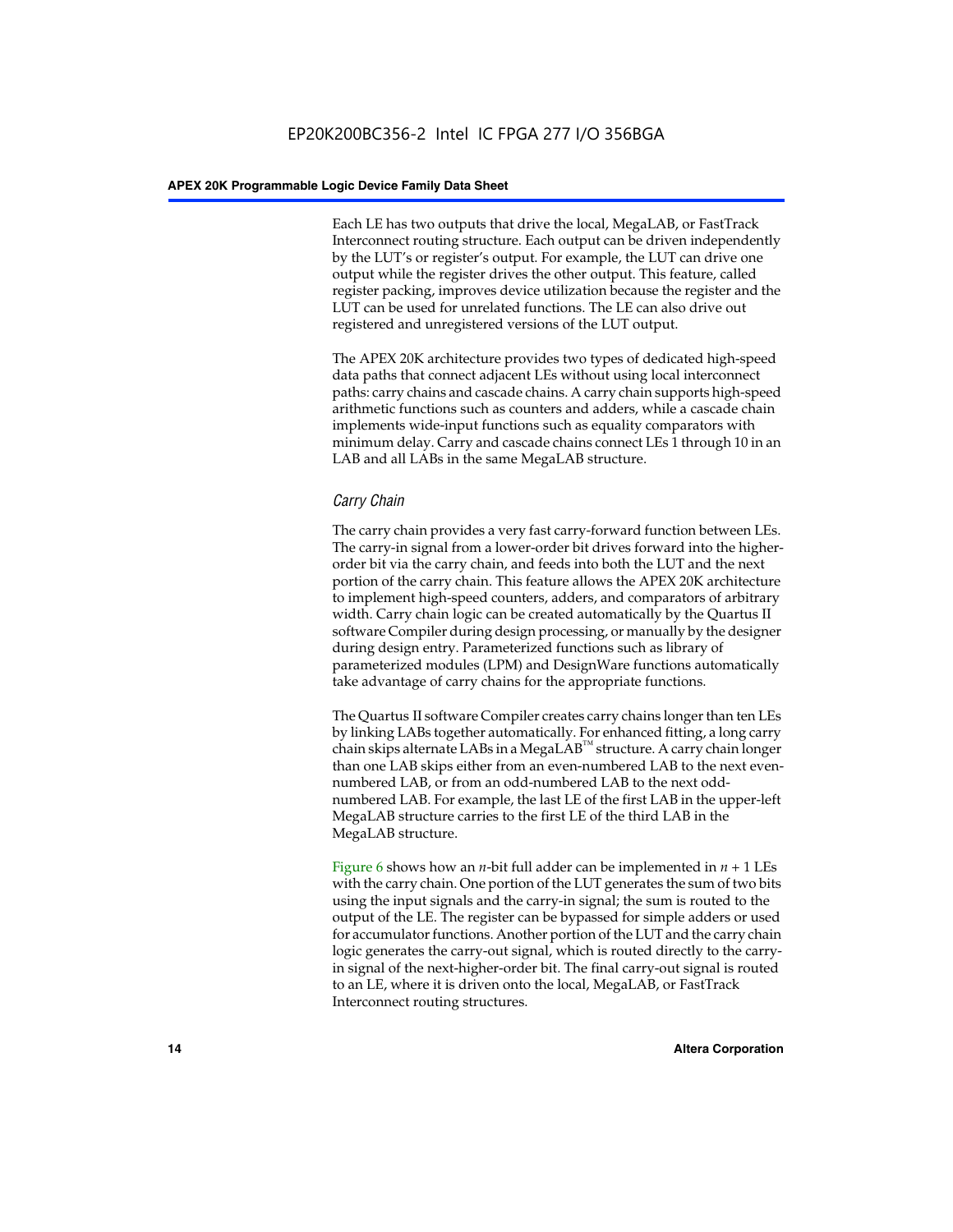

*Figure 6. APEX 20K Carry Chain*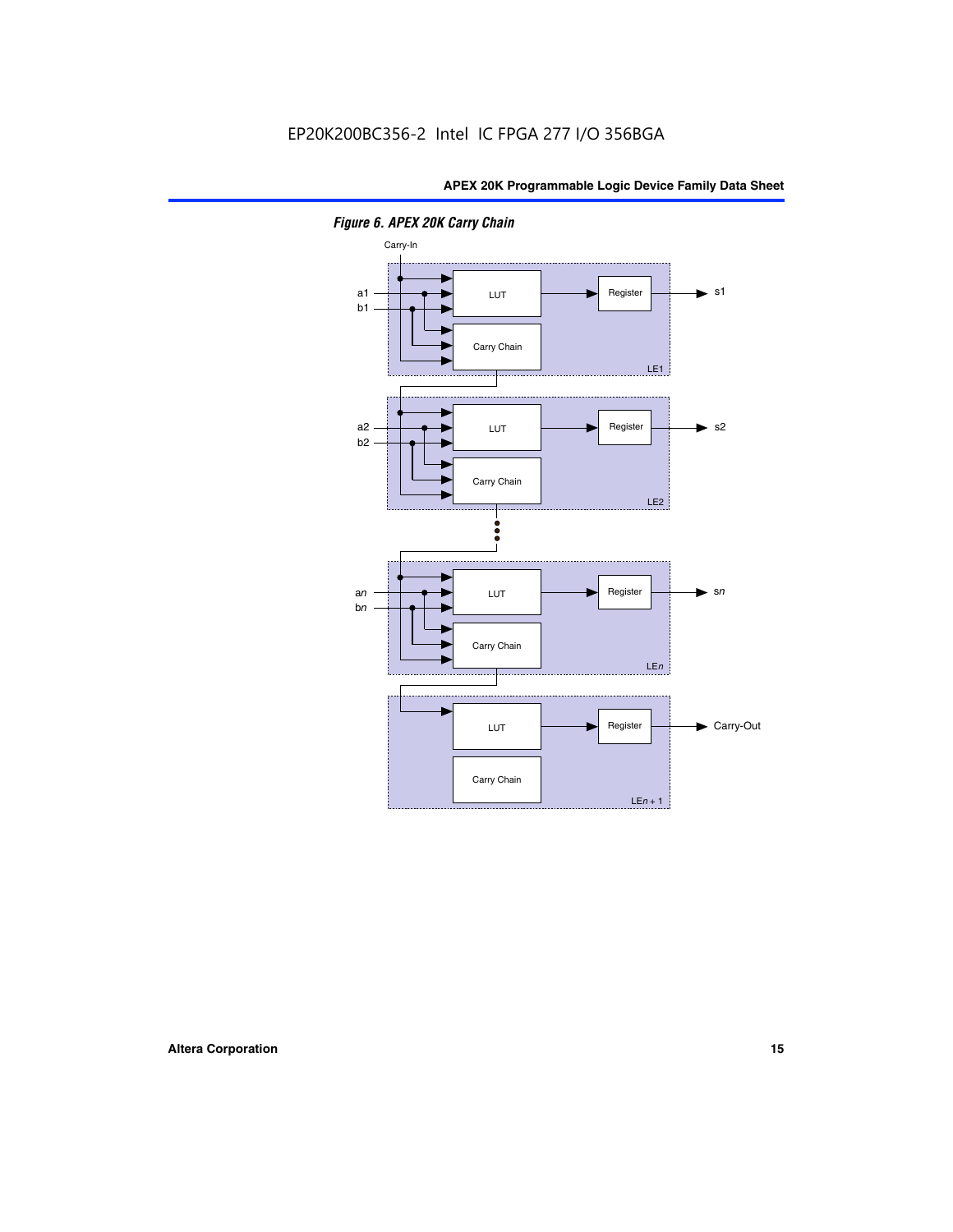# *Cascade Chain*

With the cascade chain, the APEX 20K architecture can implement functions with a very wide fan-in. Adjacent LUTs can compute portions of a function in parallel; the cascade chain serially connects the intermediate values. The cascade chain can use a logical AND or logical OR (via De Morgan's inversion) to connect the outputs of adjacent LEs. Each additional LE provides four more inputs to the effective width of a function, with a short cascade delay. Cascade chain logic can be created automatically by the Quartus II software Compiler during design processing, or manually by the designer during design entry.

Cascade chains longer than ten LEs are implemented automatically by linking LABs together. For enhanced fitting, a long cascade chain skips alternate LABs in a MegaLAB structure. A cascade chain longer than one LAB skips either from an even-numbered LAB to the next even-numbered LAB, or from an odd-numbered LAB to the next odd-numbered LAB. For example, the last LE of the first LAB in the upper-left MegaLAB structure carries to the first LE of the third LAB in the MegaLAB structure. Figure 7 shows how the cascade function can connect adjacent LEs to form functions with a wide fan-in.



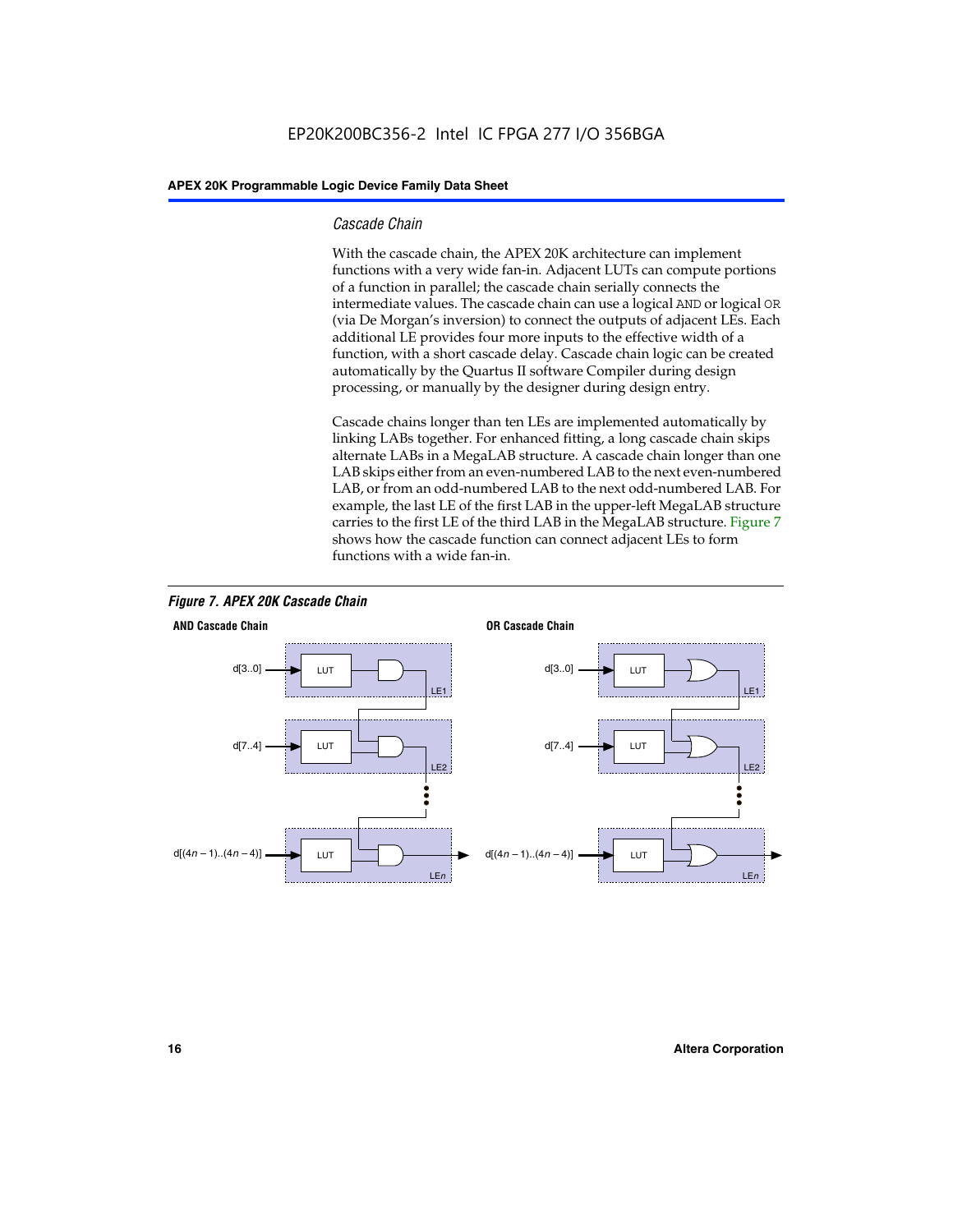# *LE Operating Modes*

The APEX 20K LE can operate in one of the following three modes:

- Normal mode
- Arithmetic mode
- Counter mode

Each mode uses LE resources differently. In each mode, seven available inputs to the LE—the four data inputs from the LAB local interconnect, the feedback from the programmable register, and the carry-in and cascade-in from the previous LE—are directed to different destinations to implement the desired logic function. LAB-wide signals provide clock, asynchronous clear, asynchronous preset, asynchronous load, synchronous clear, synchronous load, and clock enable control for the register. These LAB-wide signals are available in all LE modes.

The Quartus II software, in conjunction with parameterized functions such as LPM and DesignWare functions, automatically chooses the appropriate mode for common functions such as counters, adders, and multipliers. If required, the designer can also create special-purpose functions that specify which LE operating mode to use for optimal performance. Figure 8 shows the LE operating modes.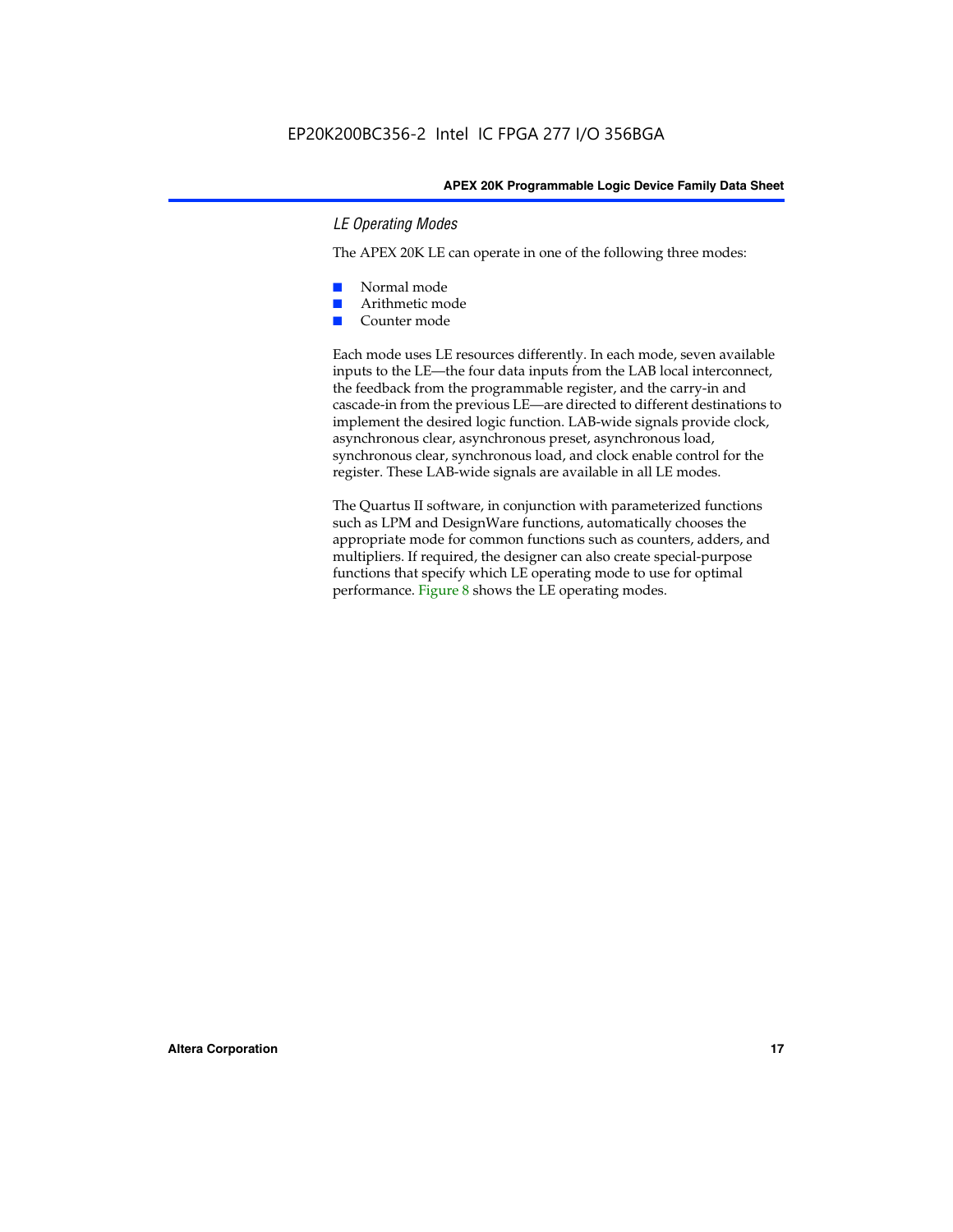# *Figure 8. APEX 20K LE Operating Modes*



# *Notes to Figure 8:*

- (1) LEs in normal mode support register packing.
- (2) There are two LAB-wide clock enables per LAB.
- (3) When using the carry-in in normal mode, the packed register feature is unavailable.
- (4) A register feedback multiplexer is available on LE1 of each LAB.
- (5) The DATA1 and DATA2 input signals can supply counter enable, up or down control, or register feedback signals for LEs other than the second LE in an LAB.
- (6) The LAB-wide synchronous clear and LAB wide synchronous load affect all registers in an LAB.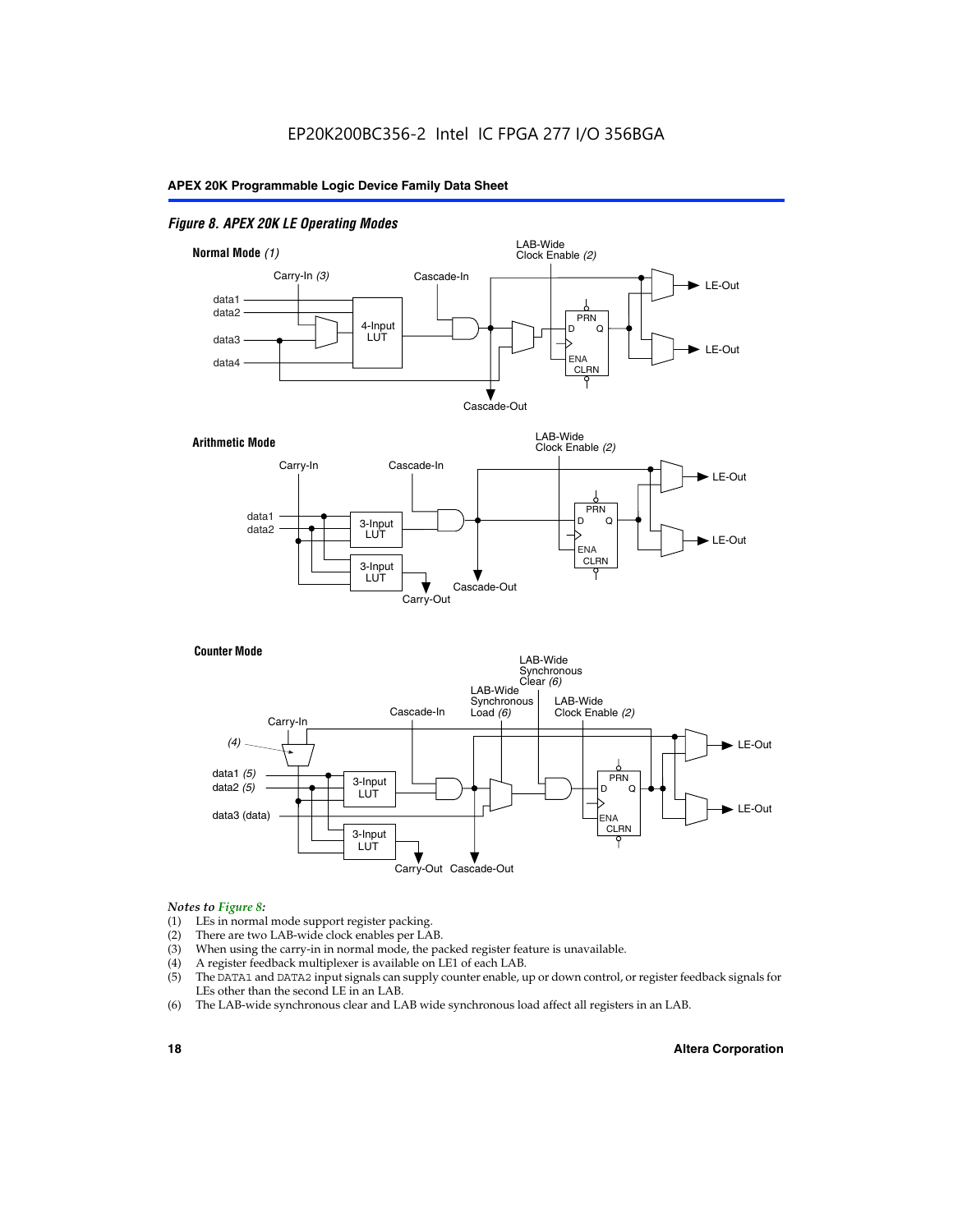# **Normal Mode**

The normal mode is suitable for general logic applications, combinatorial functions, or wide decoding functions that can take advantage of a cascade chain. In normal mode, four data inputs from the LAB local interconnect and the carry-in are inputs to a four-input LUT. The Quartus II software Compiler automatically selects the carry-in or the DATA3 signal as one of the inputs to the LUT. The LUT output can be combined with the cascade-in signal to form a cascade chain through the cascade-out signal. LEs in normal mode support packed registers.

# **Arithmetic Mode**

The arithmetic mode is ideal for implementing adders, accumulators, and comparators. An LE in arithmetic mode uses two 3-input LUTs. One LUT computes a three-input function; the other generates a carry output. As shown in Figure 8, the first LUT uses the carry-in signal and two data inputs from the LAB local interconnect to generate a combinatorial or registered output. For example, when implementing an adder, this output is the sum of three signals: DATA1, DATA2, and carry-in. The second LUT uses the same three signals to generate a carry-out signal, thereby creating a carry chain. The arithmetic mode also supports simultaneous use of the cascade chain. LEs in arithmetic mode can drive out registered and unregistered versions of the LUT output.

The Quartus II software implements parameterized functions that use the arithmetic mode automatically where appropriate; the designer does not need to specify how the carry chain will be used.

# **Counter Mode**

The counter mode offers clock enable, counter enable, synchronous up/down control, synchronous clear, and synchronous load options. The counter enable and synchronous up/down control signals are generated from the data inputs of the LAB local interconnect. The synchronous clear and synchronous load options are LAB-wide signals that affect all registers in the LAB. Consequently, if any of the LEs in an LAB use the counter mode, other LEs in that LAB must be used as part of the same counter or be used for a combinatorial function. The Quartus II software automatically places any registers that are not used by the counter into other LABs.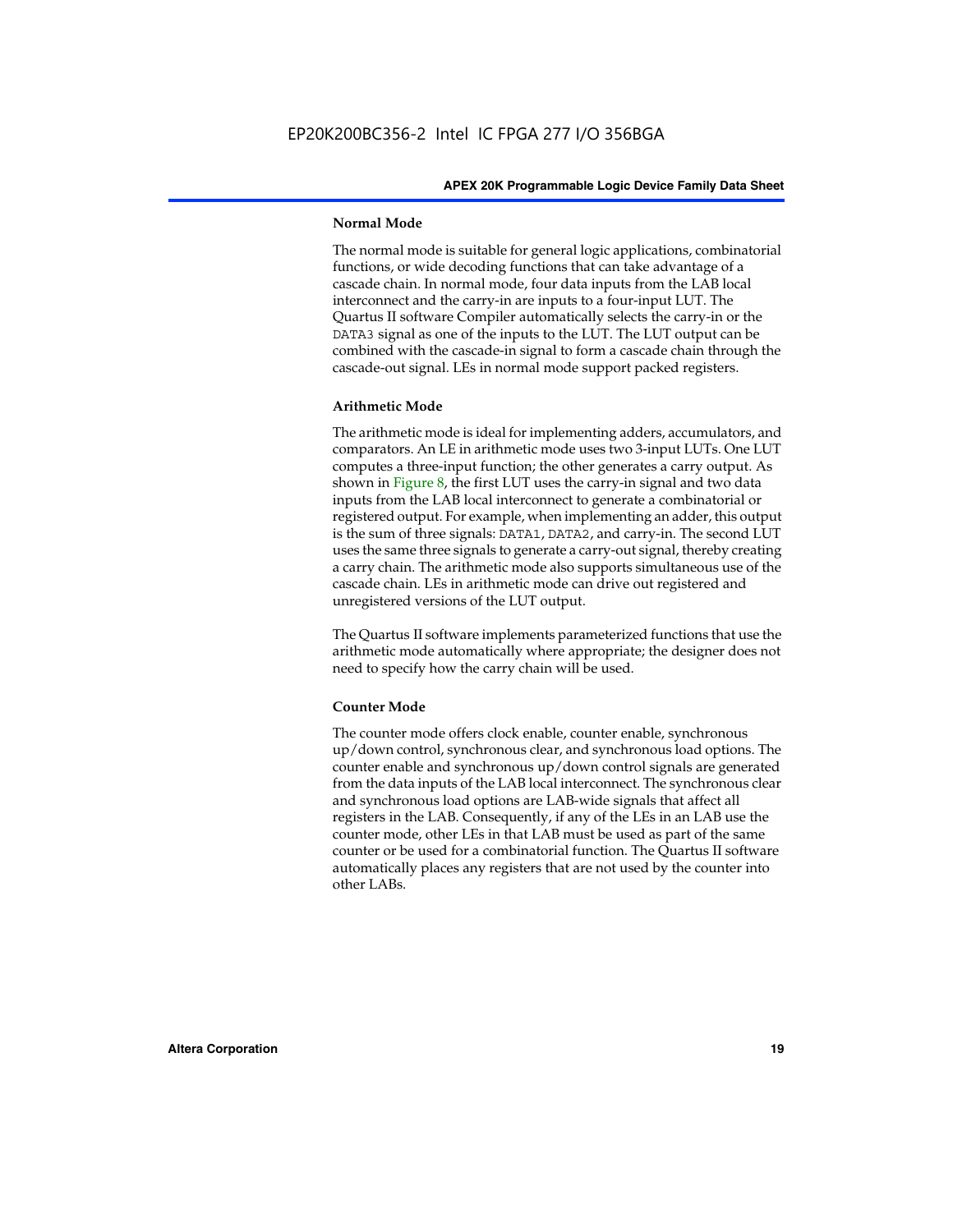The counter mode uses two three-input LUTs: one generates the counter data, and the other generates the fast carry bit. A 2-to-1 multiplexer provides synchronous loading, and another AND gate provides synchronous clearing. If the cascade function is used by an LE in counter mode, the synchronous clear or load overrides any signal carried on the cascade chain. The synchronous clear overrides the synchronous load. LEs in arithmetic mode can drive out registered and unregistered versions of the LUT output.

# *Clear & Preset Logic Control*

Logic for the register's clear and preset signals is controlled by LAB-wide signals. The LE directly supports an asynchronous clear function. The Quartus II software Compiler can use a NOT-gate push-back technique to emulate an asynchronous preset. Moreover, the Quartus II software Compiler can use a programmable NOT-gate push-back technique to emulate simultaneous preset and clear or asynchronous load. However, this technique uses three additional LEs per register. All emulation is performed automatically when the design is compiled. Registers that emulate simultaneous preset and load will enter an unknown state upon power-up or when the chip-wide reset is asserted.

In addition to the two clear and preset modes, APEX 20K devices provide a chip-wide reset pin (DEV\_CLRn) that resets all registers in the device. Use of this pin is controlled through an option in the Quartus II software that is set before compilation. The chip-wide reset overrides all other control signals. Registers using an asynchronous preset are preset when the chip-wide reset is asserted; this effect results from the inversion technique used to implement the asynchronous preset.

# **FastTrack Interconnect**

In the APEX 20K architecture, connections between LEs, ESBs, and I/O pins are provided by the FastTrack Interconnect. The FastTrack Interconnect is a series of continuous horizontal and vertical routing channels that traverse the device. This global routing structure provides predictable performance, even in complex designs. In contrast, the segmented routing in FPGAs requires switch matrices to connect a variable number of routing paths, increasing the delays between logic resources and reducing performance.

The FastTrack Interconnect consists of row and column interconnect channels that span the entire device. The row interconnect routes signals throughout a row of MegaLAB structures; the column interconnect routes signals throughout a column of MegaLAB structures. When using the row and column interconnect, an LE, IOE, or ESB can drive any other LE, IOE, or ESB in a device. See Figure 9.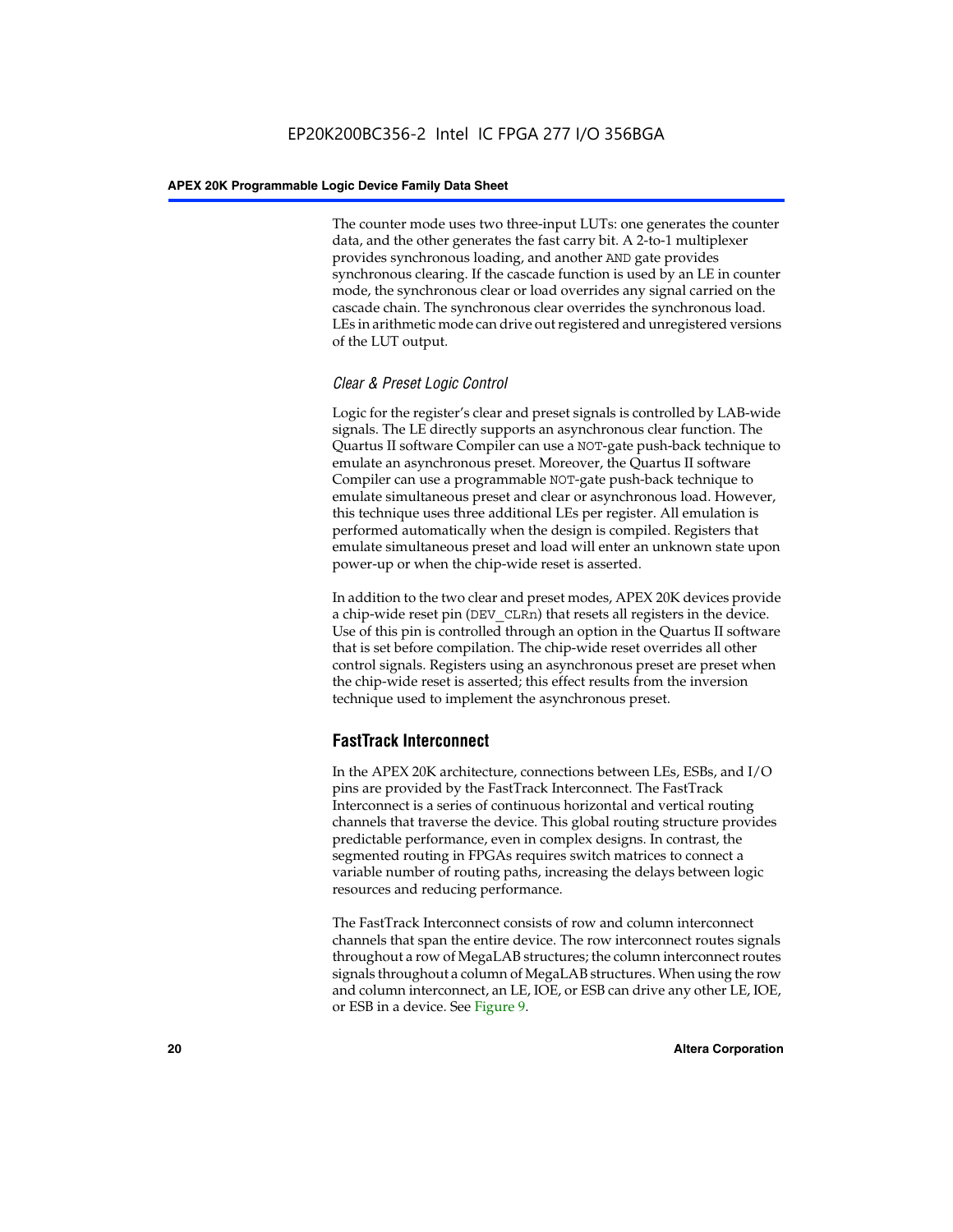



# *Figure 9. APEX 20K Interconnect Structure*

A row line can be driven directly by LEs, IOEs, or ESBs in that row. Further, a column line can drive a row line, allowing an LE, IOE, or ESB to drive elements in a different row via the column and row interconnect. The row interconnect drives the MegaLAB interconnect to drive LEs, IOEs, or ESBs in a particular MegaLAB structure.

A column line can be directly driven by LEs, IOEs, or ESBs in that column. A column line on a device's left or right edge can also be driven by row IOEs. The column line is used to route signals from one row to another. A column line can drive a row line; it can also drive the MegaLAB interconnect directly, allowing faster connections between rows.

Figure 10 shows how the FastTrack Interconnect uses the local interconnect to drive LEs within MegaLAB structures.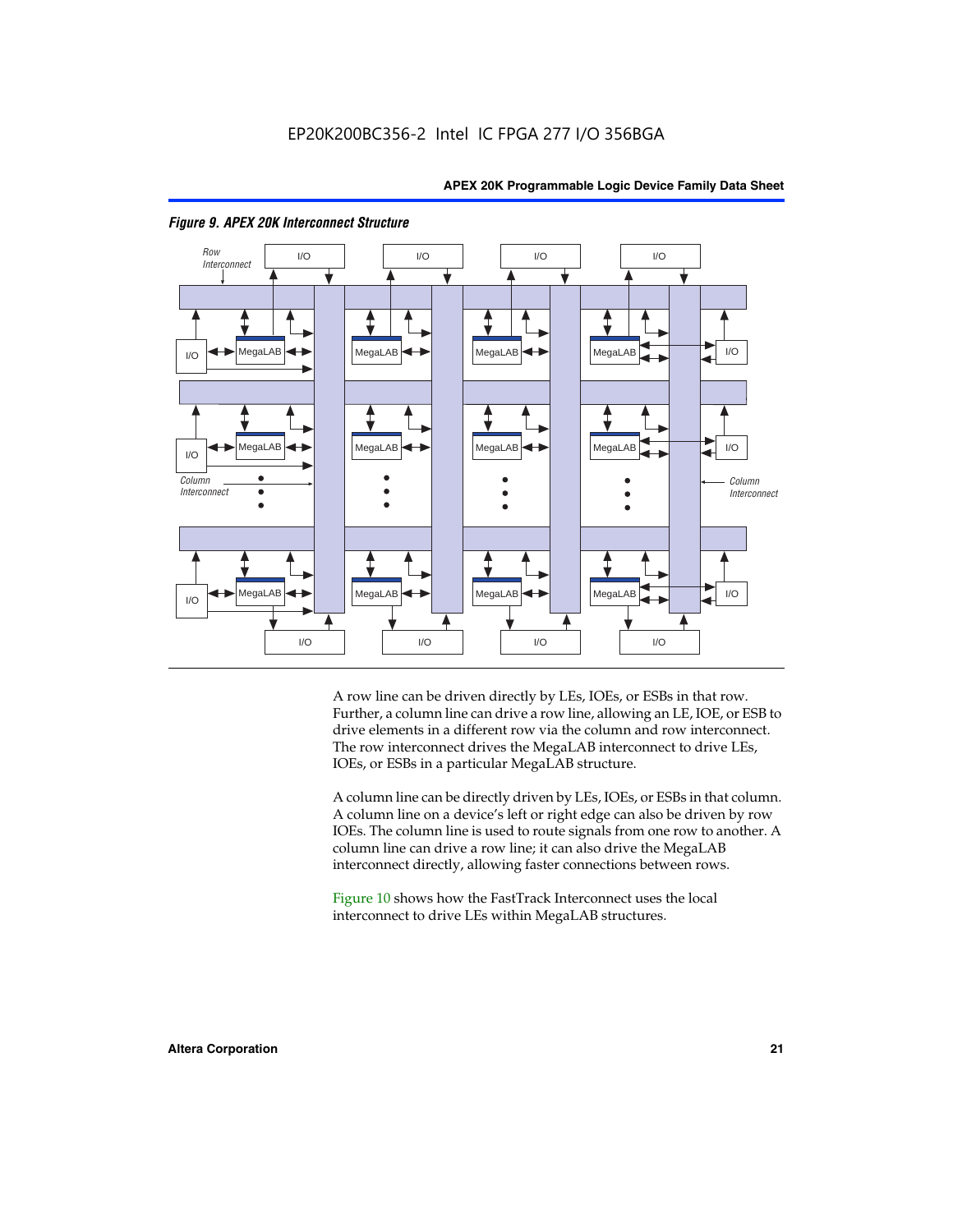

# *Figure 10. FastTrack Connection to Local Interconnect*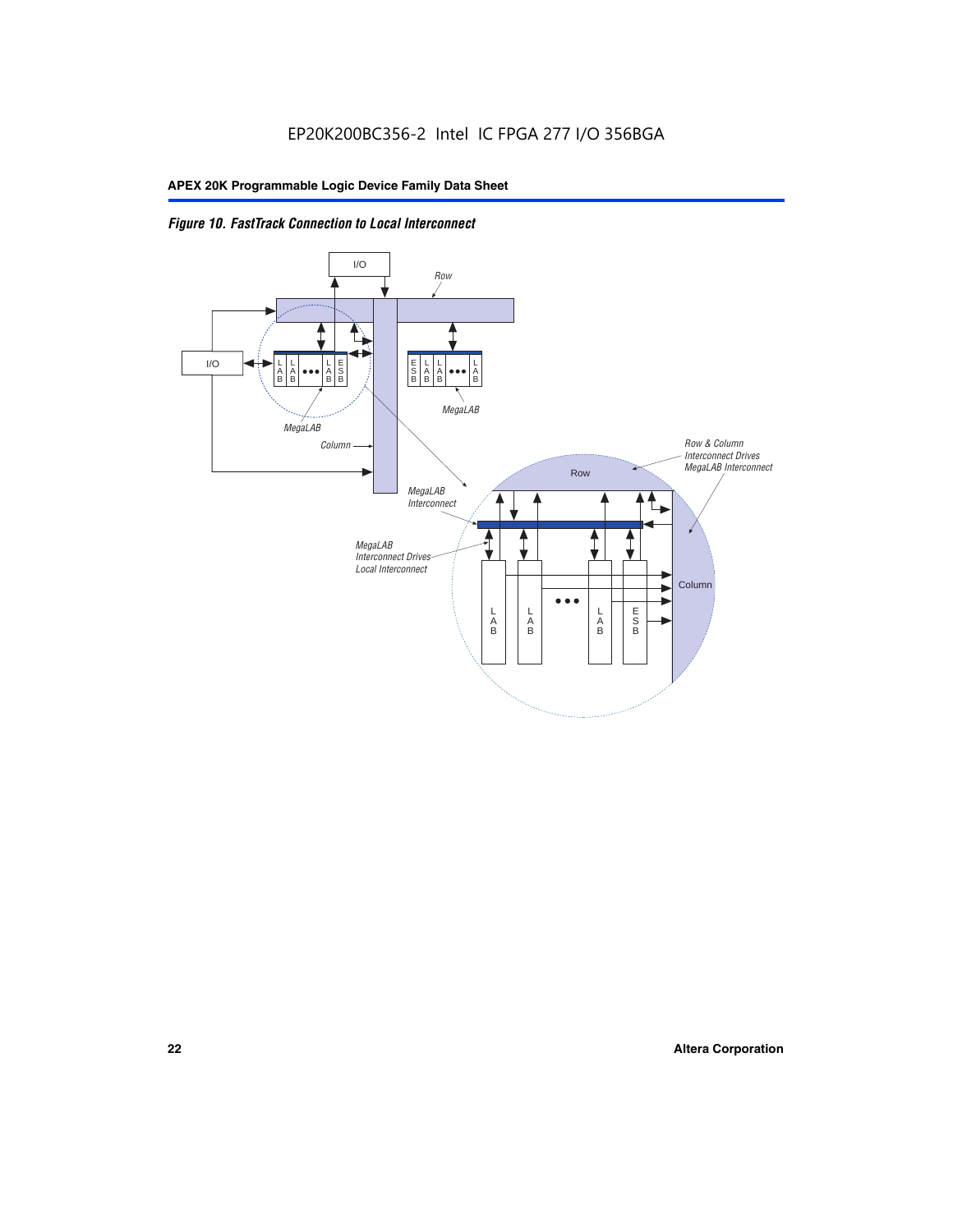Figure 11 shows the intersection of a row and column interconnect, and how these forms of interconnects and LEs drive each other.



*Figure 11. Driving the FastTrack Interconnect*

APEX 20KE devices include an enhanced interconnect structure for faster routing of input signals with high fan-out. Column I/O pins can drive the FastRow<sup>™</sup> interconnect, which routes signals directly into the local interconnect without having to drive through the MegaLAB interconnect. FastRow lines traverse two MegaLAB structures. Also, these pins can drive the local interconnect directly for fast setup times. On EP20K300E and larger devices, the FastRow interconnect drives the two MegaLABs in the top left corner, the two MegaLABs in the top right corner, the two MegaLABS in the bottom left corner, and the two MegaLABs in the bottom right corner. On EP20K200E and smaller devices, FastRow interconnect drives the two MegaLABs on the top and the two MegaLABs on the bottom of the device. On all devices, the FastRow interconnect drives all local interconnect in the appropriate MegaLABs except the local interconnect on the side of the MegaLAB opposite the ESB. Pins using the FastRow interconnect achieve a faster set-up time, as the signal does not need to use a MegaLAB interconnect line to reach the destination LE. Figure 12 shows the FastRow interconnect.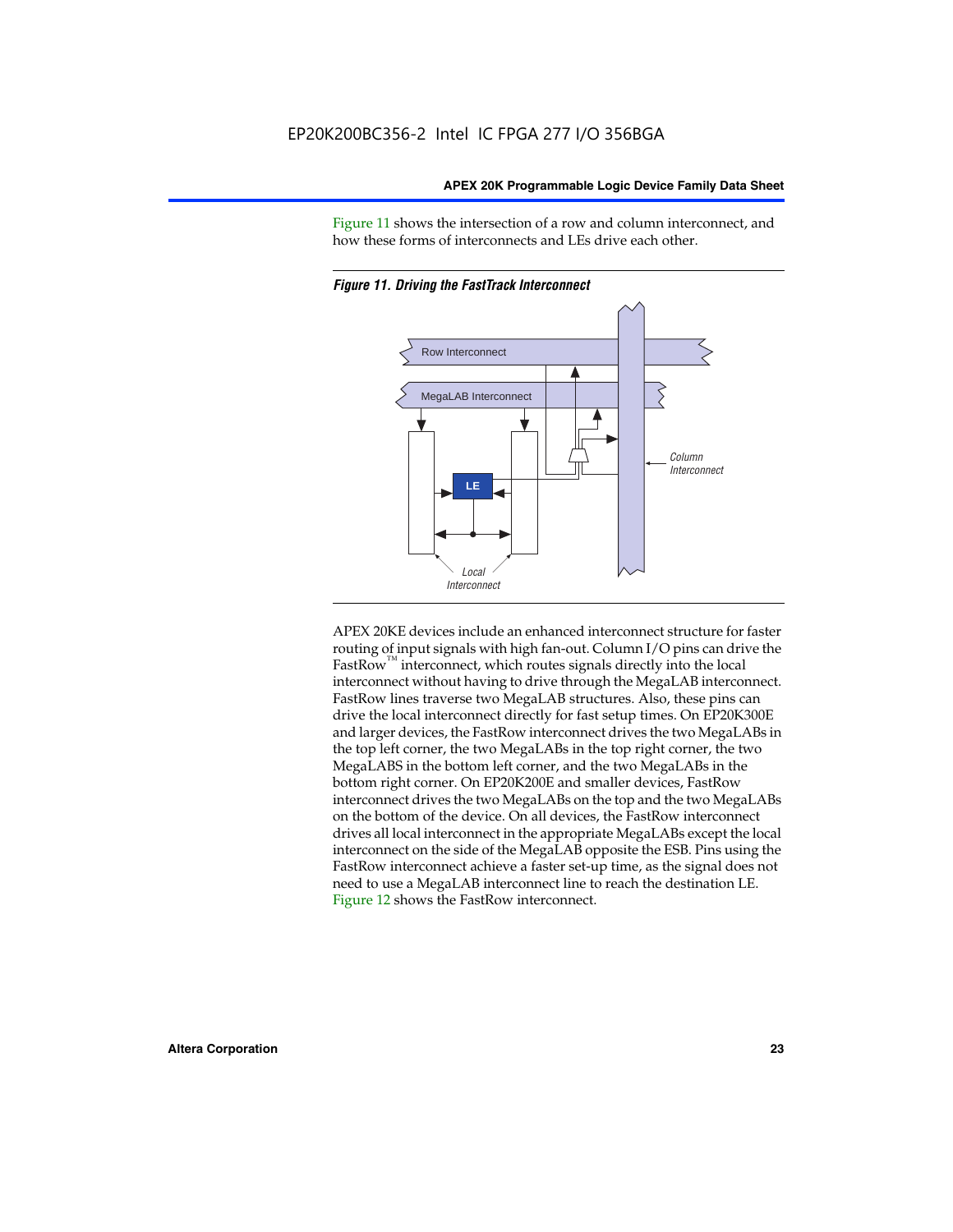

Table 9 summarizes how various elements of the APEX 20K architecture drive each other.

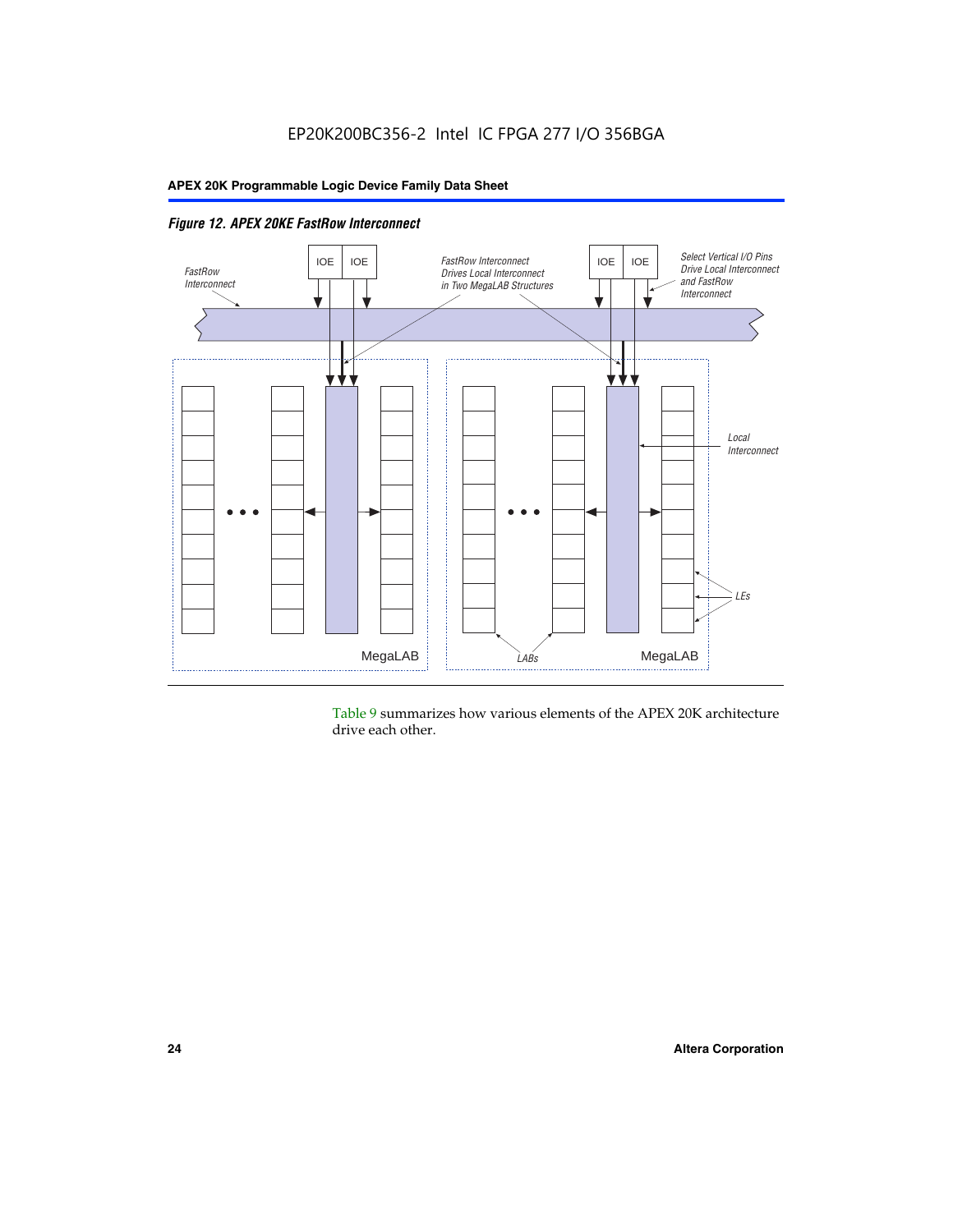| <b>Table 9. APEX 20K Routing Scheme</b> |                  |                      |              |              |                              |                                |                                                |                                            |                                |
|-----------------------------------------|------------------|----------------------|--------------|--------------|------------------------------|--------------------------------|------------------------------------------------|--------------------------------------------|--------------------------------|
| <b>Source</b>                           |                  |                      |              |              |                              | <b>Destination</b>             |                                                |                                            |                                |
|                                         | Row<br>$1/0$ Pin | Column<br>$I/O P$ in | LE           | <b>ESB</b>   | Local<br><b>Interconnect</b> | <b>MegaLAB</b><br>Interconnect | Row<br><b>FastTrack</b><br><b>Interconnect</b> | Column<br><b>FastTrack</b><br>Interconnect | <b>FastRow</b><br>Interconnect |
| Row I/O Pin                             |                  |                      |              |              | $\checkmark$                 | $\checkmark$                   | $\checkmark$                                   | $\checkmark$                               |                                |
| Column I/O<br>Pin                       |                  |                      |              |              |                              |                                |                                                | $\checkmark$                               | $\checkmark$<br>(1)            |
| LE                                      |                  |                      |              |              | $\checkmark$                 | $\checkmark$                   | $\checkmark$                                   | $\checkmark$                               |                                |
| <b>ESB</b>                              |                  |                      |              |              | $\checkmark$                 | $\checkmark$                   | $\checkmark$                                   | $\checkmark$                               |                                |
| Local<br>Interconnect                   | $\checkmark$     | $\checkmark$         | $\checkmark$ | $\checkmark$ |                              |                                |                                                |                                            |                                |
| MegaLAB<br>Interconnect                 |                  |                      |              |              | $\checkmark$                 |                                |                                                |                                            |                                |
| Row<br>FastTrack<br>Interconnect        |                  |                      |              |              |                              | $\checkmark$                   |                                                | $\checkmark$                               |                                |
| Column<br>FastTrack<br>Interconnect     |                  |                      |              |              |                              | $\checkmark$                   | $\checkmark$                                   |                                            |                                |
| FastRow<br>Interconnect                 |                  |                      |              |              | $\checkmark$<br>(1)          |                                |                                                |                                            |                                |

# *Note to Table 9:*

(1) This connection is supported in APEX 20KE devices only.

# **Product-Term Logic**

The product-term portion of the MultiCore architecture is implemented with the ESB. The ESB can be configured to act as a block of macrocells on an ESB-by-ESB basis. Each ESB is fed by 32 inputs from the adjacent local interconnect; therefore, it can be driven by the MegaLAB interconnect or the adjacent LAB. Also, nine ESB macrocells feed back into the ESB through the local interconnect for higher performance. Dedicated clock pins, global signals, and additional inputs from the local interconnect drive the ESB control signals.

In product-term mode, each ESB contains 16 macrocells. Each macrocell consists of two product terms and a programmable register. Figure 13 shows the ESB in product-term mode.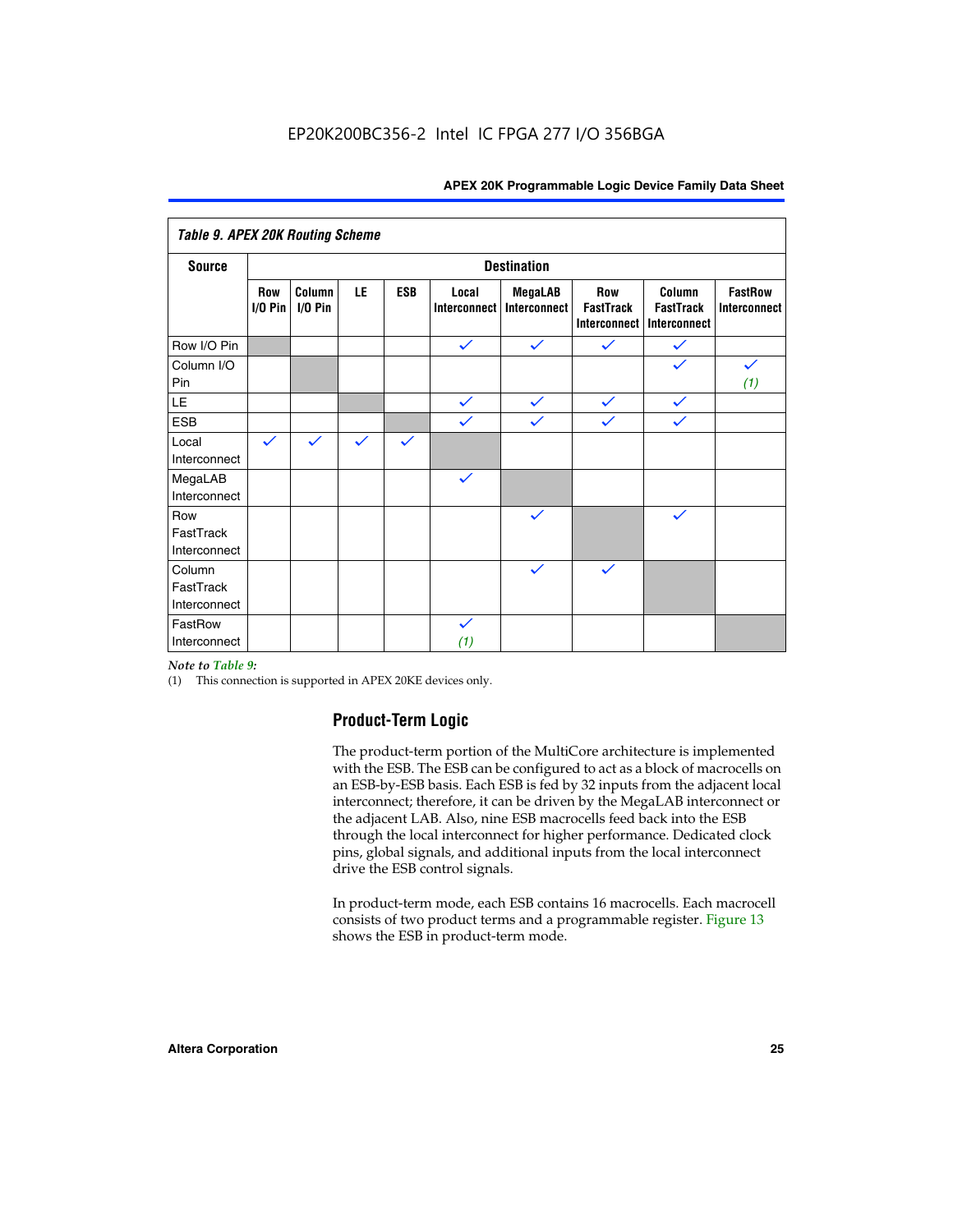# *Figure 13. Product-Term Logic in ESB*



(1) APEX 20KE devices have four dedicated clocks.

# *Macrocells*

APEX 20K macrocells can be configured individually for either sequential or combinatorial logic operation. The macrocell consists of three functional blocks: the logic array, the product-term select matrix, and the programmable register.

Combinatorial logic is implemented in the product terms. The productterm select matrix allocates these product terms for use as either primary logic inputs (to the OR and XOR gates) to implement combinatorial functions, or as parallel expanders to be used to increase the logic available to another macrocell. One product term can be inverted; the Quartus II software uses this feature to perform DeMorgan's inversion for more efficient implementation of wide OR functions. The Quartus II software Compiler can use a NOT-gate push-back technique to emulate an asynchronous preset. Figure 14 shows the APEX 20K macrocell.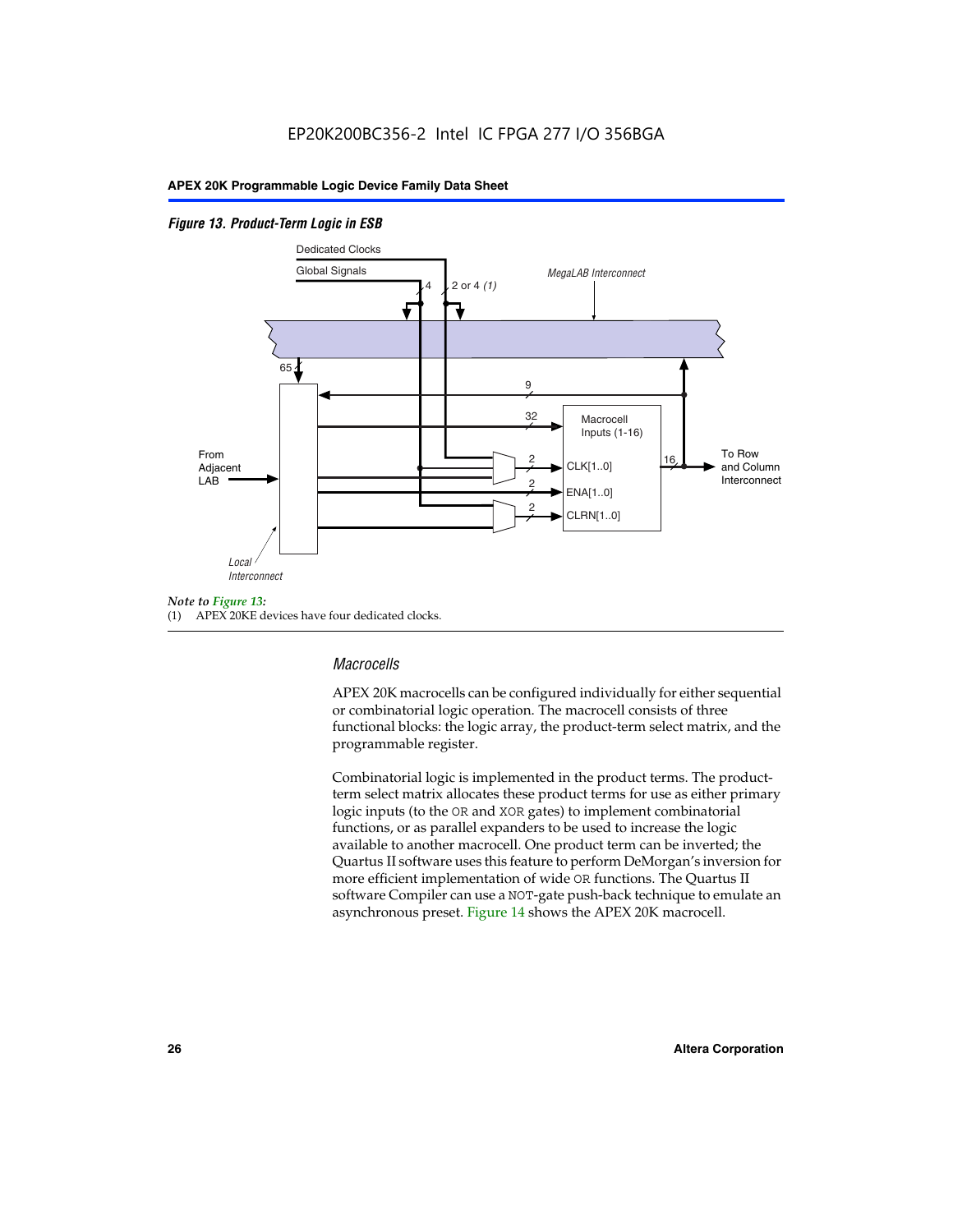

# *Figure 14. APEX 20K Macrocell*

For registered functions, each macrocell register can be programmed individually to implement D, T, JK, or SR operation with programmable clock control. The register can be bypassed for combinatorial operation. During design entry, the designer specifies the desired register type; the Quartus II software then selects the most efficient register operation for each registered function to optimize resource utilization. The Quartus II software or other synthesis tools can also select the most efficient register operation automatically when synthesizing HDL designs.

Each programmable register can be clocked by one of two ESB-wide clocks. The ESB-wide clocks can be generated from device dedicated clock pins, global signals, or local interconnect. Each clock also has an associated clock enable, generated from the local interconnect. The clock and clock enable signals are related for a particular ESB; any macrocell using a clock also uses the associated clock enable.

If both the rising and falling edges of a clock are used in an ESB, both ESB-wide clock signals are used.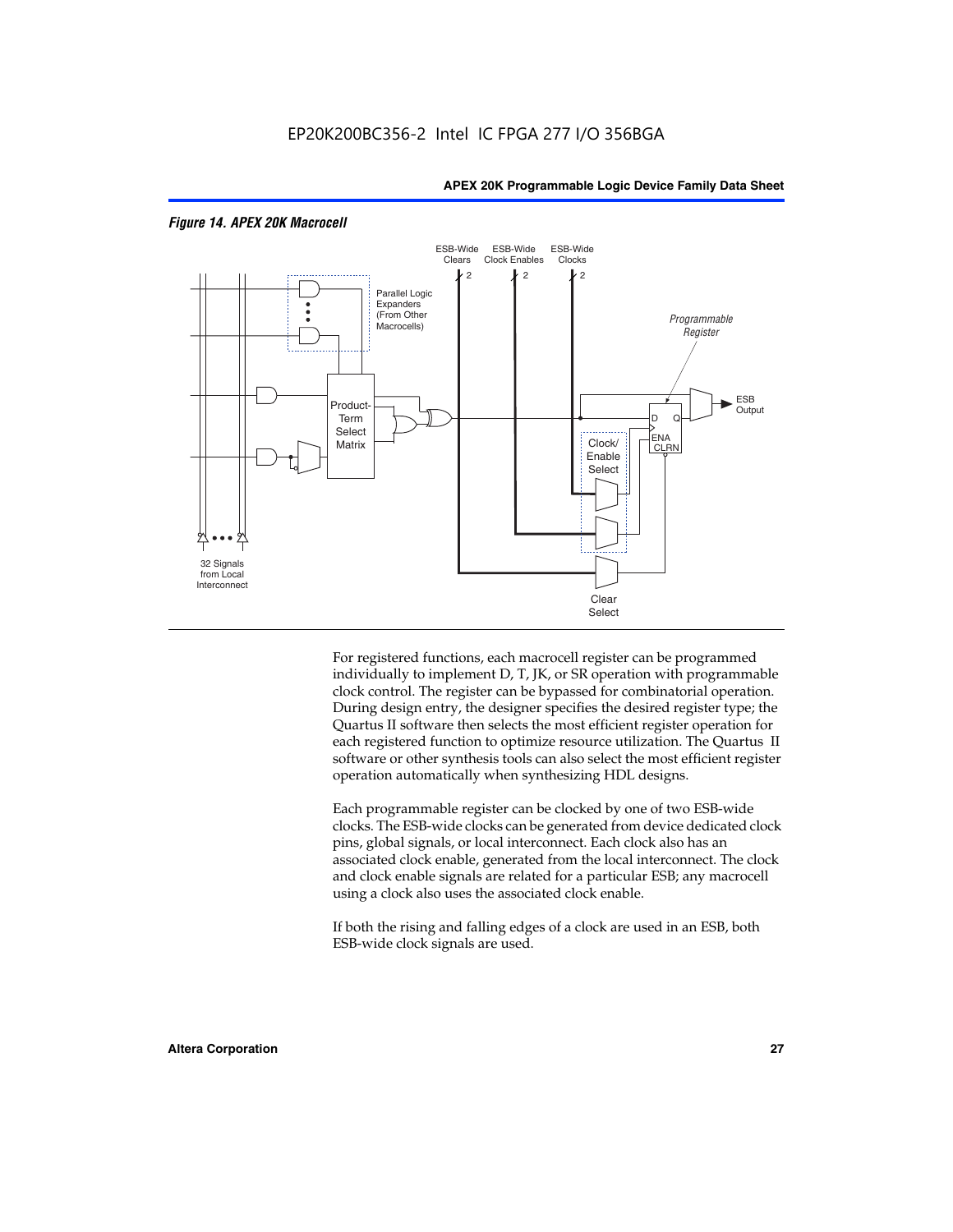The programmable register also supports an asynchronous clear function. Within the ESB, two asynchronous clears are generated from global signals and the local interconnect. Each macrocell can either choose between the two asynchronous clear signals or choose to not be cleared. Either of the two clear signals can be inverted within the ESB. Figure 15 shows the ESB control logic when implementing product-terms.





(1) APEX 20KE devices have four dedicated clocks.

# *Parallel Expanders*

Parallel expanders are unused product terms that can be allocated to a neighboring macrocell to implement fast, complex logic functions. Parallel expanders allow up to 32 product terms to feed the macrocell OR logic directly, with two product terms provided by the macrocell and 30 parallel expanders provided by the neighboring macrocells in the ESB.

The Quartus II software Compiler can allocate up to 15 sets of up to two parallel expanders per set to the macrocells automatically. Each set of two parallel expanders incurs a small, incremental timing delay. Figure 16 shows the APEX 20K parallel expanders.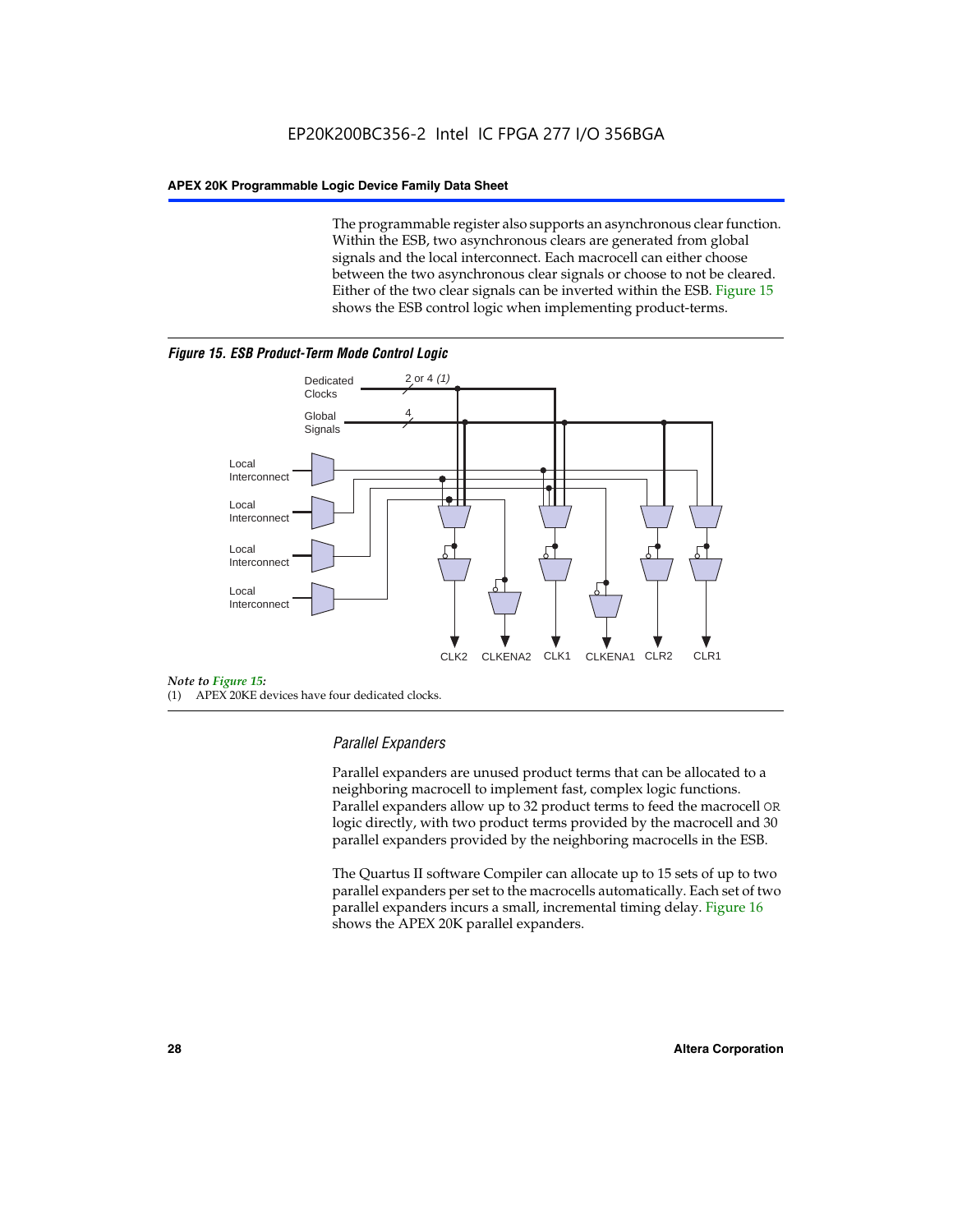



# **Embedded System Block**

The ESB can implement various types of memory blocks, including dual-port RAM, ROM, FIFO, and CAM blocks. The ESB includes input and output registers; the input registers synchronize writes, and the output registers can pipeline designs to improve system performance. The ESB offers a dual-port mode, which supports simultaneous reads and writes at two different clock frequencies. Figure 17 shows the ESB block diagram.



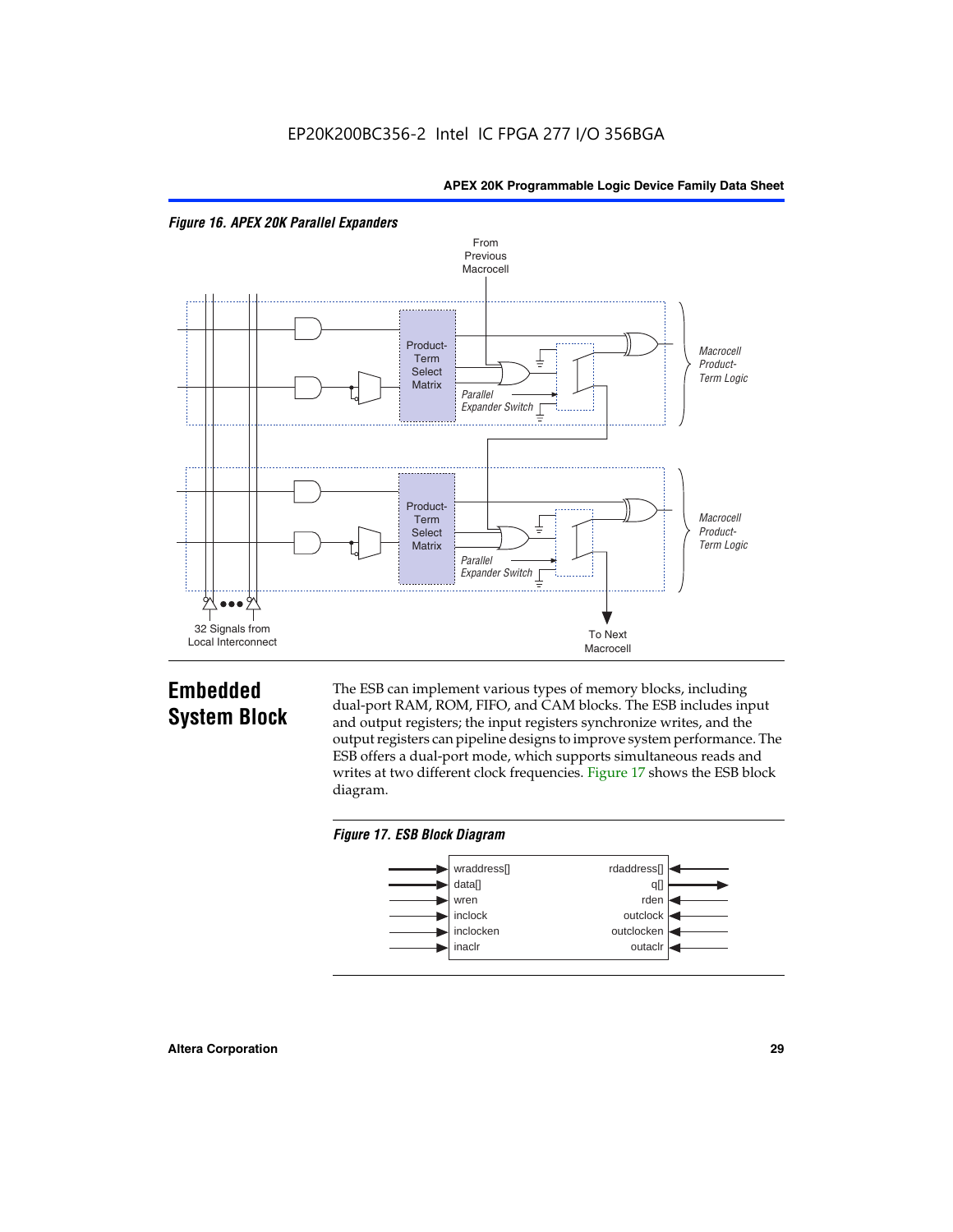ESBs can implement synchronous RAM, which is easier to use than asynchronous RAM. A circuit using asynchronous RAM must generate the RAM write enable (WE) signal, while ensuring that its data and address signals meet setup and hold time specifications relative to the WE signal. In contrast, the ESB's synchronous RAM generates its own WE signal and is self-timed with respect to the global clock. Circuits using the ESB's selftimed RAM must only meet the setup and hold time specifications of the global clock.

ESB inputs are driven by the adjacent local interconnect, which in turn can be driven by the MegaLAB or FastTrack Interconnect. Because the ESB can be driven by the local interconnect, an adjacent LE can drive it directly for fast memory access. ESB outputs drive the MegaLAB and FastTrack Interconnect. In addition, ten ESB outputs, nine of which are unique output lines, drive the local interconnect for fast connection to adjacent LEs or for fast feedback product-term logic.

When implementing memory, each ESB can be configured in any of the following sizes:  $128 \times 16$ ,  $256 \times 8$ ,  $512 \times 4$ ,  $1,024 \times 2$ , or  $2,048 \times 1$ . By combining multiple ESBs, the Quartus II software implements larger memory blocks automatically. For example, two  $128 \times 16$  RAM blocks can be combined to form a  $128 \times 32$  RAM block, and two  $512 \times 4$  RAM blocks can be combined to form a  $512 \times 8$  RAM block. Memory performance does not degrade for memory blocks up to 2,048 words deep. Each ESB can implement a 2,048-word-deep memory; the ESBs are used in parallel, eliminating the need for any external control logic and its associated delays.

To create a high-speed memory block that is more than 2,048 words deep, ESBs drive tri-state lines. Each tri-state line connects all ESBs in a column of MegaLAB structures, and drives the MegaLAB interconnect and row and column FastTrack Interconnect throughout the column. Each ESB incorporates a programmable decoder to activate the tri-state driver appropriately. For instance, to implement 8,192-word-deep memory, four ESBs are used. Eleven address lines drive the ESB memory, and two more drive the tri-state decoder. Depending on which 2,048-word memory page is selected, the appropriate ESB driver is turned on, driving the output to the tri-state line. The Quartus II software automatically combines ESBs with tri-state lines to form deeper memory blocks. The internal tri-state control logic is designed to avoid internal contention and floating lines. See Figure 18.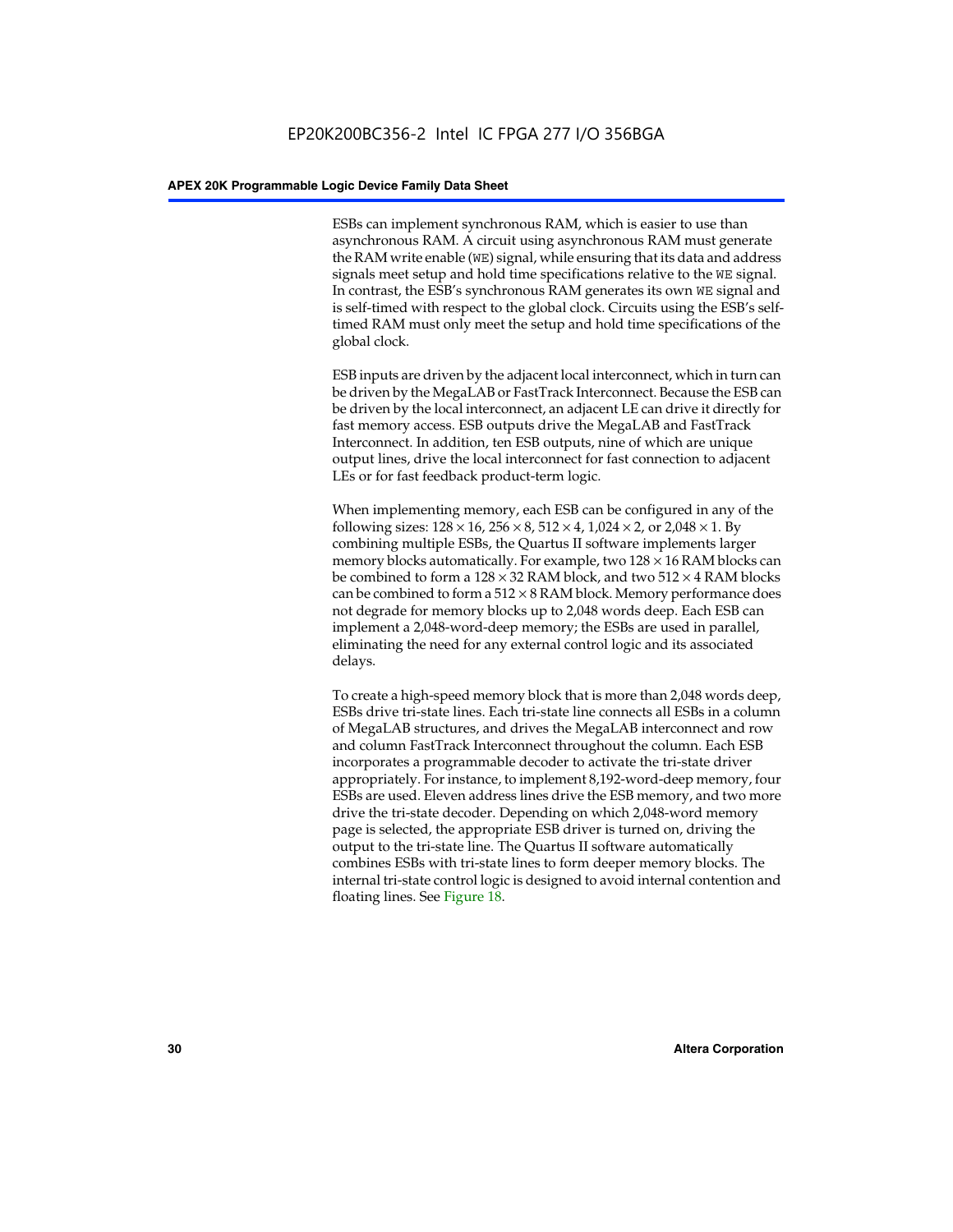

*Figure 18. Deep Memory Block Implemented with Multiple ESBs*

The ESB implements two forms of dual-port memory: read/write clock mode and input/output clock mode. The ESB can also be used for bidirectional, dual-port memory applications in which two ports read or write simultaneously. To implement this type of dual-port memory, two or four ESBs are used to support two simultaneous reads or writes. This functionality is shown in Figure 19.

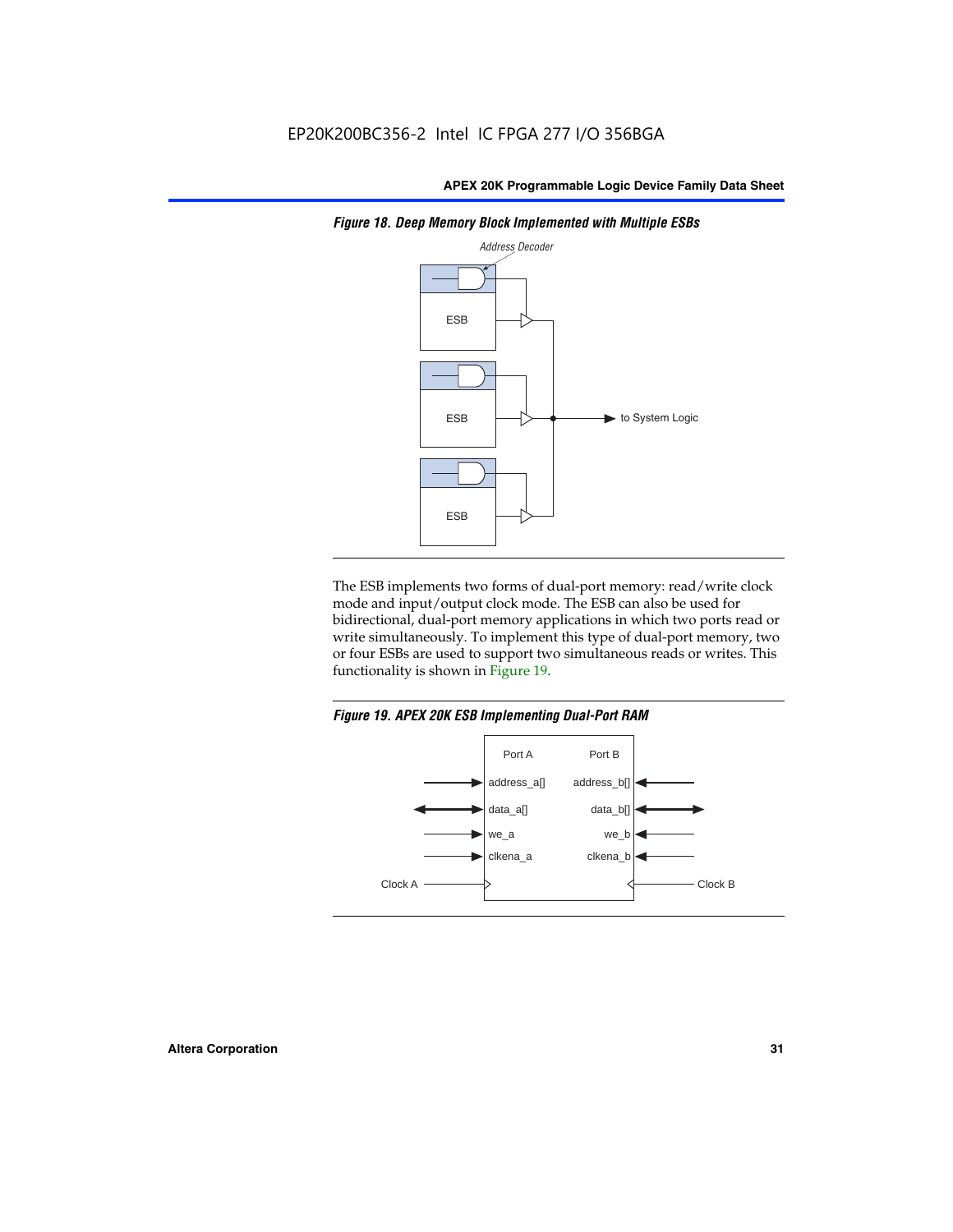# **Read/Write Clock Mode**

The read/write clock mode contains two clocks. One clock controls all registers associated with writing: data input, WE, and write address. The other clock controls all registers associated with reading: read enable (RE), read address, and data output. The ESB also supports clock enable and asynchronous clear signals; these signals also control the read and write registers independently. Read/write clock mode is commonly used for applications where reads and writes occur at different system frequencies. Figure 20 shows the ESB in read/write clock mode.



# *Notes to Figure 20:*

- (1) All registers can be cleared asynchronously by ESB local interconnect signals, global signals, or the chip-wide reset.
- (2) APEX 20KE devices have four dedicated clocks.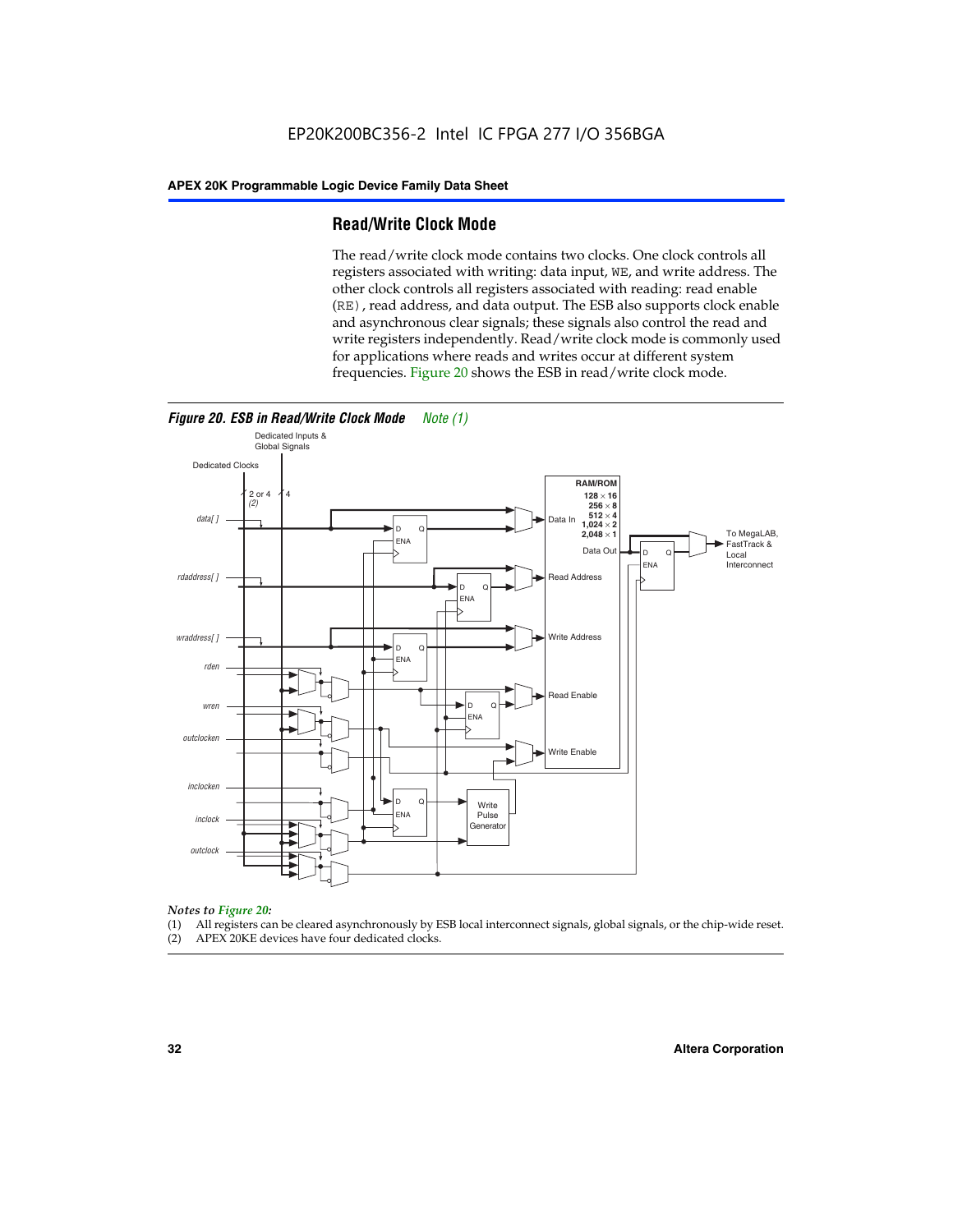# **Input/Output Clock Mode**

The input/output clock mode contains two clocks. One clock controls all registers for inputs into the ESB: data input, WE, RE, read address, and write address. The other clock controls the ESB data output registers. The ESB also supports clock enable and asynchronous clear signals; these signals also control the reading and writing of registers independently. Input/output clock mode is commonly used for applications where the reads and writes occur at the same system frequency, but require different clock enable signals for the input and output registers. Figure 21 shows the ESB in input/output clock mode.



# *Figure 21. ESB in Input/Output Clock Mode Note (1)*

#### *Notes to Figure 21:*

(1) All registers can be cleared asynchronously by ESB local interconnect signals, global signals, or the chip-wide reset.

(2) APEX 20KE devices have four dedicated clocks.

# **Single-Port Mode**

The APEX 20K ESB also supports a single-port mode, which is used when simultaneous reads and writes are not required. See Figure 22.

### **Altera Corporation 33**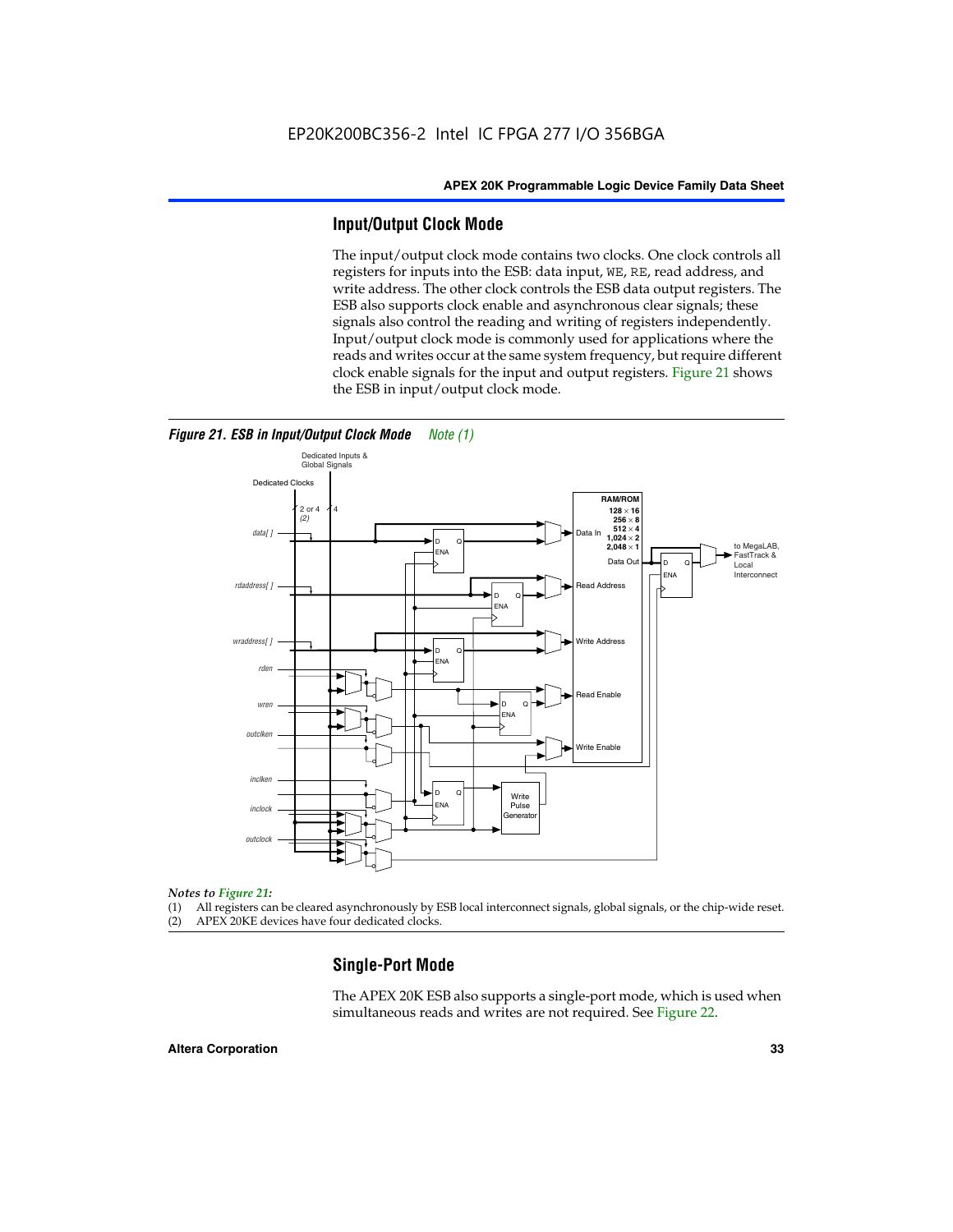# *Figure 22. ESB in Single-Port Mode Note (1)*



#### *Notes to Figure 22:*

(1) All registers can be asynchronously cleared by ESB local interconnect signals, global signals, or the chip-wide reset.

(2) APEX 20KE devices have four dedicated clocks.

# **Content-Addressable Memory**

In APEX 20KE devices, the ESB can implement CAM. CAM can be thought of as the inverse of RAM. When read, RAM outputs the data for a given address. Conversely, CAM outputs an address for a given data word. For example, if the data FA12 is stored in address 14, the CAM outputs 14 when FA12 is driven into it.

CAM is used for high-speed search operations. When searching for data within a RAM block, the search is performed serially. Thus, finding a particular data word can take many cycles. CAM searches all addresses in parallel and outputs the address storing a particular word. When a match is found, a match flag is set high. Figure 23 shows the CAM block diagram.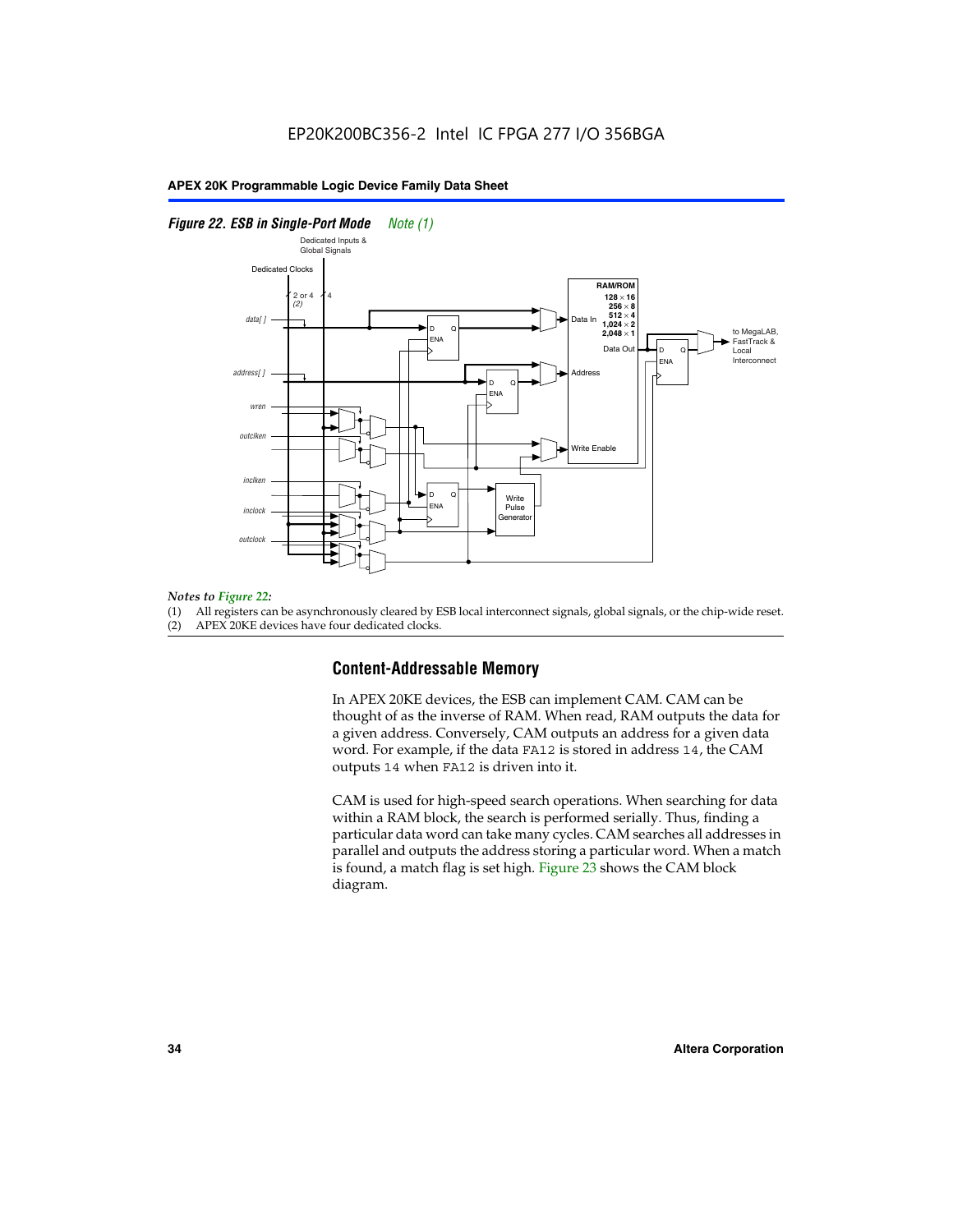

# *Figure 23. APEX 20KE CAM Block Diagram*

CAM can be used in any application requiring high-speed searches, such as networking, communications, data compression, and cache management.

The APEX 20KE on-chip CAM provides faster system performance than traditional discrete CAM. Integrating CAM and logic into the APEX 20KE device eliminates off-chip and on-chip delays, improving system performance.

When in CAM mode, the ESB implements 32-word, 32-bit CAM. Wider or deeper CAM can be implemented by combining multiple CAMs with some ancillary logic implemented in LEs. The Quartus II software combines ESBs and LEs automatically to create larger CAMs.

CAM supports writing "don't care" bits into words of the memory. The "don't-care" bit can be used as a mask for CAM comparisons; any bit set to "don't-care" has no effect on matches.

The output of the CAM can be encoded or unencoded. When encoded, the ESB outputs an encoded address of the data's location. For instance, if the data is located in address 12, the ESB output is 12. When unencoded, the ESB uses its 16 outputs to show the location of the data over two clock cycles. In this case, if the data is located in address 12, the 12th output line goes high. When using unencoded outputs, two clock cycles are required to read the output because a 16-bit output bus is used to show the status of 32 words.

The encoded output is better suited for designs that ensure duplicate data is not written into the CAM. If duplicate data is written into two locations, the CAM's output will be incorrect. If the CAM may contain duplicate data, the unencoded output is a better solution; CAM with unencoded outputs can distinguish multiple data locations.

CAM can be pre-loaded with data during configuration, or it can be written during system operation. In most cases, two clock cycles are required to write each word into CAM. When "don't-care" bits are used, a third clock cycle is required.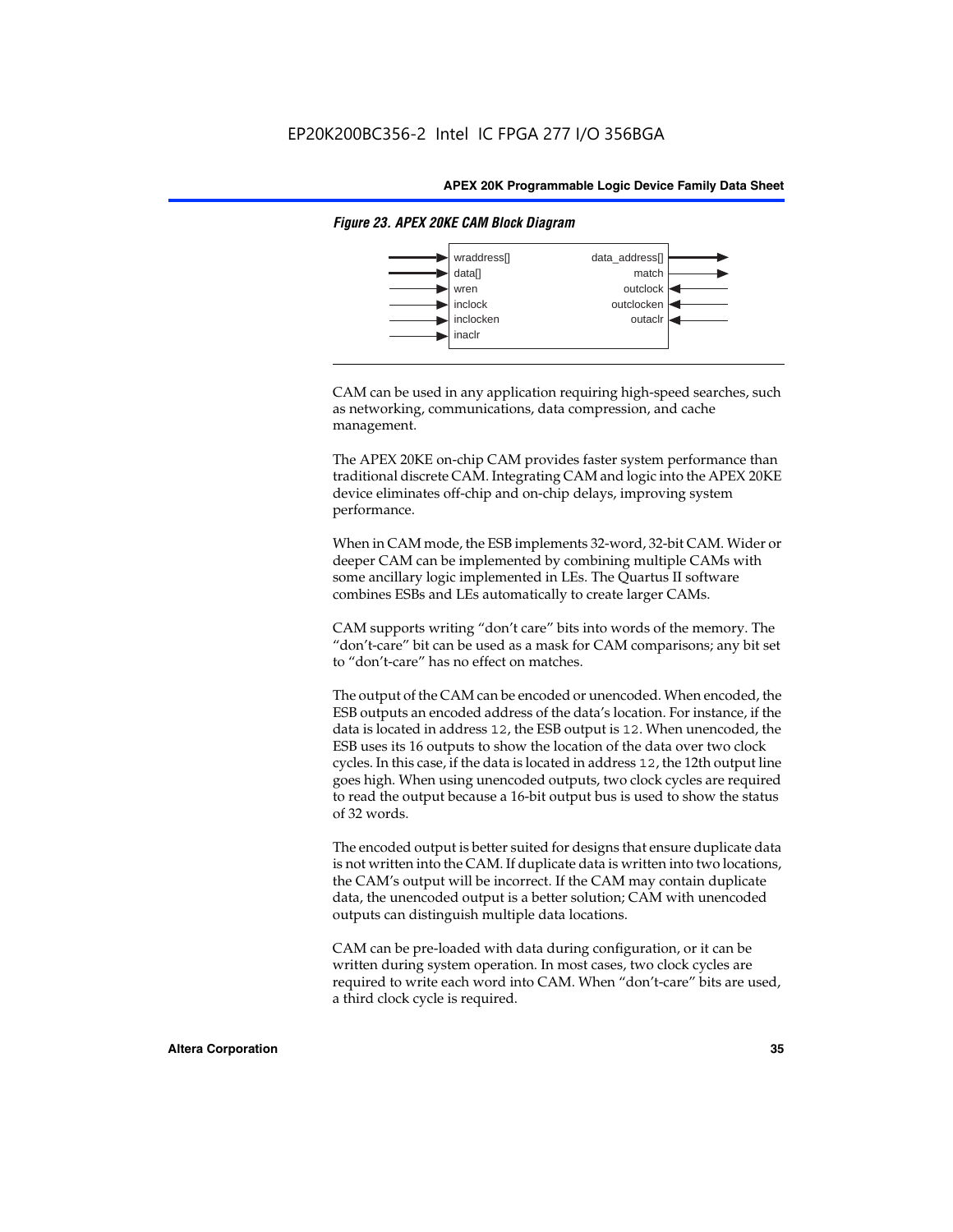

For more information on APEX 20KE devices and CAM, see *Application Note 119 (Implementing High-Speed Search Applications with APEX CAM).*

# **Driving Signals to the ESB**

ESBs provide flexible options for driving control signals. Different clocks can be used for the ESB inputs and outputs. Registers can be inserted independently on the data input, data output, read address, write address, WE, and RE signals. The global signals and the local interconnect can drive the WE and RE signals. The global signals, dedicated clock pins, and local interconnect can drive the ESB clock signals. Because the LEs drive the local interconnect, the LEs can control the WE and RE signals and the ESB clock, clock enable, and asynchronous clear signals. Figure 24 shows the ESB control signal generation logic.





#### *Note to Figure 24:*

(1) APEX 20KE devices have four dedicated clocks.

An ESB is fed by the local interconnect, which is driven by adjacent LEs (for high-speed connection to the ESB) or the MegaLAB interconnect. The ESB can drive the local, MegaLAB, or FastTrack Interconnect routing structure to drive LEs and IOEs in the same MegaLAB structure or anywhere in the device.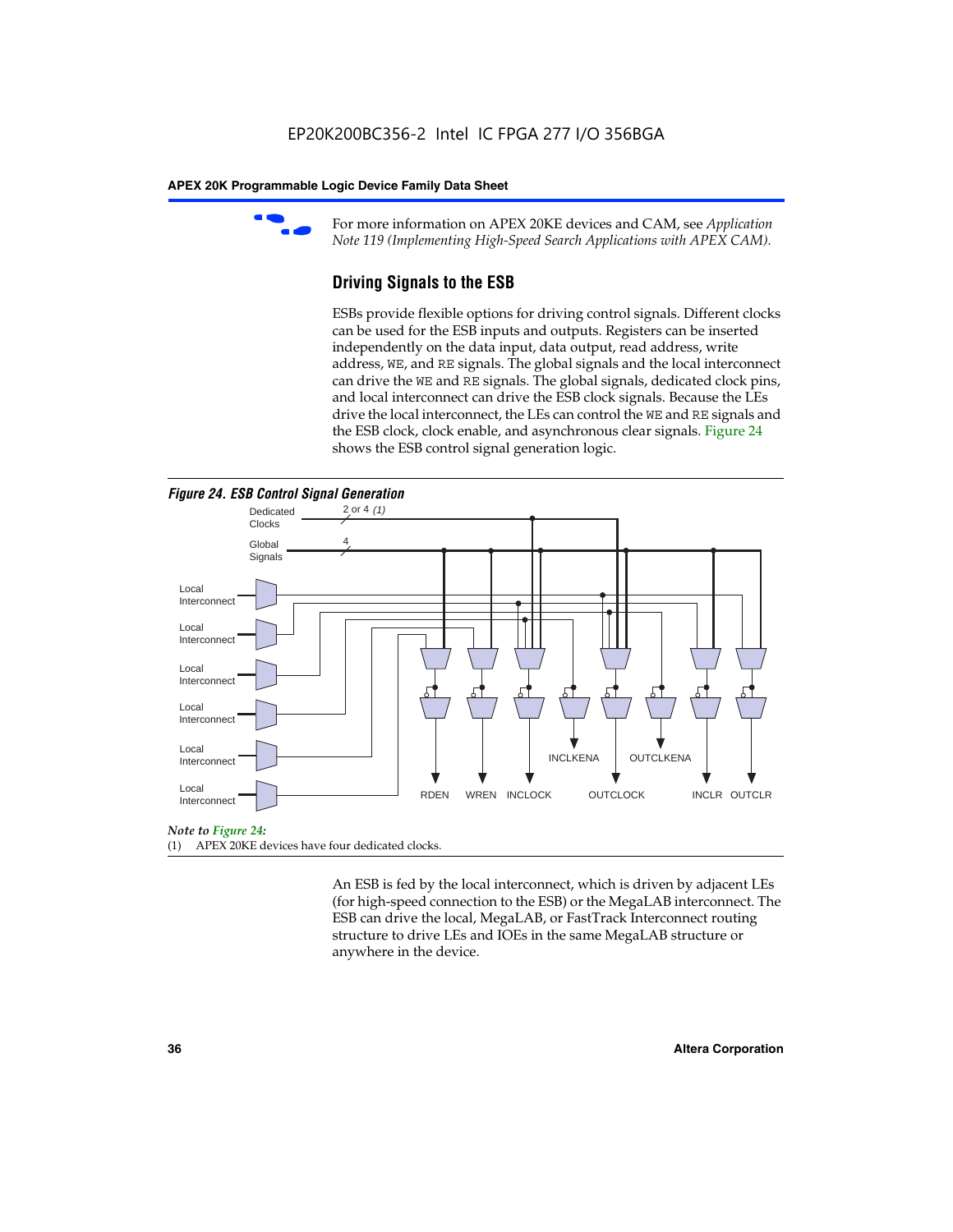# **Implementing Logic in ROM**

In addition to implementing logic with product terms, the ESB can implement logic functions when it is programmed with a read-only pattern during configuration, creating a large LUT. With LUTs, combinatorial functions are implemented by looking up the results, rather than by computing them. This implementation of combinatorial functions can be faster than using algorithms implemented in general logic, a performance advantage that is further enhanced by the fast access times of ESBs. The large capacity of ESBs enables designers to implement complex functions in one logic level without the routing delays associated with linked LEs or distributed RAM blocks. Parameterized functions such as LPM functions can take advantage of the ESB automatically. Further, the Quartus II software can implement portions of a design with ESBs where appropriate.

# **Programmable Speed/Power Control**

APEX 20K ESBs offer a high-speed mode that supports very fast operation on an ESB-by-ESB basis. When high speed is not required, this feature can be turned off to reduce the ESB's power dissipation by up to 50%. ESBs that run at low power incur a nominal timing delay adder. This Turbo  $Bit^{TM}$  option is available for ESBs that implement product-term logic or memory functions. An ESB that is not used will be powered down so that it does not consume DC current.

Designers can program each ESB in the APEX 20K device for either high-speed or low-power operation. As a result, speed-critical paths in the design can run at high speed, while the remaining paths operate at reduced power.

**I/O Structure** The APEX 20K IOE contains a bidirectional I/O buffer and a register that can be used either as an input register for external data requiring fast setup times, or as an output register for data requiring fast clock-to-output performance. IOEs can be used as input, output, or bidirectional pins. For fast bidirectional I/O timing, LE registers using local routing can improve setup times and OE timing. The Quartus II software Compiler uses the programmable inversion option to invert signals from the row and column interconnect automatically where appropriate. Because the APEX 20K IOE offers one output enable per pin, the Quartus II software Compiler can emulate open-drain operation efficiently.

> The APEX 20K IOE includes programmable delays that can be activated to ensure zero hold times, minimum clock-to-output times, input IOE register-to-core register transfers, or core-to-output IOE register transfers. A path in which a pin directly drives a register may require the delay to ensure zero hold time, whereas a path in which a pin drives a register through combinatorial logic may not require the delay.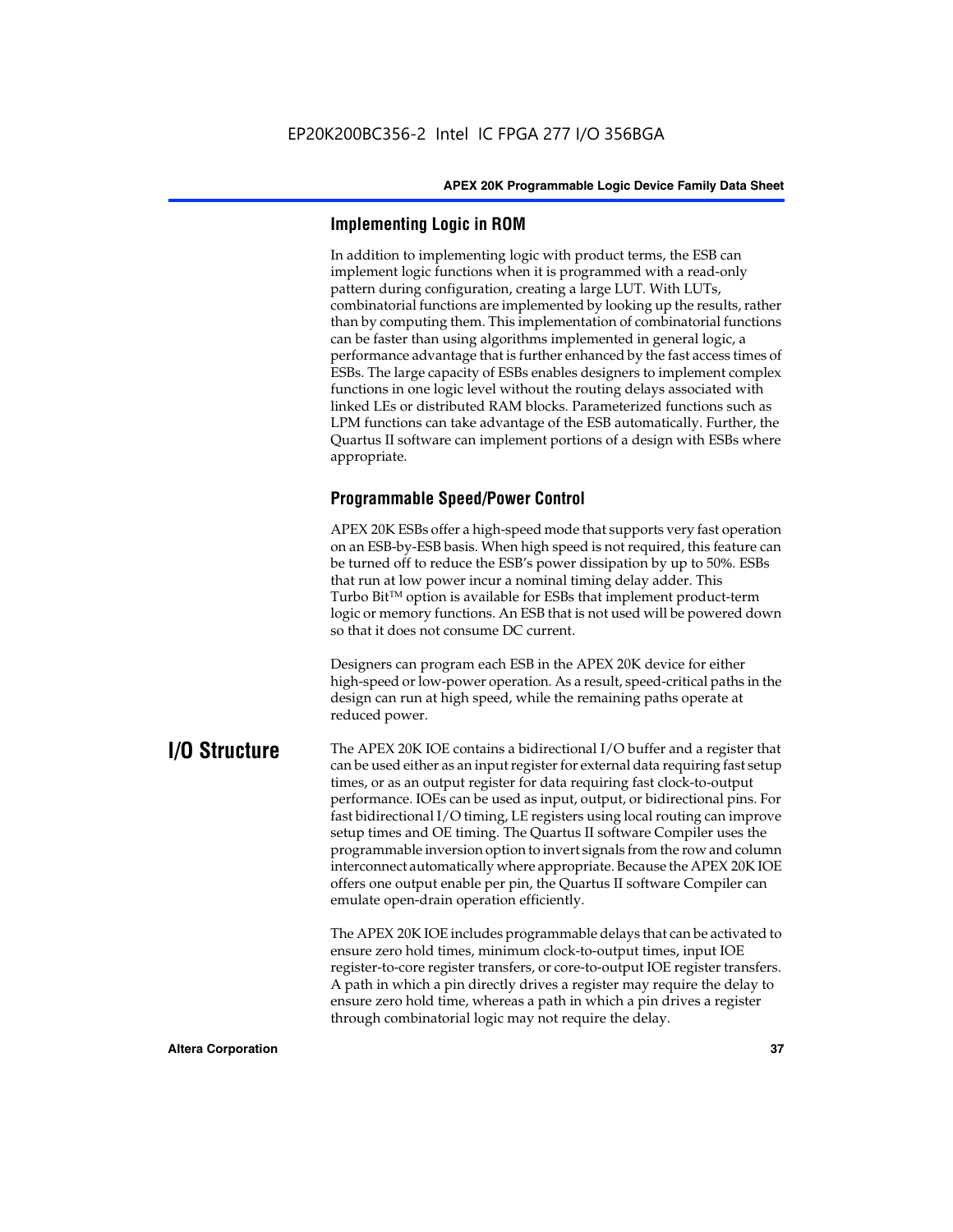Table 10 describes the APEX 20K programmable delays and their logic options in the Quartus II software.

| Table 10. APEX 20K Programmable Delay Chains                 |                                         |  |  |  |
|--------------------------------------------------------------|-----------------------------------------|--|--|--|
| <b>Programmable Delays</b><br><b>Quartus II Logic Option</b> |                                         |  |  |  |
| Input pin to core delay                                      | Decrease input delay to internal cells  |  |  |  |
| Input pin to input register delay                            | Decrease input delay to input register  |  |  |  |
| Core to output register delay                                | Decrease input delay to output register |  |  |  |
| Output register $t_{\rm CO}$ delay                           | Increase delay to output pin            |  |  |  |

The Quartus II software compiler can program these delays automatically to minimize setup time while providing a zero hold time. Figure 25 shows how fast bidirectional I/Os are implemented in APEX 20K devices.

The register in the APEX 20K IOE can be programmed to power-up high or low after configuration is complete. If it is programmed to power-up low, an asynchronous clear can control the register. If it is programmed to power-up high, the register cannot be asynchronously cleared or preset. This feature is useful for cases where the APEX 20K device controls an active-low input or another device; it prevents inadvertent activation of the input upon power-up.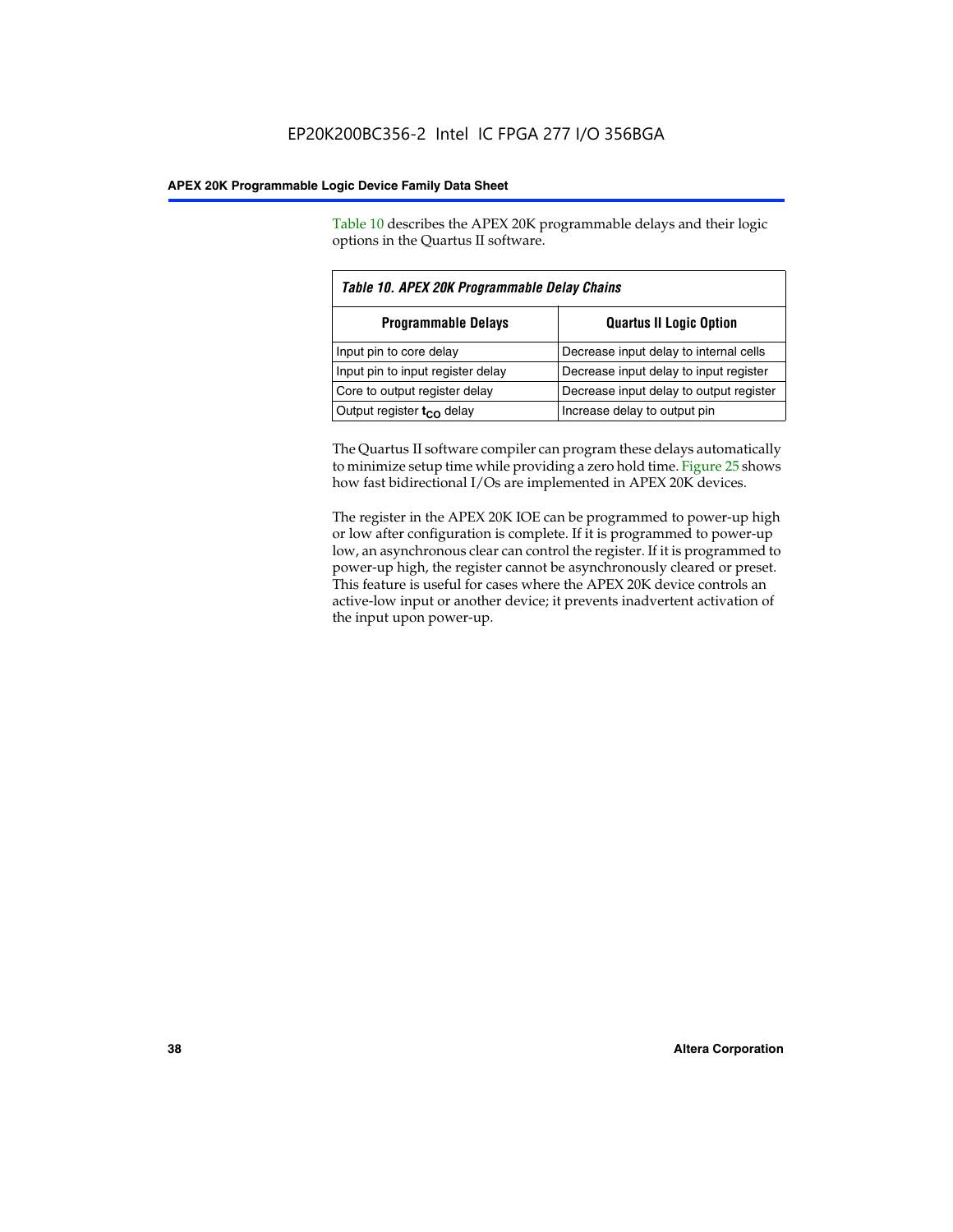

# *Figure 25. APEX 20K Bidirectional I/O Registers Note (1)*



#### **Altera Corporation 39**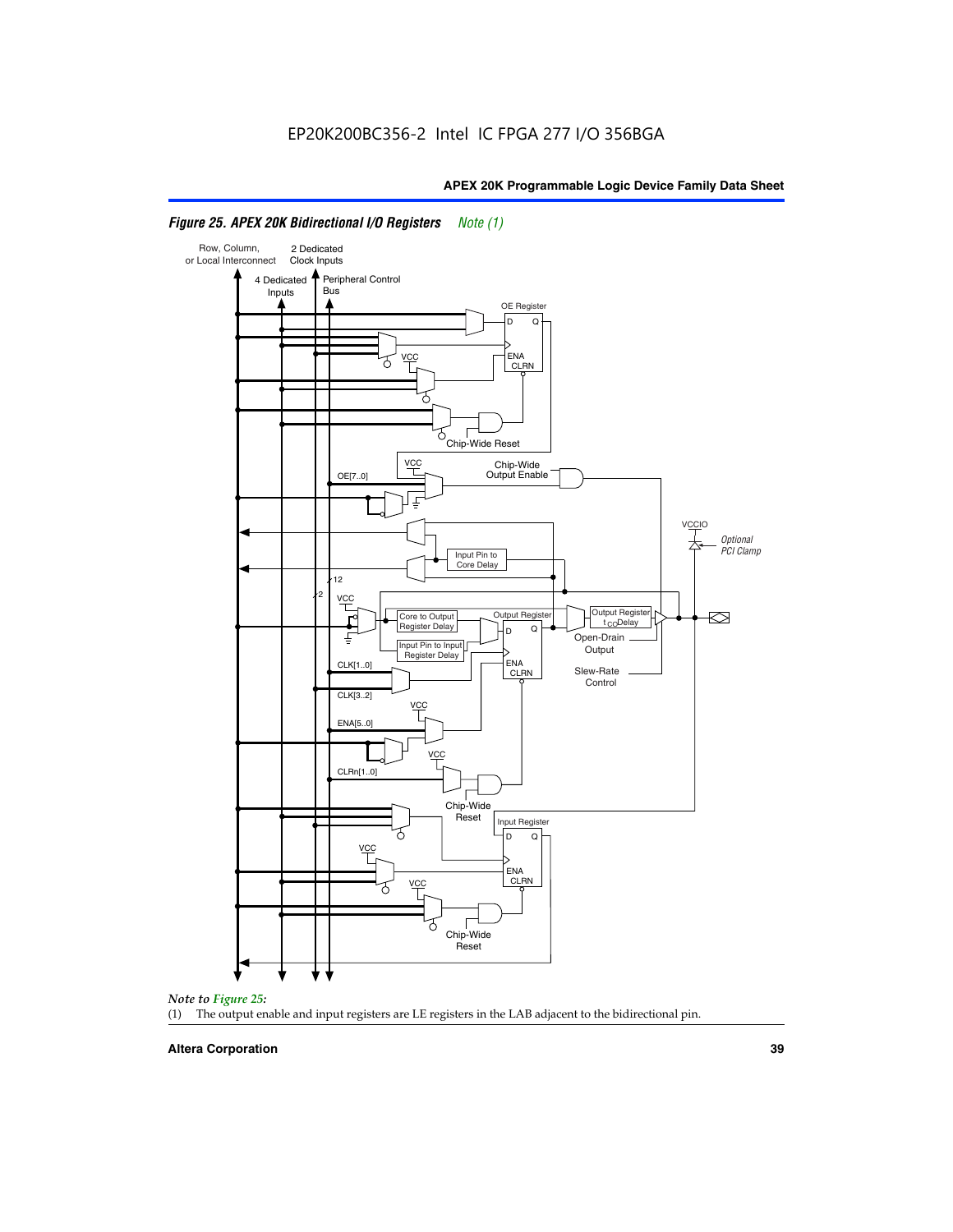APEX 20KE devices include an enhanced IOE, which drives the FastRow interconnect. The FastRow interconnect connects a column I/O pin directly to the LAB local interconnect within two MegaLAB structures. This feature provides fast setup times for pins that drive high fan-outs with complex logic, such as PCI designs. For fast bidirectional I/O timing, LE registers using local routing can improve setup times and OE timing. The APEX 20KE IOE also includes direct support for open-drain operation, giving faster clock-to-output for open-drain signals. Some programmable delays in the APEX 20KE IOE offer multiple levels of delay to fine-tune setup and hold time requirements. The Quartus II software compiler can set these delays automatically to minimize setup time while providing a zero hold time.

Table 11 describes the APEX 20KE programmable delays and their logic options in the Quartus II software.

| Table 11. APEX 20KE Programmable Delay Chains                |                                         |  |  |  |
|--------------------------------------------------------------|-----------------------------------------|--|--|--|
| <b>Programmable Delays</b><br><b>Quartus II Logic Option</b> |                                         |  |  |  |
| Input Pin to Core Delay                                      | Decrease input delay to internal cells  |  |  |  |
| Input Pin to Input Register Delay                            | Decrease input delay to input registers |  |  |  |
| Core to Output Register Delay                                | Decrease input delay to output register |  |  |  |
| Output Register t <sub>CO</sub> Delay                        | Increase delay to output pin            |  |  |  |
| <b>Clock Enable Delay</b>                                    | Increase clock enable delay             |  |  |  |

The register in the APEX 20KE IOE can be programmed to power-up high or low after configuration is complete. If it is programmed to power-up low, an asynchronous clear can control the register. If it is programmed to power-up high, an asynchronous preset can control the register. Figure 26 shows how fast bidirectional I/O pins are implemented in APEX 20KE devices. This feature is useful for cases where the APEX 20KE device controls an active-low input or another device; it prevents inadvertent activation of the input upon power-up.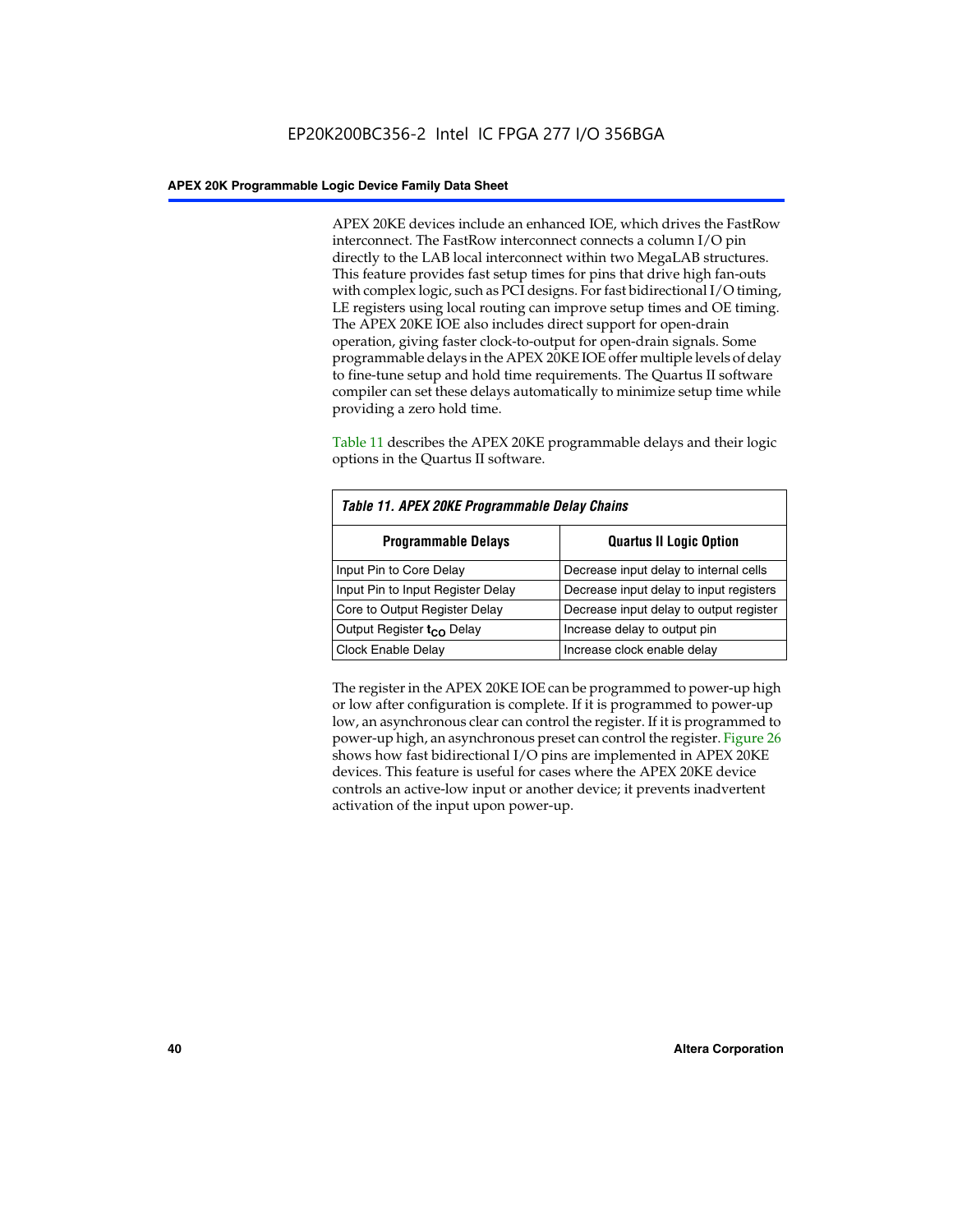#### Row, Column, FastRow, 4 Dedicated or Local Interconnect Clock Inputs Peripheral Control 4 Dedicated **Bus** Inputs OE Register D Q ENA VCC CLRN 7 Chip-Wide Reset YCC Chip-Wide Output Enable OE[7..0] VC Input Pin to **Optional** Core Delay (1) PCI Clamp Input Pin to Core Delay (1) 12 4 **VCC** Output Register **Output Registe**  $\approx$ Core to Output | Output Hegister | Durbut Tropieding | Contput Tropieding | Durbut Tropieding | Output Tropied<br>Register Delay | Durbut Tropieding | Contput Tropieding | Contput Tropieding | O t<sub>CO</sub>Delay  $D$  Q ŧ Open-Drain Input Pin to Input **Output** Register Delay ENA CLK[1..0] CLRN/ Slew-Rate PR<sub>N</sub> Control CLK[3..0] VCC ENA[5..0] Clock Enable Delay (1) VCC CLRn[1..0] Chip-Wide Input Pin to Core Delay (1) Reset Input Register D Q <u>vcc</u> .<br>ENA CLRN **VCC** Chip-Wide Reset

# *Figure 26. APEX 20KE Bidirectional I/O Registers Notes (1), (2)*

#### *Notes to Figure 26:*

- (1) This programmable delay has four settings: off and three levels of delay.<br>(2) The output enable and input registers are LE registers in the LAB adjacer
- The output enable and input registers are LE registers in the LAB adjacent to the bidirectional pin.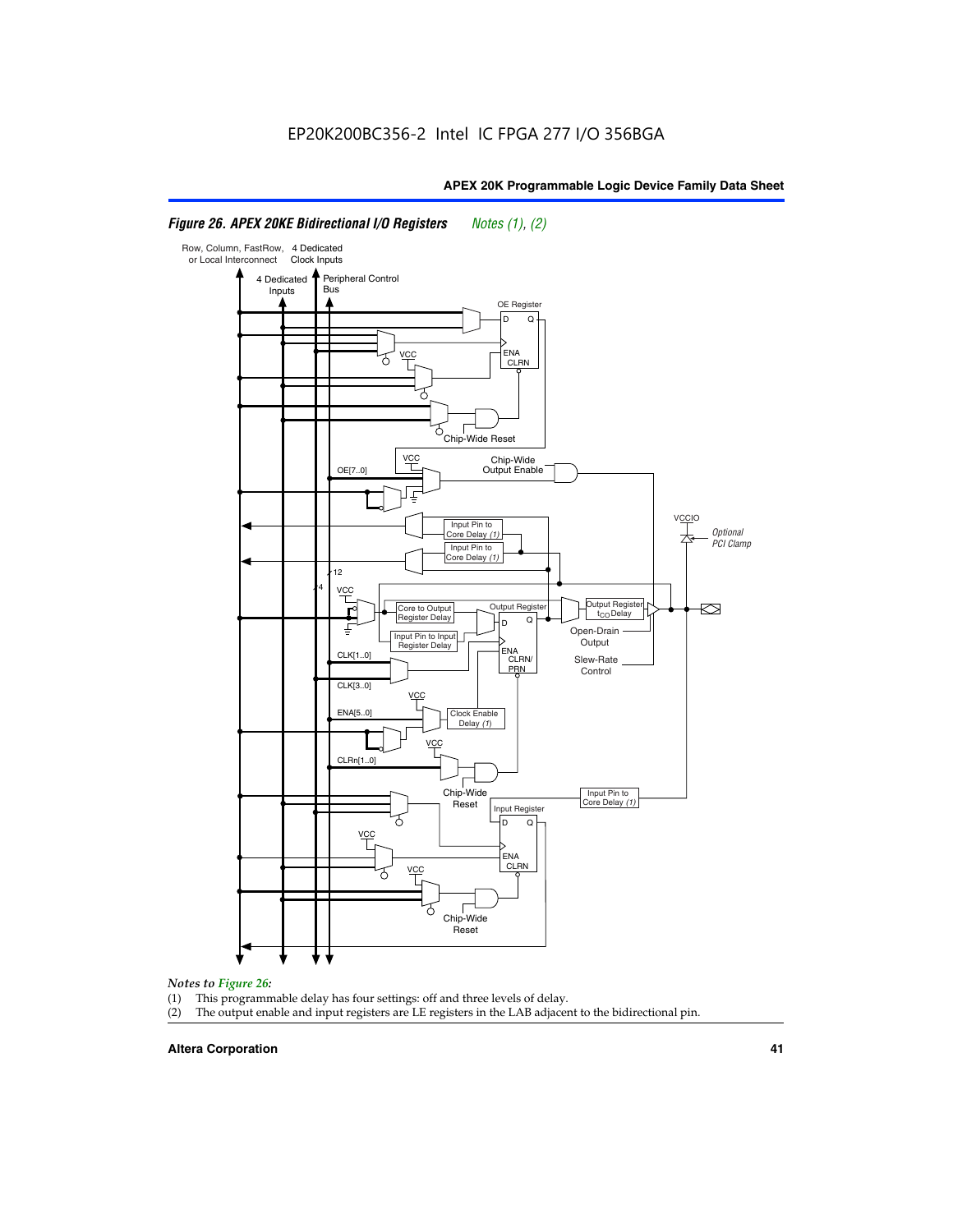Each IOE drives a row, column, MegaLAB, or local interconnect when used as an input or bidirectional pin. A row IOE can drive a local, MegaLAB, row, and column interconnect; a column IOE can drive the column interconnect. Figure 27 shows how a row IOE connects to the interconnect.

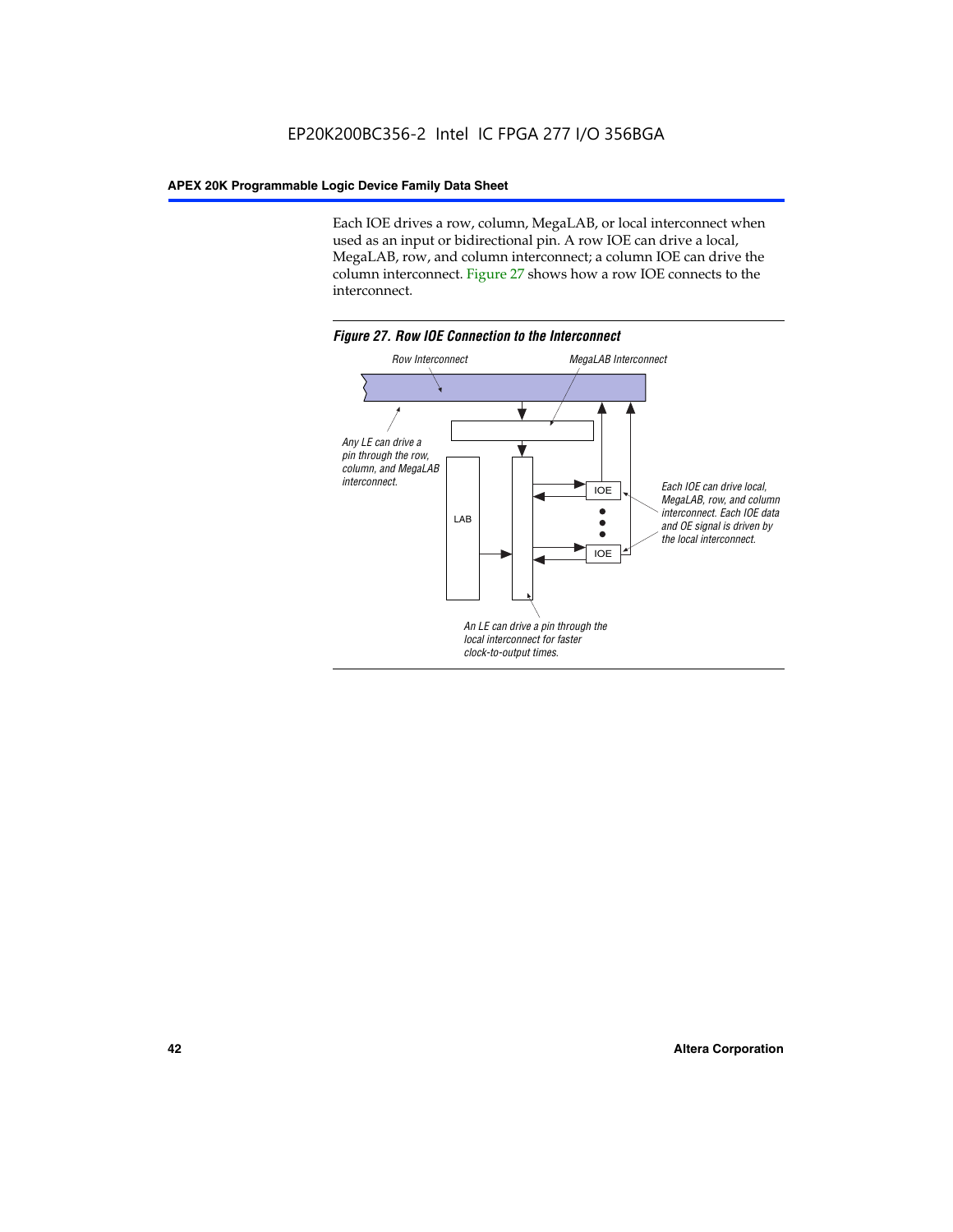Figure 28 shows how a column IOE connects to the interconnect.

# *Figure 28. Column IOE Connection to the Interconnect*



# **Dedicated Fast I/O Pins**

APEX 20KE devices incorporate an enhancement to support bidirectional pins with high internal fanout such as PCI control signals. These pins are called Dedicated Fast I/O pins (FAST1, FAST2, FAST3, and FAST4) and replace dedicated inputs. These pins can be used for fast clock, clear, or high fanout logic signal distribution. They also can drive out. The Dedicated Fast I/O pin data output and tri-state control are driven by local interconnect from the adjacent MegaLAB for high speed.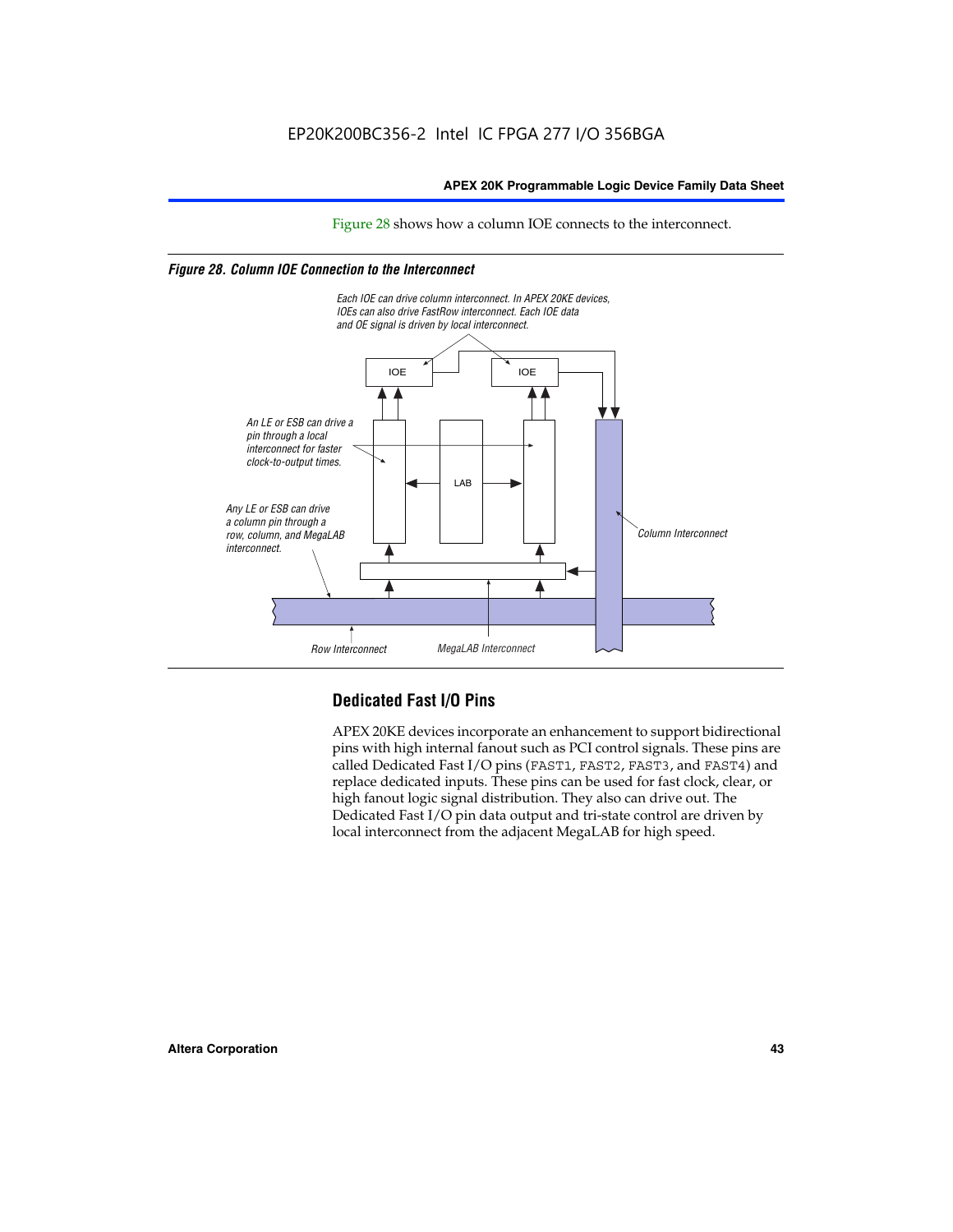# **Advanced I/O Standard Support**

APEX 20KE IOEs support the following I/O standards: LVTTL, LVCMOS, 1.8-V I/O, 2.5-V I/O, 3.3-V PCI, PCI-X, 3.3-V AGP, LVDS, LVPECL, GTL+, CTT, HSTL Class I, SSTL-3 Class I and II, and SSTL-2 Class I and II.



For more information on I/O standards supported by APEX 20KE devices, see *Application Note 117 (Using Selectable I/O Standards in Altera Devices)*.

The APEX 20KE device contains eight I/O banks. In QFP packages, the banks are linked to form four I/O banks. The I/O banks directly support all standards except LVDS and LVPECL. All I/O banks can support LVDS and LVPECL with the addition of external resistors. In addition, one block within a bank contains circuitry to support high-speed True-LVDS and LVPECL inputs, and another block within a particular bank supports high-speed True-LVDS and LVPECL outputs. The LVDS blocks support all of the I/O standards. Each I/O bank has its own VCCIO pins. A single device can support 1.8-V, 2.5-V, and 3.3-V interfaces; each bank can support a different standard independently. Each bank can also use a separate  $V_{\text{REF}}$  level so that each bank can support any of the terminated standards (such as SSTL-3) independently. Within a bank, any one of the terminated standards can be supported. EP20K300E and larger APEX 20KE devices support the LVDS interface for data pins (smaller devices support LVDS clock pins, but not data pins). All EP20K300E and larger devices support the LVDS interface for data pins up to 155 Mbit per channel; EP20K400E devices and larger with an X-suffix on the ordering code add a serializer/deserializer circuit and PLL for higher-speed support.

Each bank can support multiple standards with the same VCCIO for output pins. Each bank can support one voltage-referenced I/O standard, but it can support multiple I/O standards with the same VCCIO voltage level. For example, when VCCIO is 3.3 V, a bank can support LVTTL, LVCMOS, 3.3-V PCI, and SSTL-3 for inputs and outputs.

When the LVDS banks are not used as LVDS I/O banks, they support all of the other I/O standards. Figure 29 shows the arrangement of the APEX 20KE I/O banks.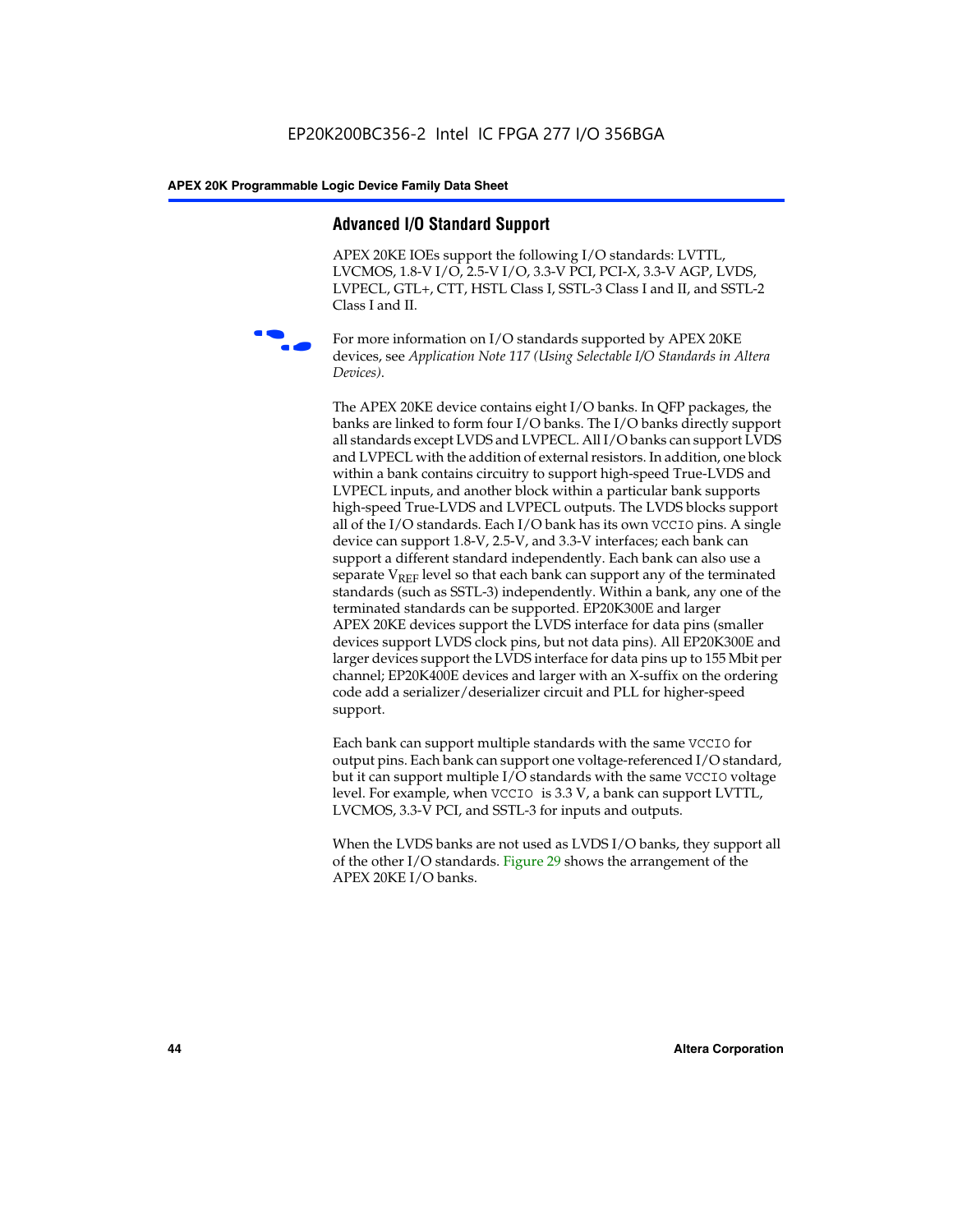

#### *Figure 29. APEX 20KE I/O Banks*

#### *Notes to Figure 29:*

- (1) For more information on placing I/O pins in LVDS blocks, refer to the *Guidelines for Using LVDS Blocks* section in *Application Note 120 (Using LVDS in APEX 20KE Devices*).
- (2) If the LVDS input and output blocks are not used for LVDS, they can support all of the I/O standards and can be used as input, output, or bidirectional pins with  $V_{\text{C} \cap \text{O}}$  set to 3.3 V, 2.5 V, or 1.8 V.

# **Power Sequencing & Hot Socketing**

Because APEX 20K and APEX 20KE devices can be used in a mixedvoltage environment, they have been designed specifically to tolerate any possible power-up sequence. Therefore, the  $V_{\text{CCIO}}$  and  $V_{\text{CCINT}}$  power supplies may be powered in any order.

For more information, please refer to the "Power Sequencing Considerations" section in the *Configuring APEX 20KE & APEX 20KC Devices* chapter of the *Configuration Devices Handbook*.

Signals can be driven into APEX 20K devices before and during power-up without damaging the device. In addition, APEX 20K devices do not drive out during power-up. Once operating conditions are reached and the device is configured, APEX 20K and APEX 20KE devices operate as specified by the user.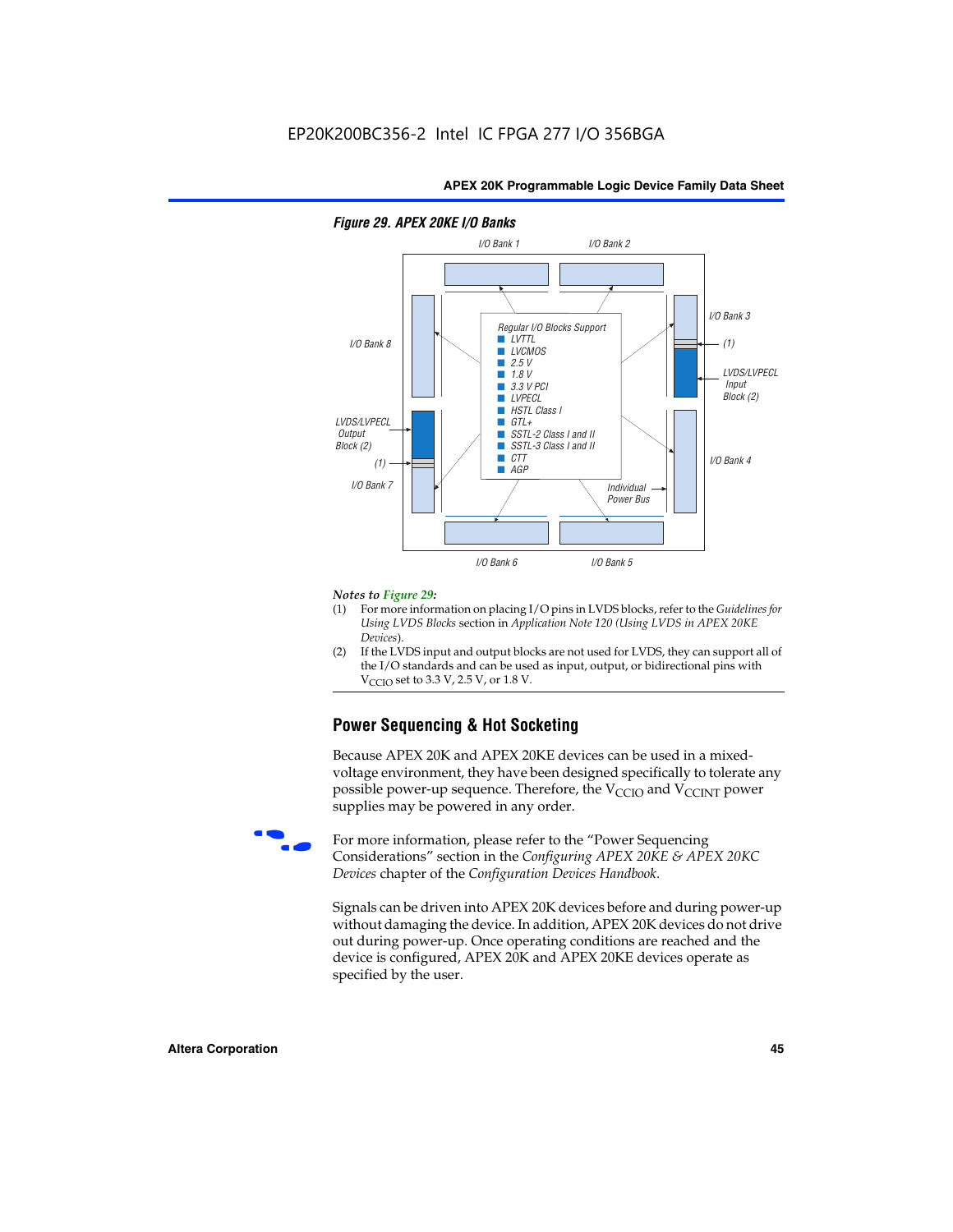Under hot socketing conditions, APEX 20KE devices will not sustain any damage, but the I/O pins will drive out.

# **MultiVolt I/O Interface**

The APEX device architecture supports the MultiVolt I/O interface feature, which allows APEX devices in all packages to interface with systems of different supply voltages. The devices have one set of VCC pins for internal operation and input buffers (VCCINT), and another set for I/O output drivers (VCCIO).

The APEX 20K VCCINT pins must always be connected to a 2.5 V power supply. With a 2.5-V  $V_{\text{CCMT}}$  level, input pins are 2.5-V, 3.3-V, and 5.0-V tolerant. The VCCIO pins can be connected to either a 2.5-V or 3.3-V power supply, depending on the output requirements. When VCCIO pins are connected to a 2.5-V power supply, the output levels are compatible with 2.5-V systems. When the VCCIO pins are connected to a 3.3-V power supply, the output high is 3.3 V and is compatible with 3.3-V or 5.0-V systems.

| Table 12. 5.0-V Tolerant APEX 20K MultiVolt I/O Support |     |                                                |     |     |     |     |
|---------------------------------------------------------|-----|------------------------------------------------|-----|-----|-----|-----|
| $V_{\text{CCIO}}(V)$                                    |     | Input Signals (V)<br><b>Output Signals (V)</b> |     |     |     |     |
|                                                         | 2.5 | 3.3                                            | 5.0 | 2.5 | 3.3 | 5.0 |
| 2.5                                                     |     | $\checkmark$ (1)                               |     |     |     |     |
| 3.3                                                     |     |                                                |     |     |     |     |

Table 12 summarizes 5.0-V tolerant APEX 20K MultiVolt I/O support.

#### *Notes to Table 12:*

- (1) The PCI clamping diode must be disabled to drive an input with voltages higher than  $V_{CCIO}$ .
- (2) When  $V_{CCIO} = 3.3 V$ , an APEX 20K device can drive a 2.5-V device with 3.3-V tolerant inputs.

Open-drain output pins on 5.0-V tolerant APEX 20K devices (with a pullup resistor to the 5.0-V supply) can drive 5.0-V CMOS input pins that require a  $V_{IH}$  of 3.5 V. When the pin is inactive, the trace will be pulled up to 5.0 V by the resistor. The open-drain pin will only drive low or tri-state; it will never drive high. The rise time is dependent on the value of the pullup resistor and load impedance. The  $I_{OI}$  current specification should be considered when selecting a pull-up resistor.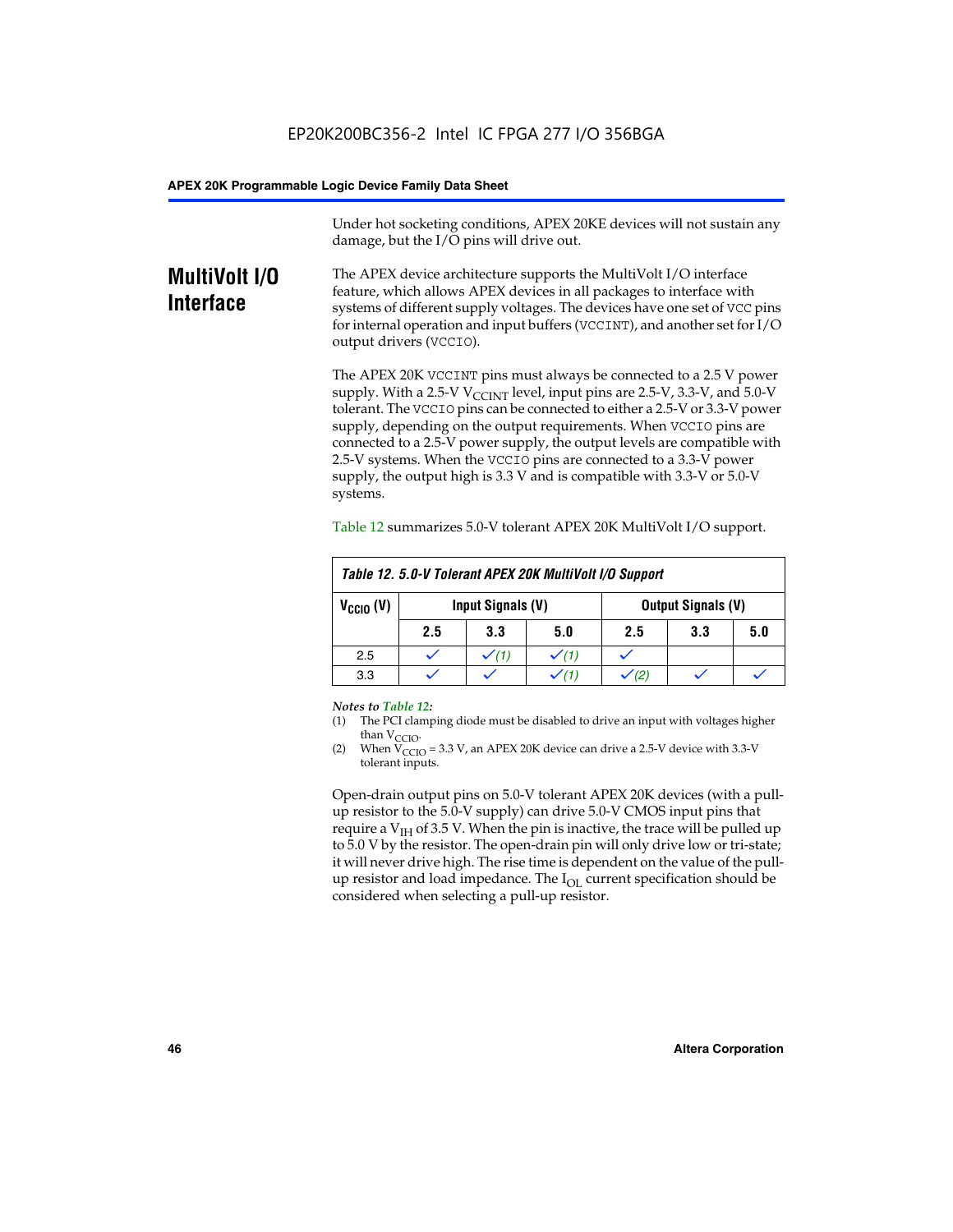APEX 20KE devices also support the MultiVolt I/O interface feature. The APEX 20KE VCCINT pins must always be connected to a 1.8-V power supply. With a 1.8-V  $V_{\text{CCINT}}$  level, input pins are 1.8-V, 2.5-V, and 3.3-V tolerant. The VCCIO pins can be connected to either a 1.8-V, 2.5-V, or 3.3-V power supply, depending on the I/O standard requirements. When the VCCIO pins are connected to a 1.8-V power supply, the output levels are compatible with 1.8-V systems. When VCCIO pins are connected to a 2.5-V power supply, the output levels are compatible with 2.5-V systems. When VCCIO pins are connected to a 3.3-V power supply, the output high is 3.3 V and compatible with 3.3-V or 5.0-V systems. An APEX 20KE device is 5.0-V tolerant with the addition of a resistor.

# Table 13 summarizes APEX 20KE MultiVolt I/O support.

| Table 13. APEX 20KE MultiVolt I/O Support<br><i>Note</i> $(1)$                |     |     |     |     |     |     |     |     |
|-------------------------------------------------------------------------------|-----|-----|-----|-----|-----|-----|-----|-----|
| $V_{\text{CCIO}}(V)$<br><b>Input Signals (V)</b><br><b>Output Signals (V)</b> |     |     |     |     |     |     |     |     |
|                                                                               | 1.8 | 2.5 | 3.3 | 5.0 | 1.8 | 2.5 | 3.3 | 5.0 |
| 1.8                                                                           |     |     |     |     |     |     |     |     |
| 2.5                                                                           |     |     |     |     |     |     |     |     |
| 3.3                                                                           |     |     |     | (2, |     |     | (3) |     |

### *Notes to Table 13:*

(1) The PCI clamping diode must be disabled to drive an input with voltages higher than  $V_{CCIO}$ , except for the 5.0-V input case.

(2) An APEX 20KE device can be made 5.0-V tolerant with the addition of an external resistor. You also need a PCI clamp and series resistor.

(3) When  $V_{\text{CCIO}} = 3.3$  V, an APEX 20KE device can drive a 2.5-V device with 3.3-V tolerant inputs.

# **ClockLock & ClockBoost Features**

APEX 20K devices support the ClockLock and ClockBoost clock management features, which are implemented with PLLs. The ClockLock circuitry uses a synchronizing PLL that reduces the clock delay and skew within a device. This reduction minimizes clock-to-output and setup times while maintaining zero hold times. The ClockBoost circuitry, which provides a clock multiplier, allows the designer to enhance device area efficiency by sharing resources within the device. The ClockBoost circuitry allows the designer to distribute a low-speed clock and multiply that clock on-device. APEX 20K devices include a high-speed clock tree; unlike ASICs, the user does not have to design and optimize the clock tree. The ClockLock and ClockBoost features work in conjunction with the APEX 20K device's high-speed clock to provide significant improvements in system performance and band-width. Devices with an X-suffix on the ordering code include the ClockLock circuit.

The ClockLock and ClockBoost features in APEX 20K devices are enabled through the Quartus II software. External devices are not required to use these features.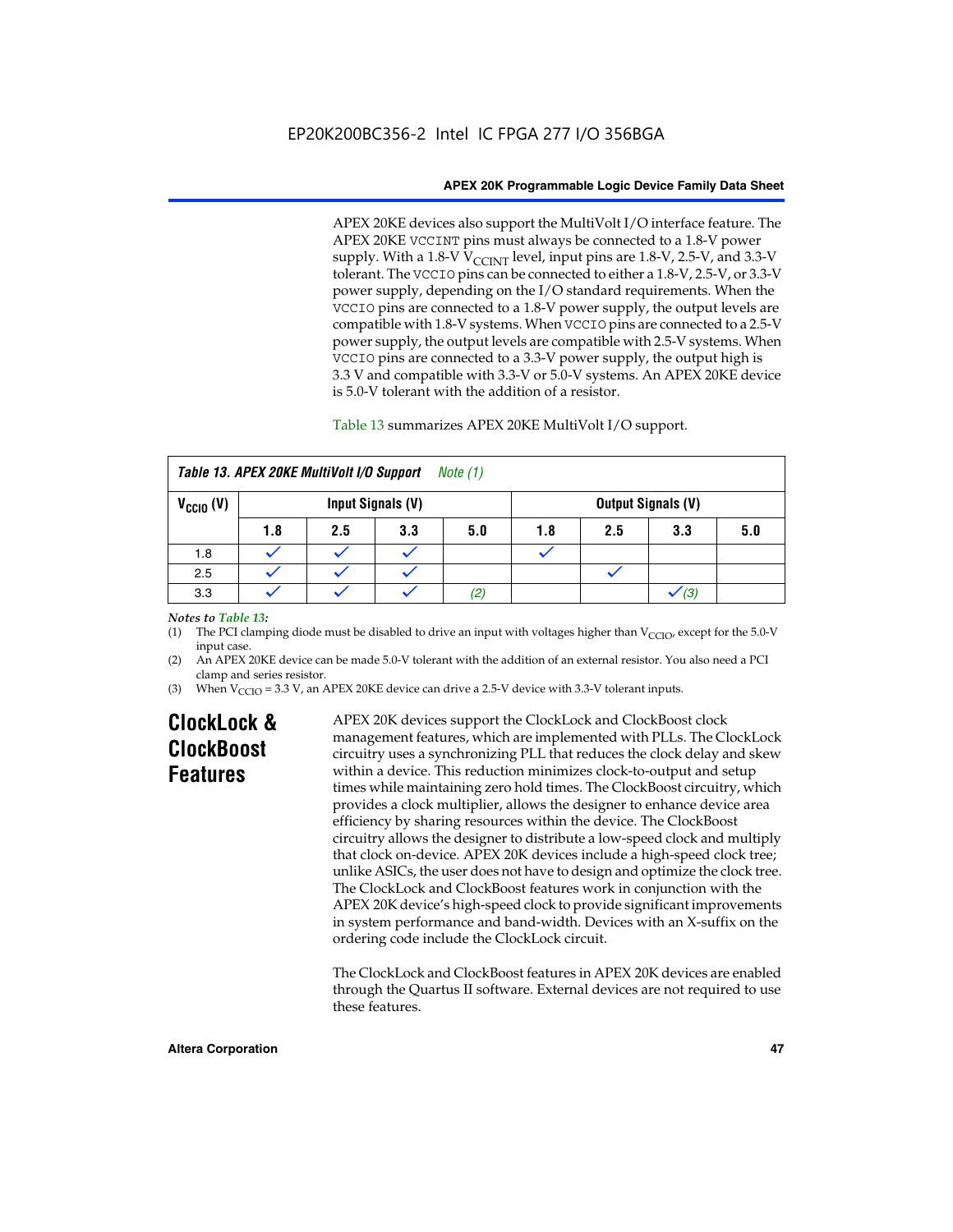For designs that require both a multiplied and non-multiplied clock, the clock trace on the board can be connected to CLK2p. Table 14 shows the combinations supported by the ClockLock and ClockBoost circuitry. The CLK2p pin can feed both the ClockLock and ClockBoost circuitry in the APEX 20K device. However, when both circuits are used, the other clock pin (CLK1p) cannot be used.

| <b>Table 14. Multiplication Factor Combinations</b> |                    |  |
|-----------------------------------------------------|--------------------|--|
| Clock 1                                             | Clock <sub>2</sub> |  |
| ×1                                                  | ×1                 |  |
| $\times$ 1, $\times$ 2                              | $\times 2$         |  |
| $\times$ 1, $\times$ 2, $\times$ 4                  | ×4                 |  |

# **APEX 20KE ClockLock Feature**

APEX 20KE devices include an enhanced ClockLock feature set. These devices include up to four PLLs, which can be used independently. Two PLLs are designed for either general-purpose use or LVDS use (on devices that support LVDS I/O pins). The remaining two PLLs are designed for general-purpose use. The EP20K200E and smaller devices have two PLLs; the EP20K300E and larger devices have four PLLs.

The following sections describe some of the features offered by the APEX 20KE PLLs.

# *External PLL Feedback*

The ClockLock circuit's output can be driven off-chip to clock other devices in the system; further, the feedback loop of the PLL can be routed off-chip. This feature allows the designer to exercise fine control over the I/O interface between the APEX 20KE device and another high-speed device, such as SDRAM.

# *Clock Multiplication*

The APEX 20KE ClockBoost circuit can multiply or divide clocks by a programmable number. The clock can be multiplied by *m*/(*n* × *k*) or  $m/(n \times v)$ , where *m* and *k* range from 2 to 160, and *n* and *v* range from 1 to 16. Clock multiplication and division can be used for time-domain multiplexing and other functions, which can reduce design LE requirements.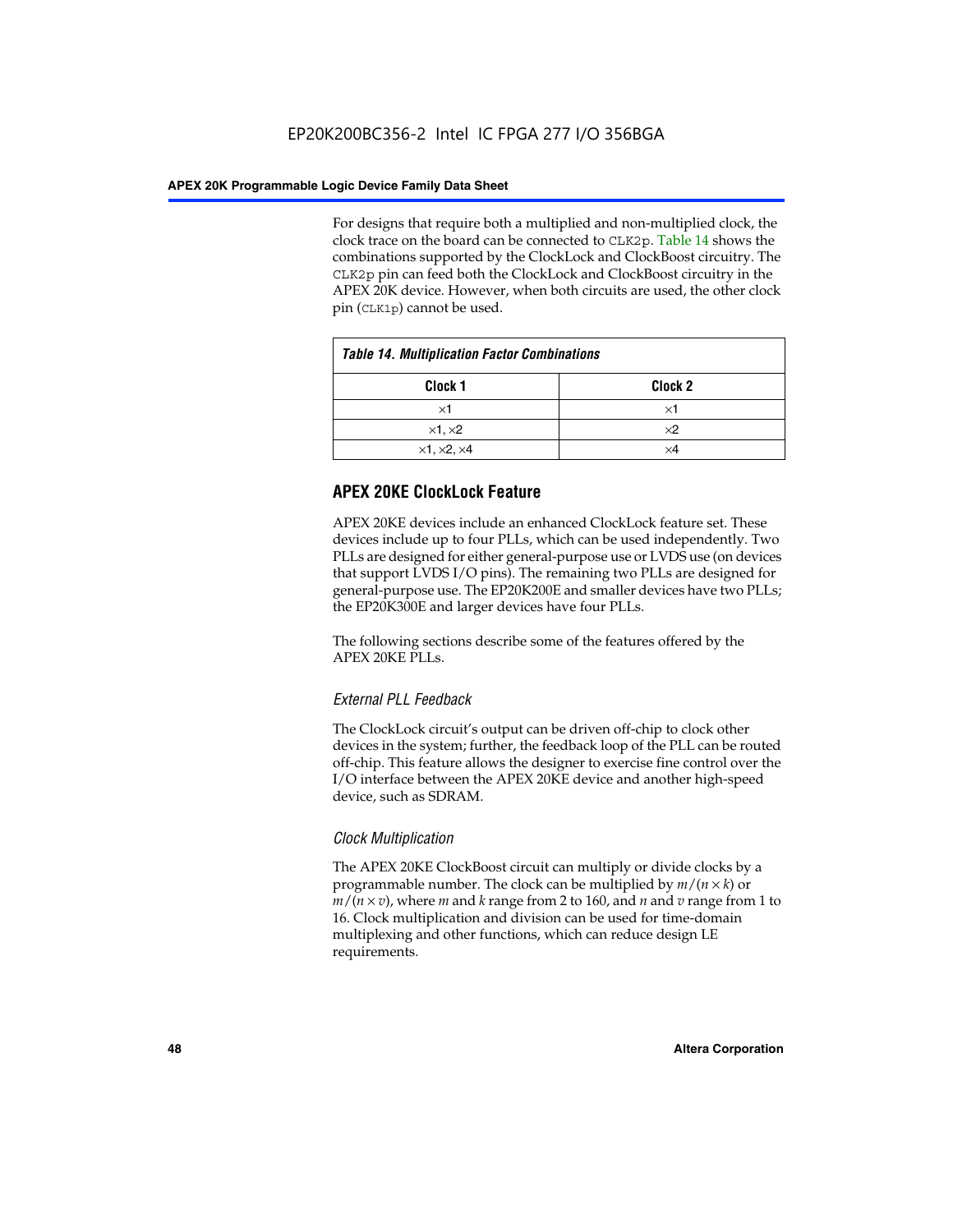# *Clock Phase & Delay Adjustment*

The APEX 20KE ClockShift feature allows the clock phase and delay to be adjusted. The clock phase can be adjusted by 90° steps. The clock delay can be adjusted to increase or decrease the clock delay by an arbitrary amount, up to one clock period.

# *LVDS Support*

Two PLLs are designed to support the LVDS interface. When using LVDS, the I/O clock runs at a slower rate than the data transfer rate. Thus, PLLs are used to multiply the I/O clock internally to capture the LVDS data. For example, an I/O clock may run at 105 MHz to support 840 megabits per second (Mbps) LVDS data transfer. In this example, the PLL multiplies the incoming clock by eight to support the high-speed data transfer. You can use PLLs in EP20K400E and larger devices for high-speed LVDS interfacing.

# *Lock Signals*

The APEX 20KE ClockLock circuitry supports individual LOCK signals. The LOCK signal drives high when the ClockLock circuit has locked onto the input clock. The LOCK signals are optional for each ClockLock circuit; when not used, they are I/O pins.

# **ClockLock & ClockBoost Timing Parameters**

For the ClockLock and ClockBoost circuitry to function properly, the incoming clock must meet certain requirements. If these specifications are not met, the circuitry may not lock onto the incoming clock, which generates an erroneous clock within the device. The clock generated by the ClockLock and ClockBoost circuitry must also meet certain specifications. If the incoming clock meets these requirements during configuration, the APEX 20K ClockLock and ClockBoost circuitry will lock onto the clock during configuration. The circuit will be ready for use immediately after configuration. In APEX 20KE devices, the clock input standard is programmable, so the PLL cannot respond to the clock until the device is configured. The PLL locks onto the input clock as soon as configuration is complete. Figure 30 shows the incoming and generated clock specifications.

 $\mathbb{I} \mathcal{F}$  For more information on ClockLock and ClockBoost circuitry, see *Application Note 115: Using the ClockLock and ClockBoost PLL Features in APEX Devices*.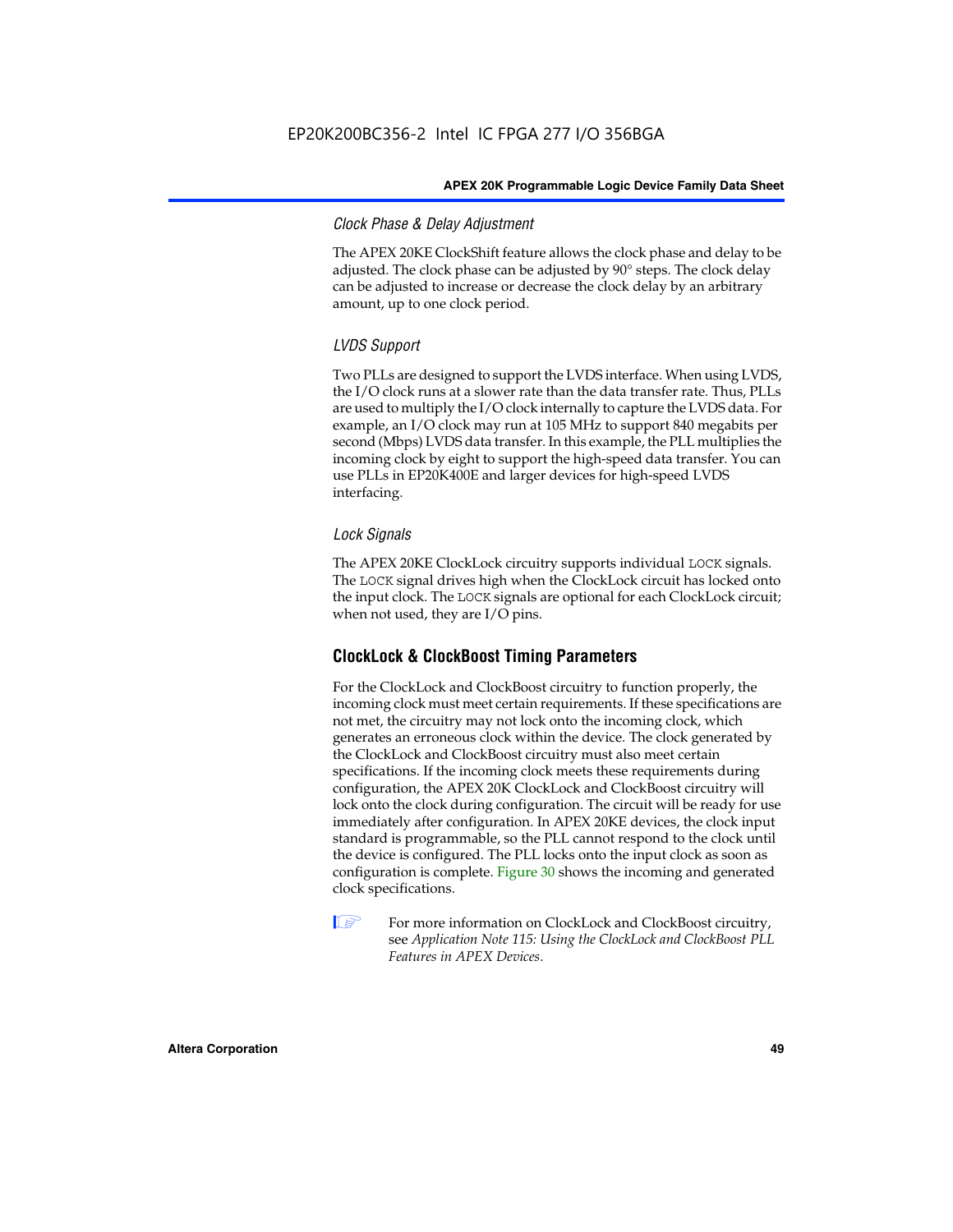

# *Figure 30. Specifications for the Incoming & Generated Clocks Note (1)*

# *Note to Figure 30:*

The tI parameter refers to the nominal input clock period; the tO parameter refers to the nominal output clock period.

Table 15 summarizes the APEX 20K ClockLock and ClockBoost parameters for -1 speed-grade devices.

| <b>Symbol</b>                                                                                                                                       | <b>Parameter</b>                                                                       | Min | Max        | <b>Unit</b> |
|-----------------------------------------------------------------------------------------------------------------------------------------------------|----------------------------------------------------------------------------------------|-----|------------|-------------|
| $f_{OUT}$                                                                                                                                           | Output frequency                                                                       | 25  | 180        | MHz         |
| $f_{CLK1}$ $(1)$                                                                                                                                    | Input clock frequency (ClockBoost clock<br>multiplication factor equals 1)             | 25  | 180 $(1)$  | <b>MHz</b>  |
| $f_{CLK2}$                                                                                                                                          | 16<br>Input clock frequency (ClockBoost clock<br>90<br>multiplication factor equals 2) |     | <b>MHz</b> |             |
| $f_{CLK4}$                                                                                                                                          | Input clock frequency (ClockBoost clock<br>multiplication factor equals 4)             | 10  | 48         | <b>MHz</b>  |
| toutputy                                                                                                                                            | Duty cycle for ClockLock/ClockBoost-generated<br>clock                                 |     | 60         | %           |
| Input deviation from user specification in the<br><b>f</b> CLKDEV<br>Quartus II software (ClockBoost clock<br>multiplication factor equals 1) $(2)$ |                                                                                        |     | 25,000(3)  | <b>PPM</b>  |
| $t_{\mathsf{R}}$                                                                                                                                    | Input rise time                                                                        |     | 5          | ns          |
| $t_{\mathsf{F}}$                                                                                                                                    | Input fall time                                                                        |     | 5          | ns          |
| <sup>t</sup> LOCK                                                                                                                                   | Time required for ClockLock/ClockBoost to<br>acquire lock (4)                          |     | 10         | μs          |

 $\mathsf I$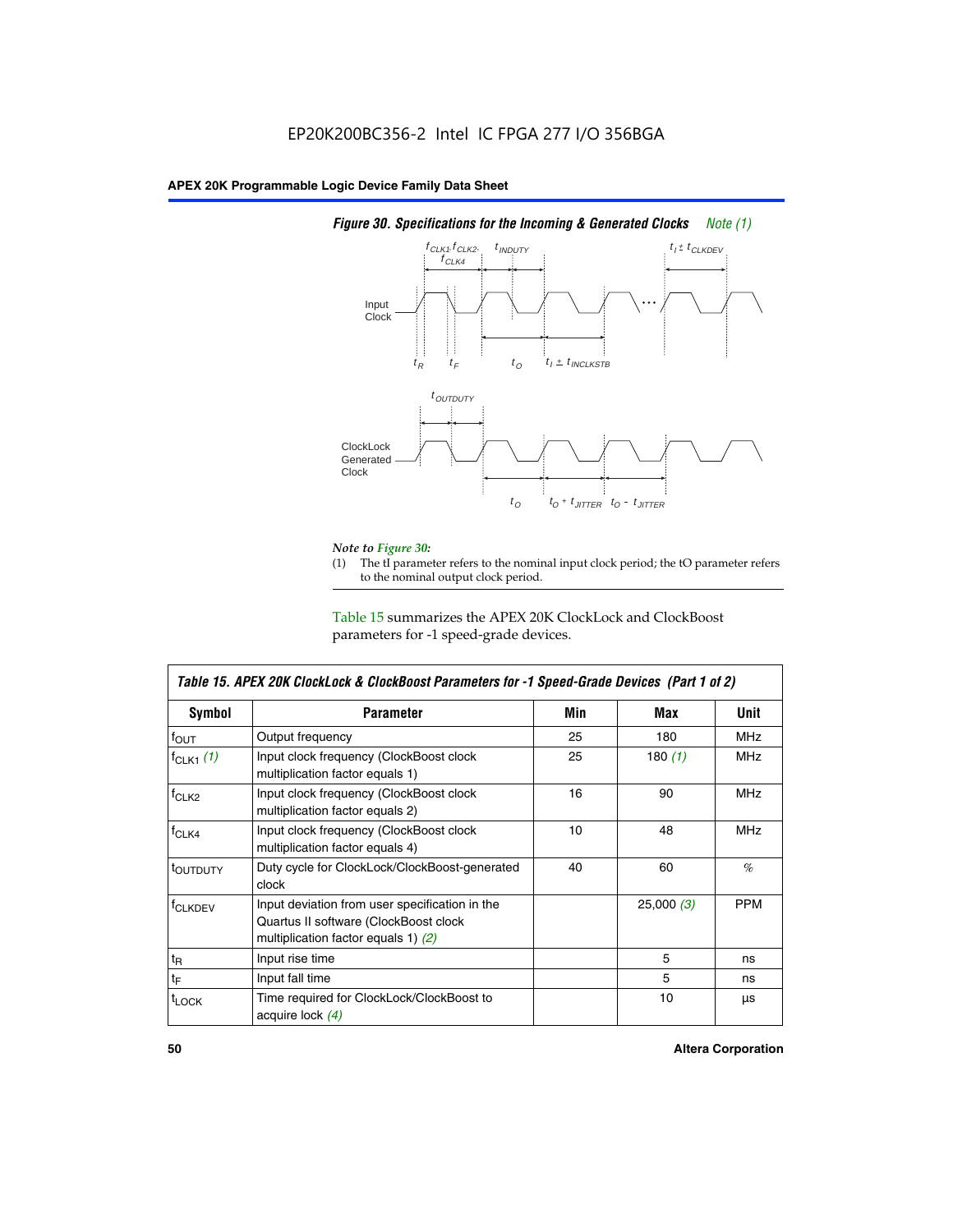| Table 15. APEX 20K ClockLock & ClockBoost Parameters for -1 Speed-Grade Devices (Part 2 of 2) |                                                                     |     |     |      |  |
|-----------------------------------------------------------------------------------------------|---------------------------------------------------------------------|-----|-----|------|--|
| <b>Symbol</b>                                                                                 | <b>Parameter</b>                                                    | Min | Max | Unit |  |
| t <sub>SKEW</sub>                                                                             | Skew delay between related<br>ClockLock/ClockBoost-generated clocks |     | 500 | ps   |  |
| <b>UITTER</b>                                                                                 | Jitter on ClockLock/ClockBoost-generated clock<br>(5)               |     | 200 | ps   |  |
| <b>INCLKSTB</b>                                                                               | Input clock stability (measured between adjacent<br>clocks)         |     | 50  | ps   |  |

*Notes to Table 15:*

- (1) The PLL input frequency range for the EP20K100-1X device for 1x multiplication is 25 MHz to 175 MHz.
- (2) All input clock specifications must be met. The PLL may not lock onto an incoming clock if the clock specifications are not met, creating an erroneous clock within the device.
- (3) During device configuration, the ClockLock and ClockBoost circuitry is configured first. If the incoming clock is supplied during configuration, the ClockLock and ClockBoost circuitry locks during configuration, because the lock time is less than the configuration time.
- (4) The jitter specification is measured under long-term observation.
- (5) If the input clock stability is 100 ps,  $t_{\text{JITTER}}$  is 250 ps.

# Table 16 summarizes the APEX 20K ClockLock and ClockBoost parameters for -2 speed grade devices.

| Symbol                                                                                                                                                    | <b>Parameter</b>                                                           | Min | Max       | Unit       |
|-----------------------------------------------------------------------------------------------------------------------------------------------------------|----------------------------------------------------------------------------|-----|-----------|------------|
| f <sub>ouт</sub>                                                                                                                                          | Output frequency                                                           | 25  | 170       | <b>MHz</b> |
| $f_{CLK1}$                                                                                                                                                | Input clock frequency (ClockBoost clock multiplication<br>factor equals 1) | 25  | 170       | <b>MHz</b> |
| $f_{CLK2}$                                                                                                                                                | Input clock frequency (ClockBoost clock multiplication<br>factor equals 2) |     | 80        | <b>MHz</b> |
| Input clock frequency (ClockBoost clock multiplication<br>$f_{CLK4}$<br>factor equals 4)                                                                  |                                                                            | 10  | 34        | <b>MHz</b> |
| <sup>t</sup> OUTDUTY                                                                                                                                      | Duty cycle for ClockLock/ClockBoost-generated clock                        | 40  | 60        | $\%$       |
| Input deviation from user specification in the Quartus II<br><sup>T</sup> CLKDEV<br>software (ClockBoost clock multiplication factor equals<br>one) $(1)$ |                                                                            |     | 25,000(2) | <b>PPM</b> |
| $t_{\mathsf{R}}$                                                                                                                                          | Input rise time                                                            |     | 5         | ns         |
| $t_F$                                                                                                                                                     | Input fall time                                                            |     | 5         | ns         |
| $t_{\text{LOCK}}$                                                                                                                                         | Time required for ClockLock/ ClockBoost to acquire<br>lock $(3)$           |     | 10        | μs         |
| t <sub>SKEW</sub>                                                                                                                                         | Skew delay between related ClockLock/ ClockBoost-<br>generated clock       | 500 | 500       | ps         |
| t <sub>JITTER</sub>                                                                                                                                       | Jitter on ClockLock/ ClockBoost-generated clock (4)                        |     | 200       | ps         |
| <sup>I</sup> INCLKSTB                                                                                                                                     | Input clock stability (measured between adjacent<br>clocks)                |     | 50        | ps         |

# *Table 16. APEX 20K ClockLock & ClockBoost Parameters for -2 Speed Grade Devices*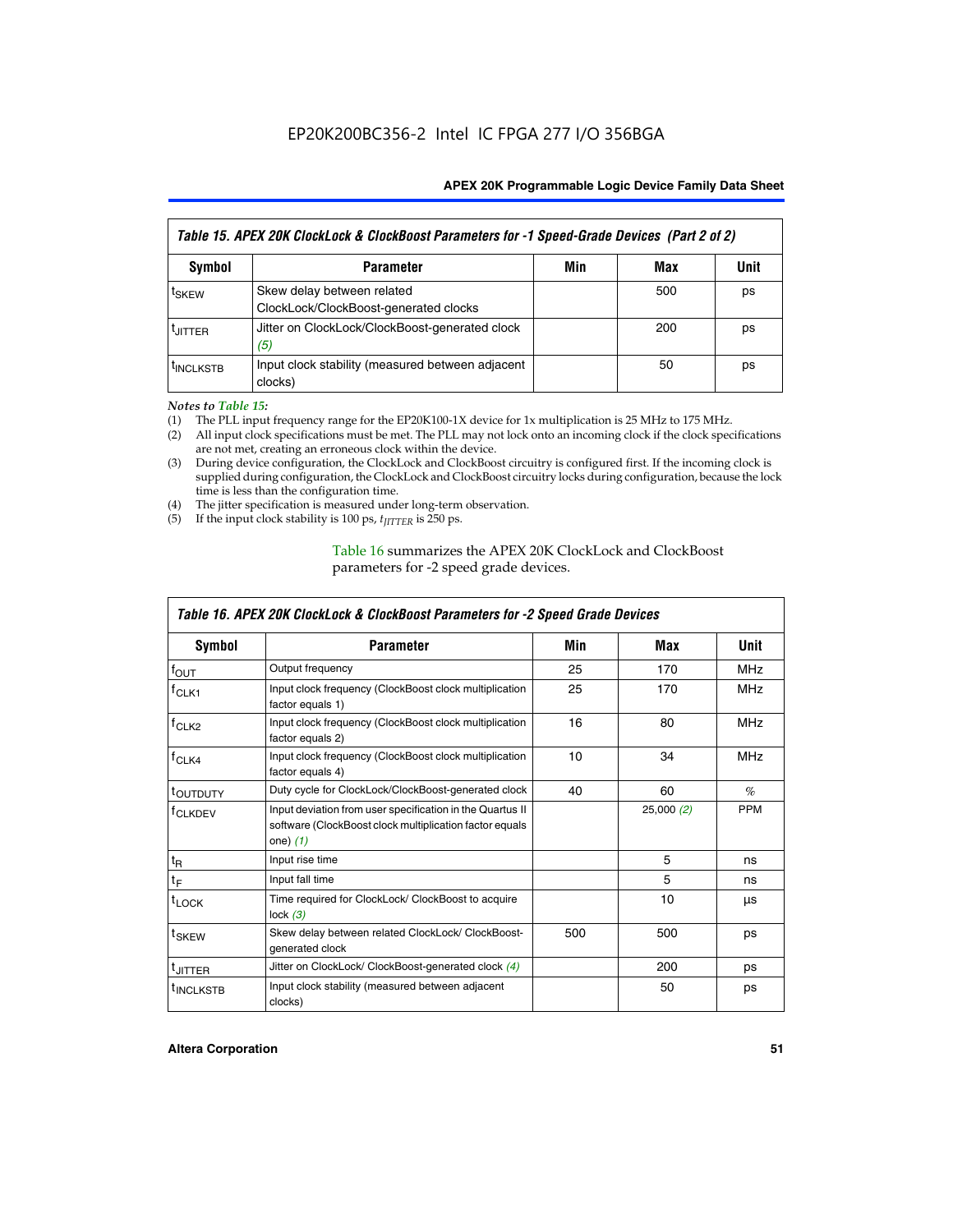#### *Notes to Table 16:*

- (1) To implement the ClockLock and ClockBoost circuitry with the Quartus II software, designers must specify the input frequency. The Quartus II software tunes the PLL in the ClockLock and ClockBoost circuitry to this frequency. The *f<sub>CLKDEV</sub>* parameter specifies how much the incoming clock can differ from the specified frequency during device operation. Simulation does not reflect this parameter.
- (2) Twenty-five thousand parts per million (PPM) equates to 2.5% of input clock period.
- (3) During device configuration, the ClockLock and ClockBoost circuitry is configured before the rest of the device. If the incoming clock is supplied during configuration, the ClockLock and ClockBoost circuitry locks during configuration because the  $t_{LOCK}$  value is less than the time required for configuration.
- (4) The  $t_{\text{ITTTER}}$  specification is measured under long-term observation.

Tables 17 and 18 summarize the ClockLock and ClockBoost parameters for APEX 20KE devices.

| Table 17. APEX 20KE ClockLock & ClockBoost Parameters<br>Note (1) |                                                              |                   |     |     |                             |                  |
|-------------------------------------------------------------------|--------------------------------------------------------------|-------------------|-----|-----|-----------------------------|------------------|
| Symbol                                                            | <b>Parameter</b>                                             | <b>Conditions</b> | Min | Typ | Max                         | <b>Unit</b>      |
| $t_{R}$                                                           | Input rise time                                              |                   |     |     | 5                           | ns               |
| tF                                                                | Input fall time                                              |                   |     |     | 5                           | ns               |
| <sup>t</sup> INDUTY                                               | Input duty cycle                                             |                   | 40  |     | 60                          | %                |
| <sup>t</sup> INJITTER                                             | Input jitter peak-to-peak                                    |                   |     |     | 2% of input<br>period       | peak-to-<br>peak |
| <sup>t</sup> OUTJITTER                                            | Jitter on ClockLock or ClockBoost-<br>generated clock        |                   |     |     | $0.35%$ of<br>output period | <b>RMS</b>       |
| toutbuty                                                          | Duty cycle for ClockLock or<br>ClockBoost-generated clock    |                   | 45  |     | 55                          | $\%$             |
| $t_{\text{LOCK}}$ (2), (3)                                        | Time required for ClockLock or<br>ClockBoost to acquire lock |                   |     |     | 40                          | μs               |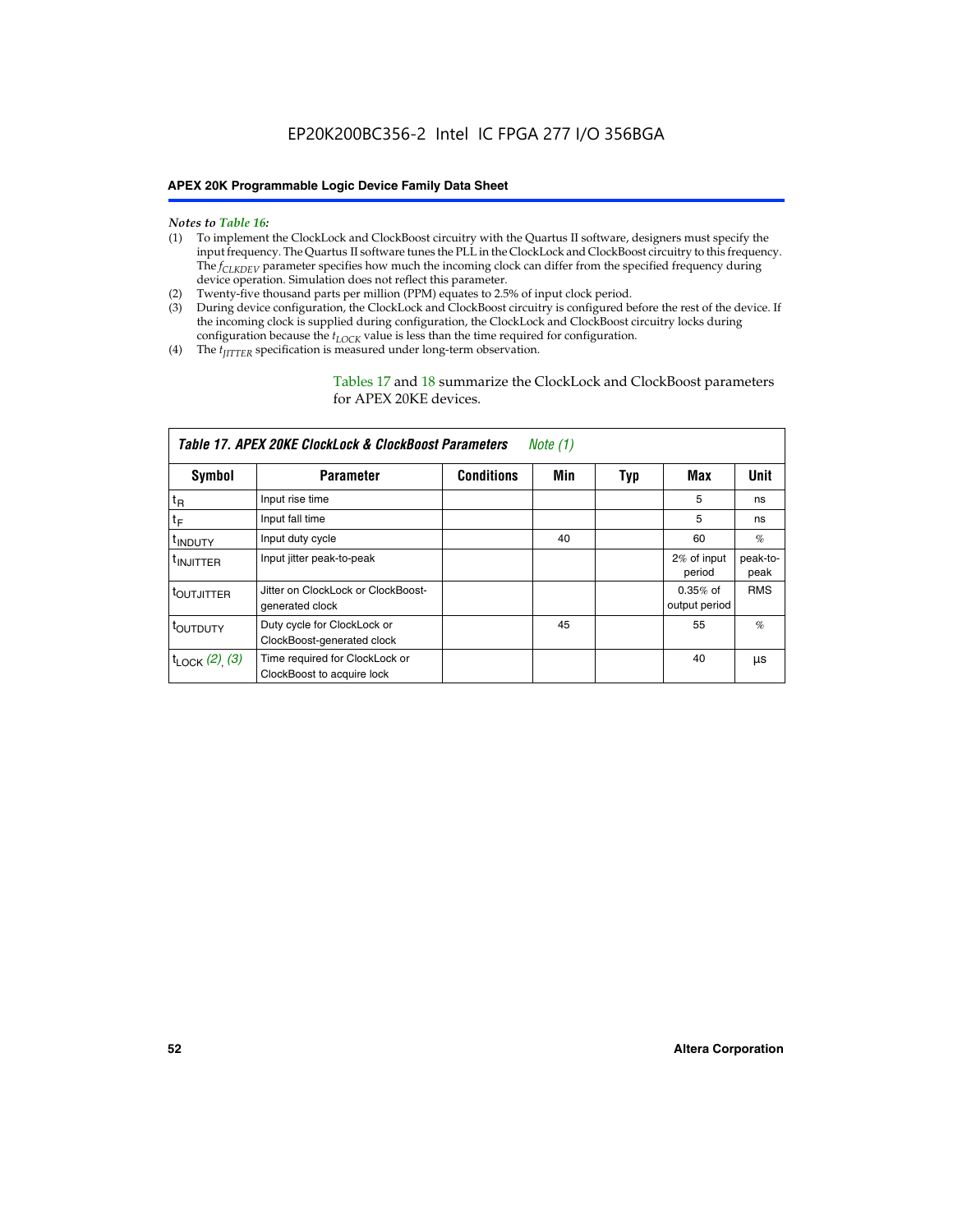| <b>Symbol</b>           | <b>Parameter</b>                                 | I/O Standard      |     | -1X Speed Grade |                 |     | <b>Units</b> |
|-------------------------|--------------------------------------------------|-------------------|-----|-----------------|-----------------|-----|--------------|
|                         |                                                  |                   |     |                 | -2X Speed Grade |     |              |
|                         |                                                  |                   | Min | Max             | Min             | Max |              |
| $f_{VCO}$ $(4)$         | Voltage controlled oscillator<br>operating range |                   | 200 | 500             | 200             | 500 | <b>MHz</b>   |
| f <sub>CLOCK0</sub>     | Clock0 PLL output frequency<br>for internal use  |                   | 1.5 | 335             | 1.5             | 200 | MHz          |
| f <sub>CLOCK1</sub>     | Clock1 PLL output frequency<br>for internal use  |                   | 20  | 335             | 20              | 200 | MHz          |
| f <sub>CLOCK0_EXT</sub> | Output clock frequency for                       | 3.3-V LVTTL       | 1.5 | 245             | 1.5             | 226 | <b>MHz</b>   |
|                         | external clock0 output                           | 2.5-V LVTTL       | 1.5 | 234             | 1.5             | 221 | <b>MHz</b>   |
|                         |                                                  | 1.8-V LVTTL       | 1.5 | 223             | 1.5             | 216 | <b>MHz</b>   |
|                         |                                                  | $GTL+$            | 1.5 | 205             | 1.5             | 193 | <b>MHz</b>   |
|                         |                                                  | SSTL-2 Class<br>L | 1.5 | 158             | 1.5             | 157 | <b>MHz</b>   |
|                         |                                                  | SSTL-2 Class<br>Ш | 1.5 | 142             | 1.5             | 142 | <b>MHz</b>   |
|                         |                                                  | SSTL-3 Class<br>I | 1.5 | 166             | 1.5             | 162 | <b>MHz</b>   |
|                         |                                                  | SSTL-3 Class<br>Ш | 1.5 | 149             | 1.5             | 146 | <b>MHz</b>   |
|                         |                                                  | <b>LVDS</b>       | 1.5 | 420             | 1.5             | 350 | <b>MHz</b>   |
| f <sub>CLOCK1_EXT</sub> | Output clock frequency for                       | 3.3-V LVTTL       | 20  | 245             | 20              | 226 | <b>MHz</b>   |
|                         | external clock1 output                           | 2.5-V LVTTL       | 20  | 234             | 20              | 221 | <b>MHz</b>   |
|                         |                                                  | 1.8-V LVTTL       | 20  | 223             | 20              | 216 | <b>MHz</b>   |
|                         |                                                  | $GTL+$            | 20  | 205             | 20              | 193 | MHz          |
|                         |                                                  | SSTL-2 Class      | 20  | 158             | 20              | 157 | <b>MHz</b>   |
|                         |                                                  | SSTL-2 Class<br>Ш | 20  | 142             | 20              | 142 | <b>MHz</b>   |
|                         |                                                  | SSTL-3 Class      | 20  | 166             | 20              | 162 | <b>MHz</b>   |
|                         |                                                  | SSTL-3 Class<br>Ш | 20  | 149             | 20              | 146 | <b>MHz</b>   |
|                         |                                                  | <b>LVDS</b>       | 20  | 420             | 20              | 350 | MHz          |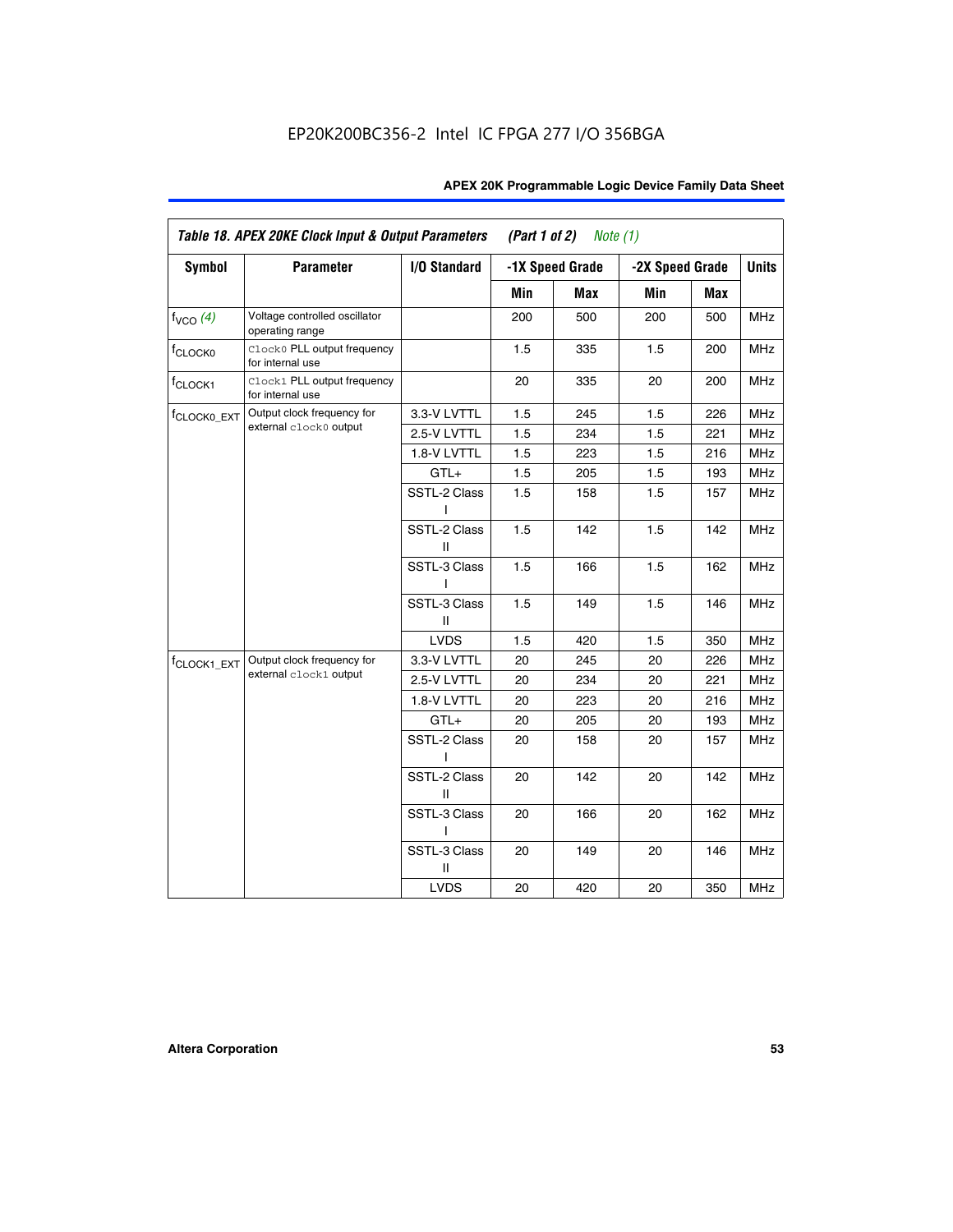| Table 18. APEX 20KE Clock Input & Output Parameters<br>(Part 2 of 2)<br>Note (1) |                       |                     |                 |     |                 |     |              |
|----------------------------------------------------------------------------------|-----------------------|---------------------|-----------------|-----|-----------------|-----|--------------|
| <b>Symbol</b>                                                                    | <b>Parameter</b>      | <b>I/O Standard</b> | -1X Speed Grade |     | -2X Speed Grade |     | <b>Units</b> |
|                                                                                  |                       |                     | Min             | Max | Min             | Max |              |
| $f_{IN}$                                                                         | Input clock frequency | 3.3-V LVTTL         | 1.5             | 290 | 1.5             | 257 | <b>MHz</b>   |
|                                                                                  |                       | 2.5-V LVTTL         | 1.5             | 281 | 1.5             | 250 | <b>MHz</b>   |
|                                                                                  |                       | 1.8-V LVTTL         | 1.5             | 272 | 1.5             | 243 | <b>MHz</b>   |
|                                                                                  |                       | $GTL+$              | 1.5             | 303 | 1.5             | 261 | <b>MHz</b>   |
|                                                                                  |                       | SSTL-2 Class        | 1.5             | 291 | 1.5             | 253 | <b>MHz</b>   |
|                                                                                  |                       | SSTL-2 Class<br>Ш   | 1.5             | 291 | 1.5             | 253 | <b>MHz</b>   |
|                                                                                  |                       | SSTL-3 Class        | 1.5             | 300 | 1.5             | 260 | <b>MHz</b>   |
|                                                                                  |                       | SSTL-3 Class<br>Ш   | 1.5             | 300 | 1.5             | 260 | <b>MHz</b>   |
|                                                                                  |                       | <b>LVDS</b>         | 1.5             | 420 | 1.5             | 350 | <b>MHz</b>   |

#### *Notes to Tables 17 and 18:*

(1) All input clock specifications must be met. The PLL may not lock onto an incoming clock if the clock specifications are not met, creating an erroneous clock within the device.

- (2) The maximum lock time is 40 µs or 2000 input clock cycles, whichever occurs first.
- (3) Before configuration, the PLL circuits are disable and powered down. During configuration, the PLLs are still disabled. The PLLs begin to lock once the device is in the user mode. If the clock enable feature is used, lock begins once the CLKLK\_ENA pin goes high in user mode.
- (4) The PLL VCO operating range is 200 MHz  $\eth$  f<sub>VCO</sub>  $\eth$  840 MHz for LVDS mode.

# **SignalTap Embedded Logic Analyzer**

APEX 20K devices include device enhancements to support the SignalTap embedded logic analyzer. By including this circuitry, the APEX 20K device provides the ability to monitor design operation over a period of time through the IEEE Std. 1149.1 (JTAG) circuitry; a designer can analyze internal logic at speed without bringing internal signals to the I/O pins. This feature is particularly important for advanced packages such as FineLine BGA packages because adding a connection to a pin during the debugging process can be difficult after a board is designed and manufactured.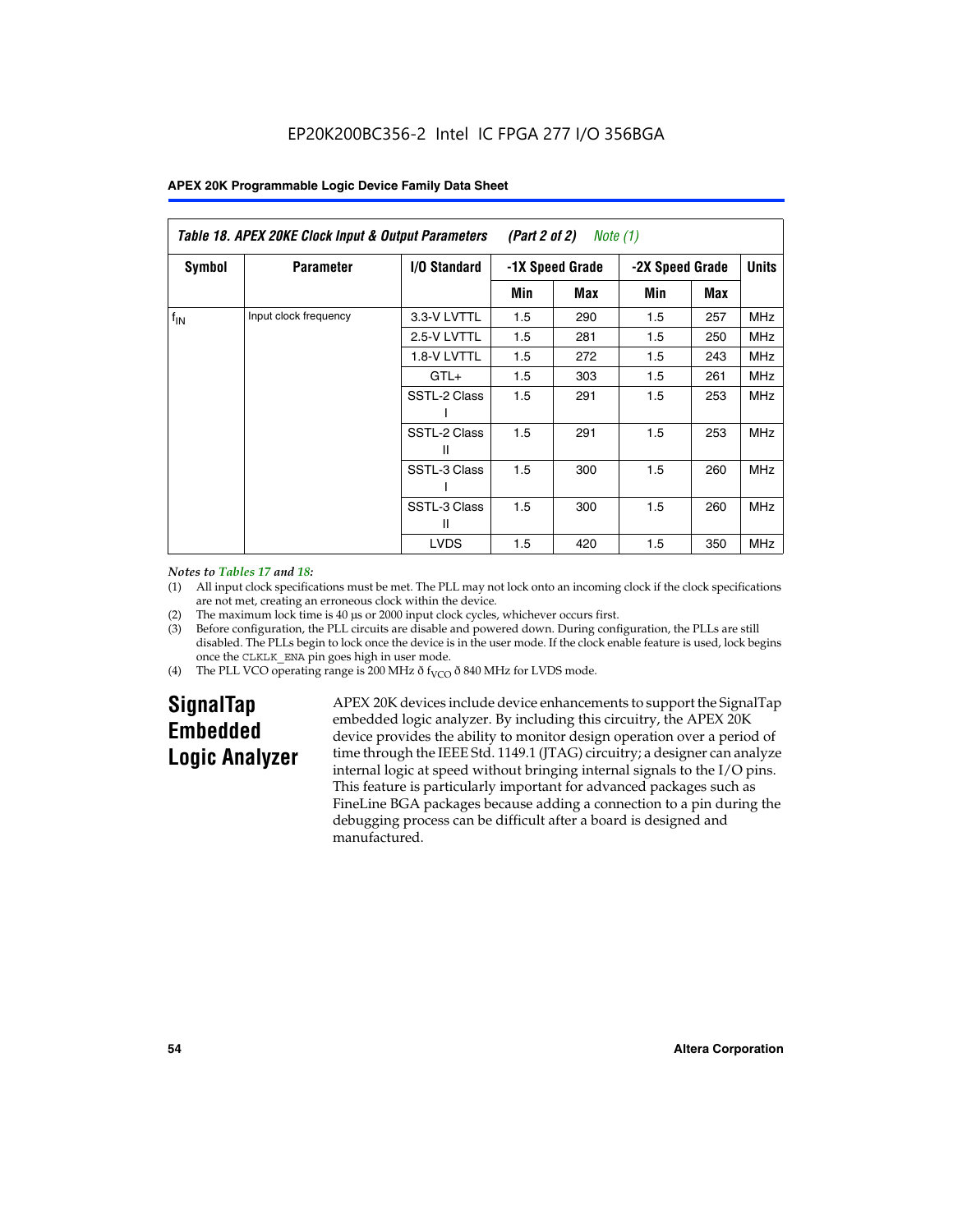# **IEEE Std. 1149.1 (JTAG) Boundary-Scan Support**

All APEX 20K devices provide JTAG BST circuitry that complies with the IEEE Std. 1149.1-1990 specification. JTAG boundary-scan testing can be performed before or after configuration, but not during configuration. APEX 20K devices can also use the JTAG port for configuration with the Quartus II software or with hardware using either Jam Files (**.jam**) or Jam Byte-Code Files (**.jbc**). Finally, APEX 20K devices use the JTAG port to monitor the logic operation of the device with the SignalTap embedded logic analyzer. APEX 20K devices support the JTAG instructions shown in Table 19. Although EP20K1500E devices support the JTAG BYPASS and SignalTap instructions, they do not support boundary-scan testing or the use of the JTAG port for configuration.

| <i><b>Table 19. APEX 20K JTAG Instructions</b></i> |                                                                                                                                                                                                                                            |  |  |
|----------------------------------------------------|--------------------------------------------------------------------------------------------------------------------------------------------------------------------------------------------------------------------------------------------|--|--|
| <b>JTAG Instruction</b>                            | <b>Description</b>                                                                                                                                                                                                                         |  |  |
| SAMPLE/PRELOAD                                     | Allows a snapshot of signals at the device pins to be captured and examined during<br>normal device operation, and permits an initial data pattern to be output at the device<br>pins. Also used by the SignalTap embedded logic analyzer. |  |  |
| <b>EXTEST</b>                                      | Allows the external circuitry and board-level interconnections to be tested by forcing a<br>test pattern at the output pins and capturing test results at the input pins.                                                                  |  |  |
| BYPASS (1)                                         | Places the 1-bit bypass register between the TDI and TDO pins, which allows the BST<br>data to pass synchronously through selected devices to adjacent devices during<br>normal device operation.                                          |  |  |
| <b>USERCODE</b>                                    | Selects the 32-bit USERCODE register and places it between the TDI and TDO pins,<br>allowing the USERCODE to be serially shifted out of TDO.                                                                                               |  |  |
| <b>IDCODE</b>                                      | Selects the IDCODE register and places it between TDI and TDO, allowing the<br><b>IDCODE</b> to be serially shifted out of TDO.                                                                                                            |  |  |
| <b>ICR Instructions</b>                            | Used when configuring an APEX 20K device via the JTAG port with a MasterBlaster™<br>or ByteBlasterMV™ download cable, or when using a Jam File or Jam Byte-Code File<br>via an embedded processor.                                         |  |  |
| SignalTap Instructions<br>(1)                      | Monitors internal device operation with the SignalTap embedded logic analyzer.                                                                                                                                                             |  |  |

# *Note to Table 19:*

(1) The EP20K1500E device supports the JTAG BYPASS instruction and the SignalTap instructions.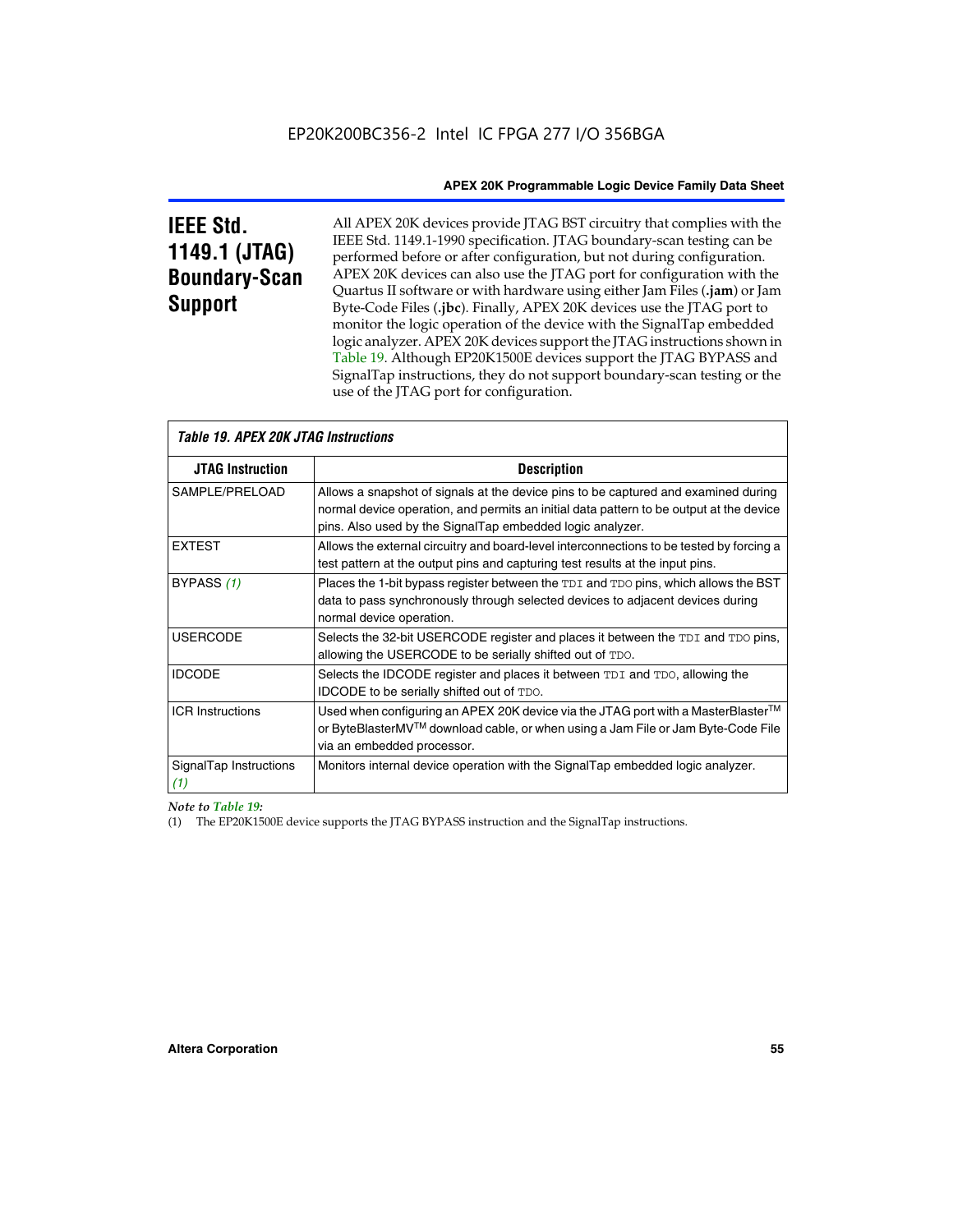The APEX 20K device instruction register length is 10 bits. The APEX 20K device USERCODE register length is 32 bits. Tables 20 and 21 show the boundary-scan register length and device IDCODE information for APEX 20K devices.

| Table 20. APEX 20K Boundary-Scan Register Length |                                      |  |  |  |
|--------------------------------------------------|--------------------------------------|--|--|--|
| <b>Device</b>                                    | <b>Boundary-Scan Register Length</b> |  |  |  |
| EP20K30E                                         | 420                                  |  |  |  |
| EP20K60E                                         | 624                                  |  |  |  |
| EP20K100                                         | 786                                  |  |  |  |
| EP20K100E                                        | 774                                  |  |  |  |
| EP20K160E                                        | 984                                  |  |  |  |
| EP20K200                                         | 1,176                                |  |  |  |
| EP20K200E                                        | 1,164                                |  |  |  |
| EP20K300E                                        | 1,266                                |  |  |  |
| EP20K400                                         | 1,536                                |  |  |  |
| EP20K400E                                        | 1,506                                |  |  |  |
| EP20K600E                                        | 1,806                                |  |  |  |
| EP20K1000E                                       | 2,190                                |  |  |  |
| EP20K1500E                                       | 1 $(1)$                              |  |  |  |

#### *Note to Table 20:*

(1) This device does not support JTAG boundary scan testing.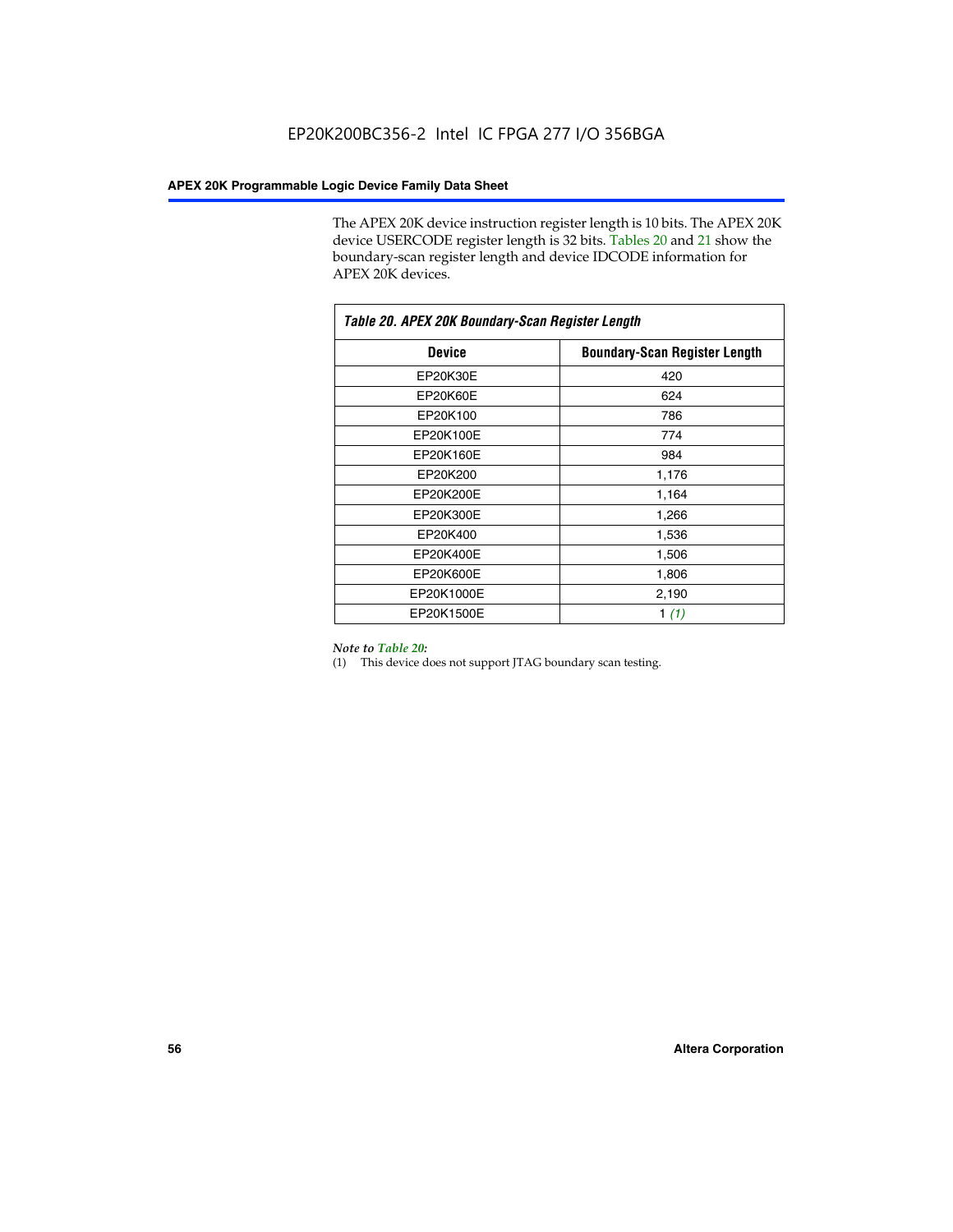| Table 21. 32-Bit APEX 20K Device IDCODE |                                          |                              |                                                  |                 |  |  |
|-----------------------------------------|------------------------------------------|------------------------------|--------------------------------------------------|-----------------|--|--|
| <b>Device</b>                           | <b>IDCODE (32 Bits) <math>(1)</math></b> |                              |                                                  |                 |  |  |
|                                         | <b>Version</b><br>(4 Bits)               | Part Number (16 Bits)        | <b>Manufacturer</b><br><b>Identity (11 Bits)</b> | 1(1 Bit)<br>(2) |  |  |
| EP20K30E                                | 0000                                     | 0000 0011 0000<br>1000       | 000<br>0110 1110                                 | 1               |  |  |
| EP20K60E                                | 0000                                     | 0000<br>0110<br>1000<br>0000 | 0110 1110<br>000                                 | 1               |  |  |
| EP20K100                                | 0000                                     | 0100<br>0000<br>0001 0110    | 000<br>0110 1110                                 | 1               |  |  |
| EP20K100E                               | 0000                                     | 0001 0000<br>0000<br>1000    | 0110 1110<br>000                                 | 1               |  |  |
| EP20K160E                               | 0000                                     | 0001 0110<br>0000<br>1000    | 0110 1110<br>000                                 | 1               |  |  |
| EP20K200                                | 0000                                     | 1000<br>0011 0010<br>0000    | 0110 1110<br>000                                 | 1               |  |  |
| EP20K200E                               | 0000                                     | 0010<br>0000 0000<br>1000    | 000<br>0110 1110                                 | 1               |  |  |
| EP20K300E                               | 0000                                     | 0011 0000<br>0000<br>1000    | 0110 1110<br>000                                 | 1               |  |  |
| EP20K400                                | 0000                                     | 0110<br>0110<br>0100<br>0001 | 0110 1110<br>000                                 | 1               |  |  |
| EP20K400E                               | 0000                                     | 0100<br>0000<br>0000<br>1000 | 0110 1110<br>000                                 | 1               |  |  |
| EP20K600E                               | 0000                                     | 1000<br>0110<br>0000<br>0000 | 0110 1110<br>000                                 | 1               |  |  |
| EP20K1000E                              | 0000                                     | 0000<br>0000<br>0000<br>1001 | 000<br>0110 1110                                 | 1               |  |  |

*Notes to Table 21:*

The most significant bit (MSB) is on the left.

(2) The IDCODE's least significant bit (LSB) is always 1.

# Figure 31 shows the timing requirements for the JTAG signals.



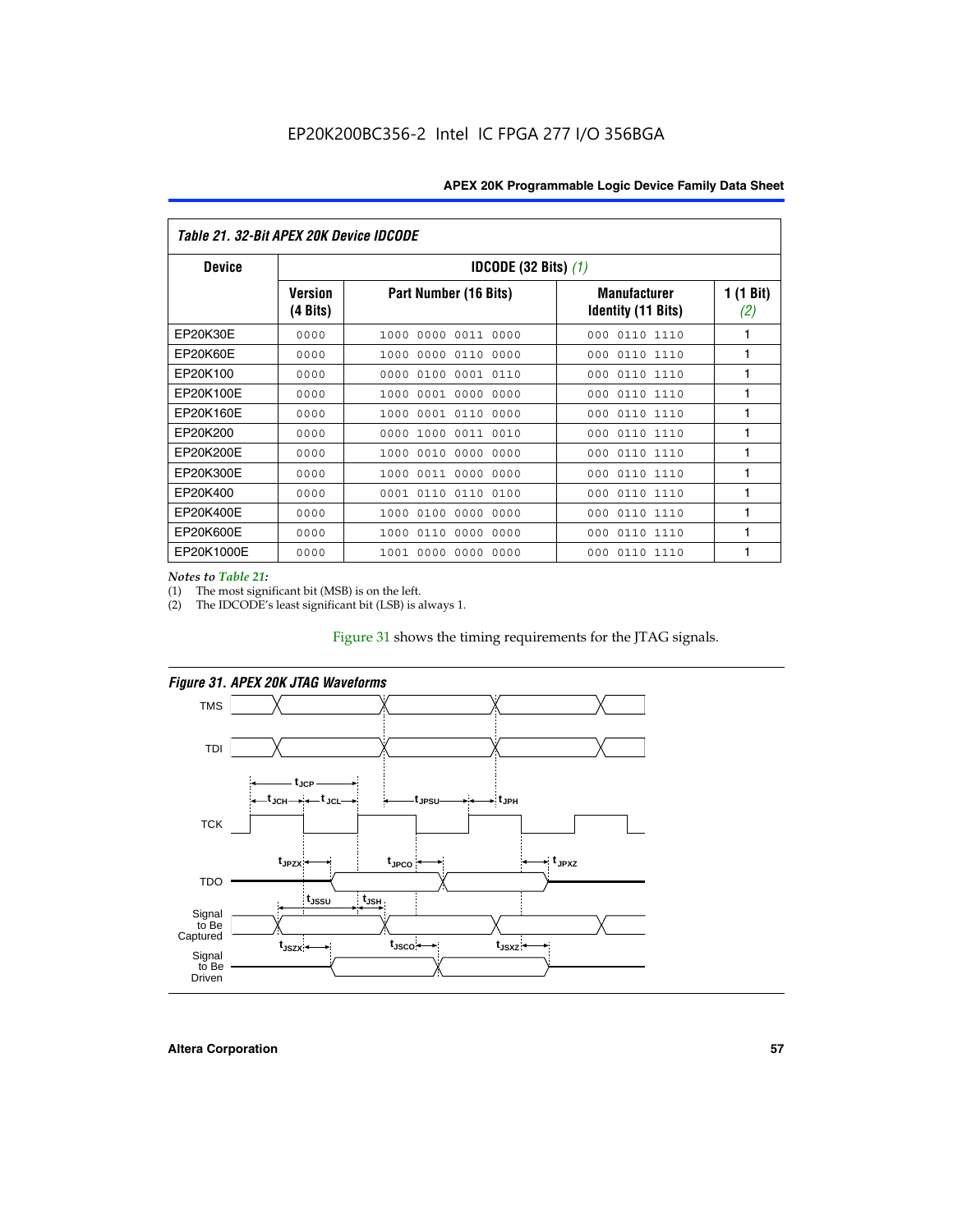Table 22 shows the JTAG timing parameters and values for APEX 20K devices.

|                   | TADIG LL. AF LA LUN JTAU THIIHIY FAIAHIGIGIS & VAIUGS |     |     |      |
|-------------------|-------------------------------------------------------|-----|-----|------|
| Symbol            | Parameter                                             | Min | Max | Unit |
| $t_{JCP}$         | <b>TCK clock period</b>                               | 100 |     | ns   |
| $t_{\text{JCH}}$  | TCK clock high time                                   | 50  |     | ns   |
| $t_{JCL}$         | TCK clock low time                                    | 50  |     | ns   |
| t <sub>JPSU</sub> | JTAG port setup time                                  | 20  |     | ns   |
| $t_{\rm JPH}$     | JTAG port hold time                                   | 45  |     | ns   |
| <sup>t</sup> JPCO | JTAG port clock to output                             |     | 25  | ns   |
| t <sub>JPZX</sub> | JTAG port high impedance to valid output              |     | 25  | ns   |
| t <sub>JPXZ</sub> | JTAG port valid output to high impedance              |     | 25  | ns   |
| tussu             | Capture register setup time                           | 20  |     | ns   |
| $t_{\rm JSH}$     | Capture register hold time                            | 45  |     | ns   |
| t <sub>JSCO</sub> | Update register clock to output                       |     | 35  | ns   |
| t <sub>JSZX</sub> | Update register high impedance to valid output        |     | 35  | ns   |
| t <sub>JSXZ</sub> | Update register valid output to high impedance        |     | 35  | ns   |

*Table 22. APEX 20K JTAG Timing Parameters & Values*

For more information, see the following documents:

- *Application Note 39 (IEEE Std. 1149.1 (JTAG) Boundary-Scan Testing in Altera Devices)*
- Jam Programming & Test Language Specification

**Generic Testing** Each APEX 20K device is functionally tested. Complete testing of each configurable static random access memory (SRAM) bit and all logic functionality ensures 100% yield. AC test measurements for APEX 20K devices are made under conditions equivalent to those shown in Figure 32. Multiple test patterns can be used to configure devices during all stages of the production flow.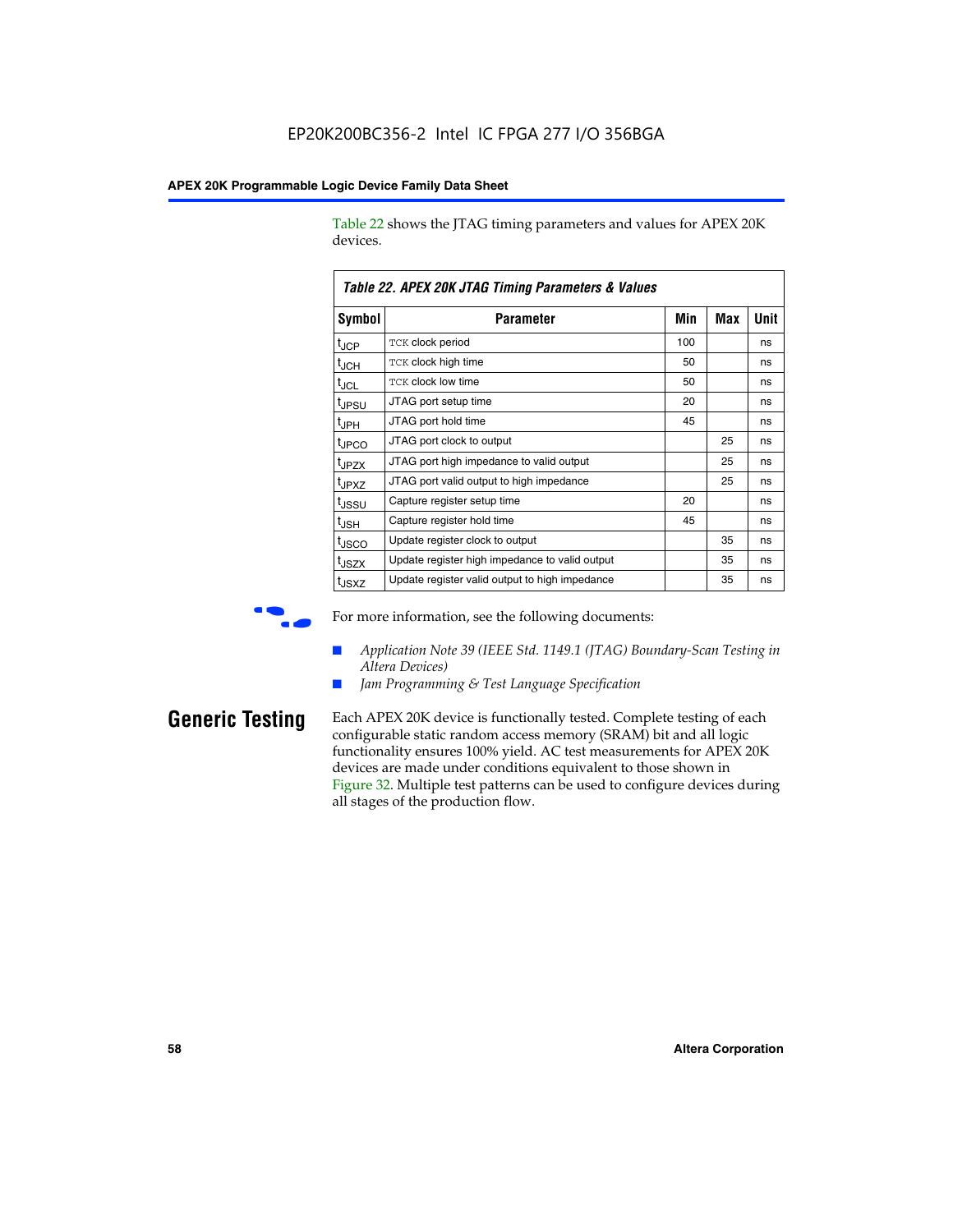

#### *Note to Figure 32:*

(1) Power supply transients can affect AC measurements. Simultaneous transitions of multiple outputs should be avoided for accurate measurement. Threshold tests must not be performed under AC conditions. Large-amplitude, fast-groundcurrent transients normally occur as the device outputs discharge the load capacitances. When these transients flow through the parasitic inductance between the device ground pin and the test system ground, significant reductions in observable noise immunity can result.

# **Operating Conditions**

Tables 23 through 26 provide information on absolute maximum ratings, recommended operating conditions, DC operating conditions, and capacitance for 2.5-V APEX 20K devices.

|                           |                            | TUDIO LO: TII LA LON 0.0 T TOIOIUM DOTIOO HIDOOIUW MUANMUM HUWMYO | $110100 + 11, 141$ |      |              |
|---------------------------|----------------------------|-------------------------------------------------------------------|--------------------|------|--------------|
| Symbol                    | <b>Parameter</b>           | <b>Conditions</b>                                                 | Min                | Max  | Unit         |
| V <sub>CCINT</sub>        | Supply voltage             | With respect to ground $(3)$                                      | $-0.5$             | 3.6  | v            |
| V <sub>CCIO</sub>         |                            |                                                                   | $-0.5$             | 4.6  | $\vee$       |
| $V_{1}$                   | DC input voltage           |                                                                   | $-2.0$             | 5.75 | v            |
| <b>IOUT</b>               | DC output current, per pin |                                                                   | $-25$              | 25   | mA           |
| $\mathsf{T}_{\text{STG}}$ | Storage temperature        | No bias                                                           | $-65$              | 150  | $^{\circ}$ C |
| Т <sub>АМВ</sub>          | Ambient temperature        | Under bias                                                        | $-65$              | 135  | $^{\circ}$ C |
| $T_J$                     | Junction temperature       | PQFP, RQFP, TQFP, and BGA packages,<br>under bias                 |                    | 135  | $^{\circ}$ C |
|                           |                            | Ceramic PGA packages, under bias                                  |                    | 150  | $^{\circ}$ C |

| <b>Table 23. APEX 20K 5.0-V Tolerant Device Absolute Maximum Ratings</b> Notes (1), (2) |  |
|-----------------------------------------------------------------------------------------|--|
|-----------------------------------------------------------------------------------------|--|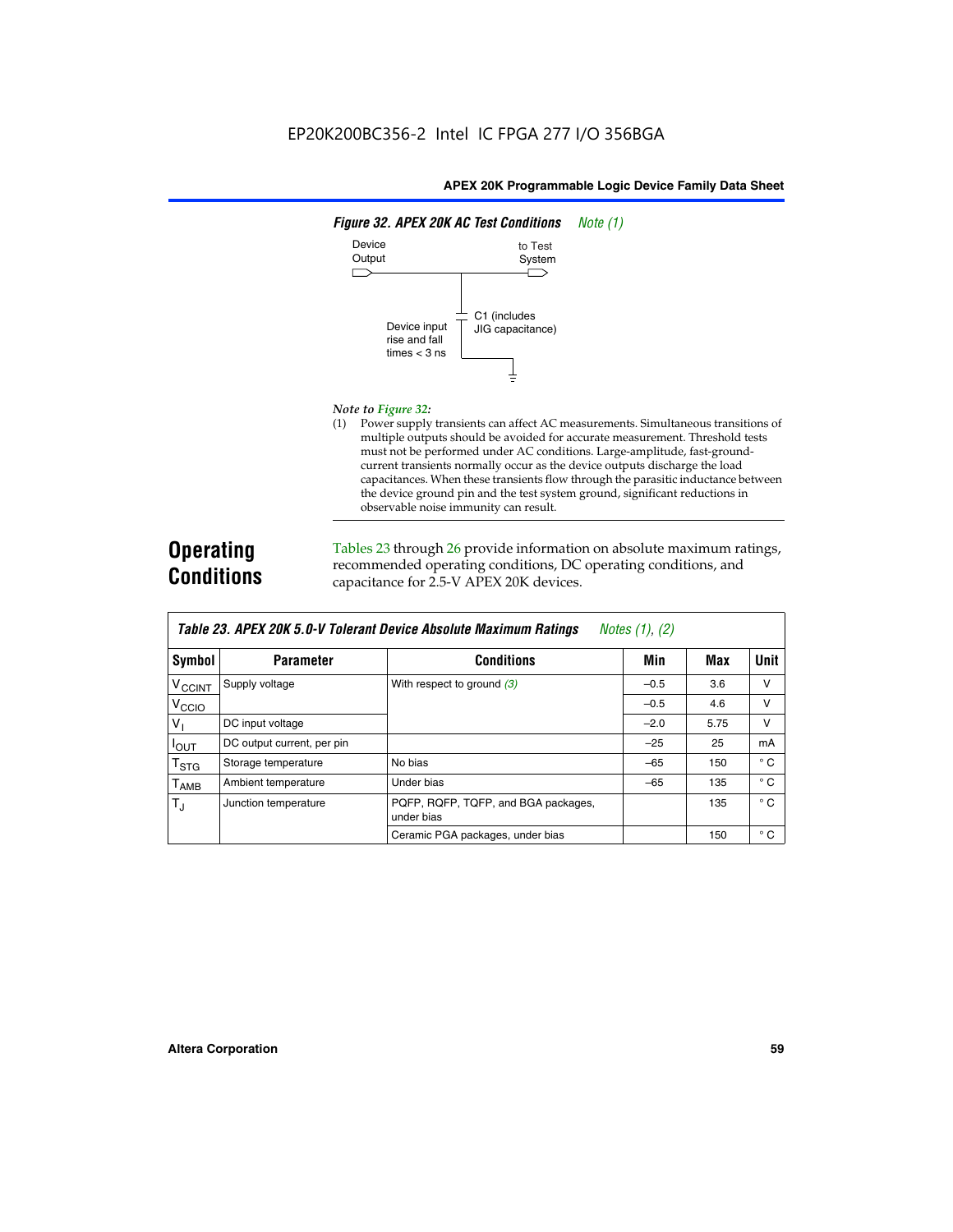# EP20K200BC356-2 Intel IC FPGA 277 I/O 356BGA

# **APEX 20K Programmable Logic Device Family Data Sheet**

|                          | Table 24. APEX 20K 5.0-V Tolerant Device Recommended Operating Conditions<br><i>Note</i> $(2)$ |                    |                  |                  |              |  |
|--------------------------|------------------------------------------------------------------------------------------------|--------------------|------------------|------------------|--------------|--|
| Symbol                   | <b>Parameter</b>                                                                               | <b>Conditions</b>  | Min              | Max              | <b>Unit</b>  |  |
| <b>V<sub>CCINT</sub></b> | Supply voltage for internal logic<br>and input buffers                                         | $(4)$ , $(5)$      | 2.375<br>(2.375) | 2.625<br>(2.625) | $\vee$       |  |
| V <sub>CCIO</sub>        | Supply voltage for output buffers,<br>3.3-V operation                                          | (4), (5)           | 3.00(3.00)       | 3.60(3.60)       | $\vee$       |  |
|                          | Supply voltage for output buffers,<br>2.5-V operation                                          | (4), (5)           | 2.375<br>(2.375) | 2.625<br>(2.625) | $\vee$       |  |
| $V_1$                    | Input voltage                                                                                  | (3), (6)           | $-0.5$           | 5.75             | $\vee$       |  |
| $V_{\rm O}$              | Output voltage                                                                                 |                    | $\Omega$         | V <sub>CCO</sub> | $\vee$       |  |
| $T_{\rm J}$              | Junction temperature                                                                           | For commercial use | 0                | 85               | $^{\circ}$ C |  |
|                          |                                                                                                | For industrial use | $-40$            | 100              | $^{\circ}$ C |  |
| $t_{R}$                  | Input rise time                                                                                |                    |                  | 40               | ns           |  |
| $t_{\mathsf{F}}$         | Input fall time                                                                                |                    |                  | 40               | ns           |  |

|                 | Table 25. APEX 20K 5.0-V Tolerant Device DC Operating Conditions (Part 1 of 2) Notes (2), (7), (8) |                                                                        |                                          |     |                                          |              |  |  |
|-----------------|----------------------------------------------------------------------------------------------------|------------------------------------------------------------------------|------------------------------------------|-----|------------------------------------------|--------------|--|--|
| Symbol          | <b>Parameter</b>                                                                                   | <b>Conditions</b>                                                      | Min                                      | Typ | Max                                      | Unit         |  |  |
| $V_{\text{IH}}$ | High-level input voltage                                                                           |                                                                        | 1.7, $0.5 \times V_{\text{CCIO}}$<br>(9) |     | 5.75                                     | $\mathsf{V}$ |  |  |
| $V_{\parallel}$ | Low-level input voltage                                                                            |                                                                        | $-0.5$                                   |     | 0.8, $0.3 \times V_{\text{CCIO}}$<br>(9) | $\mathsf{V}$ |  |  |
| $V_{OH}$        | 3.3-V high-level TTL output<br>voltage                                                             | $I_{OH} = -8$ mA DC,<br>$V_{\text{CCIO}} = 3.00 V (10)$                | 2.4                                      |     |                                          | $\mathsf{V}$ |  |  |
|                 | 3.3-V high-level CMOS output<br>voltage                                                            | $I_{OH} = -0.1$ mA DC,<br>$V_{\text{CCIO}} = 3.00 \text{ V} (10)$      | $V_{\text{CCIO}} - 0.2$                  |     |                                          | $\mathsf{v}$ |  |  |
|                 | 3.3-V high-level PCI output voltage                                                                | $I_{OH} = -0.5$ mA DC,<br>$V_{\text{GClO}} = 3.00$ to 3.60 V<br>(10)   | $0.9 \times V_{\text{CCIO}}$             |     |                                          | $\mathsf{V}$ |  |  |
|                 | 2.5-V high-level output voltage                                                                    | $I_{OH} = -0.1$ mA DC,<br>$V_{\text{CCIO}} = 2.30 \text{ V} (10)$      | 2.1                                      |     |                                          | $\mathsf{V}$ |  |  |
|                 |                                                                                                    | $I_{\text{OH}} = -1 \text{ mA DC},$<br>$V_{\text{CCIO}} = 2.30 V (10)$ | 2.0                                      |     |                                          | v            |  |  |
|                 |                                                                                                    | $I_{OH} = -2$ mA DC,<br>$V_{\text{CCIO}} = 2.30 V (10)$                | 1.7                                      |     |                                          | v            |  |  |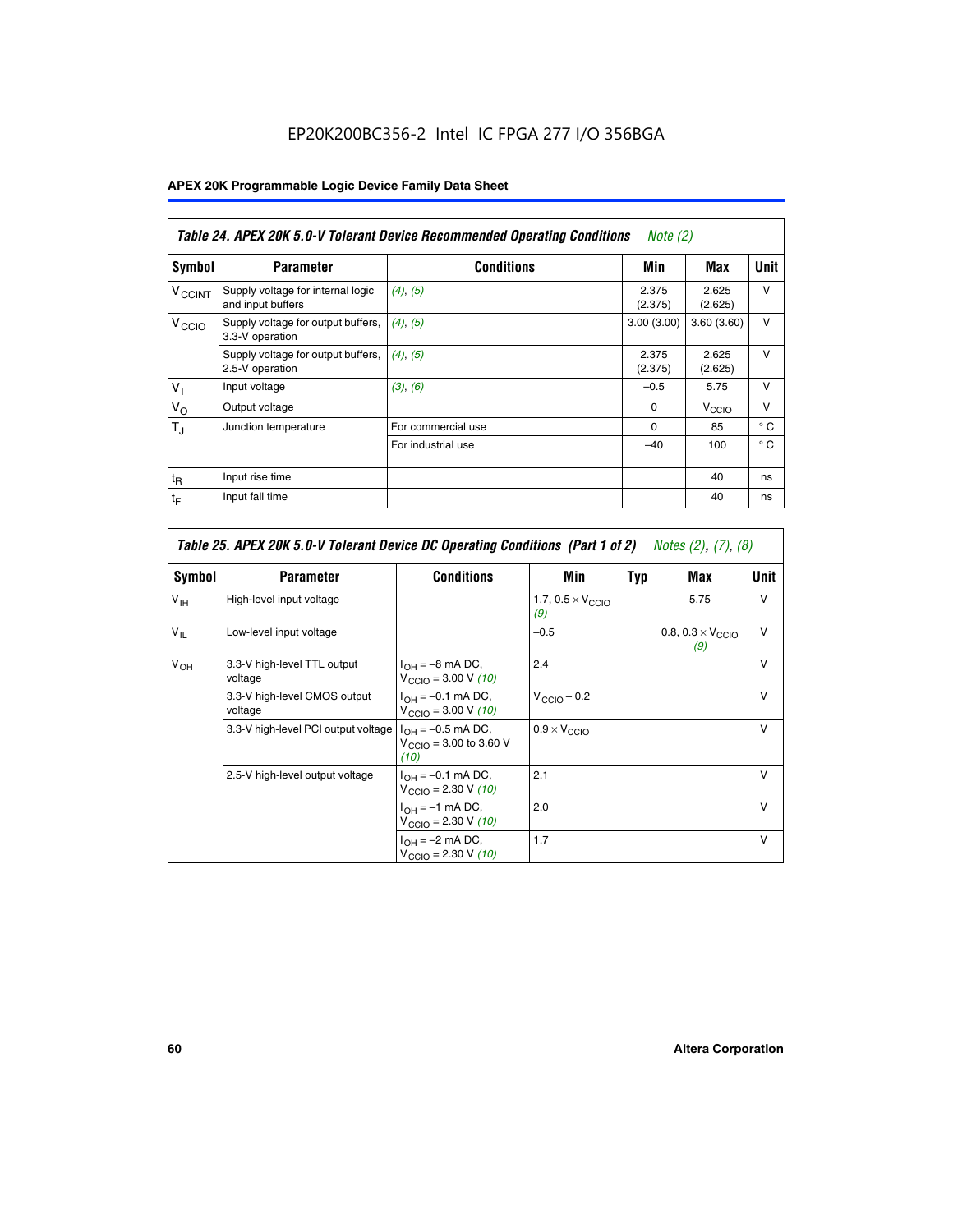|                   | Table 25. APEX 20K 5.0-V Tolerant Device DC Operating Conditions (Part 2 of 2) Notes (2), (7), (8) |                                                                                    |       |     |                              |        |  |
|-------------------|----------------------------------------------------------------------------------------------------|------------------------------------------------------------------------------------|-------|-----|------------------------------|--------|--|
| Symbol            | <b>Parameter</b>                                                                                   | <b>Conditions</b>                                                                  | Min   | Typ | Max                          | Unit   |  |
| $V_{OL}$          | 3.3-V low-level TTL output voltage                                                                 | $I_{\Omega}$ = 12 mA DC,<br>$V_{\text{CCIO}} = 3.00 V (11)$                        |       |     | 0.45                         | $\vee$ |  |
|                   | 3.3-V low-level CMOS output<br>voltage                                                             | $I_{\Omega I} = 0.1$ mA DC,<br>$V_{\text{CCIO}} = 3.00 V (11)$                     |       |     | 0.2                          | $\vee$ |  |
|                   | 3.3-V low-level PCI output voltage                                                                 | $I_{\Omega}$ = 1.5 mA DC,<br>$V_{CClO}$ = 3.00 to 3.60 V<br>(11)                   |       |     | $0.1 \times V_{\text{CCLO}}$ | $\vee$ |  |
|                   | 2.5-V low-level output voltage                                                                     | $I_{\Omega I} = 0.1$ mA DC,<br>$V_{\text{CCIO}} = 2.30 V (11)$                     |       |     | 0.2                          | $\vee$ |  |
|                   |                                                                                                    | $I_{\Omega}$ = 1 mA DC,<br>$V_{\text{CCIO}} = 2.30 V (11)$                         |       |     | 0.4                          | $\vee$ |  |
|                   |                                                                                                    | $I_{\Omega}$ = 2 mA DC,<br>$V_{\text{CCIO}} = 2.30 V (11)$                         |       |     | 0.7                          | $\vee$ |  |
| Τ,                | Input pin leakage current                                                                          | $V_1 = 5.75$ to $-0.5$ V                                                           | $-10$ |     | 10                           | μA     |  |
| $I_{OZ}$          | Tri-stated I/O pin leakage current                                                                 | $V_{\Omega}$ = 5.75 to -0.5 V                                                      | $-10$ |     | 10                           | μA     |  |
| $I_{CC0}$         | $V_{CC}$ supply current (standby)<br>(All ESBs in power-down mode)                                 | $V_1$ = ground, no load, no<br>toggling inputs, -1 speed<br>grade $(12)$           |       | 10  |                              | mA     |  |
|                   |                                                                                                    | $V_1$ = ground, no load, no<br>toggling inputs,<br>$-2$ , $-3$ speed grades $(12)$ |       | 5   |                              | mA     |  |
| R <sub>CONF</sub> | Value of I/O pin pull-up resistor                                                                  | $V_{\text{CCIO}} = 3.0 V (13)$                                                     | 20    |     | 50                           | W      |  |
|                   | before and during configuration                                                                    | $V_{\text{CCIO}} = 2.375 \text{ V} (13)$                                           | 30    |     | 80                           | W      |  |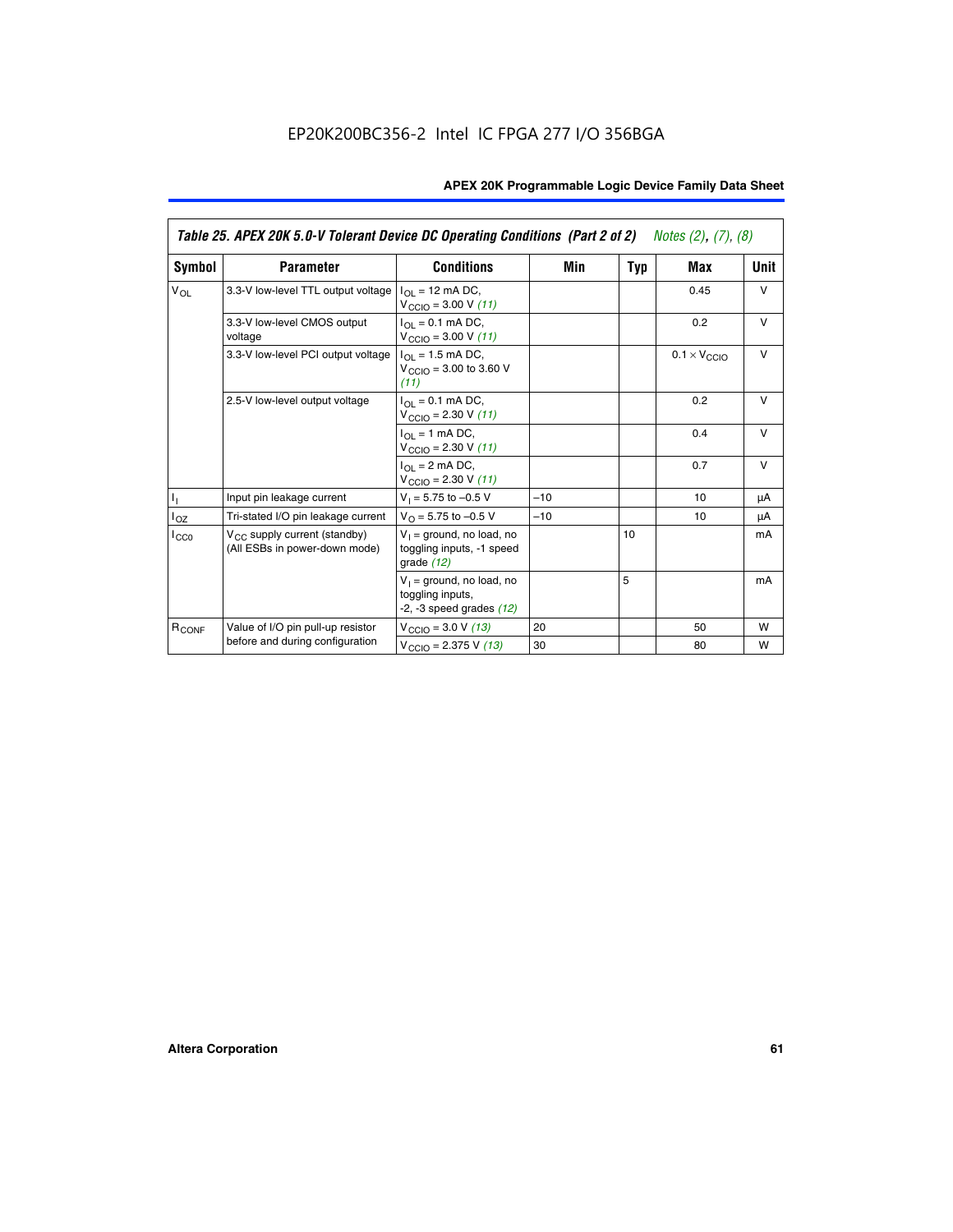|                    | Table 26. APEX 20K 5.0-V Tolerant Device Capacitance<br>Notes (2), (14) |                               |     |     |      |  |
|--------------------|-------------------------------------------------------------------------|-------------------------------|-----|-----|------|--|
| <b>Symbol</b>      | <b>Parameter</b>                                                        | <b>Conditions</b>             | Min | Max | Unit |  |
| $C_{IN}$           | Input capacitance                                                       | $V_{IN} = 0 V$ , f = 1.0 MHz  |     | 8   | pF   |  |
| C <sub>INCLK</sub> | Input capacitance on dedicated<br>clock pin                             | $V_{IN} = 0 V$ , f = 1.0 MHz  |     | 12  | pF   |  |
| $C_{OUT}$          | Output capacitance                                                      | $V_{OUIT} = 0 V, f = 1.0 MHz$ |     | 8   | pF   |  |

#### *Notes to Tables 23 through 26:*

- (1) See the *Operating Requirements for Altera Devices Data Sheet*.
- (2) All APEX 20K devices are 5.0-V tolerant.
- (3) Minimum DC input is –0.5 V. During transitions, the inputs may undershoot to –2.0 V or overshoot to 5.75 V for input currents less than 100 mA and periods shorter than 20 ns.
- (4) Numbers in parentheses are for industrial-temperature-range devices.
- (5) Maximum  $V_{CC}$  rise time is 100 ms, and  $V_{CC}$  must rise monotonically.<br>(6) All pins, including dedicated inputs, clock I/O, and JTAG pins, may b
- All pins, including dedicated inputs, clock I/O, and JTAG pins, may be driven before  $V_{\text{CCINT}}$  and  $V_{\text{CCIO}}$  are powered.
- (7) Typical values are for  $T_A = 25^\circ$  C, V<sub>CCINT</sub> = 2.5 V, and V<sub>CCIO</sub> = 2.5 or 3.3 V.<br>(8) These values are specified in the APEX 20K device recommended operat
- These values are specified in the APEX 20K device recommended operating conditions, shown in Table 26 on page 62.
- (9) The APEX 20K input buffers are compatible with 2.5-V and 3.3-V (LVTTL and LVCMOS) signals. Additionally, the input buffers are 3.3-V PCI compliant when  $V_{\text{CCIO}}$  and  $V_{\text{CCINI}}$  meet the relationship shown in Figure 33 on page 68.
- (10) The  $I<sub>OH</sub>$  parameter refers to high-level TTL, PCI or CMOS output current.
- (11) The I<sub>OL</sub> parameter refers to low-level TTL, PCI, or CMOS output current. This parameter applies to open-drain pins as well as output pins.
- (12) This value is specified for normal device operation. The value may vary during power-up.
- (13) Pin pull-up resistance values will be lower if an external source drives the pin higher than  $V_{\text{CCIO}}$ .
- (14) Capacitance is sample-tested only.

Tables 27 through 30 provide information on absolute maximum ratings, recommended operating conditions, DC operating conditions, and capacitance for 1.8-V APEX 20KE devices.

|                             | Table 27. APEX 20KE Device Absolute Maximum Ratings<br>Note (1) |                                                   |        |     |              |  |  |
|-----------------------------|-----------------------------------------------------------------|---------------------------------------------------|--------|-----|--------------|--|--|
| Symbol                      | <b>Parameter</b>                                                | <b>Conditions</b>                                 | Min    | Max | Unit         |  |  |
| $V_{\text{CCINT}}$          | Supply voltage                                                  | With respect to ground (2)                        | $-0.5$ | 2.5 | v            |  |  |
| V <sub>CCIO</sub>           |                                                                 |                                                   | $-0.5$ | 4.6 | v            |  |  |
| $V_{1}$                     | DC input voltage                                                |                                                   | $-0.5$ | 4.6 | $\vee$       |  |  |
| $I_{OUT}$                   | DC output current, per pin                                      |                                                   | $-25$  | 25  | mA           |  |  |
| $\mathsf{T}_{\texttt{STG}}$ | Storage temperature                                             | No bias                                           | $-65$  | 150 | $^{\circ}$ C |  |  |
| Т <sub>АМВ</sub>            | Ambient temperature                                             | Under bias                                        | $-65$  | 135 | $^{\circ}$ C |  |  |
| $\mathsf{T}_{\text{d}}$     | Junction temperature                                            | PQFP, RQFP, TQFP, and BGA packages,<br>under bias |        | 135 | $^{\circ}$ C |  |  |
|                             |                                                                 | Ceramic PGA packages, under bias                  |        | 150 | $^{\circ}$ C |  |  |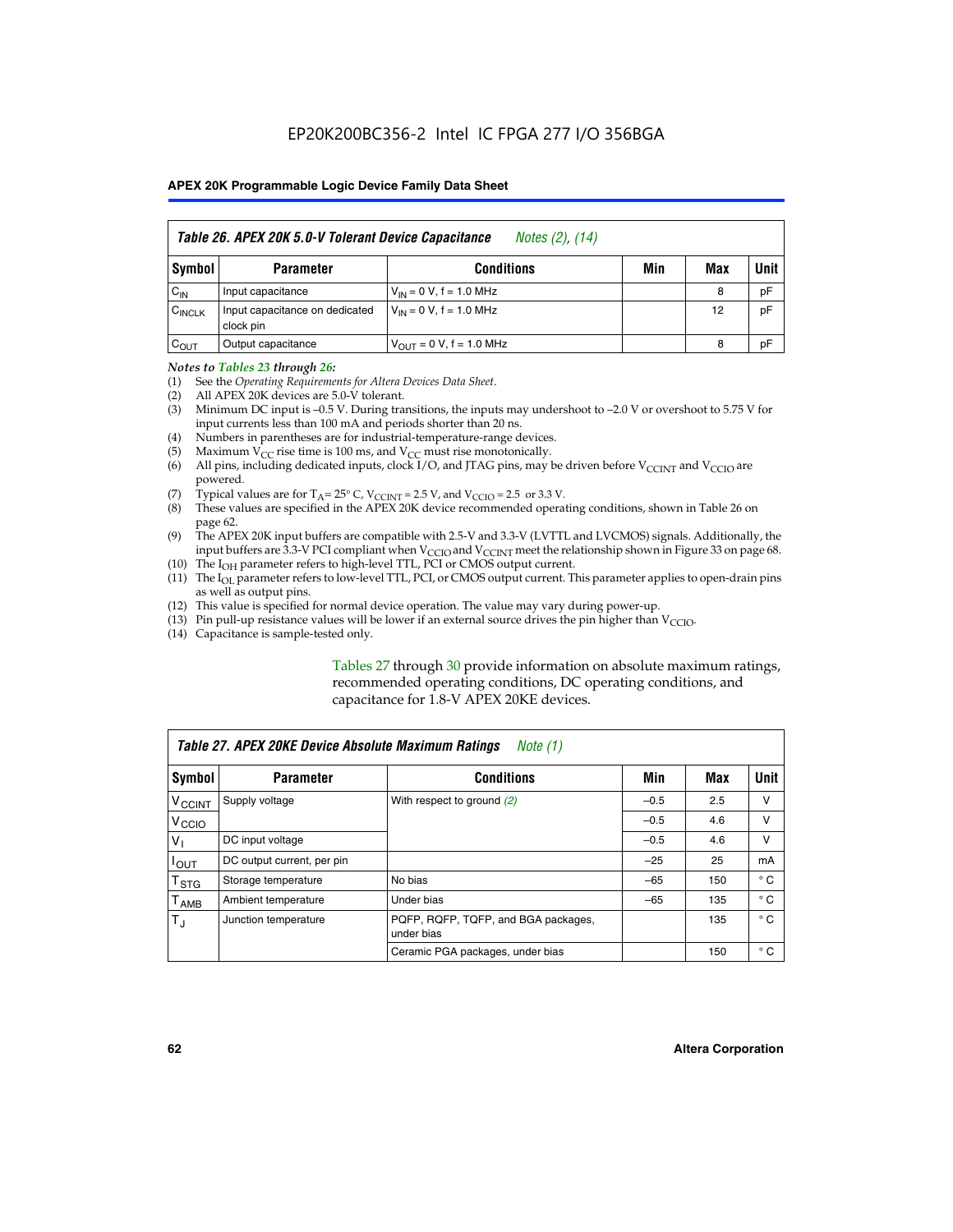|                             | <b>Table 28. APEX 20KE Device Recommended Operating Conditions</b> |                    |                  |                   |              |  |  |
|-----------------------------|--------------------------------------------------------------------|--------------------|------------------|-------------------|--------------|--|--|
| <b>Symbol</b>               | <b>Parameter</b>                                                   | <b>Conditions</b>  | Min              | Max               | <b>Unit</b>  |  |  |
| <b>V<sub>CCINT</sub></b>    | Supply voltage for internal logic and<br>input buffers             | (3), (4)           | 1.71(1.71)       | 1.89(1.89)        | $\vee$       |  |  |
| V <sub>CCIO</sub>           | Supply voltage for output buffers, 3.3-V<br>operation              | (3), (4)           | 3.00(3.00)       | 3.60(3.60)        | $\vee$       |  |  |
|                             | Supply voltage for output buffers, 2.5-V<br>operation              | (3), (4)           | 2.375<br>(2.375) | 2.625<br>(2.625)  | $\vee$       |  |  |
|                             | Supply voltage for output buffers, 1.8-V<br>operation              | (3), (4)           | 1.71(1.71)       | 1.89(1.89)        | $\vee$       |  |  |
| $V_1$                       | Input voltage                                                      | (5), (6)           | $-0.5$           | 4.0               | $\vee$       |  |  |
| $V_{\rm O}$                 | Output voltage                                                     |                    | $\Omega$         | V <sub>CCIO</sub> | v            |  |  |
| $T_{\rm J}$                 | Junction temperature                                               | For commercial use | $\Omega$         | 85                | $^{\circ}$ C |  |  |
|                             |                                                                    | For industrial use | $-40$            | 100               | $^{\circ}$ C |  |  |
| $t_{R}$                     | Input rise time                                                    |                    |                  | 40                | ns           |  |  |
| $\mathfrak{t}_{\mathsf{F}}$ | Input fall time                                                    |                    |                  | 40                | ns           |  |  |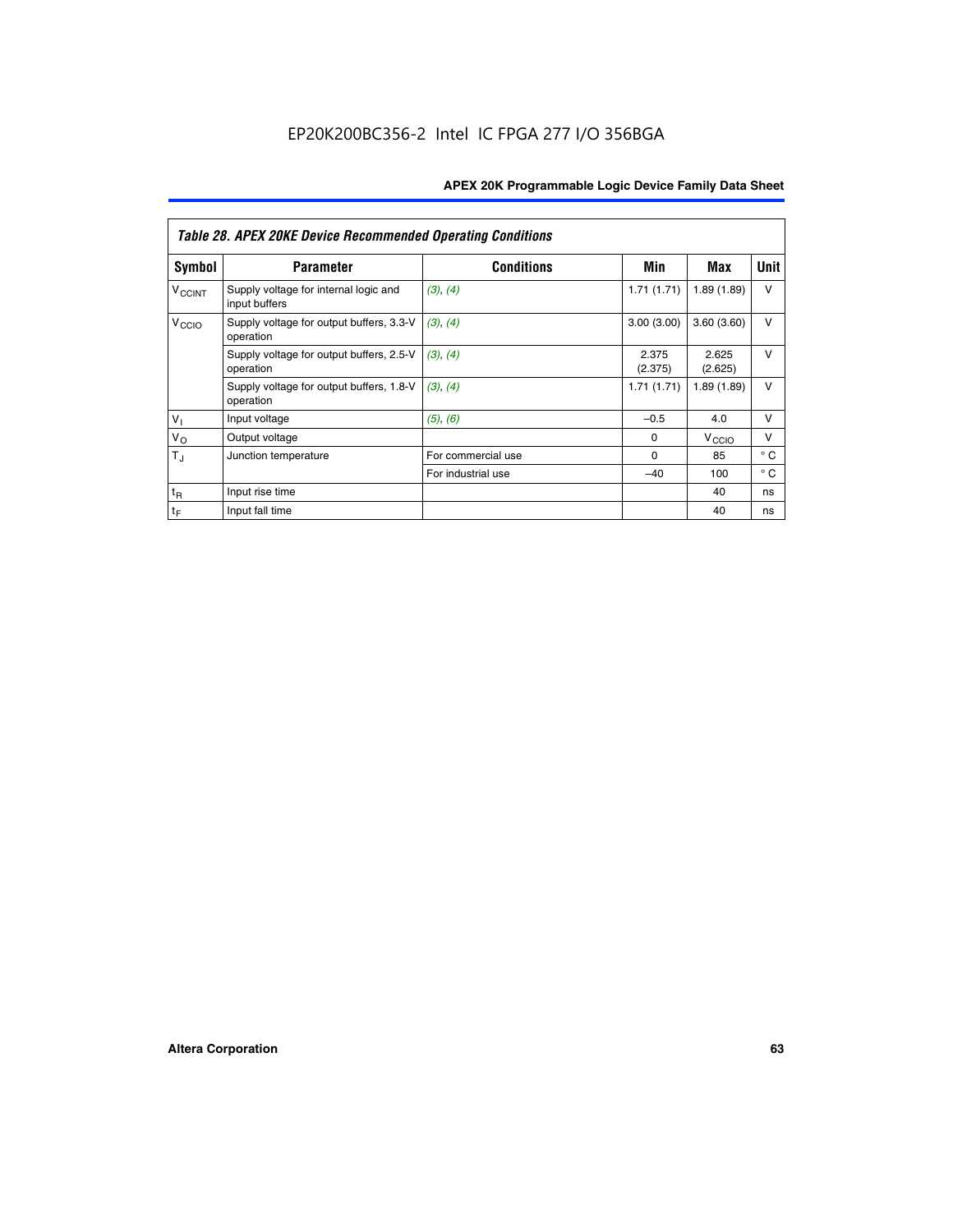# EP20K200BC356-2 Intel IC FPGA 277 I/O 356BGA

# **APEX 20K Programmable Logic Device Family Data Sheet**

| Symbol            | <b>Parameter</b>                                                   | <b>Conditions</b>                                                                                    | Min                                       | <b>Typ</b> | Max                                       | Unit      |
|-------------------|--------------------------------------------------------------------|------------------------------------------------------------------------------------------------------|-------------------------------------------|------------|-------------------------------------------|-----------|
| $V_{\text{IH}}$   | High-level LVTTL, CMOS, or 3.3-V<br>PCI input voltage              |                                                                                                      | 1.7, $0.5 \times V_{\text{CCIO}}$<br>(10) |            | 4.1                                       | V         |
| $V_{IL}$          | Low-level LVTTL, CMOS, or 3.3-V<br>PCI input voltage               |                                                                                                      | $-0.5$                                    |            | 0.8, $0.3 \times V_{\text{CCIO}}$<br>(10) | $\vee$    |
| $V_{OH}$          | 3.3-V high-level LVTTL output<br>voltage                           | $I_{OH} = -12$ mA DC,<br>$V_{\text{CCIO}}$ = 3.00 V (11)                                             | 2.4                                       |            |                                           | v         |
|                   | 3.3-V high-level LVCMOS output<br>voltage                          | $I_{OH} = -0.1$ mA DC,<br>$V_{\text{CCIO}} = 3.00 \text{ V} (11)$                                    | $V_{\text{CCIO}} - 0.2$                   |            |                                           | v         |
|                   | 3.3-V high-level PCI output voltage $1_{OH} = -0.5$ mA DC,         | $V_{\text{CGIO}} = 3.00$ to 3.60 V<br>(11)                                                           | $0.9 \times V_{\text{CCIO}}$              |            |                                           | $\vee$    |
|                   | 2.5-V high-level output voltage                                    | $I_{OH} = -0.1$ mA DC,<br>$V_{\text{CCIO}} = 2.30 V (11)$                                            | 2.1                                       |            |                                           | v         |
|                   |                                                                    | $I_{OH} = -1$ mA DC,<br>$V_{\text{CCIO}} = 2.30 V (11)$                                              | 2.0                                       |            |                                           | $\vee$    |
|                   |                                                                    | $I_{OH} = -2$ mA DC,<br>$V_{\text{CCIO}}$ = 2.30 V (11)                                              | 1.7                                       |            |                                           | v         |
| $V_{OL}$          | 3.3-V low-level LVTTL output<br>voltage                            | $I_{\text{OL}} = 12 \text{ mA DC}$ ,<br>$V_{\text{CCIO}} = 3.00 V (12)$                              |                                           |            | 0.4                                       | $\vee$    |
|                   | 3.3-V low-level LVCMOS output<br>voltage                           | $I_{\Omega} = 0.1$ mA DC,<br>$V_{\text{CCIO}} = 3.00 V (12)$                                         |                                           |            | 0.2                                       | $\vee$    |
|                   | 3.3-V low-level PCI output voltage                                 | $I_{\text{OL}} = 1.5 \text{ mA DC}$ ,<br>$V_{\text{CCIO}} = 3.00 \text{ to } 3.60 \text{ V}$<br>(12) |                                           |            | $0.1 \times V_{\text{CCIO}}$              | V         |
|                   | 2.5-V low-level output voltage                                     | $I_{OL} = 0.1$ mA DC,<br>V <sub>CCIO</sub> = 2.30 V (12)                                             |                                           |            | 0.2                                       | v         |
|                   |                                                                    | $I_{\Omega}$ = 1 mA DC,<br>$V_{\text{CCIO}} = 2.30 V (12)$                                           |                                           |            | 0.4                                       | v         |
|                   |                                                                    | $I_{\Omega} = 2 \text{ mA DC},$<br>$V_{\text{CCIO}}$ = 2.30 V (12)                                   |                                           |            | 0.7                                       | v         |
| Ъ.                | Input pin leakage current                                          | $V_1 = 4.1$ to -0.5 V (13)                                                                           | $-10$                                     |            | 10                                        | μA        |
| $I_{OZ}$          | Tri-stated I/O pin leakage current                                 | $V_{\Omega}$ = 4.1 to -0.5 V (13)                                                                    | $-10$                                     |            | 10                                        | μA        |
| ICCO              | $V_{CC}$ supply current (standby)<br>(All ESBs in power-down mode) | $V_1$ = ground, no load, no<br>toggling inputs, -1 speed<br>grade                                    |                                           | 10         |                                           | mA        |
|                   |                                                                    | $V_1$ = ground, no load, no<br>toggling inputs,<br>-2, -3 speed grades                               |                                           | 5          |                                           | mA        |
| R <sub>CONF</sub> | Value of I/O pin pull-up resistor                                  | $V_{\text{CCIO}} = 3.0 V (14)$                                                                       | 20                                        |            | 50                                        | $k\Omega$ |
|                   | before and during configuration                                    | $V_{\text{CGIO}} = 2.375 V (14)$                                                                     | 30                                        |            | 80                                        | kΩ        |
|                   |                                                                    | $V_{\text{CCIO}} = 1.71 V (14)$                                                                      | 60                                        |            | 150                                       | $k\Omega$ |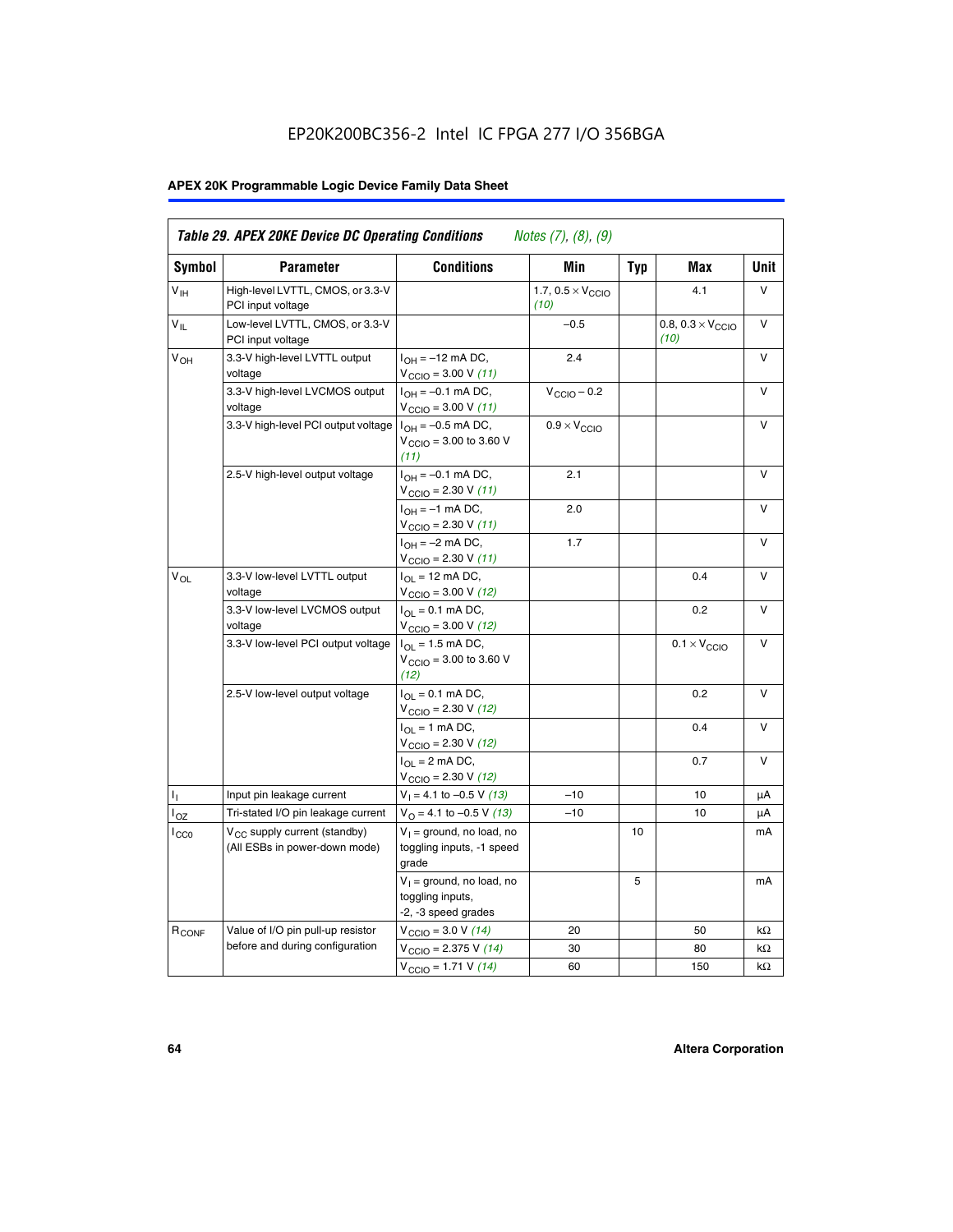**1 For DC Operating Specifications on APEX 20KE I/O standards,** please refer to *Application Note 117 (Using Selectable I/O Standards in Altera Devices).*

| Table 30. APEX 20KE Device Capacitance<br><i>Note</i> (15) |                                             |                               |     |     |      |  |
|------------------------------------------------------------|---------------------------------------------|-------------------------------|-----|-----|------|--|
| Symbol                                                     | <b>Parameter</b>                            | <b>Conditions</b>             | Min | Max | Unit |  |
| $C_{IN}$                                                   | Input capacitance                           | $V_{IN} = 0 V$ , f = 1.0 MHz  |     | 8   | pF   |  |
| $C_{\text{INCLK}}$                                         | Input capacitance on<br>dedicated clock pin | $V_{IN} = 0 V$ , f = 1.0 MHz  |     | 12  | pF   |  |
| $C_{\text{OUT}}$                                           | Output capacitance                          | $V_{OUT} = 0 V$ , f = 1.0 MHz |     | 8   | рF   |  |

# *Notes to Tables 27 through 30:*

- (1) See the *Operating Requirements for Altera Devices Data Sheet*.
- (2) Minimum DC input is –0.5 V. During transitions, the inputs may undershoot to –2.0 V or overshoot to 5.75 V for input currents less than 100 mA and periods shorter than 20 ns.
- (3) Numbers in parentheses are for industrial-temperature-range devices.
- (4) Maximum  $V_{CC}$  rise time is 100 ms, and  $V_{CC}$  must rise monotonically.<br>(5) Minimum DC input is -0.5 V. During transitions, the inputs may und
- Minimum DC input is  $-0.5$  V. During transitions, the inputs may undershoot to  $-2.0$  V or overshoot to the voltage shown in the following table based on input duty cycle for input currents less than 100 mA. The overshoot is dependent upon duty cycle of the signal. The DC case is equivalent to 100% duty cycle.

| Vin  | Max. Duty Cycle |
|------|-----------------|
| 4.0V | 100% (DC)       |
| 4.1  | 90%             |
| 4.2  | 50%             |
| 4.3  | 30%             |
|      |                 |

- 4.4  $17\%$ <br>4.5  $10\%$
- 10%
- (6) All pins, including dedicated inputs, clock, I/O, and JTAG pins, may be driven before  $V_{\text{CCINT}}$  and  $V_{\text{CCIO}}$  are powered.
- (7) Typical values are for  $T_A = 25^\circ$  C, V<sub>CCINT</sub> = 1.8 V, and V<sub>CCIO</sub> = 1.8 V, 2.5 V or 3.3 V.
- (8) These values are specified under the APEX 20KE device recommended operating conditions, shown in Table 24 on page 60.
- (9) Refer to *Application Note 117 (Using Selectable I/O Standards in Altera Devices)* for the V<sub>IH</sub>, V<sub>IL</sub>, V<sub>OH</sub>, V<sub>OL</sub>, and I<sub>I</sub> parameters when VCCIO = 1.8 V.
- (10) The APEX 20KE input buffers are compatible with 1.8-V, 2.5-V and 3.3-V (LVTTL and LVCMOS) signals. Additionally, the input buffers are 3.3-V PCI compliant. Input buffers also meet specifications for GTL+, CTT, AGP, SSTL-2, SSTL-3, and HSTL.
- (11) The  $I_{OH}$  parameter refers to high-level TTL, PCI, or CMOS output current.
- (12) The I<sub>OL</sub> parameter refers to low-level TTL, PCI, or CMOS output current. This parameter applies to open-drain pins as well as output pins.
- (13) This value is specified for normal device operation. The value may vary during power-up.
- (14) Pin pull-up resistance values will be lower if an external source drives the pin higher than  $V_{CCIO}$ .
- (15) Capacitance is sample-tested only.

Figure 33 shows the relationship between  $V_{\text{CCIO}}$  and  $V_{\text{CCINT}}$  for 3.3-V PCI compliance on APEX 20K devices.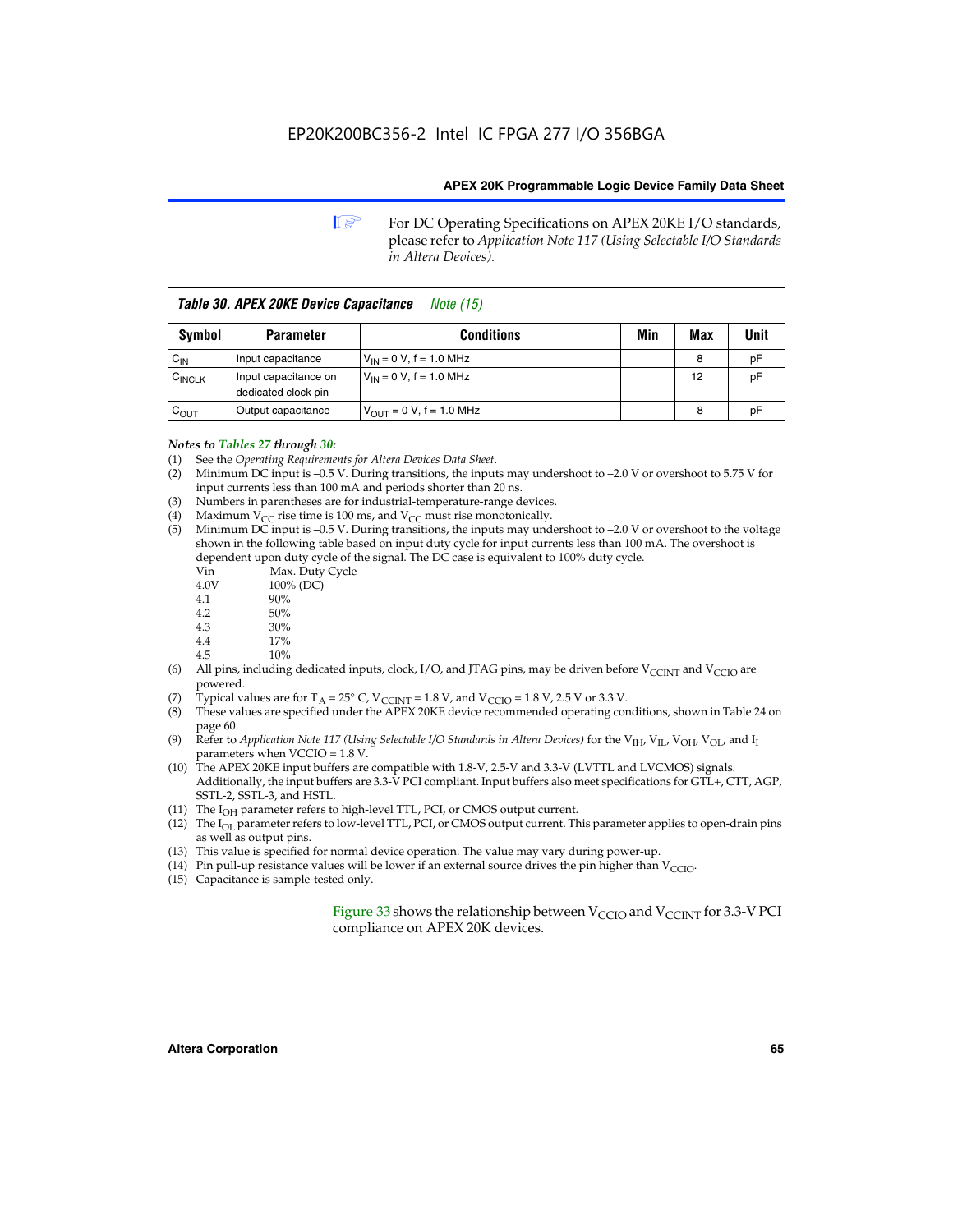

Figure 34 shows the typical output drive characteristics of APEX 20K devices with 3.3-V and 2.5-V V<sub>CCIO</sub>. The output driver is compatible with the 3.3-V *PCI Local Bus Specification, Revision 2.2* (when VCCIO pins are connected to 3.3 V). 5-V tolerant APEX 20K devices in the -1 speed grade are 5-V PCI compliant over all operating conditions.

*Figure 34. Output Drive Characteristics of APEX 20K Device Note (1)*





**66 Altera Corporation**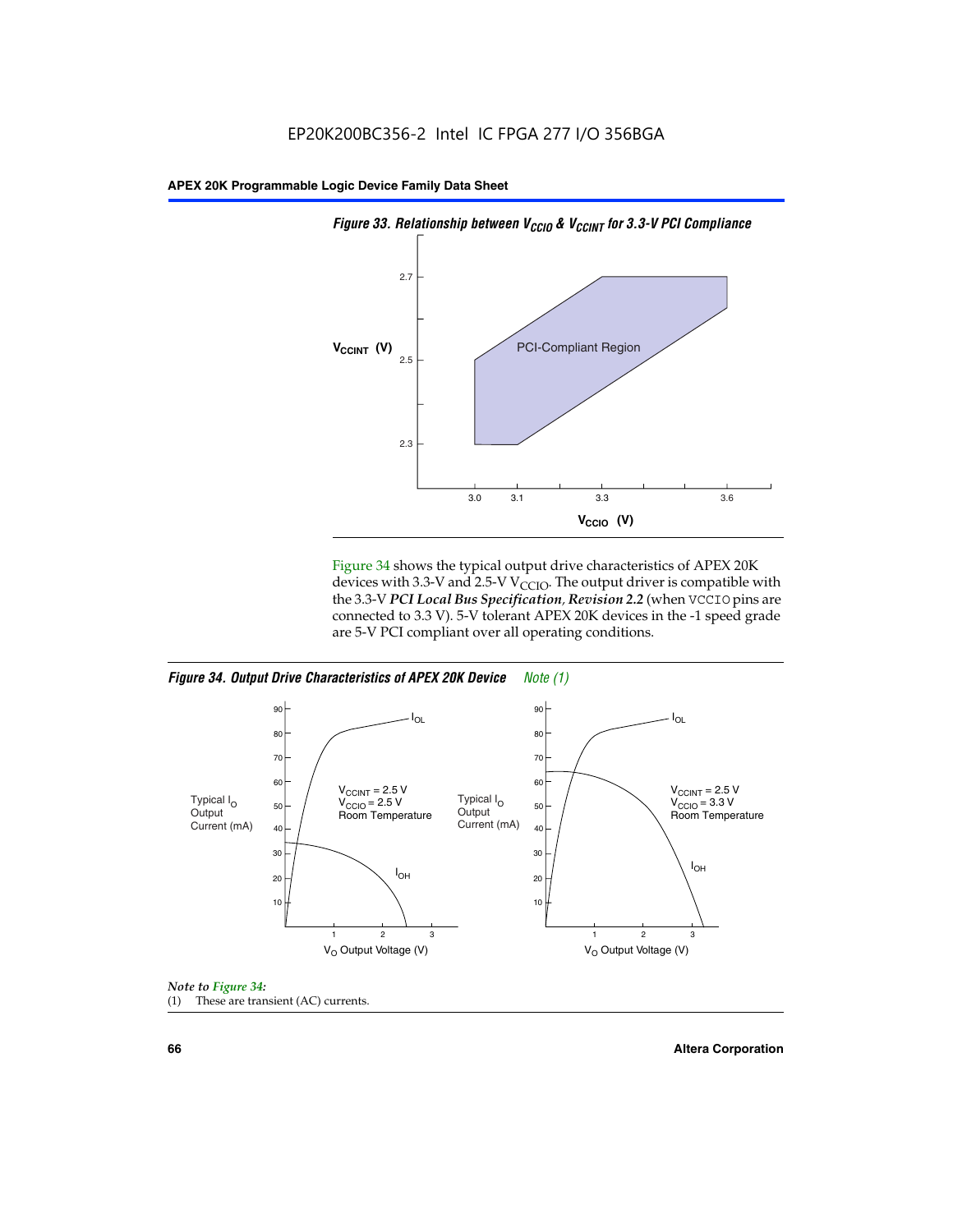

Figure 35 shows the output drive characteristics of APEX 20KE devices.

*Note to Figure 35:* (1) These are transient (AC) currents.

**Timing Model** The high-performance FastTrack and MegaLAB interconnect routing resources ensure predictable performance, accurate simulation, and accurate timing analysis. This predictable performance contrasts with that of FPGAs, which use a segmented connection scheme and therefore have unpredictable performance.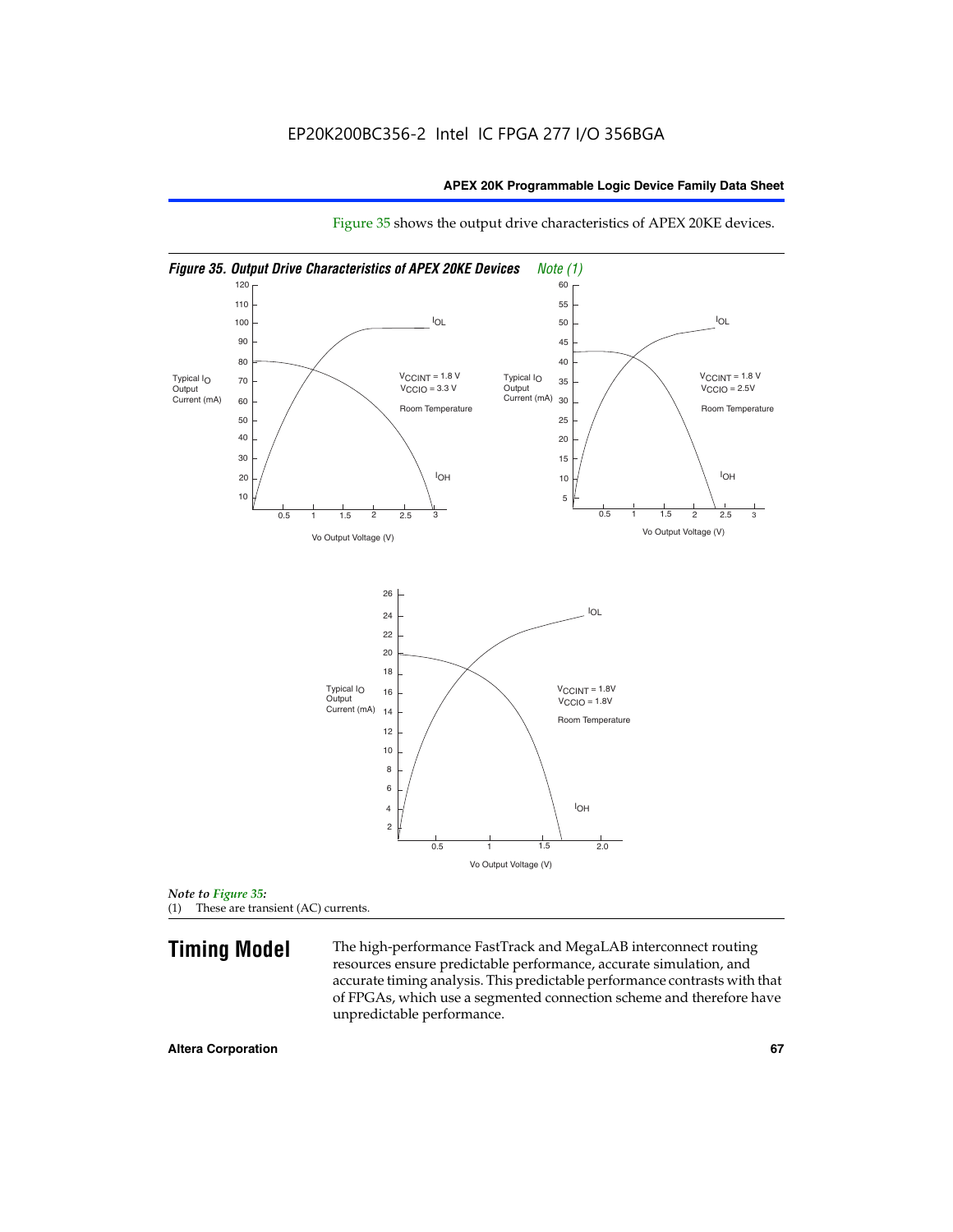All specifications are always representative of worst-case supply voltage and junction temperature conditions. All output-pin-timing specifications are reported for maximum driver strength.

Figure  $36$  shows the  $f_{MAX}$  timing model for APEX 20K devices.



Figure 37 shows the  $f_{MAX}$  timing model for APEX 20KE devices. These parameters can be used to estimate  $f_{MAX}$  for multiple levels of logic. Quartus II software timing analysis should be used for more accurate timing information.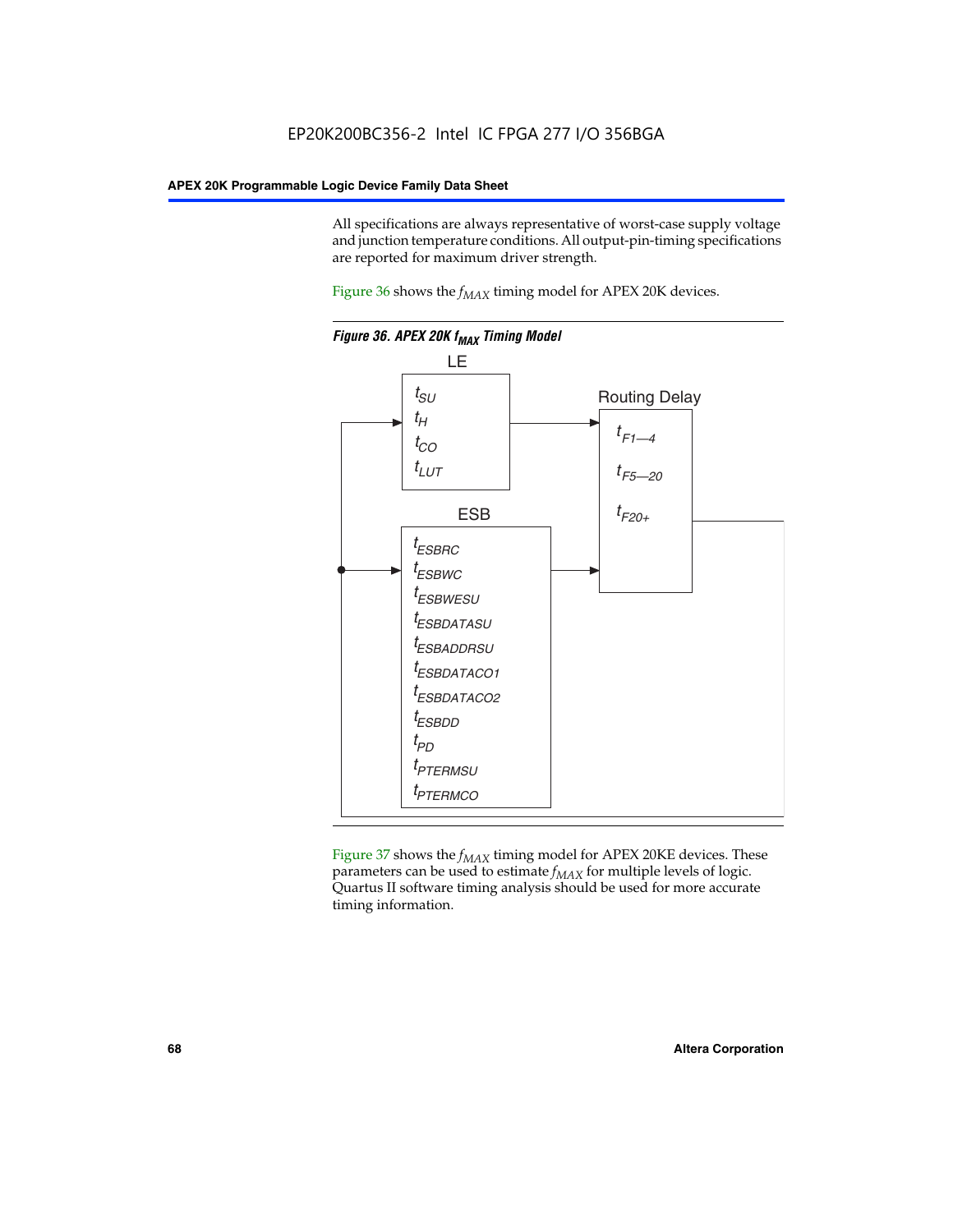

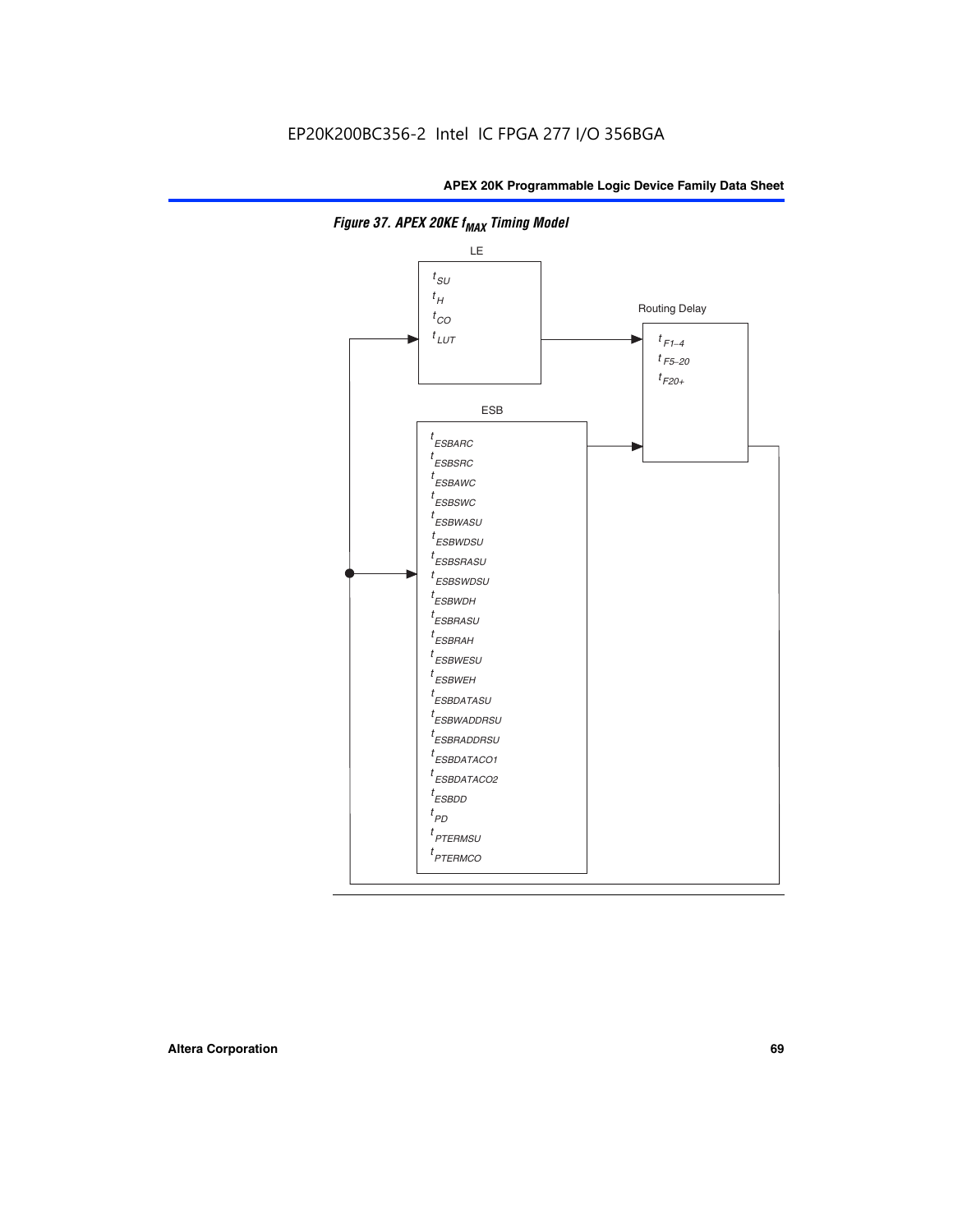Figures 38 and 39 show the asynchronous and synchronous timing waveforms, respectively, for the ESB macroparameters in Table 31.



*Figure 38. ESB Asynchronous Timing Waveforms*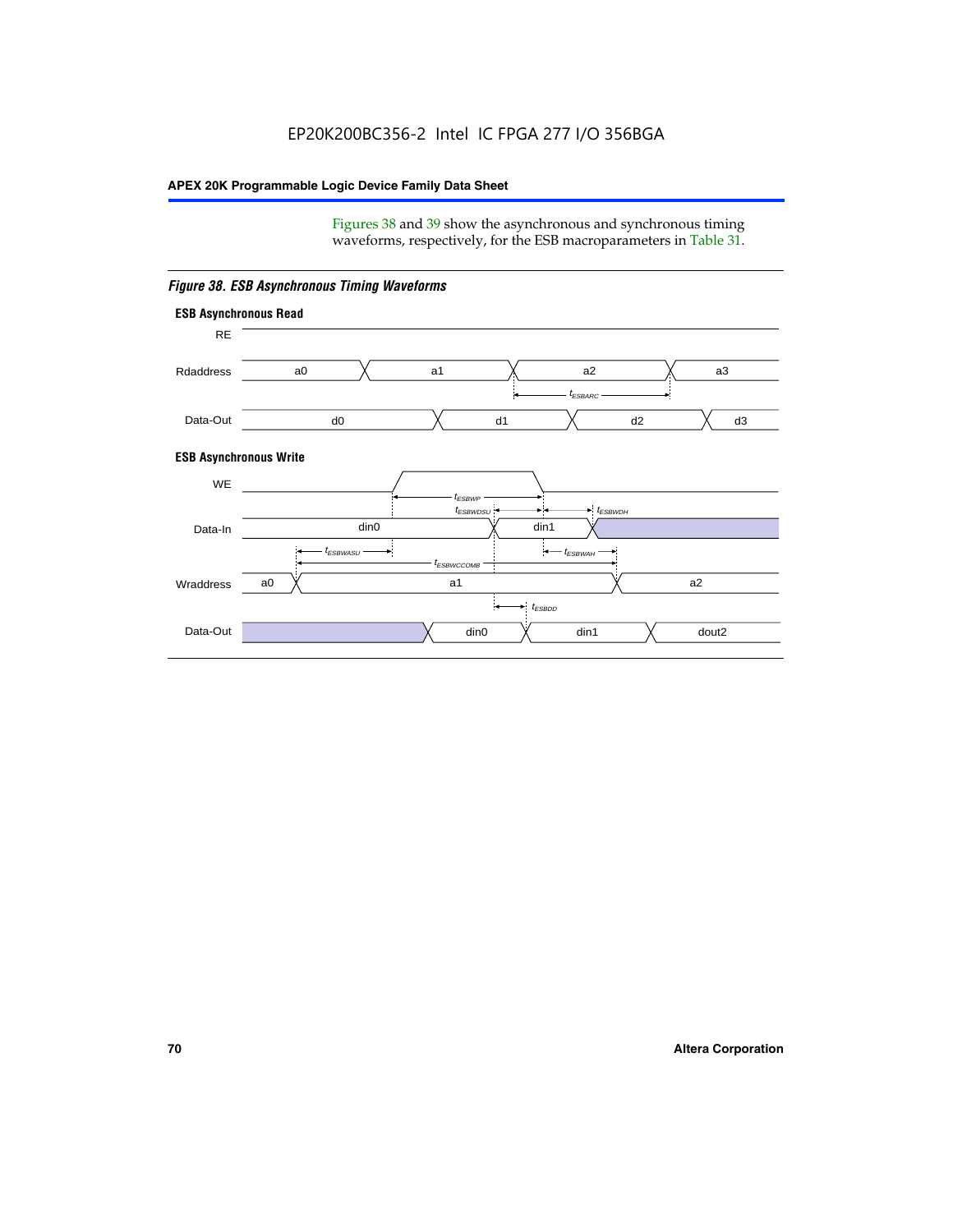

# *Figure 39. ESB Synchronous Timing Waveforms*

# **ESB Synchronous Write (ESB Output Registers Used)**



Figure 40 shows the timing model for bidirectional I/O pin timing.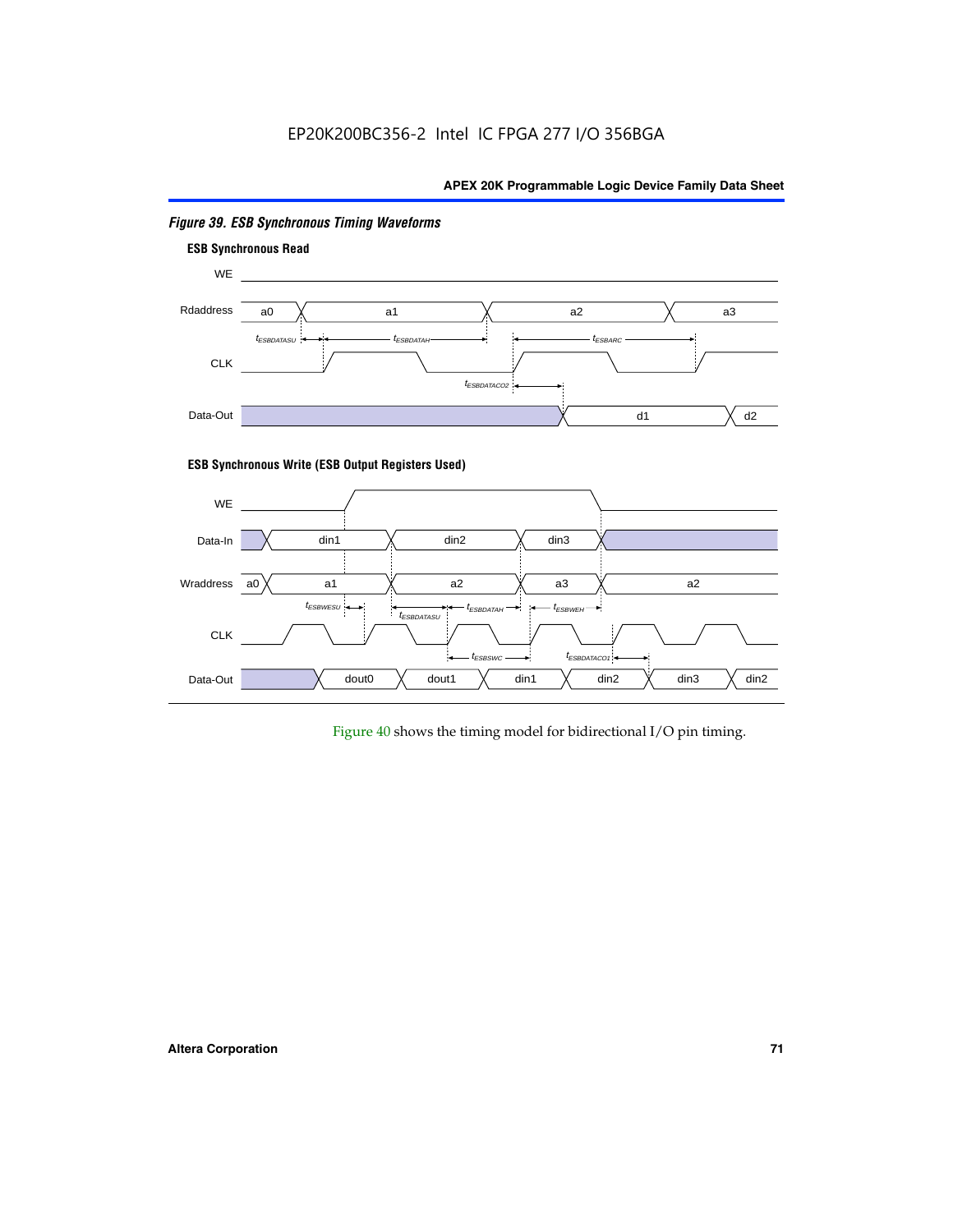

### *Figure 40. Synchronous Bidirectional Pin External Timing*

# *Notes to Figure 40:*

- The output enable and input registers are LE registers in the LAB adjacent to a bidirectional row pin. The output enable register is set with "Output Enable Routing= Signal-Pin" option in the Quartus II software.
- (2) The LAB adjacent input register is set with "Decrease Input Delay to Internal Cells= Off". This maintains a zero hold time for lab adjacent registers while giving a fast, position independent setup time. A faster setup time with zero hold time is possible by setting "Decrease Input Delay to Internal Cells= ON" and moving the input register farther away from the bidirectional pin. The exact position where zero hold occurs with the minimum setup time, varies with device density and speed grade.

Table 31 describes the  $f_{MAX}$  timing parameters shown in Figure 36 on page 68.

| Table 31. APEX 20K f <sub>MAX</sub> Timing Parameters<br>(Part 1 of 2) |                                                                |  |  |  |  |
|------------------------------------------------------------------------|----------------------------------------------------------------|--|--|--|--|
| Symbol                                                                 | <b>Parameter</b>                                               |  |  |  |  |
| $t_{\text{SU}}$                                                        | LE register setup time before clock                            |  |  |  |  |
| $t_H$                                                                  | LE register hold time after clock                              |  |  |  |  |
| $t_{CO}$                                                               | LE register clock-to-output delay                              |  |  |  |  |
| t <sub>LUT</sub>                                                       | LUT delay for data-in                                          |  |  |  |  |
| <sup>t</sup> ESBRC                                                     | ESB Asynchronous read cycle time                               |  |  |  |  |
| <sup>t</sup> ESBWC                                                     | ESB Asynchronous write cycle time                              |  |  |  |  |
| <sup>t</sup> ESBWESU                                                   | ESB WE setup time before clock when using input register       |  |  |  |  |
| <sup>t</sup> ESBDATASU                                                 | ESB data setup time before clock when using input register     |  |  |  |  |
| <sup>t</sup> ESBDATAH                                                  | ESB data hold time after clock when using input register       |  |  |  |  |
| <sup>t</sup> ESBADDRSU                                                 | ESB address setup time before clock when using input registers |  |  |  |  |
| ESBDATACO1                                                             | ESB clock-to-output delay when using output registers          |  |  |  |  |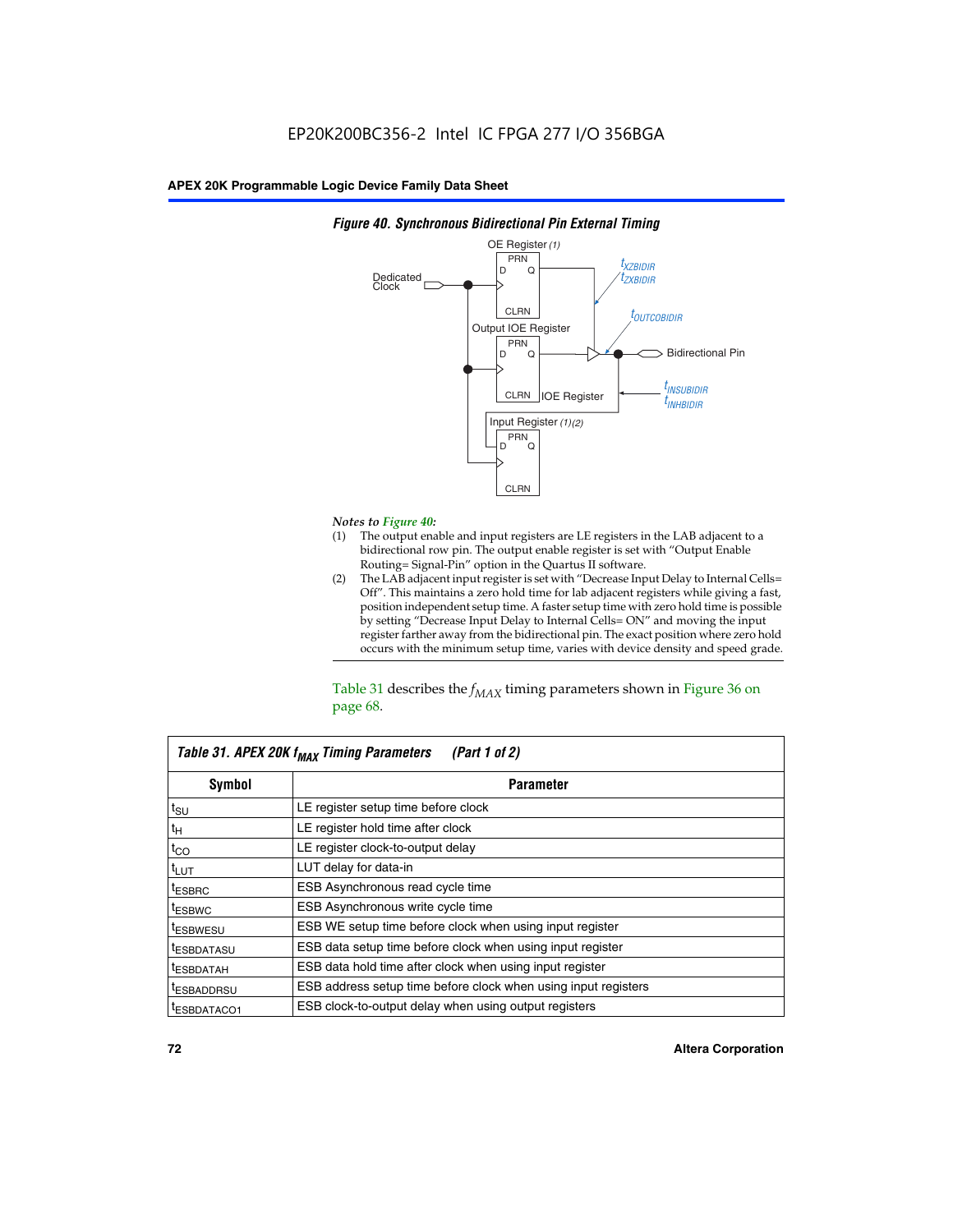| Table 31. APEX 20K f <sub>MAX</sub> Timing Parameters<br>(Part 2 of 2) |                                                    |  |  |  |  |
|------------------------------------------------------------------------|----------------------------------------------------|--|--|--|--|
| Symbol                                                                 | <b>Parameter</b>                                   |  |  |  |  |
| t <sub>ESBDATACO2</sub>                                                | ESB clock-to-output delay without output registers |  |  |  |  |
| <sup>t</sup> ESBDD                                                     | ESB data-in to data-out delay for RAM mode         |  |  |  |  |
| t <sub>PD</sub>                                                        | ESB macrocell input to non-registered output       |  |  |  |  |
| <sup>t</sup> PTERMSU                                                   | ESB macrocell register setup time before clock     |  |  |  |  |
| <sup>t</sup> PTERMCO                                                   | ESB macrocell register clock-to-output delay       |  |  |  |  |
| $t_{F1-4}$                                                             | Fanout delay using local interconnect              |  |  |  |  |
| $t_{F5-20}$                                                            | Fanout delay using MegaLab Interconnect            |  |  |  |  |
| $t_{F20+}$                                                             | Fanout delay using FastTrack Interconnect          |  |  |  |  |
| $t_{CH}$                                                               | Minimum clock high time from clock pin             |  |  |  |  |
| $t_{CL}$                                                               | Minimum clock low time from clock pin              |  |  |  |  |
| $t_{CLRP}$                                                             | LE clear pulse width                               |  |  |  |  |
| t <sub>PREP</sub>                                                      | LE preset pulse width                              |  |  |  |  |
| <sup>t</sup> ESBCH                                                     | Clock high time                                    |  |  |  |  |
| <sup>t</sup> ESBCL                                                     | Clock low time                                     |  |  |  |  |
| <sup>t</sup> ESBWP                                                     | Write pulse width                                  |  |  |  |  |
| <sup>t</sup> ESBRP                                                     | Read pulse width                                   |  |  |  |  |

## Tables 32 and 33 describe APEX 20K external timing parameters.

| Table 32. APEX 20K External Timing Parameters<br>Note (1) |                                                         |  |  |  |
|-----------------------------------------------------------|---------------------------------------------------------|--|--|--|
| Symbol                                                    | <b>Clock Parameter</b>                                  |  |  |  |
| <sup>t</sup> insu                                         | Setup time with global clock at IOE register            |  |  |  |
| $t_{\mathsf{INH}}$                                        | Hold time with global clock at IOE register             |  |  |  |
| toutco                                                    | Clock-to-output delay with global clock at IOE register |  |  |  |

| Table 33. APEX 20K External Bidirectional Timing Parameters<br>Note (1) |                                                                                                |              |  |  |  |  |
|-------------------------------------------------------------------------|------------------------------------------------------------------------------------------------|--------------|--|--|--|--|
| Symbol                                                                  | <b>Conditions</b><br><b>Parameter</b>                                                          |              |  |  |  |  |
| <sup>I</sup> INSUBIDIR                                                  | Setup time for bidirectional pins with global clock at same-row or same-<br>column LE register |              |  |  |  |  |
| <sup>t</sup> INHBIDIR                                                   | Hold time for bidirectional pins with global clock at same-row or same-<br>column LE register  |              |  |  |  |  |
| <sup>t</sup> OUTCOBIDIR                                                 | Clock-to-output delay for bidirectional pins with global clock at IOE<br>register              | $C1 = 10 pF$ |  |  |  |  |
| <sup>T</sup> XZBIDIR                                                    | Synchronous IOE output buffer disable delay                                                    | $C1 = 10 pF$ |  |  |  |  |
| <sup>I</sup> ZXBIDIR                                                    | Synchronous IOE output buffer enable delay, slow slew rate $=$ off                             | $C1 = 10 pF$ |  |  |  |  |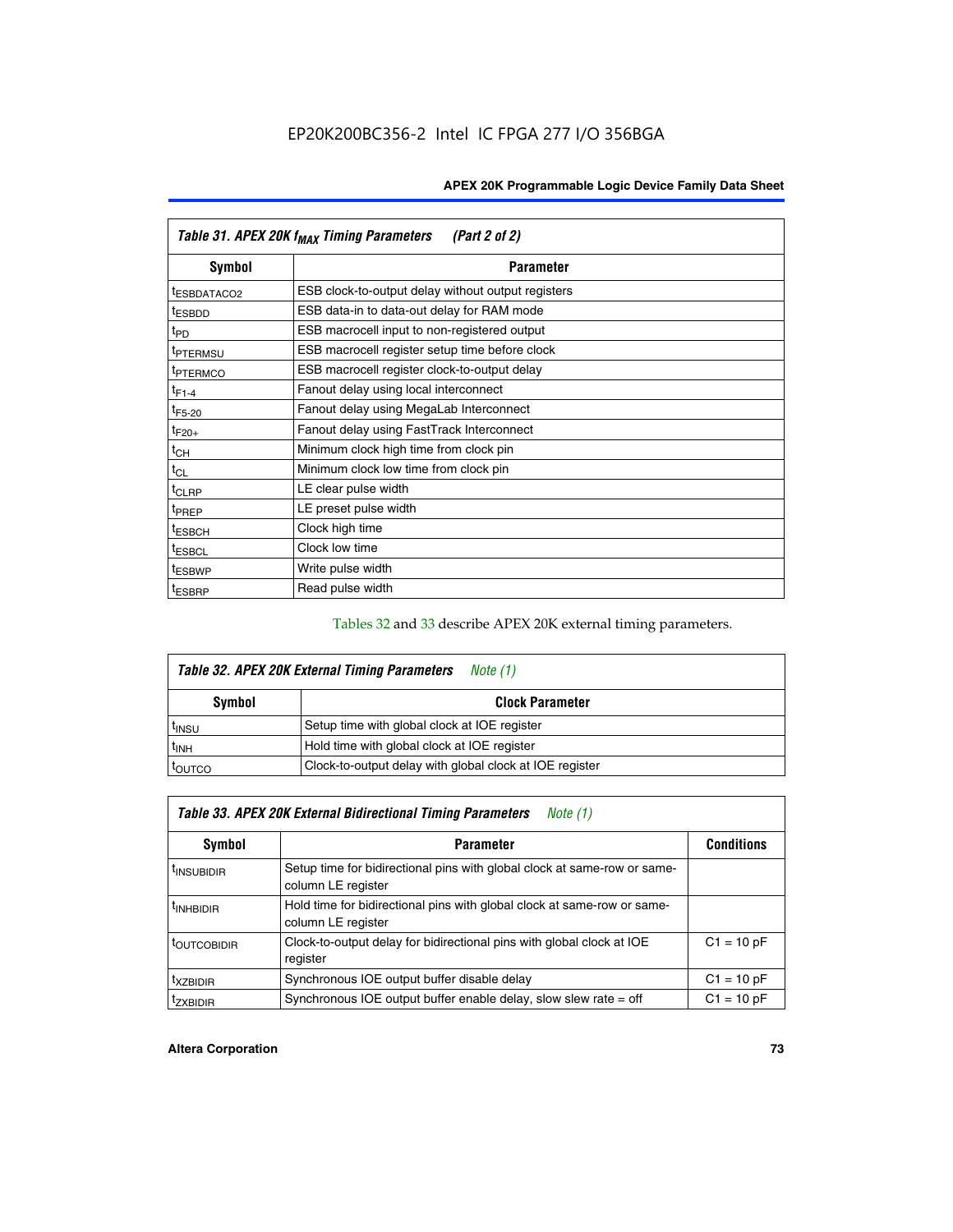$\mathbf{r}$ 

#### *Note to Tables 32 and 33:*

(1) These timing parameters are sample-tested only.

Tables 34 through 37 show APEX 20KE LE, ESB, routing, and functional timing microparameters for the  $f_{MAX}$  timing model.

| <b>Table 34. APEX 20KE LE Timing Microparameters</b> |                                     |  |  |  |  |
|------------------------------------------------------|-------------------------------------|--|--|--|--|
| Symbol<br><b>Parameter</b>                           |                                     |  |  |  |  |
| t <sub>SU</sub>                                      | LE register setup time before clock |  |  |  |  |
| $t_H$                                                | LE register hold time after clock   |  |  |  |  |
| $t_{CO}$                                             | LE register clock-to-output delay   |  |  |  |  |
|                                                      | LUT delay for data-in to data-out   |  |  |  |  |

| <b>Table 35. APEX 20KE ESB Timing Microparameters</b> |                                                            |  |  |  |
|-------------------------------------------------------|------------------------------------------------------------|--|--|--|
| Symbol                                                | <b>Parameter</b>                                           |  |  |  |
| <sup>t</sup> ESBARC                                   | ESB Asynchronous read cycle time                           |  |  |  |
| <sup>t</sup> ESBSRC                                   | ESB Synchronous read cycle time                            |  |  |  |
| <b><i>ESBAWC</i></b>                                  | ESB Asynchronous write cycle time                          |  |  |  |
| t <sub>ESBSWC</sub>                                   | ESB Synchronous write cycle time                           |  |  |  |
| t <sub>ESBWASU</sub>                                  | ESB write address setup time with respect to WE            |  |  |  |
| <sup>t</sup> ESBWAH                                   | ESB write address hold time with respect to WE             |  |  |  |
| t <sub>ESBWDSU</sub>                                  | ESB data setup time with respect to WE                     |  |  |  |
| <sup>t</sup> ESBWDH                                   | ESB data hold time with respect to WE                      |  |  |  |
| tESBRASU                                              | ESB read address setup time with respect to RE             |  |  |  |
| <sup>t</sup> ESBRAH                                   | ESB read address hold time with respect to RE              |  |  |  |
| <i>ESBWESU</i>                                        | ESB WE setup time before clock when using input register   |  |  |  |
| t <sub>ESBWEH</sub>                                   | ESB WE hold time after clock when using input register     |  |  |  |
| <b><i>t</i>ESBDATASU</b>                              | ESB data setup time before clock when using input register |  |  |  |
| t <sub>ESBDATAH</sub>                                 | ESB data hold time after clock when using input register   |  |  |  |
| t <sub>ESBWADDRSU</sub>                               | ESB write address setup time before clock when using input |  |  |  |
|                                                       | registers                                                  |  |  |  |
| <i><b>LESBRADDRSU</b></i>                             | ESB read address setup time before clock when using input  |  |  |  |
|                                                       | registers                                                  |  |  |  |
| t <sub>ESBDATACO1</sub>                               | ESB clock-to-output delay when using output registers      |  |  |  |
| t <sub>ESBDATACO2</sub>                               | ESB clock-to-output delay without output registers         |  |  |  |
| $t_{ESBDD}$                                           | ESB data-in to data-out delay for RAM mode                 |  |  |  |
| $t_{\mathsf{PD}}$                                     | ESB Macrocell input to non-registered output               |  |  |  |
| t <sub>PTERMSU</sub>                                  | ESB Macrocell register setup time before clock             |  |  |  |
| t <sub>PTERMCO</sub>                                  | ESB Macrocell register clock-to-output delay               |  |  |  |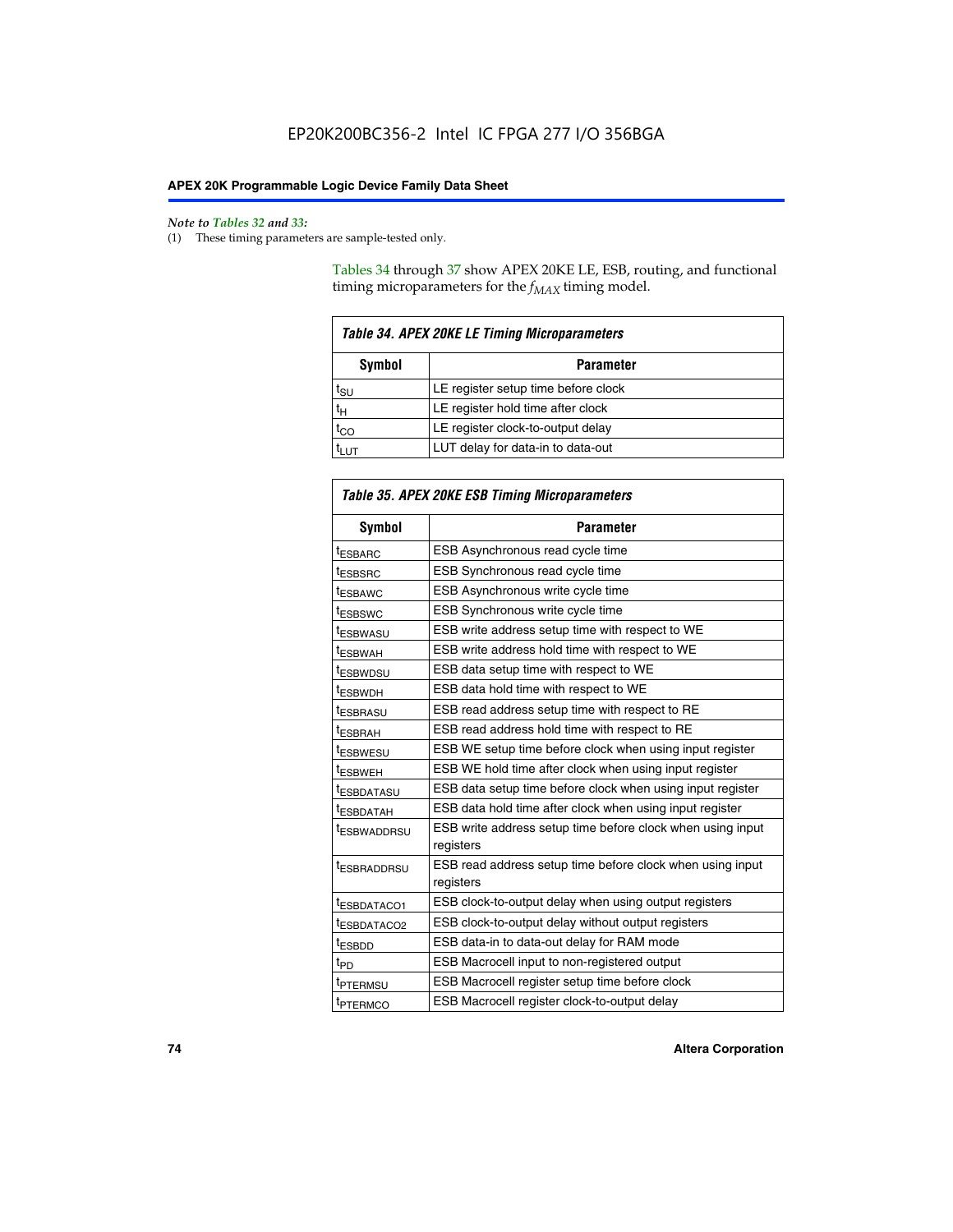| Table 36. APEX 20KE Routing Timing Microparameters<br>Note (1) |                                                    |  |  |  |  |  |
|----------------------------------------------------------------|----------------------------------------------------|--|--|--|--|--|
| Symbol                                                         | <b>Parameter</b>                                   |  |  |  |  |  |
| $t_{F1-4}$                                                     | Fanout delay using Local Interconnect              |  |  |  |  |  |
| $t_{F5-20}$                                                    | Fanout delay estimate using MegaLab Interconnect   |  |  |  |  |  |
| t <sub>F20+</sub>                                              | Fanout delay estimate using FastTrack Interconnect |  |  |  |  |  |

#### *Note to Table 36:*

(1) These parameters are worst-case values for typical applications. Post-compilation timing simulation and timing analysis are required to determine actual worst-case performance.

| Symbol        | <b>Parameter</b>                       |  |  |  |  |  |
|---------------|----------------------------------------|--|--|--|--|--|
| <b>TCH</b>    | Minimum clock high time from clock pin |  |  |  |  |  |
| <b>TCL</b>    | Minimum clock low time from clock pin  |  |  |  |  |  |
| <b>TCLRP</b>  | LE clear Pulse Width                   |  |  |  |  |  |
| <b>TPREP</b>  | LE preset pulse width                  |  |  |  |  |  |
| <b>TESBCH</b> | Clock high time for ESB                |  |  |  |  |  |
| <b>TESBCL</b> | Clock low time for ESB                 |  |  |  |  |  |
| <b>TESBWP</b> | Write pulse width                      |  |  |  |  |  |
| <b>TESBRP</b> | Read pulse width                       |  |  |  |  |  |

## *Table 37. APEX 20KE Functional Timing Microparameters*

Tables 38 and 39 describe the APEX 20KE external timing parameters.

| Table 38. APEX 20KE External Timing Parameters<br>Note (1) |                                                                |              |  |  |  |
|------------------------------------------------------------|----------------------------------------------------------------|--------------|--|--|--|
| <b>Clock Parameter</b><br>Symbol<br><b>Conditions</b>      |                                                                |              |  |  |  |
| <sup>t</sup> insu                                          | Setup time with global clock at IOE input register             |              |  |  |  |
| $t_{\text{INH}}$                                           | Hold time with global clock at IOE input register              |              |  |  |  |
| toutco                                                     | Clock-to-output delay with global clock at IOE output register | $C1 = 10 pF$ |  |  |  |
| <sup>t</sup> INSUPLL                                       | Setup time with PLL clock at IOE input register                |              |  |  |  |
| <sup>t</sup> INHPLL                                        | Hold time with PLL clock at IOE input register                 |              |  |  |  |
| <sup>I</sup> OUTCOPLL                                      | Clock-to-output delay with PLL clock at IOE output register    | $C1 = 10 pF$ |  |  |  |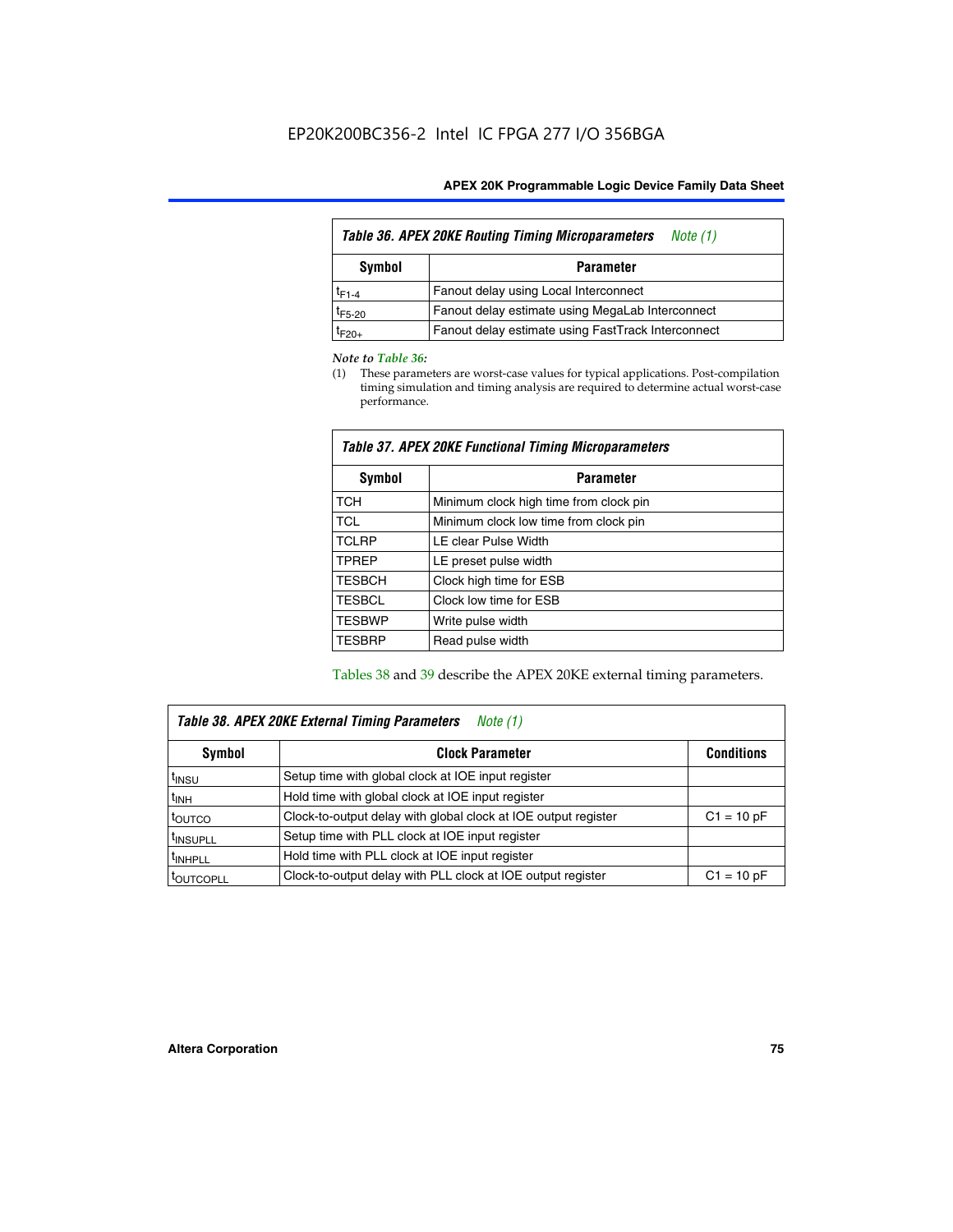| Table 39. APEX 20KE External Bidirectional Timing Parameters<br>Note $(1)$ |                                                                                                          |              |  |  |  |  |  |  |
|----------------------------------------------------------------------------|----------------------------------------------------------------------------------------------------------|--------------|--|--|--|--|--|--|
| <b>Symbol</b>                                                              | <b>Conditions</b><br><b>Parameter</b>                                                                    |              |  |  |  |  |  |  |
| <sup>t</sup> INSUBIDIR                                                     | Setup time for bidirectional pins with global clock at LAB adjacent Input<br>Register                    |              |  |  |  |  |  |  |
| <sup>t</sup> INHBIDIR                                                      | Hold time for bidirectional pins with global clock at LAB adjacent Input<br>Register                     |              |  |  |  |  |  |  |
| <b><i>LOUTCOBIDIR</i></b>                                                  | $C1 = 10 pF$<br>Clock-to-output delay for bidirectional pins with global clock at IOE output<br>register |              |  |  |  |  |  |  |
| t <sub>XZBIDIR</sub>                                                       | $C1 = 10 pF$<br>Synchronous Output Enable Register to output buffer disable delay                        |              |  |  |  |  |  |  |
| <sup>t</sup> zxbidir                                                       | Synchronous Output Enable Register output buffer enable delay                                            | $C1 = 10 pF$ |  |  |  |  |  |  |
| <sup>I</sup> INSUBIDIRPLL                                                  | Setup time for bidirectional pins with PLL clock at LAB adjacent Input<br>Register                       |              |  |  |  |  |  |  |
| <sup>t</sup> INHBIDIRPLL                                                   | Hold time for bidirectional pins with PLL clock at LAB adjacent Input<br>Register                        |              |  |  |  |  |  |  |
| <sup>t</sup> OUTCOBIDIRPLL                                                 | Clock-to-output delay for bidirectional pins with PLL clock at IOE output<br>register                    | $C1 = 10 pF$ |  |  |  |  |  |  |
| <sup>t</sup> XZBIDIRPLL                                                    | Synchronous Output Enable Register to output buffer disable delay with<br><b>PLL</b>                     | $C1 = 10 pF$ |  |  |  |  |  |  |
| <sup>I</sup> ZXBIDIRPLL                                                    | Synchronous Output Enable Register output buffer enable delay with PLL                                   | $C1 = 10 pF$ |  |  |  |  |  |  |

*Note to Tables 38 and 39:*

(1) These timing parameters are sample-tested only.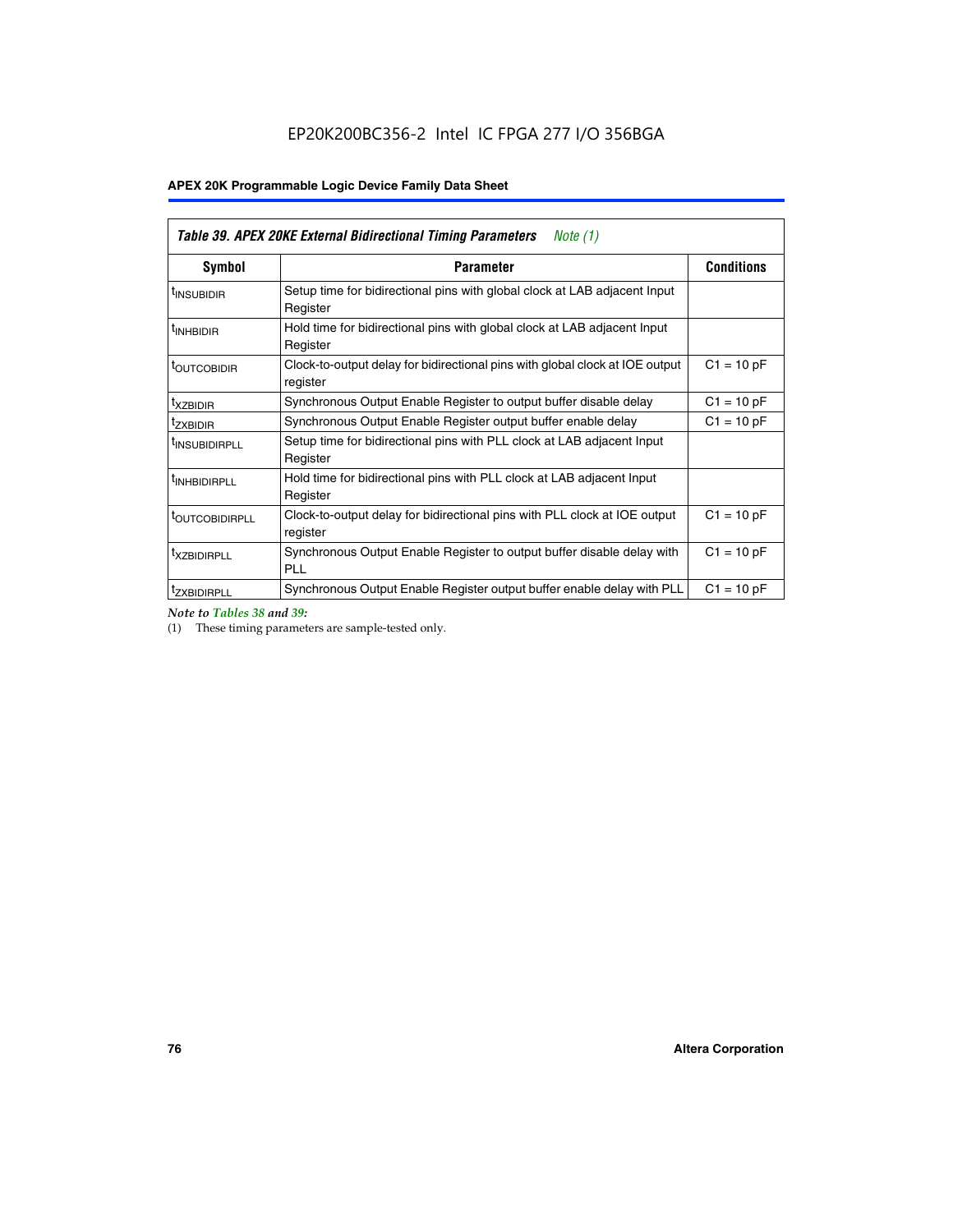Tables 40 through 42 show the **f<sub>MAX</sub>** timing parameters for EP20K100, EP20K200, and EP20K400 APEX 20K devices.

| Table 40. EP20K100 f <sub>MAX</sub> Timing Parameters |                |     |                |     |                |            |              |
|-------------------------------------------------------|----------------|-----|----------------|-----|----------------|------------|--------------|
| <b>Symbol</b>                                         | -1 Speed Grade |     | -2 Speed Grade |     | -3 Speed Grade |            | <b>Units</b> |
|                                                       | Min            | Max | Min            | Max | Min            | <b>Max</b> |              |
| $t_{\text{SU}}$                                       | 0.5            |     | 0.6            |     | 0.8            |            | ns           |
| $t_H$                                                 | 0.7            |     | 0.8            |     | 1.0            |            | ns           |
| $t_{CO}$                                              |                | 0.3 |                | 0.4 |                | 0.5        | ns           |
| $t_{LUT}$                                             |                | 0.8 |                | 1.0 |                | 1.3        | ns           |
| <sup>t</sup> ESBRC                                    |                | 1.7 |                | 2.1 |                | 2.4        | ns           |
| t <sub>ESBWC</sub>                                    |                | 5.7 |                | 6.9 |                | 8.1        | ns           |
| t <sub>ESBWESU</sub>                                  | 3.3            |     | 3.9            |     | 4.6            |            | ns           |
| <sup>t</sup> ESBDATASU                                | 2.2            |     | 2.7            |     | 3.1            |            | ns           |
| <sup>t</sup> ESBDATAH                                 | 0.6            |     | 0.8            |     | 0.9            |            | ns           |
| <sup>t</sup> ESBADDRSU                                | 2.4            |     | 2.9            |     | 3.3            |            | ns           |
| <sup>t</sup> ESBDATACO1                               |                | 1.3 |                | 1.6 |                | 1.8        | ns           |
| t <sub>ESBDATACO2</sub>                               |                | 2.6 |                | 3.1 |                | 3.6        | ns           |
| t <sub>ESBDD</sub>                                    |                | 2.5 |                | 3.3 |                | 3.6        | ns           |
| $t_{PD}$                                              |                | 2.5 |                | 3.0 |                | 3.6        | ns           |
| t <sub>PTERMSU</sub>                                  | 2.3            |     | 2.6            |     | 3.2            |            | ns           |
| t <sub>PTERMCO</sub>                                  |                | 1.5 |                | 1.8 |                | 2.1        | ns           |
| $t_{F1-4}$                                            |                | 0.5 |                | 0.6 |                | 0.7        | ns           |
| $t_{F5-20}$                                           |                | 1.6 |                | 1.7 |                | 1.8        | ns           |
| $t_{F20+}$                                            |                | 2.2 |                | 2.2 |                | 2.3        | ns           |
| $t_{\mathsf{CH}}$                                     | 2.0            |     | 2.5            |     | 3.0            |            | ns           |
| $t_{CL}$                                              | 2.0            |     | 2.5            |     | 3.0            |            | ns           |
| t <sub>CLRP</sub>                                     | 0.3            |     | 0.4            |     | 0.4            |            | ns           |
| t <sub>PREP</sub>                                     | 0.5            |     | 0.5            |     | 0.5            |            | ns           |
| <sup>t</sup> ESBCH                                    | 2.0            |     | 2.5            |     | 3.0            |            | ns           |
| <b>t</b> ESBCL                                        | 2.0            |     | 2.5            |     | 3.0            |            | ns           |
| t <sub>ESBWP</sub>                                    | 1.6            |     | 1.9            |     | 2.2            |            | ns           |
| $t_{ESBRP}$                                           | 1.0            |     | 1.3            |     | 1.4            |            | ns           |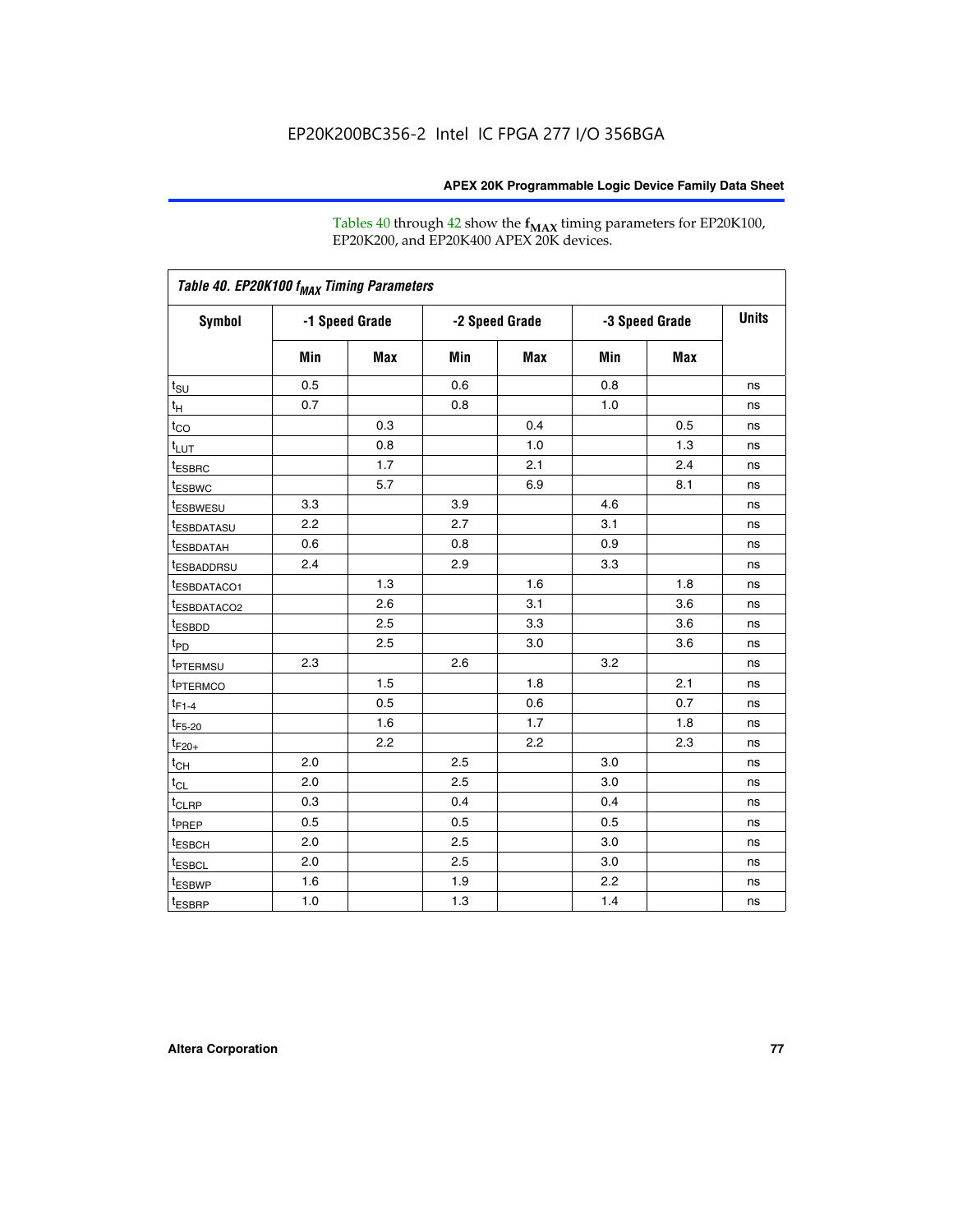| Table 41. EP20K200 f <sub>MAX</sub> Timing Parameters |                |            |     |                |     |                |    |
|-------------------------------------------------------|----------------|------------|-----|----------------|-----|----------------|----|
| Symbol                                                | -1 Speed Grade |            |     | -2 Speed Grade |     | -3 Speed Grade |    |
|                                                       | Min            | <b>Max</b> | Min | Max            | Min | <b>Max</b>     |    |
| $t_{\text{SU}}$                                       | 0.5            |            | 0.6 |                | 0.8 |                | ns |
| t <sub>Η</sub>                                        | 0.7            |            | 0.8 |                | 1.0 |                | ns |
| $t_{\rm CO}$                                          |                | 0.3        |     | 0.4            |     | 0.5            | ns |
| $t_{LUT}$                                             |                | 0.8        |     | 1.0            |     | 1.3            | ns |
| <sup>t</sup> ESBRC                                    |                | 1.7        |     | 2.1            |     | 2.4            | ns |
| t <sub>ESBWC</sub>                                    |                | 5.7        |     | 6.9            |     | 8.1            | ns |
| t <sub>ESBWESU</sub>                                  | 3.3            |            | 3.9 |                | 4.6 |                | ns |
| t <sub>esbdatasu</sub>                                | 2.2            |            | 2.7 |                | 3.1 |                | ns |
| t <sub>ESBDATAH</sub>                                 | 0.6            |            | 0.8 |                | 0.9 |                | ns |
| t <sub>ESBADDRSU</sub>                                | 2.4            |            | 2.9 |                | 3.3 |                | ns |
| <u>t<sub>ESBDATACO1</sub></u>                         |                | 1.3        |     | 1.6            |     | 1.8            | ns |
| t <sub>ESBDATACO2</sub>                               |                | 2.6        |     | 3.1            |     | 3.6            | ns |
| t <sub>ESBDD</sub>                                    |                | 2.5        |     | 3.3            |     | 3.6            | ns |
| $t_{\mathsf{PD}}$                                     |                | 2.5        |     | 3.0            |     | 3.6            | ns |
| t <sub>PTERMSU</sub>                                  | 2.3            |            | 2.7 |                | 3.2 |                | ns |
| t <sub>ptermco</sub>                                  |                | 1.5        |     | 1.8            |     | 2.1            | ns |
| $t_{F1-4}$                                            |                | 0.5        |     | 0.6            |     | 0.7            | ns |
| $t_{F5-20}$                                           |                | 1.6        |     | 1.7            |     | 1.8            | ns |
| $t_{F20+}$                                            |                | 2.2        |     | 2.2            |     | 2.3            | ns |
| $\textnormal{t}_{\textnormal{CH}}$                    | 2.0            |            | 2.5 |                | 3.0 |                | ns |
| $t_{CL}$                                              | 2.0            |            | 2.5 |                | 3.0 |                | ns |
| t <sub>CLRP</sub>                                     | 0.3            |            | 0.4 |                | 0.4 |                | ns |
| t <sub>PREP</sub>                                     | 0.4            |            | 0.5 |                | 0.5 |                | ns |
| t <sub>ESBCH</sub>                                    | 2.0            |            | 2.5 |                | 3.0 |                | ns |
| t <sub>ESBCL</sub>                                    | 2.0            |            | 2.5 |                | 3.0 |                | ns |
| t <sub>ESBWP</sub>                                    | 1.6            |            | 1.9 |                | 2.2 |                | ns |
| t <sub>ESBRP</sub>                                    | 1.0            |            | 1.3 |                | 1.4 |                | ns |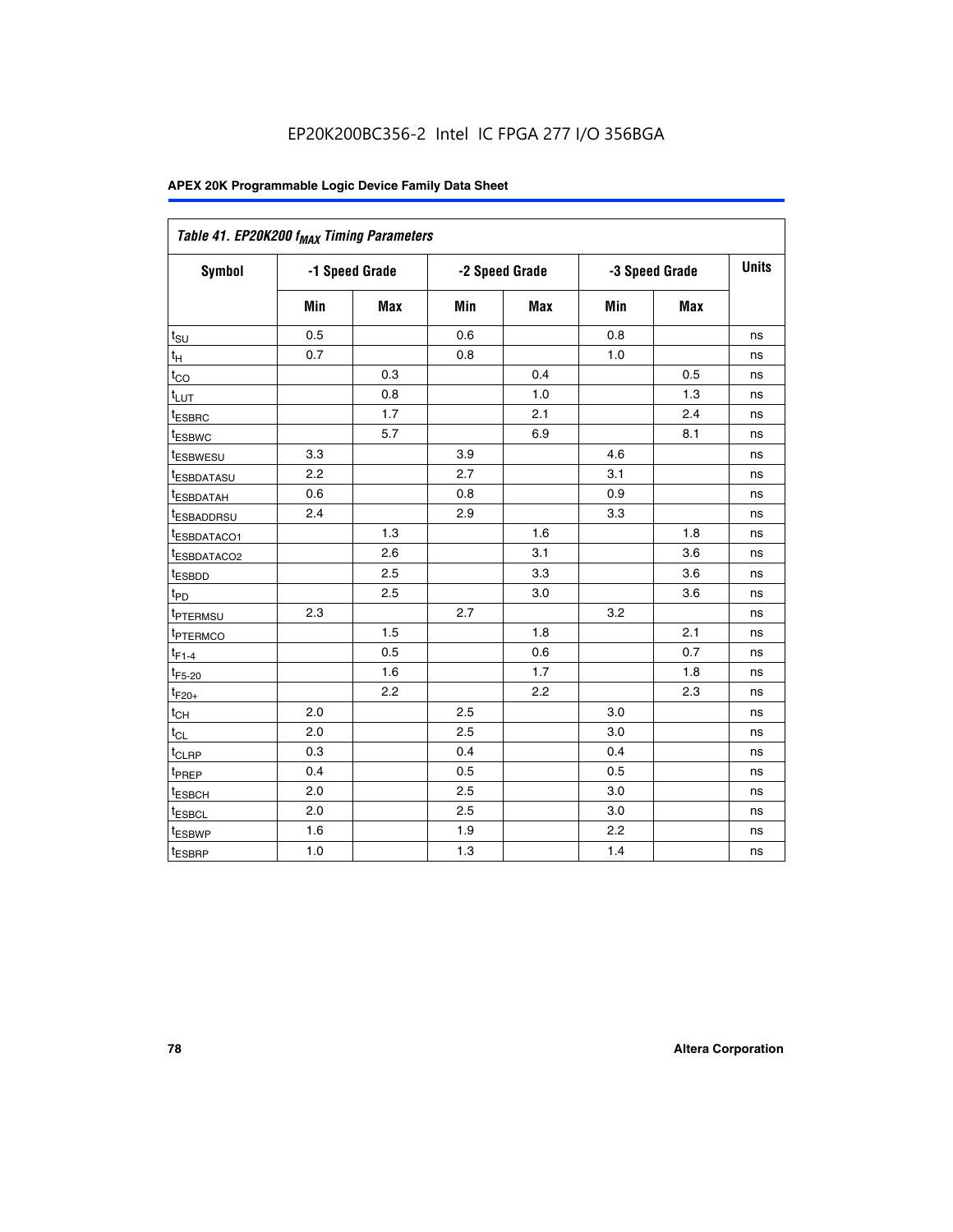| Table 42. EP20K400 f <sub>MAX</sub> Timing Parameters |     |                |     |                |     |                |              |  |  |  |
|-------------------------------------------------------|-----|----------------|-----|----------------|-----|----------------|--------------|--|--|--|
| <b>Symbol</b>                                         |     | -1 Speed Grade |     | -2 Speed Grade |     | -3 Speed Grade | <b>Units</b> |  |  |  |
|                                                       | Min | Max            | Min | <b>Max</b>     | Min | <b>Max</b>     |              |  |  |  |
| $t_{\text{SU}}$                                       | 0.1 |                | 0.3 |                | 0.6 |                | ns           |  |  |  |
| $t_H$                                                 | 0.5 |                | 0.8 |                | 0.9 |                | ns           |  |  |  |
| $t_{CO}$                                              |     | 0.1            |     | 0.4            |     | 0.6            | ns           |  |  |  |
| t <sub>LUT</sub>                                      |     | 1.0            |     | 1.2            |     | 1.4            | ns           |  |  |  |
| t <sub>ESBRC</sub>                                    |     | 1.7            |     | 2.1            |     | 2.4            | ns           |  |  |  |
| <sup>t</sup> ESBWC                                    |     | 5.7            |     | 6.9            |     | 8.1            | ns           |  |  |  |
| <i>t</i> ESBWESU                                      | 3.3 |                | 3.9 |                | 4.6 |                | ns           |  |  |  |
| <sup>t</sup> ESBDATASU                                | 2.2 |                | 2.7 |                | 3.1 |                | ns           |  |  |  |
| <sup>t</sup> ESBDATAH                                 | 0.6 |                | 0.8 |                | 0.9 |                | ns           |  |  |  |
| <sup>t</sup> ESBADDRSU                                | 2.4 |                | 2.9 |                | 3.3 |                | ns           |  |  |  |
| t <sub>ESBDATACO1</sub>                               |     | 1.3            |     | 1.6            |     | 1.8            | ns           |  |  |  |
| <sup>t</sup> ESBDATACO2                               |     | 2.5            |     | 3.1            |     | 3.6            | ns           |  |  |  |
| t <sub>ESBDD</sub>                                    |     | 2.5            |     | 3.3            |     | 3.6            | ns           |  |  |  |
| $t_{PD}$                                              |     | 2.5            |     | 3.1            |     | 3.6            | ns           |  |  |  |
| t <sub>PTERMSU</sub>                                  | 1.7 |                | 2.1 |                | 2.4 |                | ns           |  |  |  |
| t <sub>PTERMCO</sub>                                  |     | 1.0            |     | 1.2            |     | 1.4            | ns           |  |  |  |
| $t_{F1-4}$                                            |     | 0.4            |     | 0.5            |     | 0.6            | ns           |  |  |  |
| $t_{F5-20}$                                           |     | 2.6            |     | 2.8            |     | 2.9            | ns           |  |  |  |
| $t_{F20+}$                                            |     | 3.7            |     | 3.8            |     | 3.9            | ns           |  |  |  |
| $t_{CH}$                                              | 2.0 |                | 2.5 |                | 3.0 |                | ns           |  |  |  |
| $t_{CL}$                                              | 2.0 |                | 2.5 |                | 3.0 |                | ns           |  |  |  |
| t <sub>CLRP</sub>                                     | 0.5 |                | 0.6 |                | 0.8 |                | ns           |  |  |  |
| t <sub>PREP</sub>                                     | 0.5 |                | 0.5 |                | 0.5 |                | ns           |  |  |  |
| t <sub>ESBCH</sub>                                    | 2.0 |                | 2.5 |                | 3.0 |                | ns           |  |  |  |
| <b><i><u>LESBCL</u></i></b>                           | 2.0 |                | 2.5 |                | 3.0 |                | ns           |  |  |  |
| t <sub>ESBWP</sub>                                    | 1.5 |                | 1.9 |                | 2.2 |                | ns           |  |  |  |
| t <sub>ESBRP</sub>                                    | 1.0 |                | 1.2 |                | 1.4 |                | ns           |  |  |  |

Tables 43 through 48 show the I/O external and external bidirectional timing parameter values for EP20K100, EP20K200, and EP20K400 APEX 20K devices.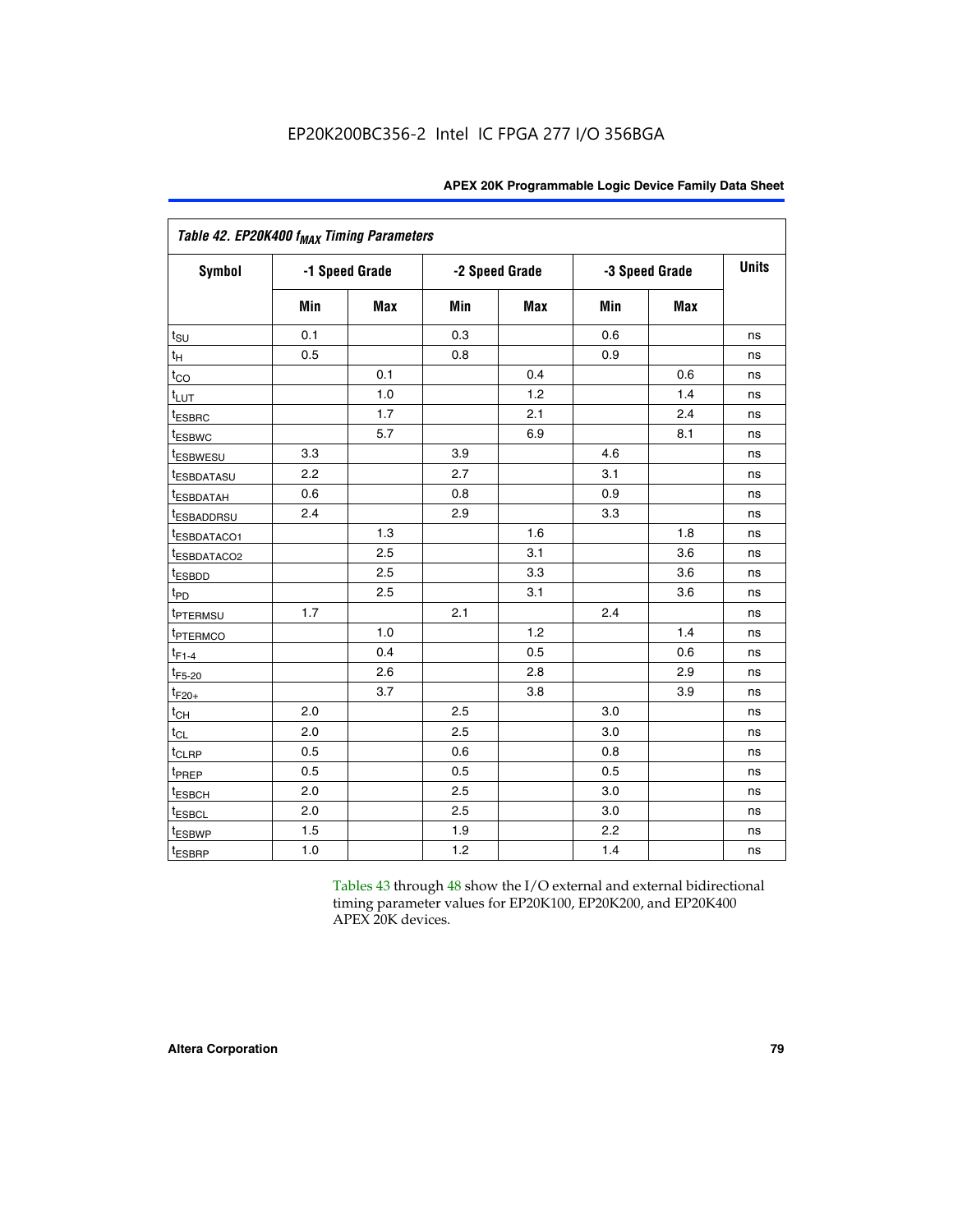| Table 43. EP20K100 External Timing Parameters |     |                |     |                |     |                |    |  |  |  |
|-----------------------------------------------|-----|----------------|-----|----------------|-----|----------------|----|--|--|--|
| Symbol                                        |     | -1 Speed Grade |     | -2 Speed Grade |     | -3 Speed Grade |    |  |  |  |
|                                               | Min | Max            | Min | <b>Max</b>     | Min | <b>Max</b>     |    |  |  |  |
| $t_{INSU}$ (1)                                | 2.3 |                | 2.8 |                | 3.2 |                | ns |  |  |  |
| $t_{INH}$ (1)                                 | 0.0 |                | 0.0 |                | 0.0 |                | ns |  |  |  |
| $t_{\text{OUTCO}}(1)$                         | 2.0 | 4.5            | 2.0 | 4.9            | 2.0 | 6.6            | ns |  |  |  |
| $t_{INSU}$ (2)                                | 1.1 |                | 1.2 |                |     |                | ns |  |  |  |
| $t_{INH}$ (2)                                 | 0.0 |                | 0.0 |                |     |                | ns |  |  |  |
| $t_{\text{OUTCO}}(2)$                         | 0.5 | 2.7            | 0.5 | 3.1            |     | 4.8            | ns |  |  |  |

|                                | <b>Table 44. EP20K100 External Bidirectional Timing Parameters</b> |                |     |                |     |                |    |  |  |  |  |
|--------------------------------|--------------------------------------------------------------------|----------------|-----|----------------|-----|----------------|----|--|--|--|--|
| Symbol                         |                                                                    | -1 Speed Grade |     | -2 Speed Grade |     | -3 Speed Grade |    |  |  |  |  |
|                                | Min                                                                | Max            | Min | Max            | Min | Max            |    |  |  |  |  |
| $t_{\text{INSUBIDIR}}(1)$      | 2.3                                                                |                | 2.8 |                | 3.2 |                | ns |  |  |  |  |
| $t_{INHBIDIR}$ (1)             | 0.0                                                                |                | 0.0 |                | 0.0 |                | ns |  |  |  |  |
| <sup>t</sup> OUTCOBIDIR<br>(1) | 2.0                                                                | 4.5            | 2.0 | 4.9            | 2.0 | 6.6            | ns |  |  |  |  |
| $t_{XZBIDIR}$ (1)              |                                                                    | 5.0            |     | 5.9            |     | 6.9            | ns |  |  |  |  |
| $t_{ZXBIDIR}$ (1)              |                                                                    | 5.0            |     | 5.9            |     | 6.9            | ns |  |  |  |  |
| $t_{INSUBIDIR}$ (2)            | 1.0                                                                |                | 1.2 |                |     |                | ns |  |  |  |  |
| $t_{INHBIDIR}$ (2)             | 0.0                                                                |                | 0.0 |                |     |                | ns |  |  |  |  |
| <sup>t</sup> OUTCOBIDIR<br>(2) | 0.5                                                                | 2.7            | 0.5 | 3.1            |     |                | ns |  |  |  |  |
| $t_{XZBIDIR}$ (2)              |                                                                    | 4.3            |     | 5.0            |     |                | ns |  |  |  |  |
| $t_{ZXBIDIR}$ (2)              |                                                                    | 4.3            |     | 5.0            |     |                | ns |  |  |  |  |

| Table 45. EP20K200 External Timing Parameters |                |            |     |                |     |                |    |  |  |  |  |
|-----------------------------------------------|----------------|------------|-----|----------------|-----|----------------|----|--|--|--|--|
| Symbol                                        | -1 Speed Grade |            |     | -2 Speed Grade |     | -3 Speed Grade |    |  |  |  |  |
|                                               | Min            | <b>Max</b> | Min | <b>Max</b>     | Min | <b>Max</b>     |    |  |  |  |  |
| $t$ <sub>INSU</sub> $(1)$                     | 1.9            |            | 2.3 |                | 2.6 |                | ns |  |  |  |  |
| $t_{INH}$ (1)                                 | 0.0            |            | 0.0 |                | 0.0 |                | ns |  |  |  |  |
| $t_{\text{OUTCO}}(1)$                         | 2.0            | 4.6        | 2.0 | 5.6            | 2.0 | 6.8            | ns |  |  |  |  |
| $t_{INSU}$ (2)                                | 1.1            |            | 1.2 |                |     |                | ns |  |  |  |  |
| $t_{INH}$ (2)                                 | 0.0            |            | 0.0 |                |     |                | ns |  |  |  |  |
| $t_{\text{OUTCO}}$ (2)                        | 0.5            | 2.7        | 0.5 | 3.1            |     |                | ns |  |  |  |  |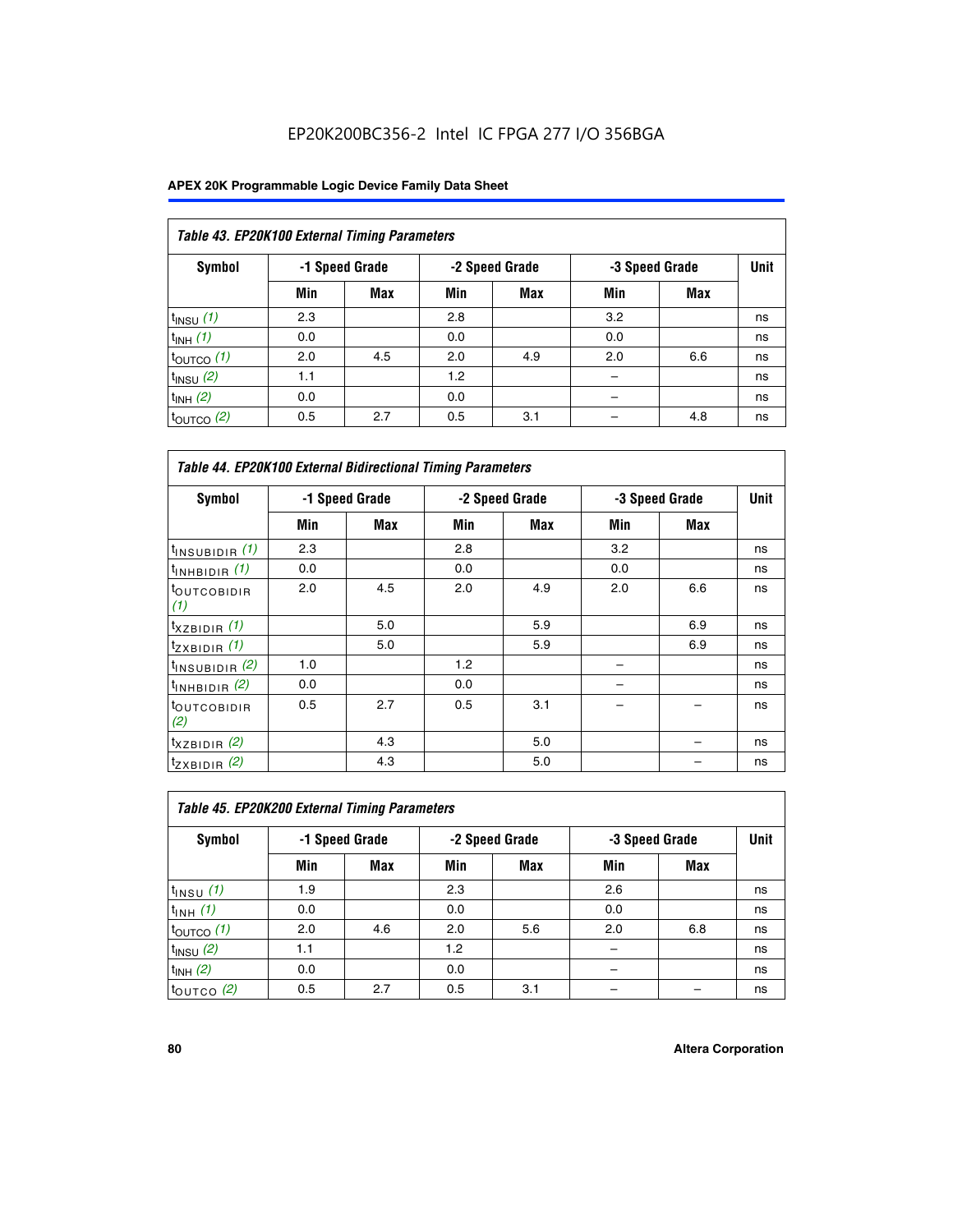|  | <b>APEX 20K Programmable Logic Device Family Data Sheet</b> |  |  |  |
|--|-------------------------------------------------------------|--|--|--|
|--|-------------------------------------------------------------|--|--|--|

|                             | Table 46. EP20K200 External Bidirectional Timing Parameters |                |     |                |     |                |    |  |  |  |  |
|-----------------------------|-------------------------------------------------------------|----------------|-----|----------------|-----|----------------|----|--|--|--|--|
| Symbol                      |                                                             | -1 Speed Grade |     | -2 Speed Grade |     | -3 Speed Grade |    |  |  |  |  |
|                             | Min                                                         | <b>Max</b>     | Min | Max            | Min | <b>Max</b>     |    |  |  |  |  |
| $t_{\text{INSUBIDIR}}(1)$   | 1.9                                                         |                | 2.3 |                | 2.6 |                | ns |  |  |  |  |
| $t_{INHBIDIR}$ (1)          | 0.0                                                         |                | 0.0 |                | 0.0 |                | ns |  |  |  |  |
| $t_{\text{OUTCOBIDIR}}(1)$  | 2.0                                                         | 4.6            | 2.0 | 5.6            | 2.0 | 6.8            | ns |  |  |  |  |
| $t_{XZBIDIR}$ (1)           |                                                             | 5.0            |     | 5.9            |     | 6.9            | ns |  |  |  |  |
| $t_{ZXBIDIR}$ (1)           |                                                             | 5.0            |     | 5.9            |     | 6.9            | ns |  |  |  |  |
| $t_{INSUBIDIR}$ (2)         | 1.1                                                         |                | 1.2 |                |     |                | ns |  |  |  |  |
| $t_{INHBIDIR}$ (2)          | 0.0                                                         |                | 0.0 |                |     |                | ns |  |  |  |  |
| $t_{\text{OUTCOBIDIR}}$ (2) | 0.5                                                         | 2.7            | 0.5 | 3.1            |     |                | ns |  |  |  |  |
| $t_{XZBIDIR}$ (2)           |                                                             | 4.3            |     | 5.0            |     |                | ns |  |  |  |  |
| $t_{ZXBIDIR}$ (2)           |                                                             | 4.3            |     | 5.0            |     |                | ns |  |  |  |  |

## *Table 47. EP20K400 External Timing Parameters*

| Symbol                |     | -1 Speed Grade |     | -2 Speed Grade |     | -3 Speed Grade |    |
|-----------------------|-----|----------------|-----|----------------|-----|----------------|----|
|                       | Min | <b>Max</b>     | Min | <b>Max</b>     | Min | <b>Max</b>     |    |
| $t_{INSU}$ (1)        | 1.4 |                | 1.8 |                | 2.0 |                | ns |
| $t_{INH}$ (1)         | 0.0 |                | 0.0 |                | 0.0 |                | ns |
| $t_{\text{OUTCO}}(1)$ | 2.0 | 4.9            | 2.0 | 6.1            | 2.0 | 7.0            | ns |
| $t_{INSU}$ (2)        | 0.4 |                | 1.0 |                |     |                | ns |
| $t_{INH}$ (2)         | 0.0 |                | 0.0 |                |     |                | ns |
| $t_{\text{OUTCO}}(2)$ | 0.5 | 3.1            | 0.5 | 4.1            |     |                | ns |

*Table 48. EP20K400 External Bidirectional Timing Parameters*

| Symbol                      | -1 Speed Grade |     | -2 Speed Grade |     |     | -3 Speed Grade | <b>Unit</b> |
|-----------------------------|----------------|-----|----------------|-----|-----|----------------|-------------|
|                             | Min            | Max | Min            | Max | Min | Max            |             |
| $t_{\text{INSUBIDIR}}(1)$   | 1.4            |     | 1.8            |     | 2.0 |                | ns          |
| $t_{INHBIDIR}$ (1)          | 0.0            |     | 0.0            |     | 0.0 |                | ns          |
| $t_{\text{OUTCOBIDIR}}(1)$  | 2.0            | 4.9 | 2.0            | 6.1 | 2.0 | 7.0            | ns          |
| $t_{XZBIDIR}$ (1)           |                | 7.3 |                | 8.9 |     | 10.3           | ns          |
| $t_{ZXBIDIR}$ (1)           |                | 7.3 |                | 8.9 |     | 10.3           | ns          |
| $t_{\text{INSUBIDIR}}(2)$   | 0.5            |     | 1.0            |     |     |                | ns          |
| $t_{INHBIDIR}$ (2)          | 0.0            |     | 0.0            |     |     |                | ns          |
| $t_{\text{OUTCOBIDIR}}$ (2) | 0.5            | 3.1 | 0.5            | 4.1 |     |                | ns          |
| $t_{XZBIDIR}$ (2)           |                | 6.2 |                | 7.6 |     |                | ns          |
| $t_{ZXBIDIR}$ (2)           |                | 6.2 |                | 7.6 |     |                | ns          |

#### **Altera Corporation 81**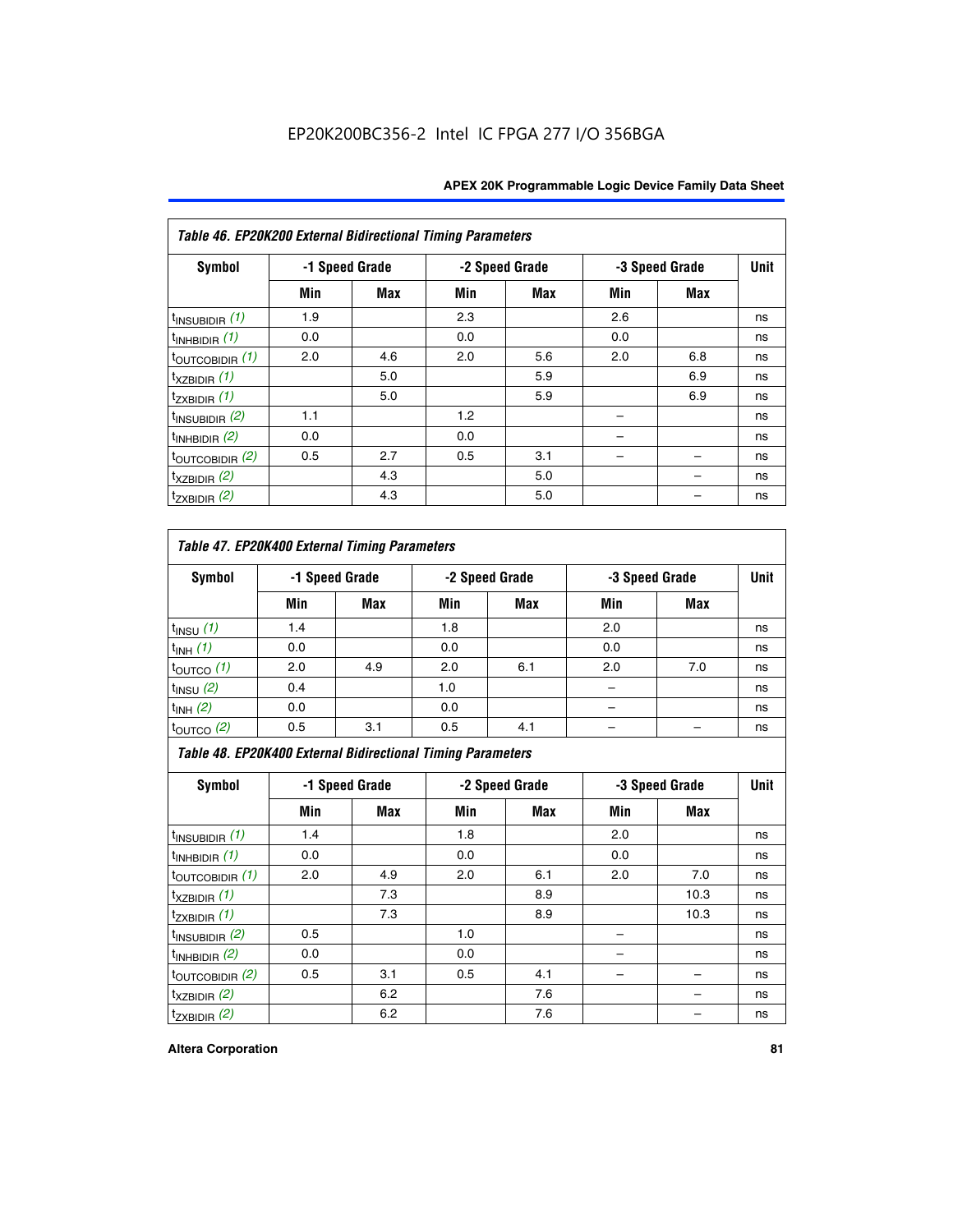#### *Notes to Tables 43 through 48:*

- (1) This parameter is measured without using ClockLock or ClockBoost circuits.
- (2) This parameter is measured using ClockLock or ClockBoost circuits.

Tables 49 through 54 describe  $f_{MAX}$  LE Timing Microparameters,  $f_{MAX}$ ESB Timing Microparameters, *f<sub>MAX</sub>* Routing Delays, Minimum Pulse Width Timing Parameters, External Timing Parameters, and External Bidirectional Timing Parameters for EP20K30E APEX 20KE devices.

| Table 49. EP20K30E f <sub>MAX</sub> LE Timing Microparameters |      |      |      |            |      |      |             |  |  |  |  |
|---------------------------------------------------------------|------|------|------|------------|------|------|-------------|--|--|--|--|
| <b>Symbol</b>                                                 | -1   |      | -2   |            | -3   |      | <b>Unit</b> |  |  |  |  |
|                                                               | Min  | Max  | Min  | <b>Max</b> | Min  | Max  |             |  |  |  |  |
| t <sub>SU</sub>                                               | 0.01 |      | 0.02 |            | 0.02 |      | ns          |  |  |  |  |
| $t_H$                                                         | 0.11 |      | 0.16 |            | 0.23 |      | ns          |  |  |  |  |
| $t_{CO}$                                                      |      | 0.32 |      | 0.45       |      | 0.67 | ns          |  |  |  |  |
| t <sub>LUT</sub>                                              |      | 0.85 |      | 1.20       |      | 1.77 | ns          |  |  |  |  |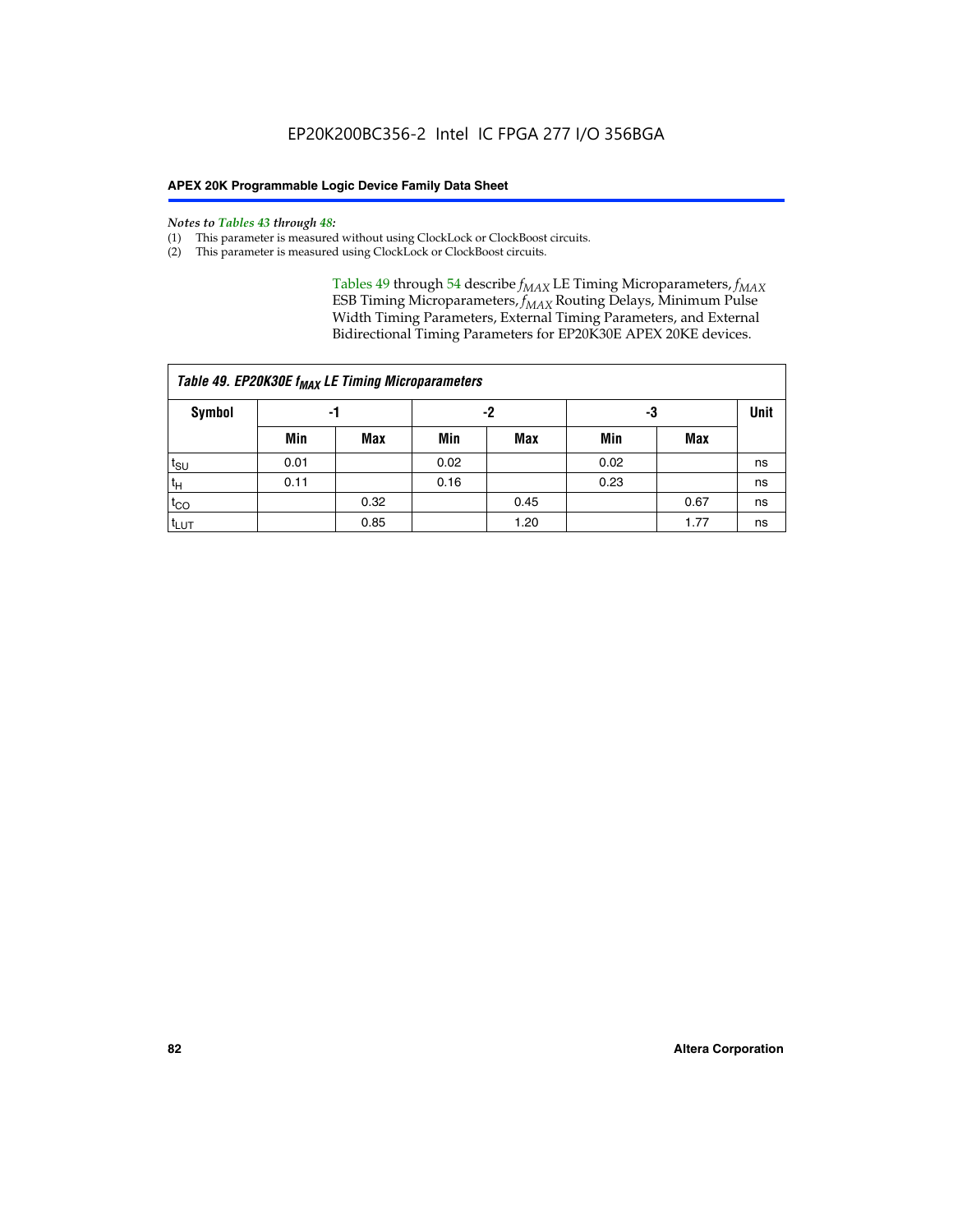| Table 50. EP20K30E f <sub>MAX</sub> ESB Timing Microparameters |      |            |      |            |      |            |             |
|----------------------------------------------------------------|------|------------|------|------------|------|------------|-------------|
| Symbol                                                         |      | $-1$       |      | $-2$       |      | -3         | <b>Unit</b> |
|                                                                | Min  | <b>Max</b> | Min  | <b>Max</b> | Min  | <b>Max</b> |             |
| <sup>t</sup> ESBARC                                            |      | 2.03       |      | 2.86       |      | 4.24       | ns          |
| <sup>t</sup> ESBSRC                                            |      | 2.58       |      | 3.49       |      | 5.02       | ns          |
| <sup>t</sup> ESBAWC                                            |      | 3.88       |      | 5.45       |      | 8.08       | ns          |
| <sup>t</sup> ESBSWC                                            |      | 4.08       |      | 5.35       |      | 7.48       | ns          |
| t <sub>ESBWASU</sub>                                           | 1.77 |            | 2.49 |            | 3.68 |            | ns          |
| <b><i>ESBWAH</i></b>                                           | 0.00 |            | 0.00 |            | 0.00 |            | ns          |
| <sup>t</sup> ESBWDSU                                           | 1.95 |            | 2.74 |            | 4.05 |            | ns          |
| t <sub>ESBWDH</sub>                                            | 0.00 |            | 0.00 |            | 0.00 |            | ns          |
| <sup>t</sup> ESBRASU                                           | 1.96 |            | 2.75 |            | 4.07 |            | ns          |
| t <sub>ESBRAH</sub>                                            | 0.00 |            | 0.00 |            | 0.00 |            | ns          |
| t <sub>ESBWESU</sub>                                           | 1.80 |            | 2.73 |            | 4.28 |            | ns          |
| <sup>I</sup> ESBWEH                                            | 0.00 |            | 0.00 |            | 0.00 |            | ns          |
| <sup>t</sup> ESBDATASU                                         | 0.07 |            | 0.48 |            | 1.17 |            | ns          |
| <b>ESBDATAH</b>                                                | 0.13 |            | 0.13 |            | 0.13 |            | ns          |
| <sup>t</sup> ESBWADDRSU                                        | 0.30 |            | 0.80 |            | 1.64 |            | ns          |
| <sup>I</sup> ESBRADDRSU                                        | 0.37 |            | 0.90 |            | 1.78 |            | ns          |
| ESBDATACO1                                                     |      | 1.11       |      | 1.32       |      | 1.67       | ns          |
| <sup>t</sup> ESBDATACO2                                        |      | 2.65       |      | 3.73       |      | 5.53       | ns          |
| t <sub>ESBDD</sub>                                             |      | 3.88       |      | 5.45       |      | 8.08       | ns          |
| $t_{\text{PD}}$                                                |      | 1.91       |      | 2.69       |      | 3.98       | ns          |
| <sup>t</sup> PTERMSU                                           | 1.04 |            | 1.71 |            | 2.82 |            | ns          |
| t <sub>PTERMCO</sub>                                           |      | 1.13       |      | 1.34       |      | 1.69       | ns          |

## **Table 51. EP20K30E f<sub>MAX</sub> Routing Delays**

| Symbol      | .,  |            | -2  |            | -3  |            | Unit |
|-------------|-----|------------|-----|------------|-----|------------|------|
|             | Min | <b>Max</b> | Min | <b>Max</b> | Min | <b>Max</b> |      |
| $t_{F1-4}$  |     | 0.24       |     | 0.27       |     | 0.31       | ns   |
| $t_{F5-20}$ |     | 1.03       |     | 1.14       |     | 1.30       | ns   |
| $t_{F20+}$  |     | 1.42       |     | 1.54       |     | 1.77       | ns   |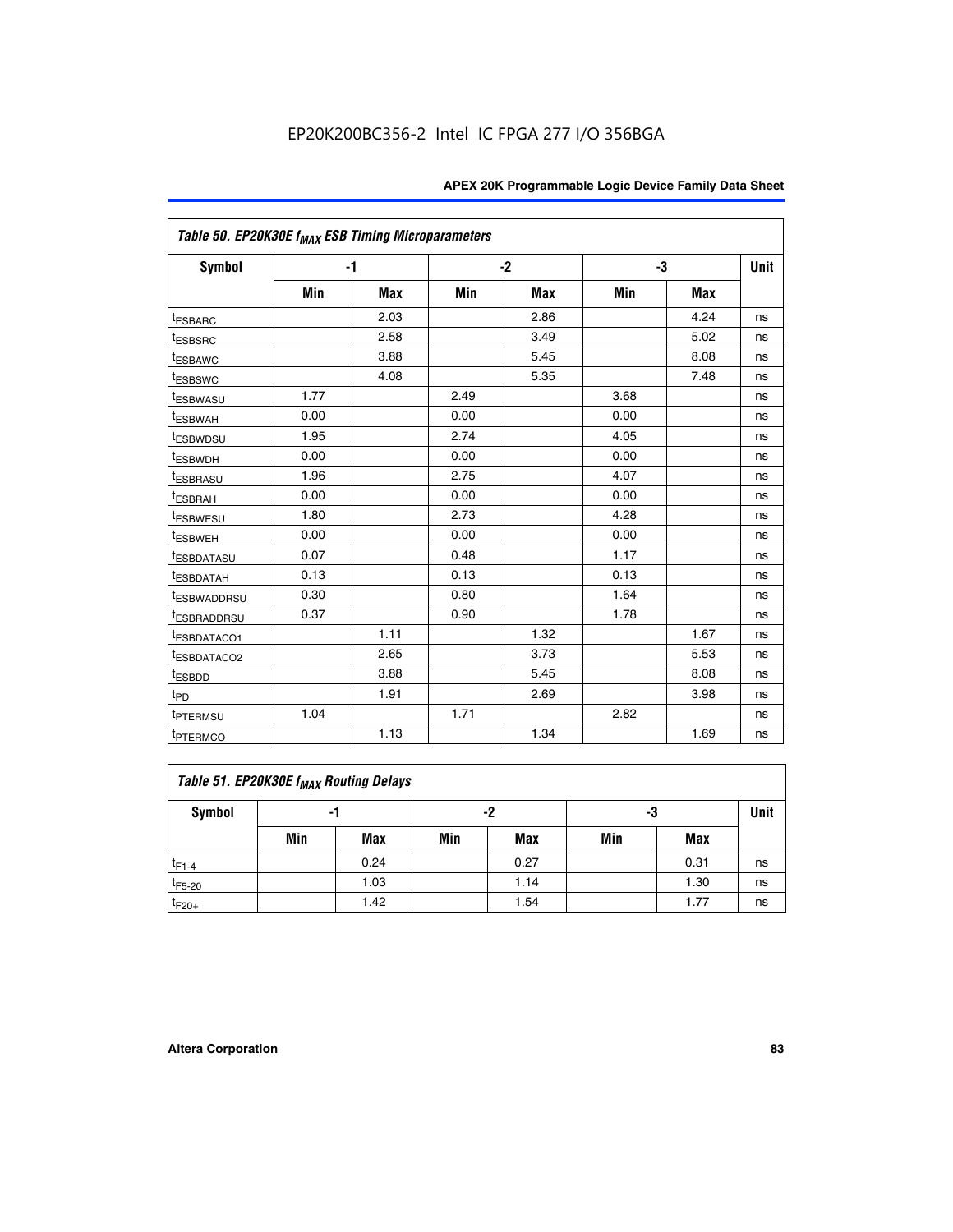### **APEX 20K Programmable Logic Device Family Data Sheet**

| Table 52. EP20K30E Minimum Pulse Width Timing Parameters |      |            |      |            |      |            |    |  |  |  |  |
|----------------------------------------------------------|------|------------|------|------------|------|------------|----|--|--|--|--|
| <b>Symbol</b>                                            | -1   |            |      | $-2$       | -3   |            |    |  |  |  |  |
|                                                          | Min  | <b>Max</b> | Min  | <b>Max</b> | Min  | <b>Max</b> |    |  |  |  |  |
| $t_{CH}$                                                 | 0.55 |            | 0.78 |            | 1.15 |            | ns |  |  |  |  |
| $t_{CL}$                                                 | 0.55 |            | 0.78 |            | 1.15 |            | ns |  |  |  |  |
| t <sub>CLRP</sub>                                        | 0.22 |            | 0.31 |            | 0.46 |            | ns |  |  |  |  |
| t <sub>PREP</sub>                                        | 0.22 |            | 0.31 |            | 0.46 |            | ns |  |  |  |  |
| <sup>t</sup> ESBCH                                       | 0.55 |            | 0.78 |            | 1.15 |            | ns |  |  |  |  |
| <sup>t</sup> ESBCL                                       | 0.55 |            | 0.78 |            | 1.15 |            | ns |  |  |  |  |
| <sup>t</sup> ESBWP                                       | 1.43 |            | 2.01 |            | 2.97 |            | ns |  |  |  |  |
| <sup>t</sup> ESBRP                                       | 1.15 |            | 1.62 |            | 2.39 |            | ns |  |  |  |  |

|                      | Table 53. EP20K30E External Timing Parameters |            |      |            |                |            |    |  |  |  |  |  |  |
|----------------------|-----------------------------------------------|------------|------|------------|----------------|------------|----|--|--|--|--|--|--|
| <b>Symbol</b>        | -1                                            |            |      | -2         |                | -3         |    |  |  |  |  |  |  |
|                      | Min                                           | <b>Max</b> | Min  | <b>Max</b> | Min            | <b>Max</b> |    |  |  |  |  |  |  |
| $t_{INSU}$           | 2.02                                          |            | 2.13 |            | 2.24           |            | ns |  |  |  |  |  |  |
| $t_{\rm INH}$        | 0.00                                          |            | 0.00 |            | 0.00           |            | ns |  |  |  |  |  |  |
| toutco               | 2.00                                          | 4.88       | 2.00 | 5.36       | 2.00           | 5.88       | ns |  |  |  |  |  |  |
| <sup>t</sup> INSUPLL | 2.11                                          |            | 2.23 |            |                |            | ns |  |  |  |  |  |  |
| <sup>t</sup> INHPLL  | 0.00                                          |            | 0.00 |            | $\blacksquare$ |            | ns |  |  |  |  |  |  |
| <b>LOUTCOPLL</b>     | 0.50                                          | 2.60       | 0.50 | 2.88       | -              |            | ns |  |  |  |  |  |  |

| Table 54. EP20K30E External Bidirectional Timing Parameters |      |      |      |            |      |             |    |  |  |  |
|-------------------------------------------------------------|------|------|------|------------|------|-------------|----|--|--|--|
| Symbol                                                      | -1   |      | -2   |            | -3   | <b>Unit</b> |    |  |  |  |
|                                                             | Min  | Max  | Min  | <b>Max</b> | Min  | <b>Max</b>  |    |  |  |  |
| <sup>t</sup> INSUBIDIR                                      | 1.85 |      | 1.77 |            | 1.54 |             | ns |  |  |  |
| <b>INHBIDIR</b>                                             | 0.00 |      | 0.00 |            | 0.00 |             | ns |  |  |  |
| <b>LOUTCOBIDIR</b>                                          | 2.00 | 4.88 | 2.00 | 5.36       | 2.00 | 5.88        | ns |  |  |  |
| <sup>T</sup> XZBIDIR                                        |      | 7.48 |      | 8.46       |      | 9.83        | ns |  |  |  |
| <sup>I</sup> ZXBIDIR                                        |      | 7.48 |      | 8.46       |      | 9.83        | ns |  |  |  |
| <sup>I</sup> INSUBIDIRPLL                                   | 4.12 |      | 4.24 |            |      |             | ns |  |  |  |
| <sup>I</sup> INHBIDIRPLL                                    | 0.00 |      | 0.00 |            |      |             | ns |  |  |  |
| <b>LOUTCOBIDIRPLL</b>                                       | 0.50 | 2.60 | 0.50 | 2.88       |      |             | ns |  |  |  |
| <sup>I</sup> XZBIDIRPLL                                     |      | 5.21 |      | 5.99       |      |             | ns |  |  |  |
| <sup>I</sup> ZXBIDIRPLL                                     |      | 5.21 |      | 5.99       |      |             | ns |  |  |  |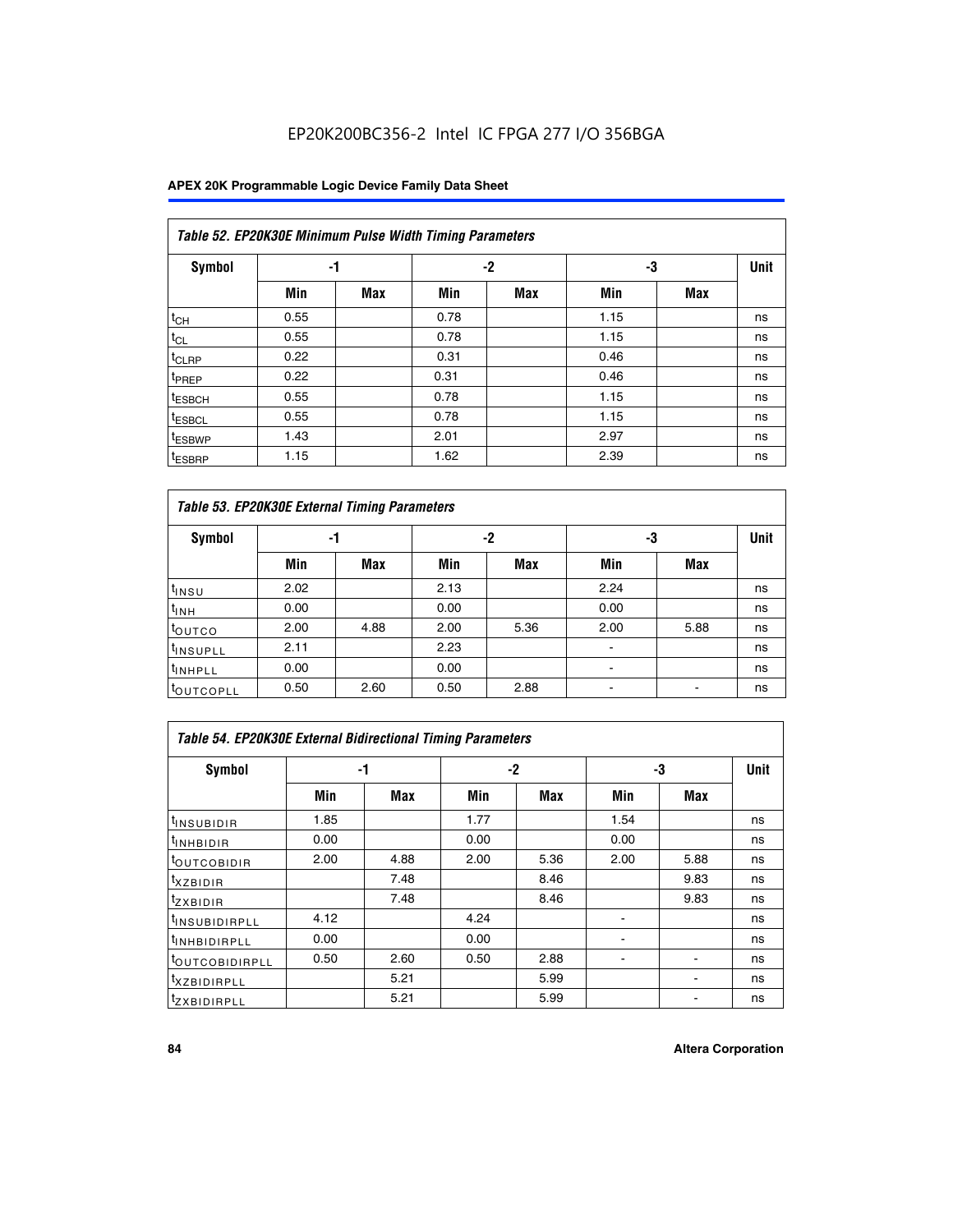Tables 55 through 60 describe *f<sub>MAX</sub>* LE Timing Microparameters, *f<sub>MAX</sub>* ESB Timing Microparameters, *f<sub>MAX</sub>* Routing Delays, Minimum Pulse Width Timing Parameters, External Timing Parameters, and External Bidirectional Timing Parameters for EP20K60E APEX 20KE devices.

| Table 55. EP20K60E f <sub>MAX</sub> LE Timing Microparameters |      |      |      |      |      |      |             |  |  |  |  |
|---------------------------------------------------------------|------|------|------|------|------|------|-------------|--|--|--|--|
| <b>Symbol</b>                                                 |      | -1   |      | -2   | -3   |      | <b>Unit</b> |  |  |  |  |
|                                                               | Min  | Max  | Min  | Max  | Min  | Max  |             |  |  |  |  |
| $t_{\text{SU}}$                                               | 0.17 |      | 0.15 |      | 0.16 |      | ns          |  |  |  |  |
| $t_H$                                                         | 0.32 |      | 0.33 |      | 0.39 |      | ns          |  |  |  |  |
| $t_{CO}$                                                      |      | 0.29 |      | 0.40 |      | 0.60 | ns          |  |  |  |  |
| t <sub>lut</sub>                                              |      | 0.77 |      | 1.07 |      | 1.59 | ns          |  |  |  |  |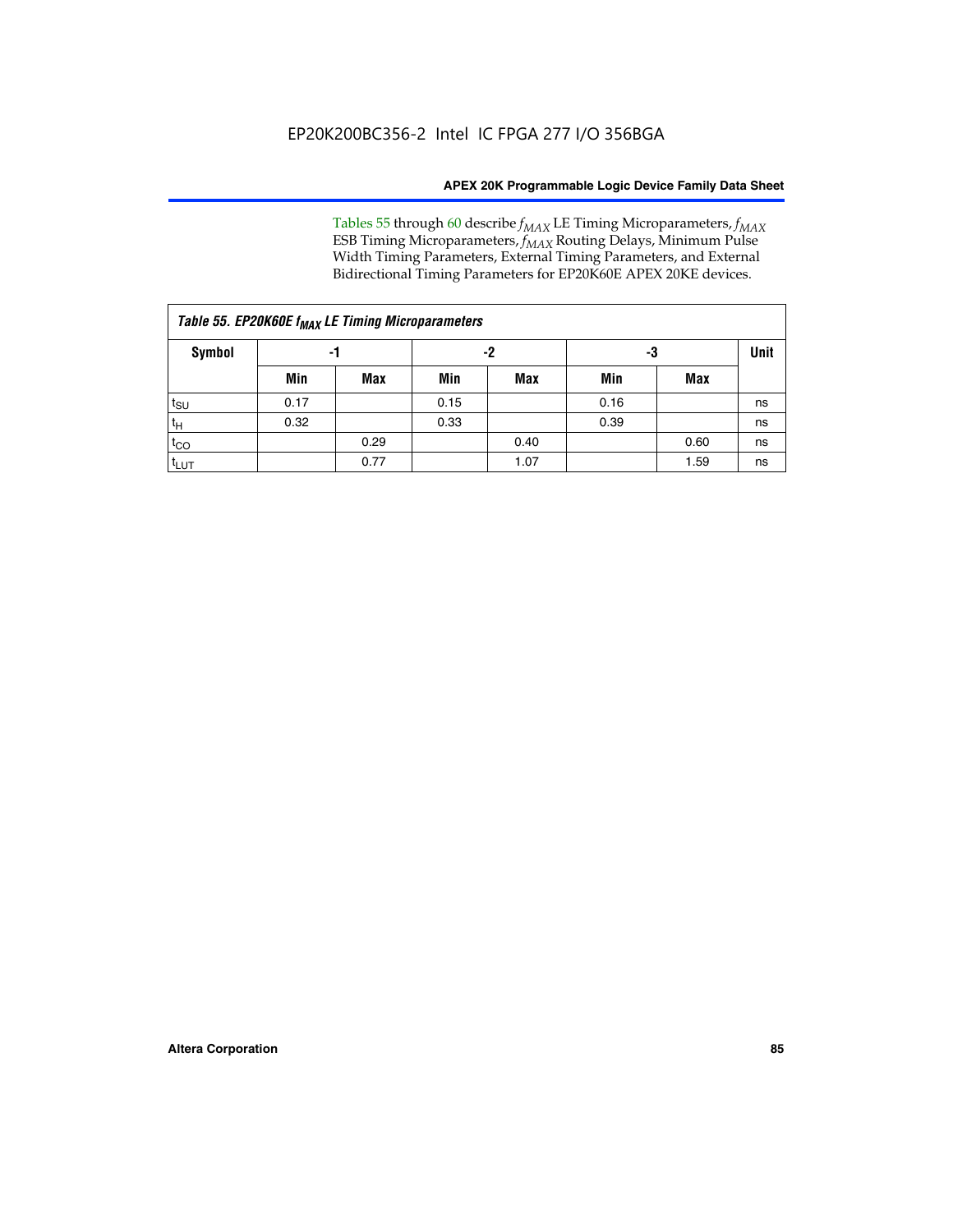| Table 56. EP20K60E f <sub>MAX</sub> ESB Timing Microparameters |      |            |      |            |      |            |             |
|----------------------------------------------------------------|------|------------|------|------------|------|------------|-------------|
| <b>Symbol</b>                                                  |      | $-1$       |      | $-2$       | -3   |            | <b>Unit</b> |
|                                                                | Min  | <b>Max</b> | Min  | <b>Max</b> | Min  | <b>Max</b> |             |
| <sup>t</sup> ESBARC                                            |      | 1.83       |      | 2.57       |      | 3.79       | ns          |
| t <sub>ESBSRC</sub>                                            |      | 2.46       |      | 3.26       |      | 4.61       | ns          |
| t <sub>ESBAWC</sub>                                            |      | 3.50       |      | 4.90       |      | 7.23       | ns          |
| <sup>t</sup> ESBSWC                                            |      | 3.77       |      | 4.90       |      | 6.79       | ns          |
| t <sub>ESBWASU</sub>                                           | 1.59 |            | 2.23 |            | 3.29 |            | ns          |
| <sup>t</sup> ESBWAH                                            | 0.00 |            | 0.00 |            | 0.00 |            | ns          |
| t <sub>ESBWDSU</sub>                                           | 1.75 |            | 2.46 |            | 3.62 |            | ns          |
| t <sub>ESBWDH</sub>                                            | 0.00 |            | 0.00 |            | 0.00 |            | ns          |
| t <sub>ESBRASU</sub>                                           | 1.76 |            | 2.47 |            | 3.64 |            | ns          |
| <sup>t</sup> ESBRAH                                            | 0.00 |            | 0.00 |            | 0.00 |            | ns          |
| t <sub>ESBWESU</sub>                                           | 1.68 |            | 2.49 |            | 3.87 |            | ns          |
| <sup>t</sup> ESBWEH                                            | 0.00 |            | 0.00 |            | 0.00 |            | ns          |
| <sup>t</sup> ESBDATASU                                         | 0.08 |            | 0.43 |            | 1.04 |            | ns          |
| <sup>t</sup> ESBDATAH                                          | 0.13 |            | 0.13 |            | 0.13 |            | ns          |
| <sup>t</sup> ESBWADDRSU                                        | 0.29 |            | 0.72 |            | 1.46 |            | ns          |
| <sup>t</sup> ESBRADDRSU                                        | 0.36 |            | 0.81 |            | 1.58 |            | ns          |
| t <sub>ESBDATACO1</sub>                                        |      | 1.06       |      | 1.24       |      | 1.55       | ns          |
| <sup>t</sup> ESBDATACO2                                        |      | 2.39       |      | 3.35       |      | 4.94       | ns          |
| <sup>t</sup> ESBDD                                             |      | 3.50       |      | 4.90       |      | 7.23       | ns          |
| t <sub>PD</sub>                                                |      | 1.72       |      | 2.41       |      | 3.56       | ns          |
| <sup>t</sup> PTERMSU                                           | 0.99 |            | 1.56 |            | 2.55 |            | ns          |
| t <sub>PTERMCO</sub>                                           |      | 1.07       |      | 1.26       |      | 1.08       | ns          |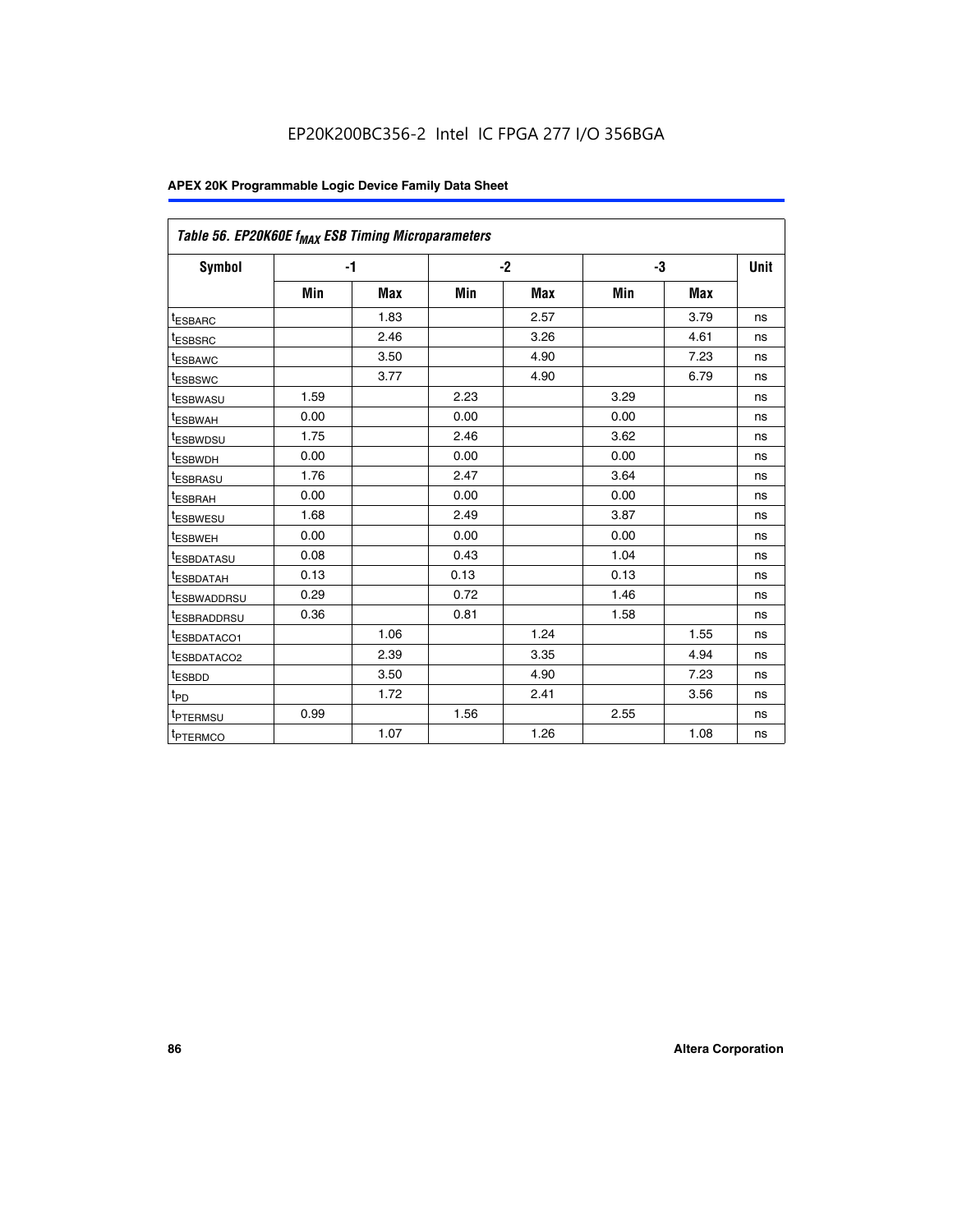| Table 57. EP20K60E f <sub>MAX</sub> Routing Delays |     |      |     |      |     |      |      |  |  |  |  |
|----------------------------------------------------|-----|------|-----|------|-----|------|------|--|--|--|--|
| Symbol                                             |     | -1   | -2  |      | -3  |      | Unit |  |  |  |  |
|                                                    | Min | Max  | Min | Max  | Min | Max  |      |  |  |  |  |
| $t_{F1-4}$                                         |     | 0.24 |     | 0.26 |     | 0.30 | ns   |  |  |  |  |
| $t_{F5-20}$                                        |     | 1.45 |     | 1.58 |     | 1.79 | ns   |  |  |  |  |
| $t_{F20+}$                                         |     | 1.96 |     | 2.14 |     | 2.45 | ns   |  |  |  |  |

|                    | Table 58. EP20K60E Minimum Pulse Width Timing Parameters |            |      |            |      |     |             |  |  |  |  |  |  |
|--------------------|----------------------------------------------------------|------------|------|------------|------|-----|-------------|--|--|--|--|--|--|
| Symbol             |                                                          | -1         |      | $-2$       |      | -3  | <b>Unit</b> |  |  |  |  |  |  |
|                    | Min                                                      | <b>Max</b> | Min  | <b>Max</b> | Min  | Max |             |  |  |  |  |  |  |
| $t_{CH}$           | 2.00                                                     |            | 2.50 |            | 2.75 |     | ns          |  |  |  |  |  |  |
| $t_{CL}$           | 2.00                                                     |            | 2.50 |            | 2.75 |     | ns          |  |  |  |  |  |  |
| t <sub>CLRP</sub>  | 0.20                                                     |            | 0.28 |            | 0.41 |     | ns          |  |  |  |  |  |  |
| t <sub>PREP</sub>  | 0.20                                                     |            | 0.28 |            | 0.41 |     | ns          |  |  |  |  |  |  |
| <sup>t</sup> ESBCH | 2.00                                                     |            | 2.50 |            | 2.75 |     | ns          |  |  |  |  |  |  |
| <sup>t</sup> ESBCL | 2.00                                                     |            | 2.50 |            | 2.75 |     | ns          |  |  |  |  |  |  |
| t <sub>ESBWP</sub> | 1.29                                                     |            | 1.80 |            | 2.66 |     | ns          |  |  |  |  |  |  |
| <sup>t</sup> ESBRP | 1.04                                                     |            | 1.45 |            | 2.14 |     | ns          |  |  |  |  |  |  |

| Table 59. EP20K60E External Timing Parameters |      |      |      |      |      |      |      |  |  |  |  |
|-----------------------------------------------|------|------|------|------|------|------|------|--|--|--|--|
| Symbol                                        | -1   |      |      | -2   | -3   |      | Unit |  |  |  |  |
|                                               | Min  | Max  | Min  | Max  | Min  | Max  |      |  |  |  |  |
| $t_{INSU}$                                    | 2.03 |      | 2.12 |      | 2.23 |      | ns   |  |  |  |  |
| t <sub>INH</sub>                              | 0.00 |      | 0.00 |      | 0.00 |      | ns   |  |  |  |  |
| toutco                                        | 2.00 | 4.84 | 2.00 | 5.31 | 2.00 | 5.81 | ns   |  |  |  |  |
| <sup>t</sup> INSUPLL                          | 1.12 |      | 1.15 |      |      |      | ns   |  |  |  |  |
| <sup>t</sup> INHPLL                           | 0.00 |      | 0.00 |      | ۰    |      | ns   |  |  |  |  |
| toutcopll                                     | 0.50 | 3.37 | 0.50 | 3.69 |      |      | ns   |  |  |  |  |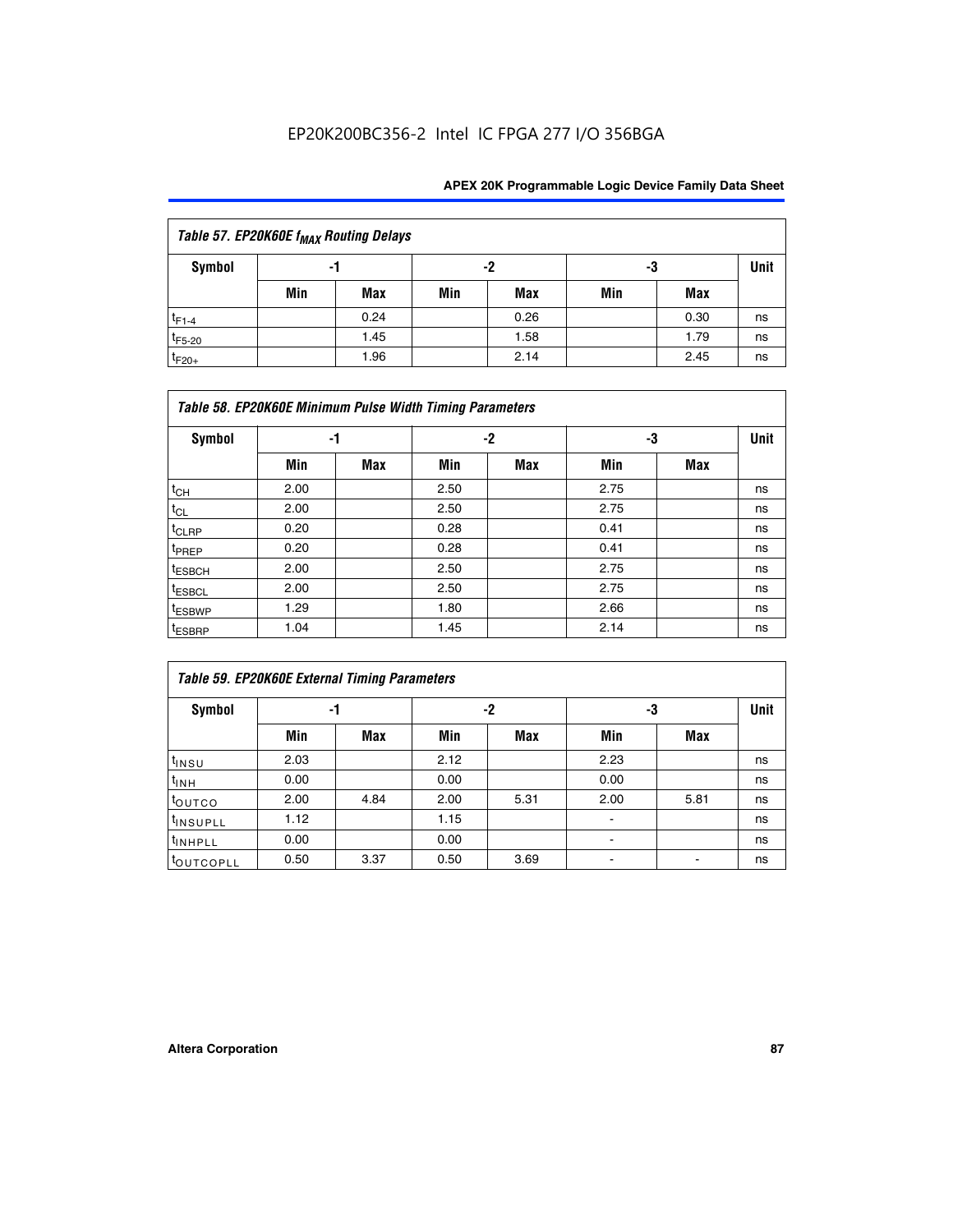| Table 60. EP20K60E External Bidirectional Timing Parameters |      |      |      |      |      |             |    |  |  |  |
|-------------------------------------------------------------|------|------|------|------|------|-------------|----|--|--|--|
| <b>Symbol</b>                                               | -1   |      |      | -2   | -3   | <b>Unit</b> |    |  |  |  |
|                                                             | Min  | Max  | Min  | Max  | Min  | Max         |    |  |  |  |
| t <sub>INSUBIDIR</sub>                                      | 2.77 |      | 2.91 |      | 3.11 |             | ns |  |  |  |
| $t_{\rm INHBIDIR}$                                          | 0.00 |      | 0.00 |      | 0.00 |             | ns |  |  |  |
| <sup>t</sup> OUTCOBIDIR                                     | 2.00 | 4.84 | 2.00 | 5.31 | 2.00 | 5.81        | ns |  |  |  |
| $t_{XZBIDIR}$                                               |      | 6.47 |      | 7.44 |      | 8.65        | ns |  |  |  |
| tzxbidir                                                    |      | 6.47 |      | 7.44 |      | 8.65        | ns |  |  |  |
| <sup>t</sup> INSUBIDIRPLL                                   | 3.44 |      | 3.24 |      |      |             | ns |  |  |  |
| <sup>t</sup> INHBIDIRPLL                                    | 0.00 |      | 0.00 |      |      |             | ns |  |  |  |
| <sup>t</sup> OUTCOBIDIRPLL                                  | 0.50 | 3.37 | 0.50 | 3.69 |      |             | ns |  |  |  |
| <sup>t</sup> XZBIDIRPLL                                     |      | 5.00 |      | 5.82 |      |             | ns |  |  |  |
| <sup>t</sup> zxbidirpll                                     |      | 5.00 |      | 5.82 |      |             | ns |  |  |  |

Tables 61 through 66 describe  $f_{MAX}$  LE Timing Microparameters, *fMAX* ESB Timing Microparameters, *fMAX* Routing Delays, Minimum Pulse Width Timing Parameters, External Timing Parameters, and External Bidirectional Timing Parameters for EP20K100E APEX 20KE devices.

| Table 61. EP20K100E f <sub>MAX</sub> LE Timing Microparameters |      |      |      |            |      |             |    |  |  |  |  |
|----------------------------------------------------------------|------|------|------|------------|------|-------------|----|--|--|--|--|
| <b>Symbol</b>                                                  |      | -1   |      | -2         | -3   | <b>Unit</b> |    |  |  |  |  |
|                                                                | Min  | Max  | Min  | <b>Max</b> | Min  | <b>Max</b>  |    |  |  |  |  |
| $t_{\text{SU}}$                                                | 0.25 |      | 0.25 |            | 0.25 |             | ns |  |  |  |  |
| tμ                                                             | 0.25 |      | 0.25 |            | 0.25 |             | ns |  |  |  |  |
| $t_{CO}$                                                       |      | 0.28 |      | 0.28       |      | 0.34        | ns |  |  |  |  |
| t <sub>LUT</sub>                                               |      | 0.80 |      | 0.95       |      | 1.13        | ns |  |  |  |  |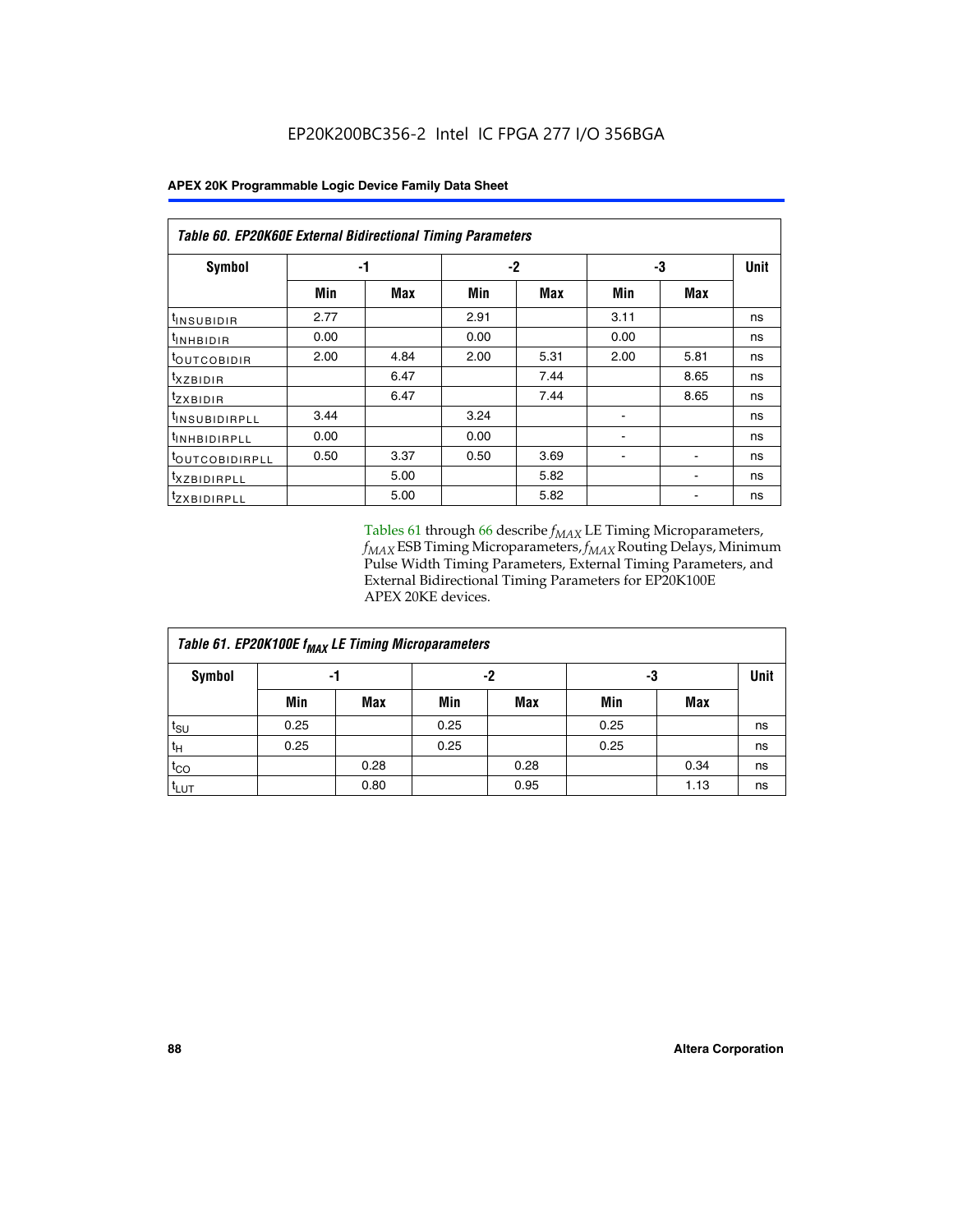| Table 62. EP20K100E f <sub>MAX</sub> ESB Timing Microparameters |         |            |         |            |         |            |             |
|-----------------------------------------------------------------|---------|------------|---------|------------|---------|------------|-------------|
| <b>Symbol</b>                                                   |         | $-1$       |         | $-2$       |         | -3         | <b>Unit</b> |
|                                                                 | Min     | <b>Max</b> | Min     | <b>Max</b> | Min     | <b>Max</b> |             |
| <sup>t</sup> ESBARC                                             |         | 1.61       |         | 1.84       |         | 1.97       | ns          |
| <sup>t</sup> ESBSRC                                             |         | 2.57       |         | 2.97       |         | 3.20       | ns          |
| <sup>t</sup> ESBAWC                                             |         | 0.52       |         | 4.09       |         | 4.39       | ns          |
| <sup>t</sup> ESBSWC                                             |         | 3.17       |         | 3.78       |         | 4.09       | ns          |
| t <sub>ESBWASU</sub>                                            | 0.56    |            | 6.41    |            | 0.63    |            | ns          |
| <sup>t</sup> ESBWAH                                             | 0.48    |            | 0.54    |            | 0.55    |            | ns          |
| <sup>t</sup> ESBWDSU                                            | 0.71    |            | 0.80    |            | 0.81    |            | ns          |
| <sup>t</sup> ESBWDH                                             | .048    |            | 0.54    |            | 0.55    |            | ns          |
| <sup>t</sup> ESBRASU                                            | 1.57    |            | 1.75    |            | 1.87    |            | ns          |
| t <sub>ESBRAH</sub>                                             | 0.00    |            | 0.00    |            | 0.20    |            | ns          |
| t <sub>ESBWESU</sub>                                            | 1.54    |            | 1.72    |            | 1.80    |            | ns          |
| <sup>t</sup> ESBWEH                                             | 0.00    |            | 0.00    |            | 0.00    |            | ns          |
| t <sub>ESBDATASU</sub>                                          | $-0.16$ |            | $-0.20$ |            | $-0.20$ |            | ns          |
| <b>ESBDATAH</b>                                                 | 0.13    |            | 0.13    |            | 0.13    |            | ns          |
| t <sub>ESBWADDRSU</sub>                                         | 0.12    |            | 0.08    |            | 0.13    |            | ns          |
| <sup>t</sup> ESBRADDRSU                                         | 0.17    |            | 0.15    |            | 0.19    |            | ns          |
| ESBDATACO1                                                      |         | 1.20       |         | 1.39       |         | 1.52       | ns          |
| <sup>t</sup> ESBDATACO <sub>2</sub>                             |         | 2.54       |         | 2.99       |         | 3.22       | ns          |
| t <sub>ESBDD</sub>                                              |         | 3.06       |         | 3.56       |         | 3.85       | ns          |
| t <sub>PD</sub>                                                 |         | 1.73       |         | 2.02       |         | 2.20       | ns          |
| <sup>t</sup> PTERMSU                                            | 1.11    |            | 1.26    |            | 1.38    |            | ns          |
| t <sub>PTERMCO</sub>                                            |         | 1.19       |         | 1.40       |         | 1.08       | ns          |

| Table 63. EP20K100E f <sub>MAX</sub> Routing Delays |     |      |     |            |     |      |             |  |  |  |  |
|-----------------------------------------------------|-----|------|-----|------------|-----|------|-------------|--|--|--|--|
| Symbol                                              |     | -1   |     | -2         | -3  |      | <b>Unit</b> |  |  |  |  |
|                                                     | Min | Max  | Min | <b>Max</b> | Min | Max  |             |  |  |  |  |
| $t_{F1-4}$                                          |     | 0.24 |     | 0.27       |     | 0.29 | ns          |  |  |  |  |
| $t_{F5-20}$                                         |     | 1.04 |     | 1.26       |     | 1.52 | ns          |  |  |  |  |
| $t_{F20+}$                                          |     | 1.12 |     | 1.36       |     | 1.86 | ns          |  |  |  |  |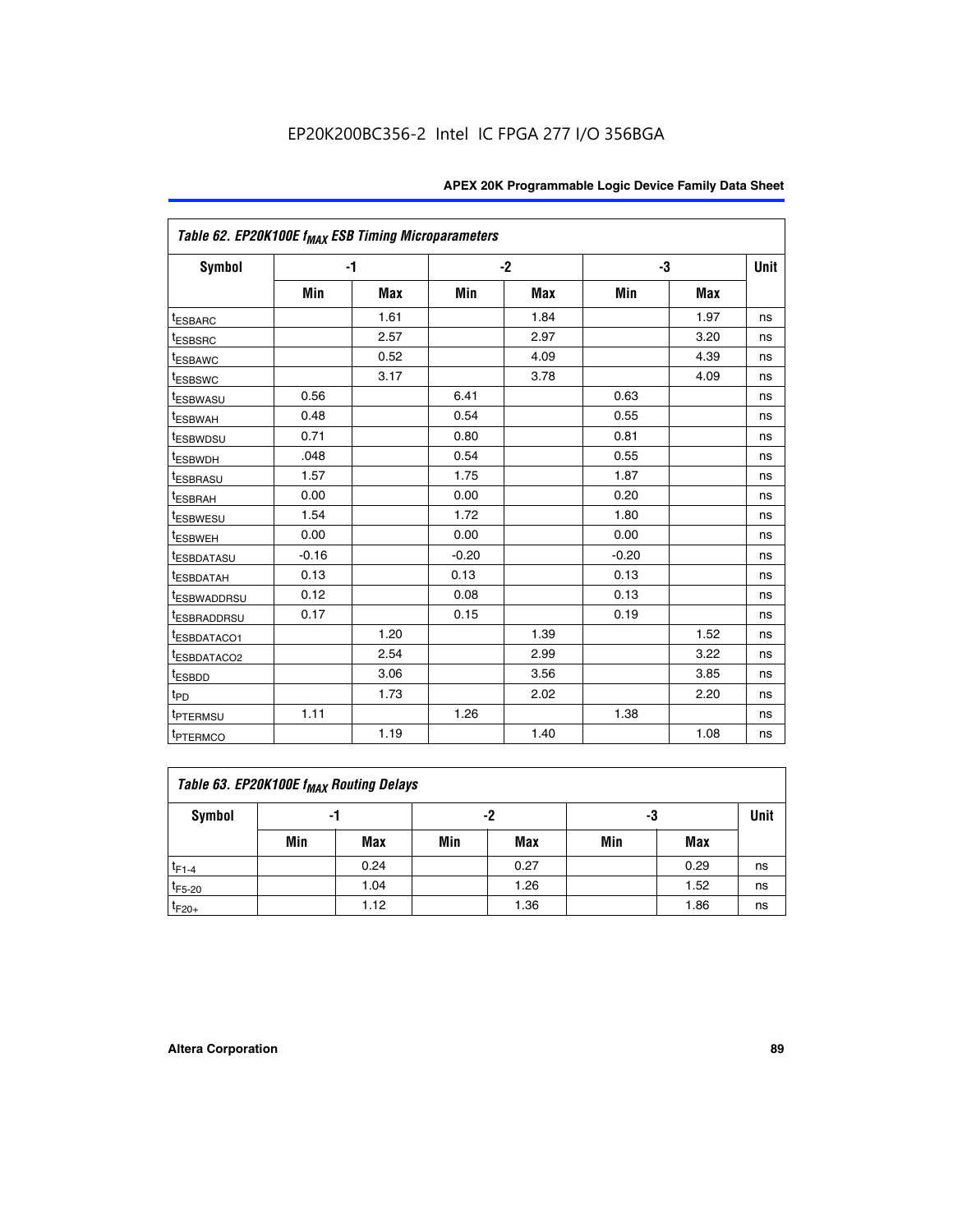### **APEX 20K Programmable Logic Device Family Data Sheet**

|                    | Table 64. EP20K100E Minimum Pulse Width Timing Parameters |            |      |            |      |            |             |  |  |  |  |  |
|--------------------|-----------------------------------------------------------|------------|------|------------|------|------------|-------------|--|--|--|--|--|
| <b>Symbol</b>      | -1                                                        |            |      | -2         | -3   |            | <b>Unit</b> |  |  |  |  |  |
|                    | Min                                                       | <b>Max</b> | Min  | <b>Max</b> | Min  | <b>Max</b> |             |  |  |  |  |  |
| $t_{CH}$           | 2.00                                                      |            | 2.00 |            | 2.00 |            | ns          |  |  |  |  |  |
| $t_{CL}$           | 2.00                                                      |            | 2.00 |            | 2.00 |            | ns          |  |  |  |  |  |
| t <sub>CLRP</sub>  | 0.20                                                      |            | 0.20 |            | 0.20 |            | ns          |  |  |  |  |  |
| <sup>t</sup> PREP  | 0.20                                                      |            | 0.20 |            | 0.20 |            | ns          |  |  |  |  |  |
| <sup>t</sup> ESBCH | 2.00                                                      |            | 2.00 |            | 2.00 |            | ns          |  |  |  |  |  |
| <sup>t</sup> ESBCL | 2.00                                                      |            | 2.00 |            | 2.00 |            | ns          |  |  |  |  |  |
| <sup>t</sup> ESBWP | 1.29                                                      |            | 1.53 |            | 1.66 |            | ns          |  |  |  |  |  |
| <sup>t</sup> ESBRP | 1.11                                                      |            | 1.29 |            | 1.41 |            | ns          |  |  |  |  |  |

| Table 65. EP20K100E External Timing Parameters |      |            |      |            |      |            |    |  |  |  |  |
|------------------------------------------------|------|------------|------|------------|------|------------|----|--|--|--|--|
| <b>Symbol</b>                                  |      | -1         |      | -2         |      | -3         |    |  |  |  |  |
|                                                | Min  | <b>Max</b> | Min  | <b>Max</b> | Min  | <b>Max</b> |    |  |  |  |  |
| t <sub>INSU</sub>                              | 2.23 |            | 2.32 |            | 2.43 |            | ns |  |  |  |  |
| $t_{\rm INH}$                                  | 0.00 |            | 0.00 |            | 0.00 |            | ns |  |  |  |  |
| toutco                                         | 2.00 | 4.86       | 2.00 | 5.35       | 2.00 | 5.84       | ns |  |  |  |  |
| <sup>t</sup> INSUPLL                           | 1.58 |            | 1.66 |            |      |            | ns |  |  |  |  |
| <sup>t</sup> INHPLL                            | 0.00 |            | 0.00 |            | ٠    |            | ns |  |  |  |  |
| <b>LOUTCOPLL</b>                               | 0.50 | 2.96       | 0.50 | 3.29       |      |            | ns |  |  |  |  |

| Table 66. EP20K100E External Bidirectional Timing Parameters |      |      |      |      |      |            |    |  |  |  |  |
|--------------------------------------------------------------|------|------|------|------|------|------------|----|--|--|--|--|
| Symbol                                                       |      | -1   |      | $-2$ | -3   | Unit       |    |  |  |  |  |
|                                                              | Min  | Max  | Min  | Max  | Min  | <b>Max</b> |    |  |  |  |  |
| <sup>t</sup> INSUBIDIR                                       | 2.74 |      | 2.96 |      | 3.19 |            | ns |  |  |  |  |
| <b>TINHBIDIR</b>                                             | 0.00 |      | 0.00 |      | 0.00 |            | ns |  |  |  |  |
| <b>LOUTCOBIDIR</b>                                           | 2.00 | 4.86 | 2.00 | 5.35 | 2.00 | 5.84       | ns |  |  |  |  |
| <sup>T</sup> XZBIDIR                                         |      | 5.00 |      | 5.48 |      | 5.89       | ns |  |  |  |  |
| $I_{Z}$ XBIDIR                                               |      | 5.00 |      | 5.48 |      | 5.89       | ns |  |  |  |  |
| <sup>t</sup> INSUBIDIRPLL                                    | 4.64 |      | 5.03 |      |      |            | ns |  |  |  |  |
| <sup>I</sup> INHBIDIRPLL                                     | 0.00 |      | 0.00 |      |      |            | ns |  |  |  |  |
| <b><i>COUTCOBIDIRPLL</i></b>                                 | 0.50 | 2.96 | 0.50 | 3.29 |      |            | ns |  |  |  |  |
| <sup>I</sup> XZBIDIRPLL                                      |      | 3.10 |      | 3.42 |      |            | ns |  |  |  |  |
| <sup>I</sup> ZXBIDIRPLL                                      |      | 3.10 |      | 3.42 |      |            | ns |  |  |  |  |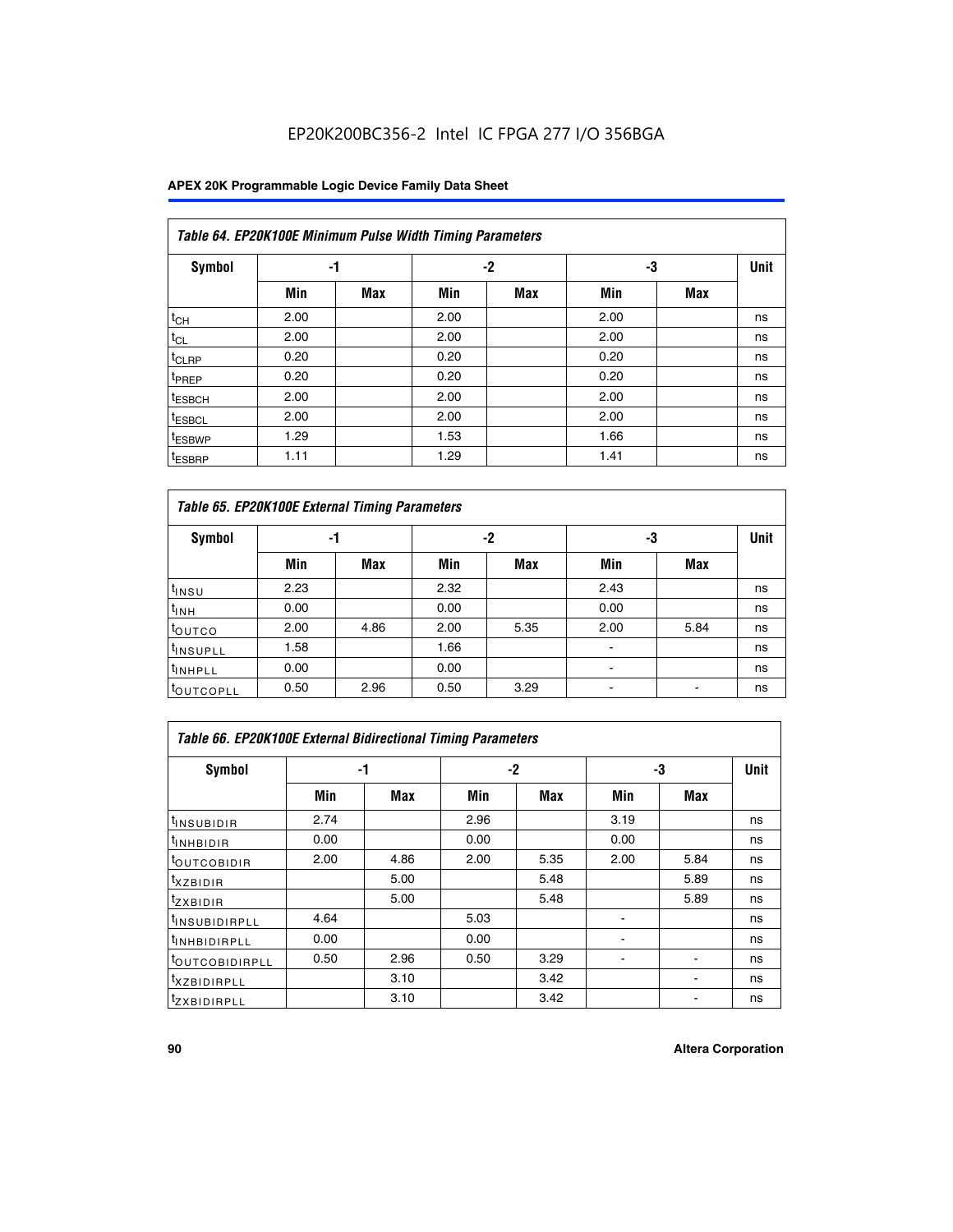Tables 67 through 72 describe *f<sub>MAX</sub>* LE Timing Microparameters, *f<sub>MAX</sub>* ESB Timing Microparameters, *f<sub>MAX</sub>* Routing Delays, Minimum Pulse Width Timing Parameters, External Timing Parameters, and External Bidirectional Timing Parameters for EP20K160E APEX 20KE devices.

| Table 67. EP20K160E f <sub>MAX</sub> LE Timing Microparameters |      |            |      |            |      |      |             |  |  |  |  |
|----------------------------------------------------------------|------|------------|------|------------|------|------|-------------|--|--|--|--|
| <b>Symbol</b>                                                  | -1   |            | -2   |            | -3   |      | <b>Unit</b> |  |  |  |  |
|                                                                | Min  | <b>Max</b> | Min  | <b>Max</b> | Min  | Max  |             |  |  |  |  |
| $t_{\text{SU}}$                                                | 0.22 |            | 0.24 |            | 0.26 |      | ns          |  |  |  |  |
| $t_H$                                                          | 0.22 |            | 0.24 |            | 0.26 |      | ns          |  |  |  |  |
| $t_{CO}$                                                       |      | 0.25       |      | 0.31       |      | 0.35 | ns          |  |  |  |  |
| t <sub>lut</sub>                                               |      | 0.69       |      | 0.88       |      | 1.12 | ns          |  |  |  |  |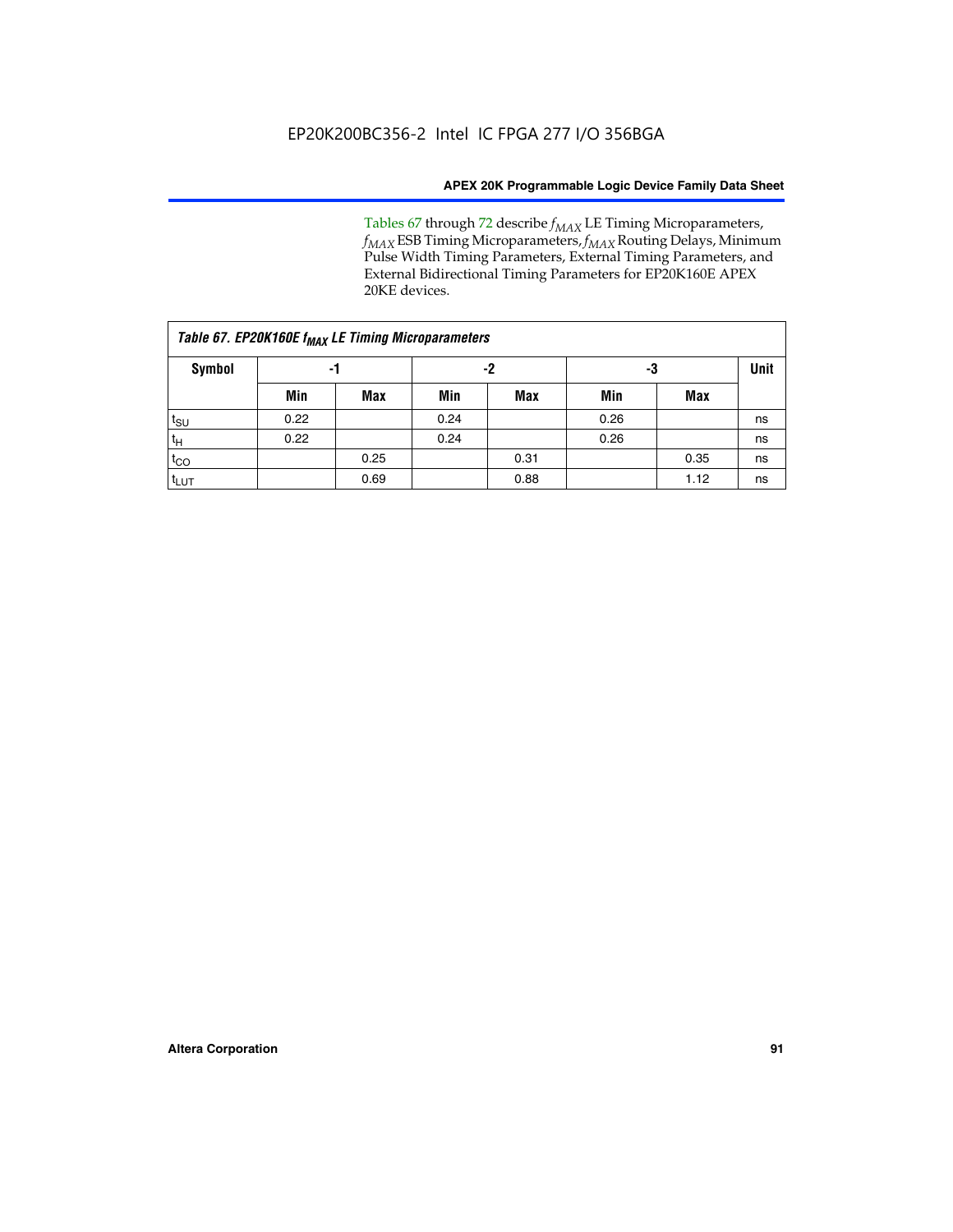| Table 68. EP20K160E f <sub>MAX</sub> ESB Timing Microparameters |         |            |         |            |      |      |      |
|-----------------------------------------------------------------|---------|------------|---------|------------|------|------|------|
| <b>Symbol</b>                                                   |         | $-1$       |         | $-2$       |      | -3   | Unit |
|                                                                 | Min     | <b>Max</b> | Min     | <b>Max</b> | Min  | Max  |      |
| <sup>I</sup> ESBARC                                             |         | 1.65       |         | 2.02       |      | 2.11 | ns   |
| t <sub>ESBSRC</sub>                                             |         | 2.21       |         | 2.70       |      | 3.11 | ns   |
| <sup>t</sup> ESBAWC                                             |         | 3.04       |         | 3.79       |      | 4.42 | ns   |
| t <sub>ESBSWC</sub>                                             |         | 2.81       |         | 3.56       |      | 4.10 | ns   |
| t <sub>ESBWASU</sub>                                            | 0.54    |            | 0.66    |            | 0.73 |      | ns   |
| t <sub>ESBWAH</sub>                                             | 0.36    |            | 0.45    |            | 0.47 |      | ns   |
| t <sub>ESBWDSU</sub>                                            | 0.68    |            | 0.81    |            | 0.94 |      | ns   |
| <sup>t</sup> ESBWDH                                             | 0.36    |            | 0.45    |            | 0.47 |      | ns   |
| t <sub>ESBRASU</sub>                                            | 1.58    |            | 1.87    |            | 2.06 |      | ns   |
| t <sub>ESBRAH</sub>                                             | 0.00    |            | 0.00    |            | 0.01 |      | ns   |
| <sup>t</sup> ESBWESU                                            | 1.41    |            | 1.71    |            | 2.00 |      | ns   |
| t <sub>ESBWEH</sub>                                             | 0.00    |            | 0.00    |            | 0.00 |      | ns   |
| <sup>t</sup> ESBDATASU                                          | $-0.02$ |            | $-0.03$ |            | 0.09 |      | ns   |
| t <sub>esbdatah</sub>                                           | 0.13    |            | 0.13    |            | 0.13 |      | ns   |
| <sup>t</sup> ESBWADDRSU                                         | 0.14    |            | 0.17    |            | 0.35 |      | ns   |
| <sup>t</sup> ESBRADDRSU                                         | 0.21    |            | 0.27    |            | 0.43 |      | ns   |
| <sup>I</sup> ESBDATACO1                                         |         | 1.04       |         | 1.30       |      | 1.46 | ns   |
| <sup>t</sup> ESBDATACO2                                         |         | 2.15       |         | 2.70       |      | 3.16 | ns   |
| t <sub>ESBDD</sub>                                              |         | 2.69       |         | 3.35       |      | 3.97 | ns   |
| t <sub>PD</sub>                                                 |         | 1.55       |         | 1.93       |      | 2.29 | ns   |
| <sup>t</sup> PTERMSU                                            | 1.01    |            | 1.23    |            | 1.52 |      | ns   |
| t <sub>PTERMCO</sub>                                            |         | 1.06       |         | 1.32       |      | 1.04 | ns   |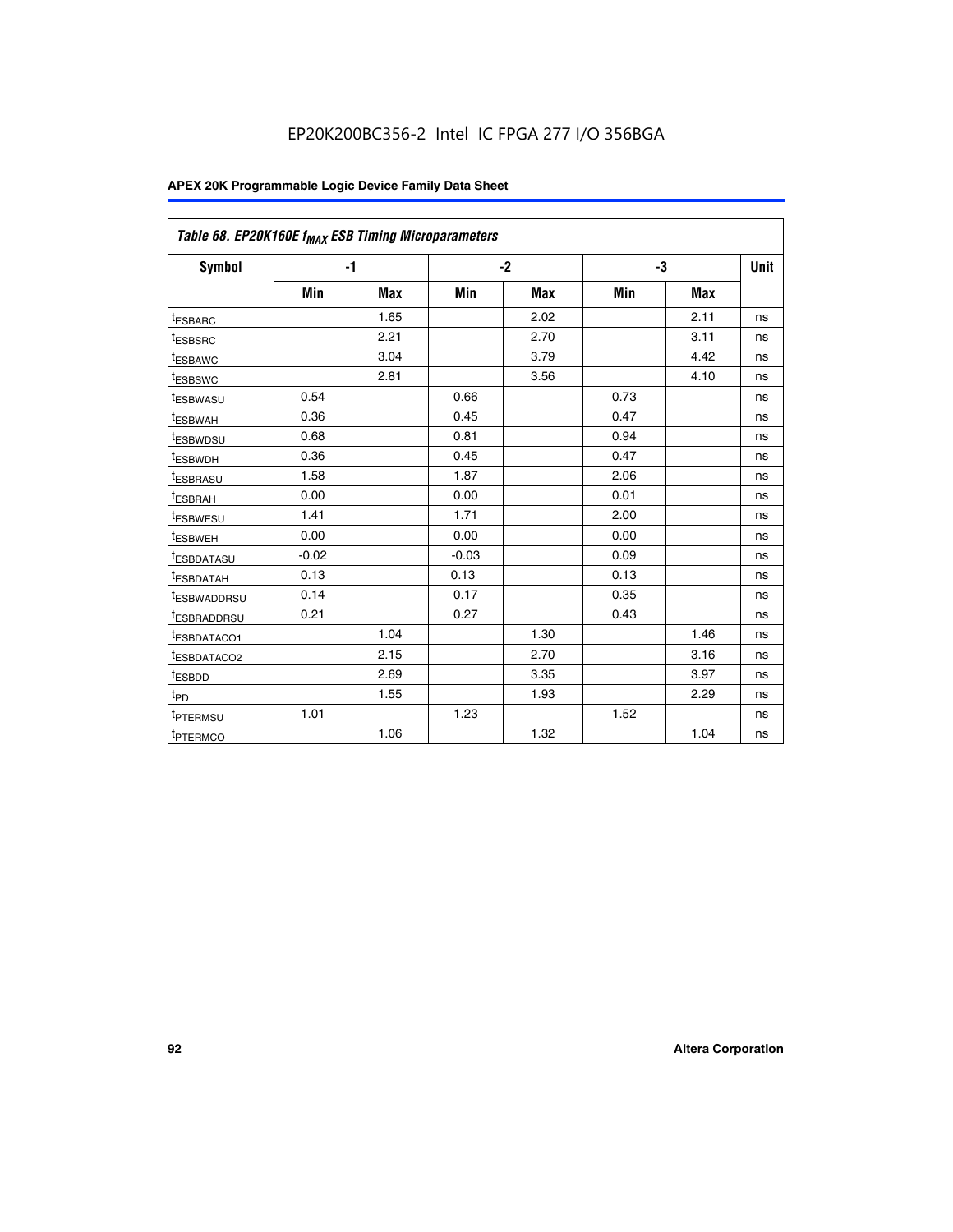| Table 69. EP20K160E f <sub>MAX</sub> Routing Delays |     |      |     |      |     |      |             |  |  |  |  |
|-----------------------------------------------------|-----|------|-----|------|-----|------|-------------|--|--|--|--|
| Symbol                                              | -1  |      |     | -2   | -3  |      | <b>Unit</b> |  |  |  |  |
|                                                     | Min | Max  | Min | Max  | Min | Max  |             |  |  |  |  |
| $t_{F1-4}$                                          |     | 0.25 |     | 0.26 |     | 0.28 | ns          |  |  |  |  |
| $t_{F5-20}$                                         |     | 1.00 |     | 1.18 |     | 1.35 | ns          |  |  |  |  |
| $t_{F20+}$                                          |     | 1.95 |     | 2.19 |     | 2.30 | ns          |  |  |  |  |

| Table 70. EP20K160E Minimum Pulse Width Timing Parameters |      |     |      |      |      |     |             |  |  |  |  |
|-----------------------------------------------------------|------|-----|------|------|------|-----|-------------|--|--|--|--|
| Symbol                                                    |      | -1  |      | $-2$ |      | -3  | <b>Unit</b> |  |  |  |  |
|                                                           | Min  | Max | Min  | Max  | Min  | Max |             |  |  |  |  |
| $t_{CH}$                                                  | 1.34 |     | 1.43 |      | 1.55 |     | ns          |  |  |  |  |
| $t_{CL}$                                                  | 1.34 |     | 1.43 |      | 1.55 |     | ns          |  |  |  |  |
| $t_{CLRP}$                                                | 0.18 |     | 0.19 |      | 0.21 |     | ns          |  |  |  |  |
| t <sub>PREP</sub>                                         | 0.18 |     | 0.19 |      | 0.21 |     | ns          |  |  |  |  |
| <sup>t</sup> ESBCH                                        | 1.34 |     | 1.43 |      | 1.55 |     | ns          |  |  |  |  |
| <sup>t</sup> ESBCL                                        | 1.34 |     | 1.43 |      | 1.55 |     | ns          |  |  |  |  |
| <sup>t</sup> ESBWP                                        | 1.15 |     | 1.45 |      | 1.73 |     | ns          |  |  |  |  |
| <sup>t</sup> ESBRP                                        | 0.93 |     | 1.15 |      | 1.38 |     | ns          |  |  |  |  |

| Table 71. EP20K160E External Timing Parameters |      |      |      |      |                |      |      |  |  |  |  |
|------------------------------------------------|------|------|------|------|----------------|------|------|--|--|--|--|
| Symbol                                         | -1   |      |      | -2   | -3             |      | Unit |  |  |  |  |
|                                                | Min  | Max  | Min  | Max  | Min            | Max  |      |  |  |  |  |
| $t_{INSU}$                                     | 2.23 |      | 2.34 |      | 2.47           |      | ns   |  |  |  |  |
| $t_{INH}$                                      | 0.00 |      | 0.00 |      | 0.00           |      | ns   |  |  |  |  |
| toutco                                         | 2.00 | 5.07 | 2.00 | 5.59 | 2.00           | 6.13 | ns   |  |  |  |  |
| <sup>t</sup> INSUPLL                           | 2.12 |      | 2.07 |      | $\blacksquare$ |      | ns   |  |  |  |  |
| <sup>t</sup> INHPLL                            | 0.00 |      | 0.00 |      | ۰              |      | ns   |  |  |  |  |
| toutcopll                                      | 0.50 | 3.00 | 0.50 | 3.35 |                |      | ns   |  |  |  |  |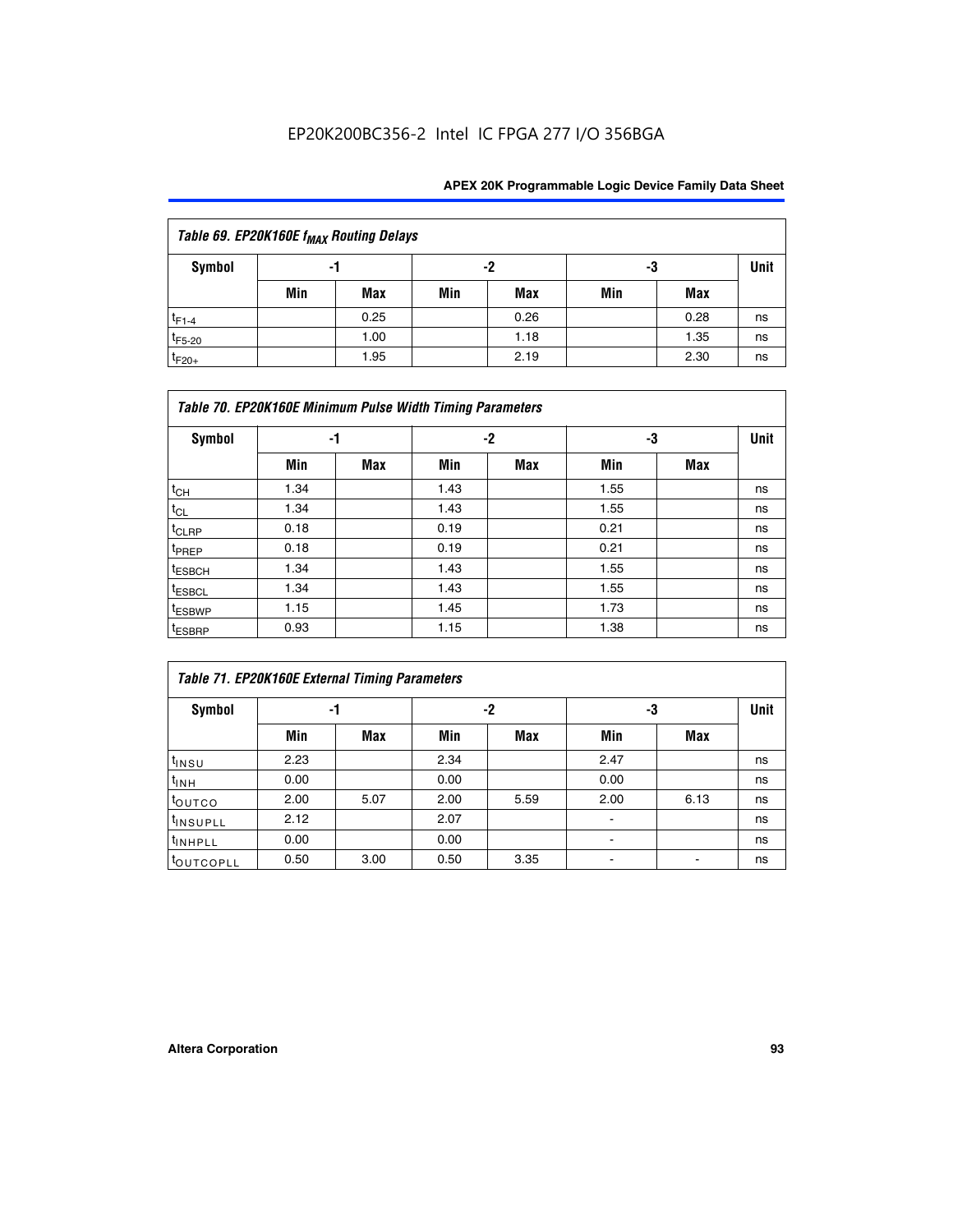|  | <b>APEX 20K Programmable Logic Device Family Data Sheet</b> |
|--|-------------------------------------------------------------|
|--|-------------------------------------------------------------|

|                               | <b>Table 72. EP20K160E External Bidirectional Timing Parameters</b> |      |      |            |                |      |    |  |  |  |  |  |
|-------------------------------|---------------------------------------------------------------------|------|------|------------|----------------|------|----|--|--|--|--|--|
| Symbol                        |                                                                     | -1   |      | -2         | -3             | Unit |    |  |  |  |  |  |
|                               | Min                                                                 | Max  | Min  | <b>Max</b> | Min            | Max  |    |  |  |  |  |  |
| t <sub>insu<u>bidir</u></sub> | 2.86                                                                |      | 3.24 |            | 3.54           |      | ns |  |  |  |  |  |
| <b>UNHBIDIR</b>               | 0.00                                                                |      | 0.00 |            | 0.00           |      | ns |  |  |  |  |  |
| <b>LOUTCOBIDIR</b>            | 2.00                                                                | 5.07 | 2.00 | 5.59       | 2.00           | 6.13 | ns |  |  |  |  |  |
| KZBIDIR                       |                                                                     | 7.43 |      | 8.23       |                | 8.58 | ns |  |  |  |  |  |
| <sup>t</sup> zxbidir          |                                                                     | 7.43 |      | 8.23       |                | 8.58 | ns |  |  |  |  |  |
| <sup>t</sup> INSUBIDIRPLL     | 4.93                                                                |      | 5.48 |            | ٠              |      | ns |  |  |  |  |  |
| <b>INHBIDIRPLL</b>            | 0.00                                                                |      | 0.00 |            | $\blacksquare$ |      | ns |  |  |  |  |  |
| <b><i>LOUTCOBIDIRPLL</i></b>  | 0.50                                                                | 3.00 | 0.50 | 3.35       |                |      | ns |  |  |  |  |  |
| <sup>T</sup> XZBIDIRPLL       |                                                                     | 5.36 |      | 5.99       |                |      | ns |  |  |  |  |  |
| <sup>t</sup> ZXBIDIRPLL       |                                                                     | 5.36 |      | 5.99       |                |      | ns |  |  |  |  |  |

Tables 73 through 78 describe  $f_{MAX}$  LE Timing Microparameters,  $f_{MAX}$ ESB Timing Microparameters, *f<sub>MAX</sub>* Routing Delays, Minimum Pulse Width Timing Parameters, External Timing Parameters, and External Bidirectional Timing Parameters for EP20K200E APEX 20KE devices.

| Table 73. EP20K200E f <sub>MAX</sub> LE Timing Microparameters |      |      |      |            |      |      |             |  |  |  |  |
|----------------------------------------------------------------|------|------|------|------------|------|------|-------------|--|--|--|--|
| <b>Symbol</b>                                                  | -1   |      | -2   |            | -3   |      | <b>Unit</b> |  |  |  |  |
|                                                                | Min  | Max  | Min  | <b>Max</b> | Min  | Max  |             |  |  |  |  |
| $t_{\text{SU}}$                                                | 0.23 |      | 0.24 |            | 0.26 |      | ns          |  |  |  |  |
| $t_H$                                                          | 0.23 |      | 0.24 |            | 0.26 |      | ns          |  |  |  |  |
| $t_{CO}$                                                       |      | 0.26 |      | 0.31       |      | 0.36 | ns          |  |  |  |  |
| t <sub>LUT</sub>                                               |      | 0.70 |      | 0.90       |      | 1.14 | ns          |  |  |  |  |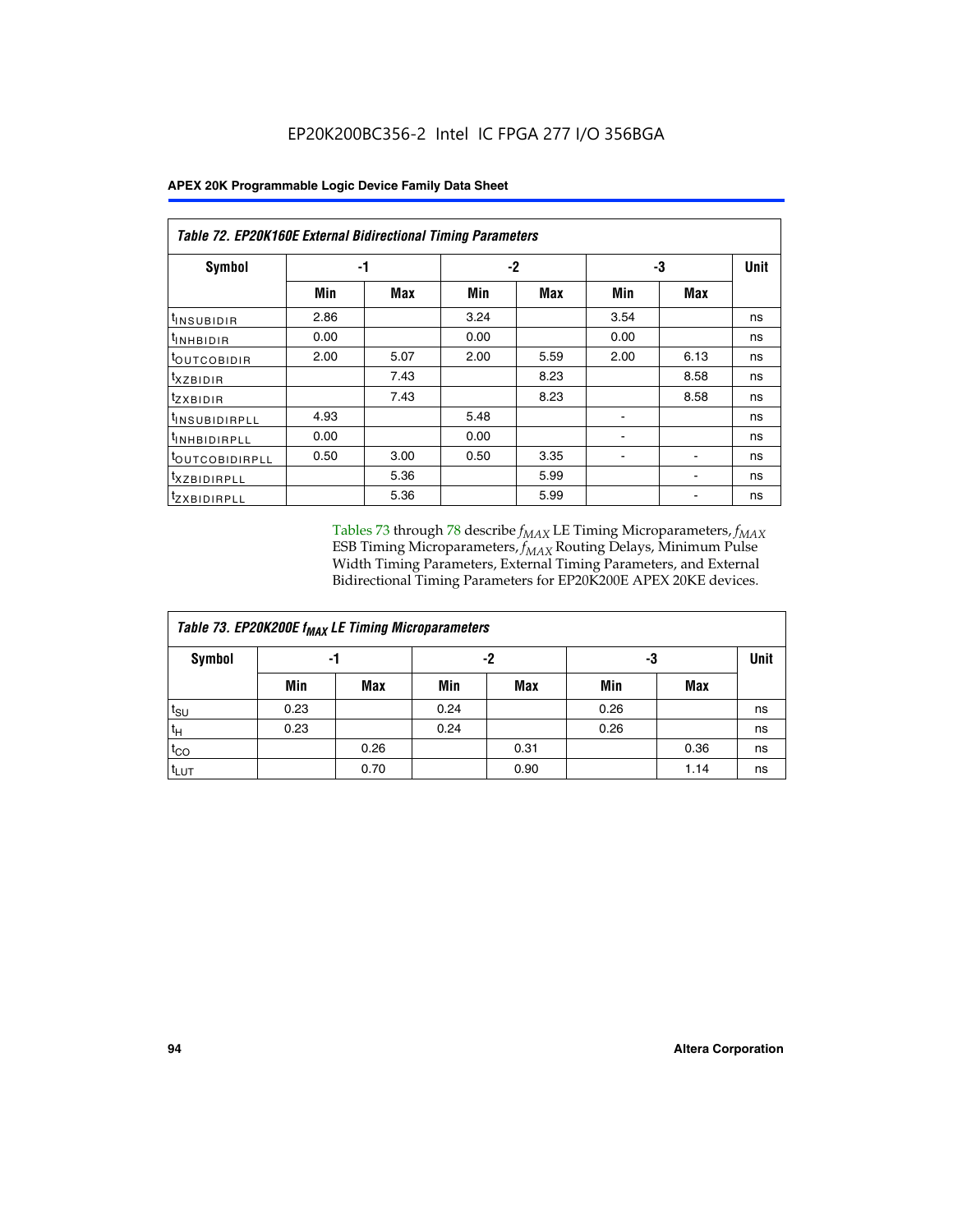| Table 74. EP20K200E f <sub>MAX</sub> ESB Timing Microparameters |         |            |         |      |      |      |    |
|-----------------------------------------------------------------|---------|------------|---------|------|------|------|----|
| Symbol                                                          |         | $-1$       |         | $-2$ |      | -3   |    |
|                                                                 | Min     | <b>Max</b> | Min     | Max  | Min  | Max  |    |
| <sup>t</sup> ESBARC                                             |         | 1.68       |         | 2.06 |      | 2.24 | ns |
| <sup>t</sup> ESBSRC                                             |         | 2.27       |         | 2.77 |      | 3.18 | ns |
| t <sub>ESBAWC</sub>                                             |         | 3.10       |         | 3.86 |      | 4.50 | ns |
| <sup>t</sup> ESBSWC                                             |         | 2.90       |         | 3.67 |      | 4.21 | ns |
| t <sub>ESBWASU</sub>                                            | 0.55    |            | 0.67    |      | 0.74 |      | ns |
| <sup>t</sup> ESBWAH                                             | 0.36    |            | 0.46    |      | 0.48 |      | ns |
| <sup>t</sup> ESBWDSU                                            | 0.69    |            | 0.83    |      | 0.95 |      | ns |
| <sup>t</sup> ESBWDH                                             | 0.36    |            | 0.46    |      | 0.48 |      | ns |
| <sup>t</sup> ESBRASU                                            | 1.61    |            | 1.90    |      | 2.09 |      | ns |
| t <sub>ESBRAH</sub>                                             | 0.00    |            | 0.00    |      | 0.01 |      | ns |
| t <sub>ESBWESU</sub>                                            | 1.42    |            | 1.71    |      | 2.01 |      | ns |
| <sup>I</sup> ESBWEH                                             | 0.00    |            | 0.00    |      | 0.00 |      | ns |
| t <sub>ESBDATASU</sub>                                          | $-0.06$ |            | $-0.07$ |      | 0.05 |      | ns |
| <b>ESBDATAH</b>                                                 | 0.13    |            | 0.13    |      | 0.13 |      | ns |
| t <sub>ESBWADDRSU</sub>                                         | 0.11    |            | 0.13    |      | 0.31 |      | ns |
| <sup>t</sup> ESBRADDRSU                                         | 0.18    |            | 0.23    |      | 0.39 |      | ns |
| ESBDATACO1                                                      |         | 1.09       |         | 1.35 |      | 1.51 | ns |
| <sup>t</sup> ESBDATACO <sub>2</sub>                             |         | 2.19       |         | 2.75 |      | 3.22 | ns |
| t <sub>ESBDD</sub>                                              |         | 2.75       |         | 3.41 |      | 4.03 | ns |
| $t_{PD}$                                                        |         | 1.58       |         | 1.97 |      | 2.33 | ns |
| <sup>t</sup> PTERMSU                                            | 1.00    |            | 1.22    |      | 1.51 |      | ns |
| t <sub>PTERMCO</sub>                                            |         | 1.10       |         | 1.37 |      | 1.09 | ns |

| Table 75. EP20K200E f <sub>MAX</sub> Routing Delays |                |      |     |            |     |      |    |  |  |  |
|-----------------------------------------------------|----------------|------|-----|------------|-----|------|----|--|--|--|
| Symbol                                              | -2<br>-3<br>-1 |      |     |            |     |      |    |  |  |  |
|                                                     | Min            | Max  | Min | <b>Max</b> | Min | Max  |    |  |  |  |
| $t_{F1-4}$                                          |                | 0.25 |     | 0.27       |     | 0.29 | ns |  |  |  |
| $t_{F5-20}$                                         |                | 1.02 |     | 1.20       |     | 1.41 | ns |  |  |  |
| $t_{F20+}$                                          |                | 1.99 |     | 2.23       |     | 2.53 | ns |  |  |  |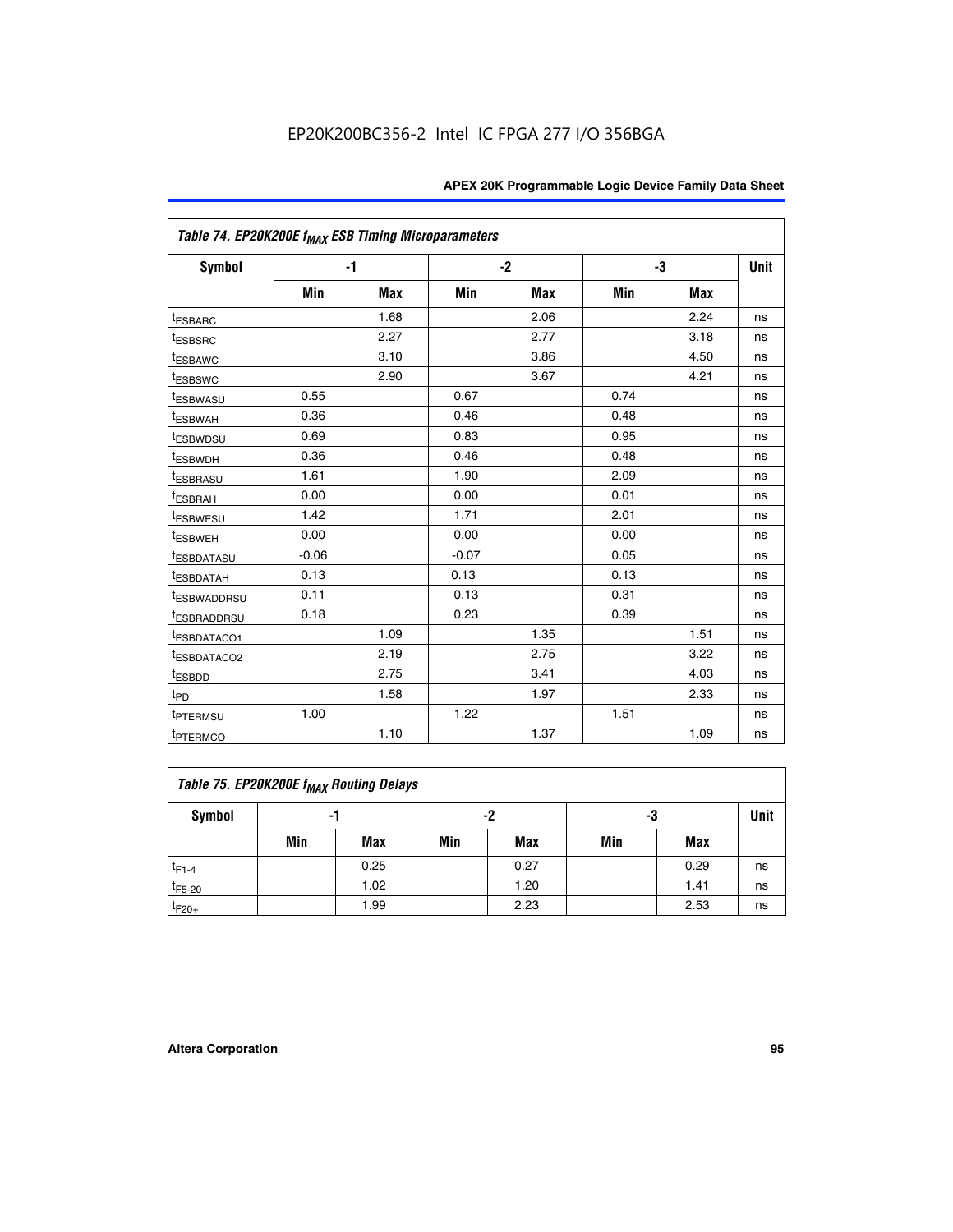| Table 76. EP20K200E Minimum Pulse Width Timing Parameters |      |            |      |      |      |            |             |  |  |  |
|-----------------------------------------------------------|------|------------|------|------|------|------------|-------------|--|--|--|
| Symbol                                                    | -1   |            |      | $-2$ | -3   |            | <b>Unit</b> |  |  |  |
|                                                           | Min  | <b>Max</b> | Min  | Max  | Min  | <b>Max</b> |             |  |  |  |
| $t_{CH}$                                                  | 1.36 |            | 2.44 |      | 2.65 |            | ns          |  |  |  |
| $t_{CL}$                                                  | 1.36 |            | 2.44 |      | 2.65 |            | ns          |  |  |  |
| $t_{CLRP}$                                                | 0.18 |            | 0.19 |      | 0.21 |            | ns          |  |  |  |
| <sup>t</sup> PREP                                         | 0.18 |            | 0.19 |      | 0.21 |            | ns          |  |  |  |
| <sup>t</sup> ESBCH                                        | 1.36 |            | 2.44 |      | 2.65 |            | ns          |  |  |  |
| <sup>t</sup> ESBCL                                        | 1.36 |            | 2.44 |      | 2.65 |            | ns          |  |  |  |
| <sup>t</sup> ESBWP                                        | 1.18 |            | 1.48 |      | 1.76 |            | ns          |  |  |  |
| <sup>t</sup> ESBRP                                        | 0.95 |            | 1.17 |      | 1.41 |            | ns          |  |  |  |

| Table 77. EP20K200E External Timing Parameters |      |            |      |            |      |      |             |  |  |  |  |
|------------------------------------------------|------|------------|------|------------|------|------|-------------|--|--|--|--|
| <b>Symbol</b>                                  |      | -1         |      | -2         |      | -3   | <b>Unit</b> |  |  |  |  |
|                                                | Min  | <b>Max</b> | Min  | <b>Max</b> | Min  | Max  |             |  |  |  |  |
| t <sub>INSU</sub>                              | 2.24 |            | 2.35 |            | 2.47 |      | ns          |  |  |  |  |
| $t_{\text{INH}}$                               | 0.00 |            | 0.00 |            | 0.00 |      | ns          |  |  |  |  |
| toutco                                         | 2.00 | 5.12       | 2.00 | 5.62       | 2.00 | 6.11 | ns          |  |  |  |  |
| <sup>t</sup> INSUPLL                           | 2.13 |            | 2.07 |            |      |      | ns          |  |  |  |  |
| <sup>t</sup> INHPLL                            | 0.00 |            | 0.00 |            |      |      | ns          |  |  |  |  |
| <sup>I</sup> OUTCOPLL                          | 0.50 | 3.01       | 0.50 | 3.36       |      |      | ns          |  |  |  |  |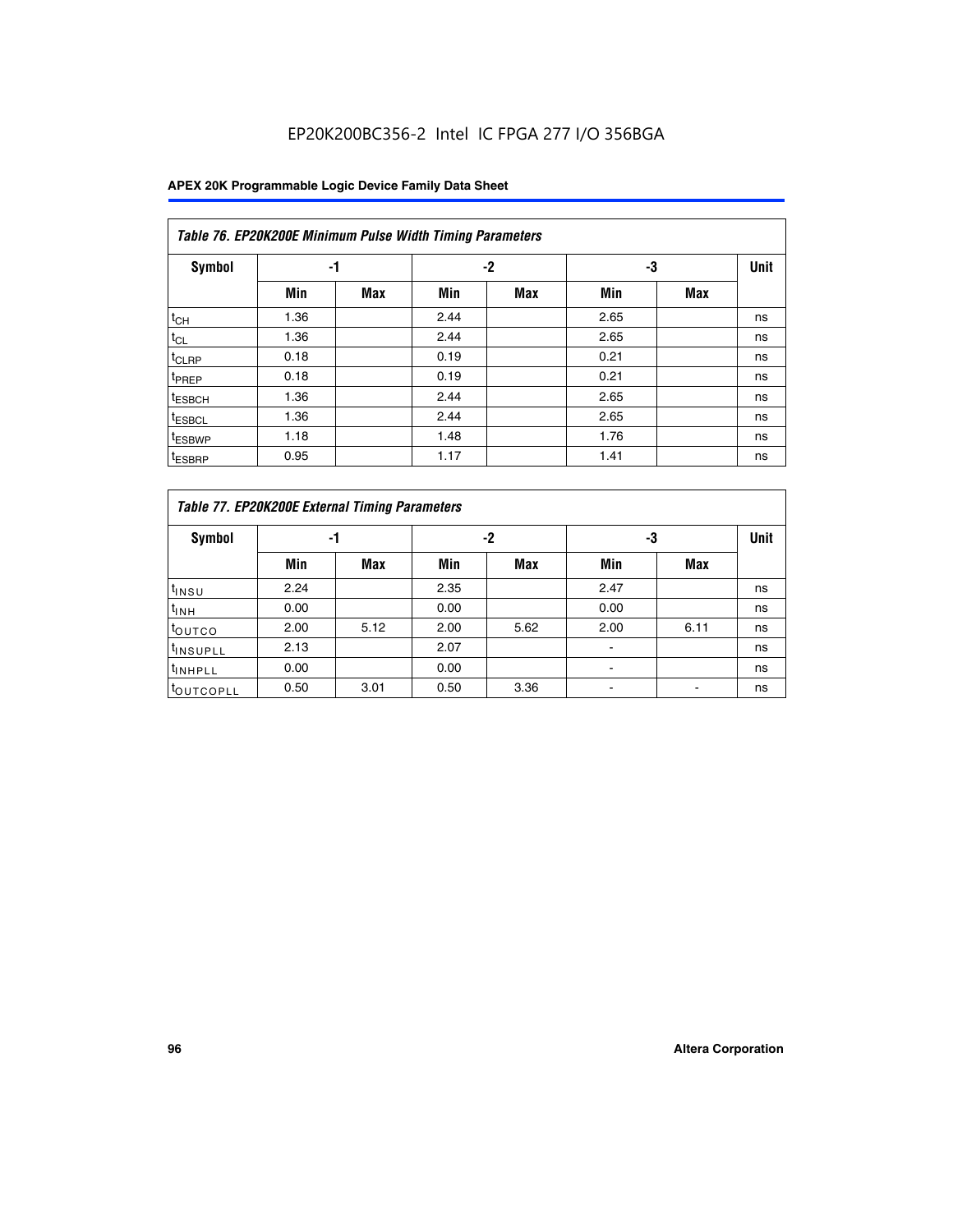|                           | <b>Table 78. EP20K200E External Bidirectional Timing Parameters</b> |      |      |      |      |            |             |  |  |  |  |
|---------------------------|---------------------------------------------------------------------|------|------|------|------|------------|-------------|--|--|--|--|
| Symbol                    |                                                                     | -1   | $-2$ |      |      | -3         | <b>Unit</b> |  |  |  |  |
|                           | Min                                                                 | Max  | Min  | Max  | Min  | <b>Max</b> |             |  |  |  |  |
| $t_{INSUBIDIR}$           | 2.81                                                                |      | 3.19 |      | 3.54 |            | ns          |  |  |  |  |
| t <sub>INHBIDIR</sub>     | 0.00                                                                |      | 0.00 |      | 0.00 |            | ns          |  |  |  |  |
| t <sub>outcobidir</sub>   | 2.00                                                                | 5.12 | 2.00 | 5.62 | 2.00 | 6.11       | ns          |  |  |  |  |
| <i>txzbidir</i>           |                                                                     | 7.51 |      | 8.32 |      | 8.67       | ns          |  |  |  |  |
| tzxbidir                  |                                                                     | 7.51 |      | 8.32 |      | 8.67       | ns          |  |  |  |  |
| t <sub>INSUBIDIRPLL</sub> | 3.30                                                                |      | 3.64 |      |      |            | ns          |  |  |  |  |
| <sup>t</sup> INHBIDIRPLL  | 0.00                                                                |      | 0.00 |      |      |            | ns          |  |  |  |  |
| tout COBIDIRPLL           | 0.50                                                                | 3.01 | 0.50 | 3.36 |      |            | ns          |  |  |  |  |
| <i>txzBIDIRPLL</i>        |                                                                     | 5.40 |      | 6.05 |      |            | ns          |  |  |  |  |
| tzxBIDIRPLL               |                                                                     | 5.40 |      | 6.05 |      |            | ns          |  |  |  |  |

Tables 79 through 84 describe  $f_{MAX}$  LE Timing Microparameters,  $f_{MAX}$ ESB Timing Microparameters, *f<sub>MAX</sub>* Routing Delays, Minimum Pulse Width Timing Parameters, External Timing Parameters, and External Bidirectional Timing Parameters for EP20K300E APEX 20KE devices.

| Table 79. EP20K300E f <sub>MAX</sub> LE Timing Microparameters |      |            |      |            |      |      |             |  |  |  |  |
|----------------------------------------------------------------|------|------------|------|------------|------|------|-------------|--|--|--|--|
| <b>Symbol</b>                                                  |      | -1         | -2   |            | -3   |      | <b>Unit</b> |  |  |  |  |
|                                                                | Min  | <b>Max</b> | Min  | <b>Max</b> | Min  | Max  |             |  |  |  |  |
| $t_{\text{SU}}$                                                | 0.16 |            | 0.17 |            | 0.18 |      | ns          |  |  |  |  |
| $t_H$                                                          | 0.31 |            | 0.33 |            | 0.38 |      | ns          |  |  |  |  |
| $t_{CO}$                                                       |      | 0.28       |      | 0.38       |      | 0.51 | ns          |  |  |  |  |
| $t_{LUT}$                                                      |      | 0.79       |      | 1.07       |      | 1.43 | ns          |  |  |  |  |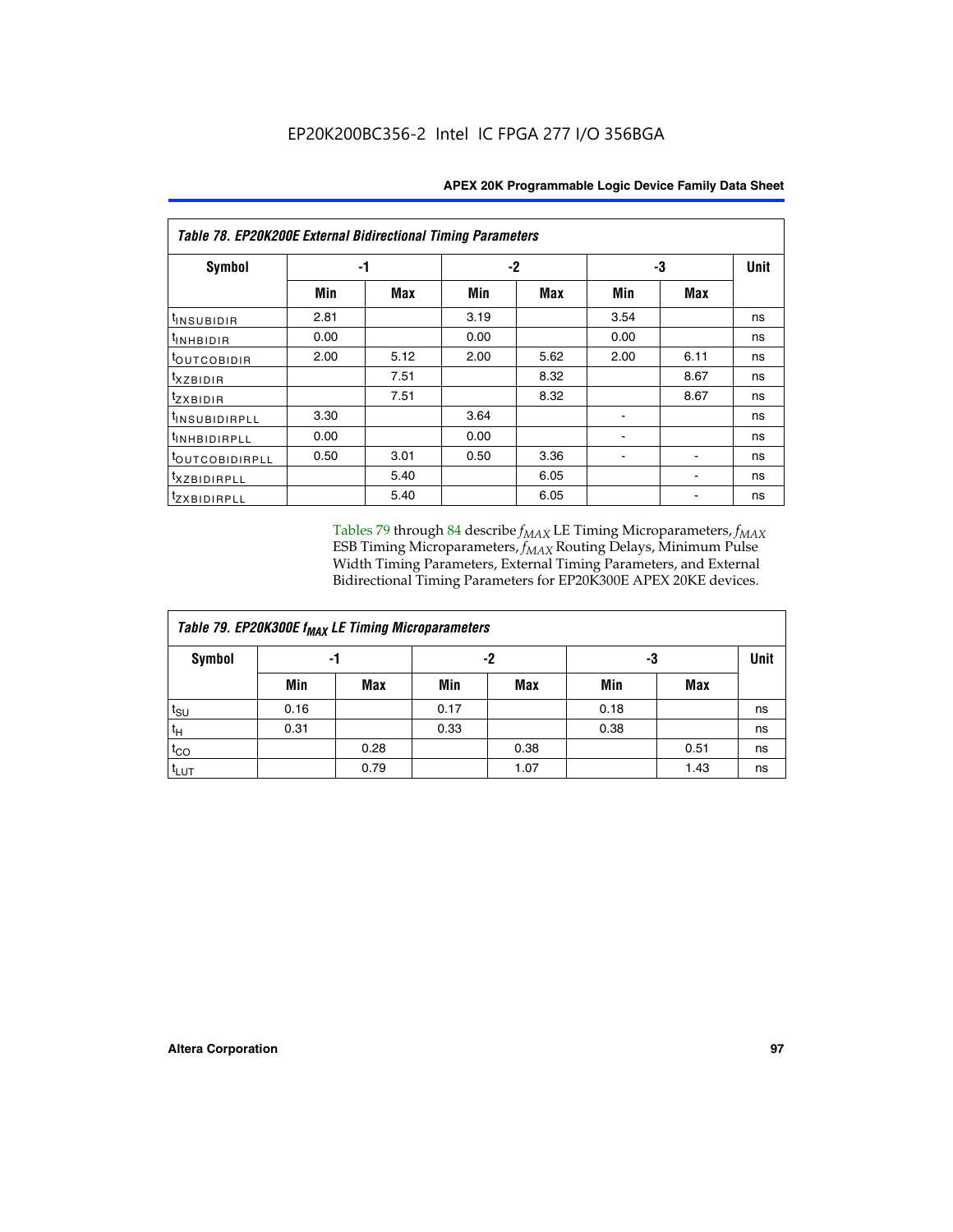| Table 80. EP20K300E f <sub>MAX</sub> ESB Timing Microparameters |      |      |      |      |      |      |      |
|-----------------------------------------------------------------|------|------|------|------|------|------|------|
| <b>Symbol</b>                                                   |      | $-1$ |      | $-2$ |      | -3   | Unit |
|                                                                 | Min  | Max  | Min  | Max  | Min  | Max  |      |
| <sup>t</sup> ESBARC                                             |      | 1.79 |      | 2.44 |      | 3.25 | ns   |
| t <sub>ESBSRC</sub>                                             |      | 2.40 |      | 3.12 |      | 4.01 | ns   |
| t <sub>ESBAWC</sub>                                             |      | 3.41 |      | 4.65 |      | 6.20 | ns   |
| <sup>t</sup> ESBSWC                                             |      | 3.68 |      | 4.68 |      | 5.93 | ns   |
| t <sub>ESBWASU</sub>                                            | 1.55 |      | 2.12 |      | 2.83 |      | ns   |
| t <sub>ESBWAH</sub>                                             | 0.00 |      | 0.00 |      | 0.00 |      | ns   |
| <sup>t</sup> ESBWDSU                                            | 1.71 |      | 2.33 |      | 3.11 |      | ns   |
| <sup>t</sup> ESBWDH                                             | 0.00 |      | 0.00 |      | 0.00 |      | ns   |
| t <sub>ESBRASU</sub>                                            | 1.72 |      | 2.34 |      | 3.13 |      | ns   |
| <sup>t</sup> ESBRAH                                             | 0.00 |      | 0.00 |      | 0.00 |      | ns   |
| t <sub>ESBWESU</sub>                                            | 1.63 |      | 2.36 |      | 3.28 |      | ns   |
| <sup>t</sup> ESBWEH                                             | 0.00 |      | 0.00 |      | 0.00 |      | ns   |
| <sup>t</sup> ESBDATASU                                          | 0.07 |      | 0.39 |      | 0.80 |      | ns   |
| <sup>t</sup> ESBDATAH                                           | 0.13 |      | 0.13 |      | 0.13 |      | ns   |
| <sup>t</sup> ESBWADDRSU                                         | 0.27 |      | 0.67 |      | 1.17 |      | ns   |
| tESBRADDRSU                                                     | 0.34 |      | 0.75 |      | 1.28 |      | ns   |
| <sup>I</sup> ESBDATACO1                                         |      | 1.03 |      | 1.20 |      | 1.40 | ns   |
| <sup>t</sup> ESBDATACO2                                         |      | 2.33 |      | 3.18 |      | 4.24 | ns   |
| <sup>t</sup> ESBDD                                              |      | 3.41 |      | 4.65 |      | 6.20 | ns   |
| t <sub>PD</sub>                                                 |      | 1.68 |      | 2.29 |      | 3.06 | ns   |
| t <sub>PTERMSU</sub>                                            | 0.96 |      | 1.48 |      | 2.14 |      | ns   |
| t <sub>PTERMCO</sub>                                            |      | 1.05 |      | 1.22 |      | 1.42 | ns   |

| Table 81. EP20K300E f <sub>MAX</sub> Routing Delays |     |      |     |            |     |      |      |  |  |  |
|-----------------------------------------------------|-----|------|-----|------------|-----|------|------|--|--|--|
| Symbol                                              |     | -1   | -2  |            | -3  |      | Unit |  |  |  |
|                                                     | Min | Max  | Min | <b>Max</b> | Min | Max  |      |  |  |  |
| $t_{F1-4}$                                          |     | 0.22 |     | 0.24       |     | 0.26 | ns   |  |  |  |
| $t_{F5-20}$                                         |     | 1.33 |     | 1.43       |     | 1.58 | ns   |  |  |  |
| $t_{F20+}$                                          |     | 3.63 |     | 3.93       |     | 4.35 | ns   |  |  |  |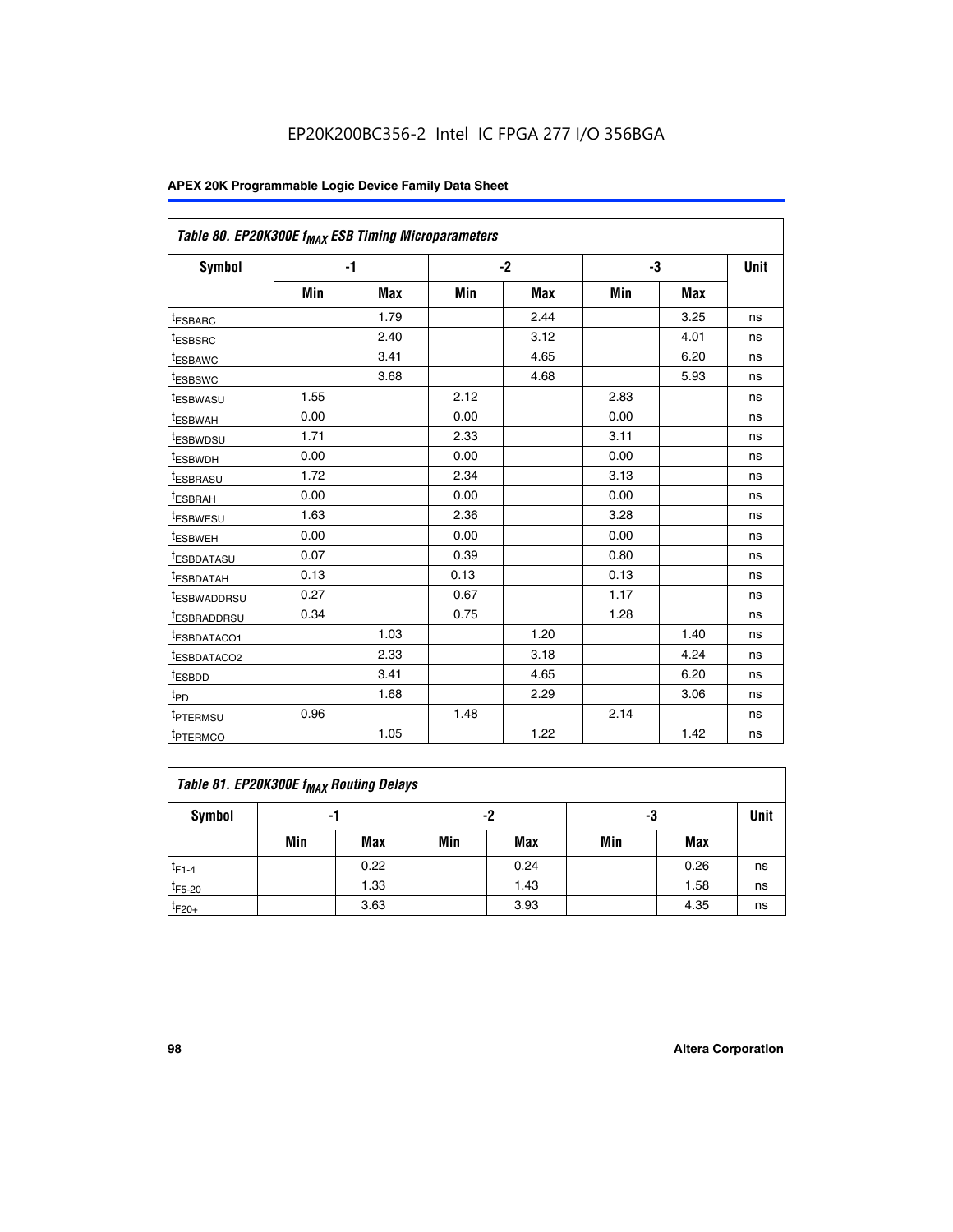|                    | Table 82. EP20K300E Minimum Pulse Width Timing Parameters |            |      |            |      |     |             |
|--------------------|-----------------------------------------------------------|------------|------|------------|------|-----|-------------|
| Symbol             | -1                                                        |            |      | -2         |      |     | <b>Unit</b> |
|                    | Min                                                       | <b>Max</b> | Min  | <b>Max</b> | Min  | Max |             |
| $t_{CH}$           | 1.25                                                      |            | 1.43 |            | 1.67 |     | ns          |
| $t_{CL}$           | 1.25                                                      |            | 1.43 |            | 1.67 |     | ns          |
| t <sub>CLRP</sub>  | 0.19                                                      |            | 0.26 |            | 0.35 |     | ns          |
| t <sub>PREP</sub>  | 0.19                                                      |            | 0.26 |            | 0.35 |     | ns          |
| <sup>t</sup> ESBCH | 1.25                                                      |            | 1.43 |            | 1.67 |     | ns          |
| <sup>t</sup> ESBCL | 1.25                                                      |            | 1.43 |            | 1.67 |     | ns          |
| <sup>t</sup> ESBWP | 1.25                                                      |            | 1.71 |            | 2.28 |     | ns          |
| <sup>t</sup> ESBRP | 1.01                                                      |            | 1.38 |            | 1.84 |     | ns          |

| Table 83. EP20K300E External Timing Parameters |      |      |      |      |      |            |             |  |  |  |  |
|------------------------------------------------|------|------|------|------|------|------------|-------------|--|--|--|--|
| Symbol                                         |      | -1   |      | -2   |      | -3         | <b>Unit</b> |  |  |  |  |
|                                                | Min  | Max  | Min  | Max  | Min  | <b>Max</b> |             |  |  |  |  |
| t <sub>INSU</sub>                              | 2.31 |      | 2.44 |      | 2.57 |            | ns          |  |  |  |  |
| $t_{INH}$                                      | 0.00 |      | 0.00 |      | 0.00 |            | ns          |  |  |  |  |
| toutco                                         | 2.00 | 5.29 | 2.00 | 5.82 | 2.00 | 6.24       | ns          |  |  |  |  |
| <sup>t</sup> INSUPLL                           | 1.76 |      | 1.85 |      |      |            | ns          |  |  |  |  |
| <sup>t</sup> INHPLL                            | 0.00 |      | 0.00 |      | -    |            | ns          |  |  |  |  |
| <sup>t</sup> OUTCOPLL                          | 0.50 | 2.65 | 0.50 | 2.95 |      |            | ns          |  |  |  |  |

| Table 84. EP20K300E External Bidirectional Timing Parameters |      |      |      |      |      |             |    |
|--------------------------------------------------------------|------|------|------|------|------|-------------|----|
| Symbol                                                       |      | -1   | $-2$ |      | -3   | <b>Unit</b> |    |
|                                                              | Min  | Max  | Min  | Max  | Min  | <b>Max</b>  |    |
| <sup>t</sup> INSUBIDIR                                       | 2.77 |      | 2.85 |      | 3.11 |             | ns |
| <b>TINHBIDIR</b>                                             | 0.00 |      | 0.00 |      | 0.00 |             | ns |
| <sup>t</sup> OUTCOBIDIR                                      | 2.00 | 5.29 | 2.00 | 5.82 | 2.00 | 6.24        | ns |
| KZBIDIR                                                      |      | 7.59 |      | 8.30 |      | 9.09        | ns |
| $t_{Z}$ <i>x</i> BIDIR                                       |      | 7.59 |      | 8.30 |      | 9.09        | ns |
| <b>INSUBIDIRPLL</b>                                          | 2.50 |      | 2.76 |      |      |             | ns |
| <sup>t</sup> INHBIDIRPLL                                     | 0.00 |      | 0.00 |      |      |             | ns |
| <sup>t</sup> OUTCOBIDIRPLL                                   | 0.50 | 2.65 | 0.50 | 2.95 |      |             | ns |
| <sup>t</sup> XZBIDIRPLL                                      |      | 5.00 |      | 5.43 |      |             | ns |
| <sup>t</sup> ZXBIDIRPLL                                      |      | 5.00 |      | 5.43 |      |             | ns |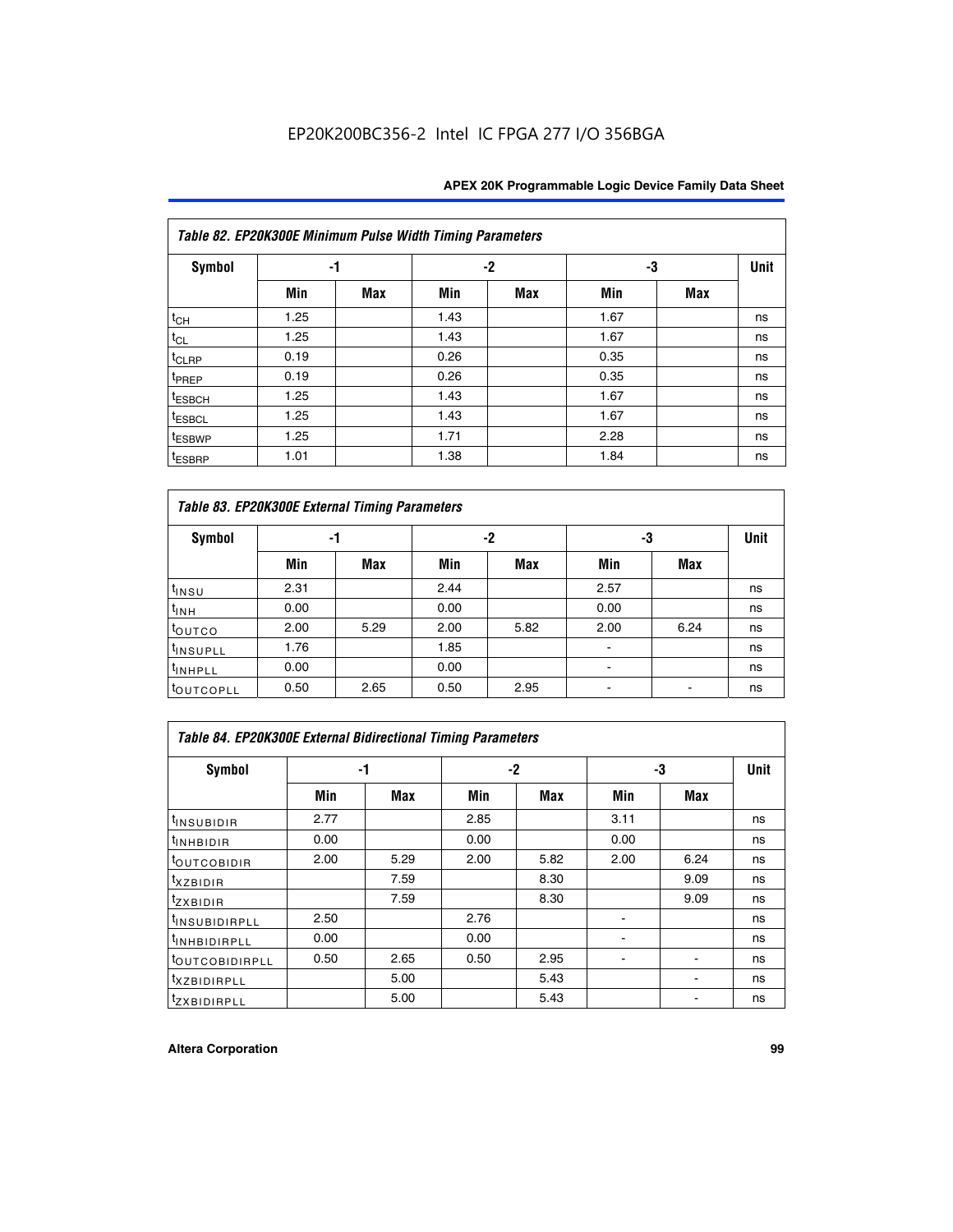Tables 85 through 90 describe  $f_{MAX}$  LE Timing Microparameters,  $f_{MAX}$ ESB Timing Microparameters, *f<sub>MAX</sub>* Routing Delays, Minimum Pulse Width Timing Parameters, External Timing Parameters, and External Bidirectional Timing Parameters for EP20K400E APEX 20KE devices.

| Table 85. EP20K400E f <sub>MAX</sub> LE Timing Microparameters |      |                |      |                |      |                |             |  |  |  |  |
|----------------------------------------------------------------|------|----------------|------|----------------|------|----------------|-------------|--|--|--|--|
| Symbol                                                         |      | -1 Speed Grade |      | -2 Speed Grade |      | -3 Speed Grade | <b>Unit</b> |  |  |  |  |
|                                                                | Min  | <b>Max</b>     | Min  | <b>Max</b>     | Min  | Max            |             |  |  |  |  |
| $t_{\text{SU}}$                                                | 0.23 |                | 0.23 |                | 0.23 |                | ns          |  |  |  |  |
| $t_H$                                                          | 0.23 |                | 0.23 |                | 0.23 |                | ns          |  |  |  |  |
| $t_{CO}$                                                       |      | 0.25           |      | 0.29           |      | 0.32           | ns          |  |  |  |  |
| ι <sup>t</sup> ιυτ                                             |      | 0.70           |      | 0.83           |      | 1.01           | ns          |  |  |  |  |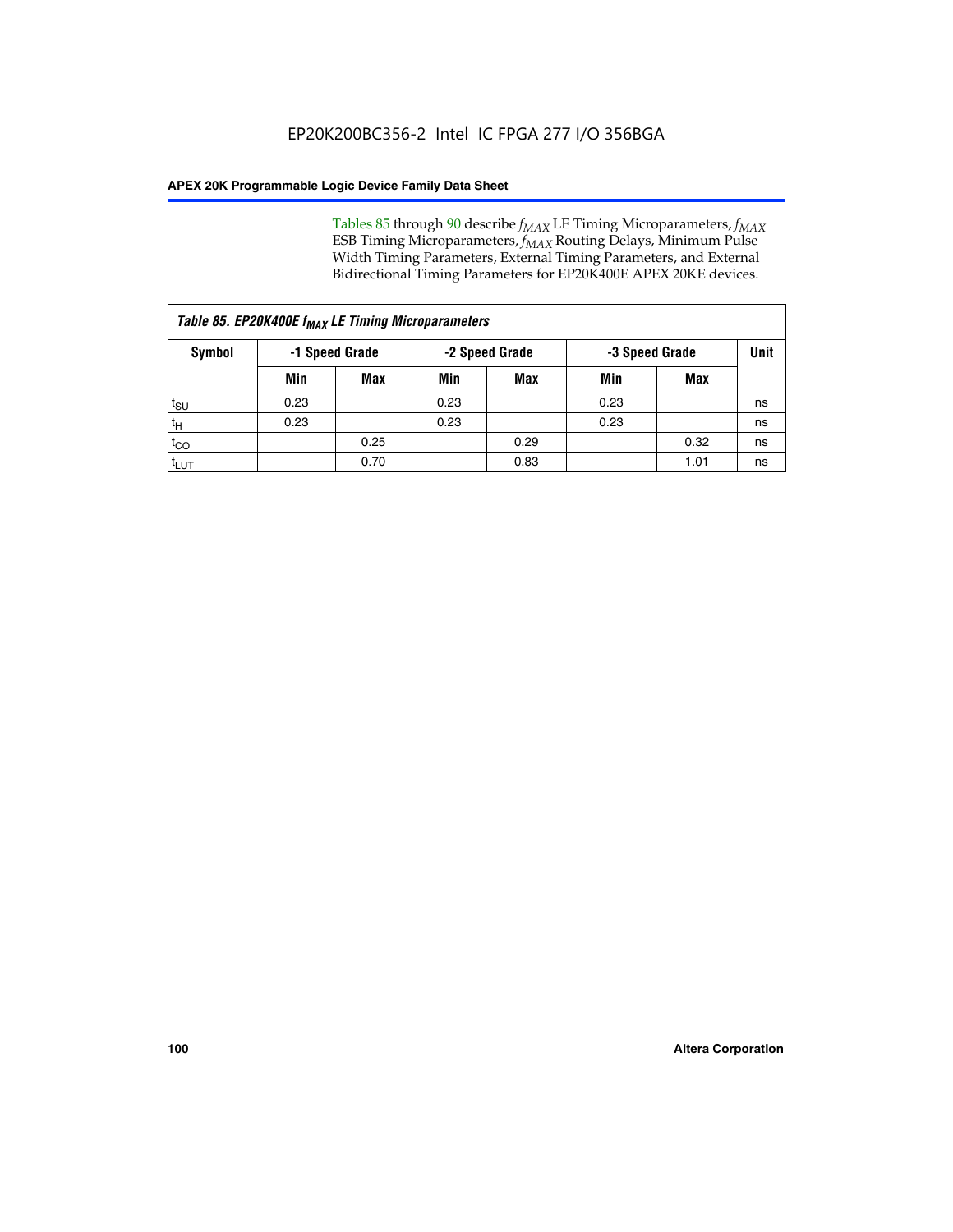| Table 86. EP20K400E f <sub>MAX</sub> ESB Timing Microparameters |         |                |         |                |         |                |             |
|-----------------------------------------------------------------|---------|----------------|---------|----------------|---------|----------------|-------------|
| Symbol                                                          |         | -1 Speed Grade |         | -2 Speed Grade |         | -3 Speed Grade | <b>Unit</b> |
|                                                                 | Min     | <b>Max</b>     | Min     | <b>Max</b>     | Min     | <b>Max</b>     |             |
| <sup>t</sup> ESBARC                                             |         | 1.67           |         | 1.91           |         | 1.99           | ns          |
| <sup>t</sup> ESBSRC                                             |         | 2.30           |         | 2.66           |         | 2.93           | ns          |
| <sup>t</sup> ESBAWC                                             |         | 3.09           |         | 3.58           |         | 3.99           | ns          |
| <sup>t</sup> ESBSWC                                             |         | 3.01           |         | 3.65           |         | 4.05           | ns          |
| <sup>t</sup> ESBWASU                                            | 0.54    |                | 0.63    |                | 0.65    |                | ns          |
| t <sub>ESBWAH</sub>                                             | 0.36    |                | 0.43    |                | 0.42    |                | ns          |
| <sup>t</sup> ESBWDSU                                            | 0.69    |                | 0.77    |                | 0.84    |                | ns          |
| <sup>t</sup> ESBWDH                                             | 0.36    |                | 0.43    |                | 0.42    |                | ns          |
| <sup>t</sup> ESBRASU                                            | 1.61    |                | 1.77    |                | 1.86    |                | ns          |
| <sup>t</sup> ESBRAH                                             | 0.00    |                | 0.00    |                | 0.01    |                | ns          |
| t <sub>ESBWESU</sub>                                            | 1.35    |                | 1.47    |                | 1.61    |                | ns          |
| t <sub>ESBWEH</sub>                                             | 0.00    |                | 0.00    |                | 0.00    |                | ns          |
| <sup>I</sup> ESBDATASU                                          | $-0.18$ |                | $-0.30$ |                | $-0.27$ |                | ns          |
| <b>ESBDATAH</b>                                                 | 0.13    |                | 0.13    |                | 0.13    |                | ns          |
| <sup>t</sup> ESBWADDRSU                                         | $-0.02$ |                | $-0.11$ |                | $-0.03$ |                | ns          |
| t <sub>ESBRADDRSU</sub>                                         | 0.06    |                | $-0.01$ |                | $-0.05$ |                | ns          |
| <sup>t</sup> ESBDATACO1                                         |         | 1.16           |         | 1.40           |         | 1.54           | ns          |
| <sup>I</sup> ESBDATACO2                                         |         | 2.18           |         | 2.55           |         | 2.85           | ns          |
| <sup>t</sup> ESBDD                                              |         | 2.73           |         | 3.17           |         | 3.58           | ns          |
| $t_{\mathsf{PD}}$                                               |         | 1.57           |         | 1.83           |         | 2.07           | ns          |
| t <sub>PTERMSU</sub>                                            | 0.92    |                | 0.99    |                | 1.18    |                | ns          |
| <sup>t</sup> PTERMCO                                            |         | 1.18           |         | 1.43           |         | 1.17           | ns          |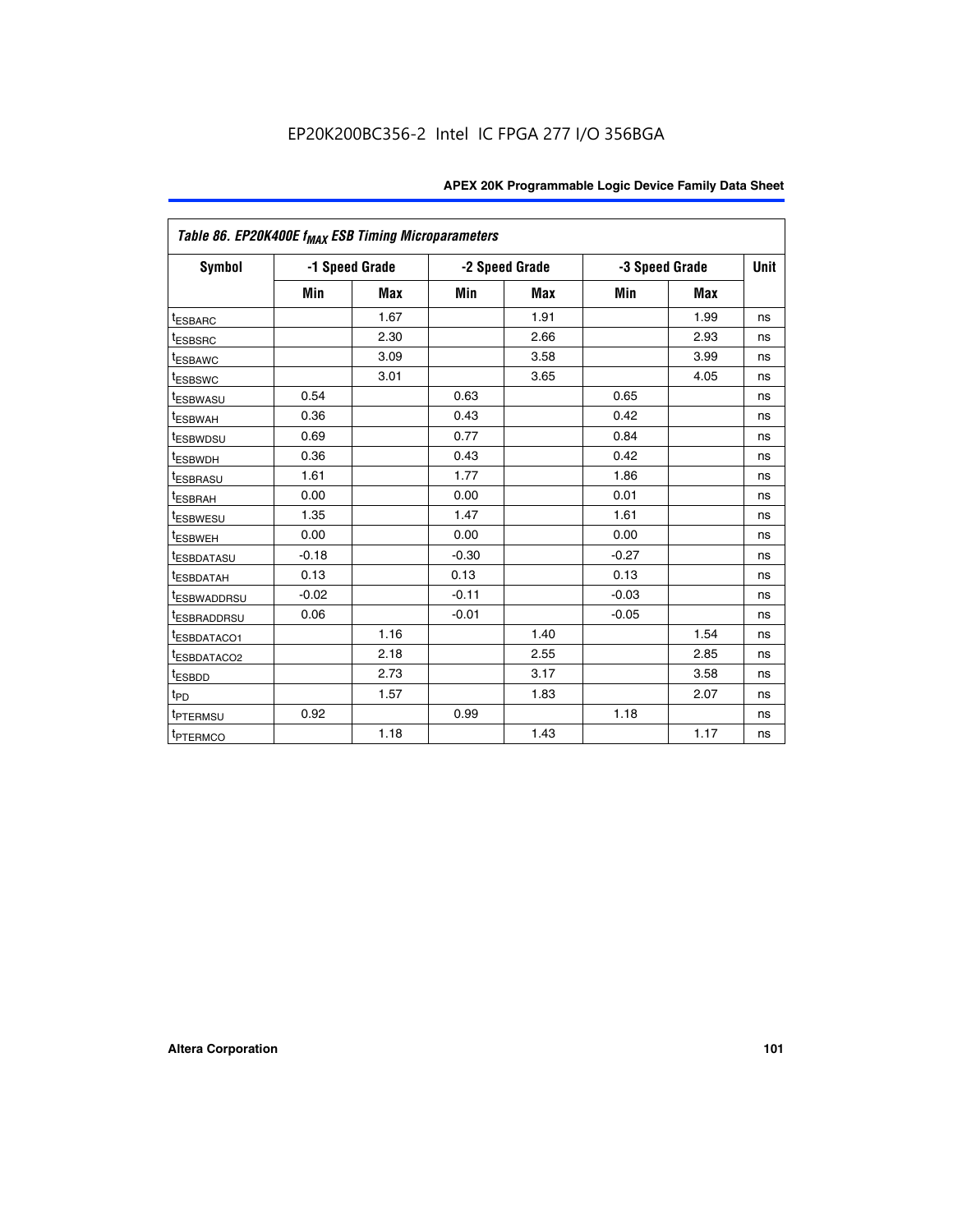| Table 87. EP20K400E f <sub>MAX</sub> Routing Delays |                                                    |            |     |      |     |      |    |  |  |  |  |
|-----------------------------------------------------|----------------------------------------------------|------------|-----|------|-----|------|----|--|--|--|--|
| Symbol                                              | -2 Speed Grade<br>-1 Speed Grade<br>-3 Speed Grade |            |     |      |     |      |    |  |  |  |  |
|                                                     | Min                                                | <b>Max</b> | Min | Max  | Min | Max  |    |  |  |  |  |
| $t_{F1-4}$                                          |                                                    | 0.25       |     | 0.25 |     | 0.26 | ns |  |  |  |  |
| $t_{F5-20}$                                         |                                                    | 1.01       |     | 1.12 |     | 1.25 | ns |  |  |  |  |
| $t_{F20+}$                                          |                                                    | 3.71       |     | 3.92 |     | 4.17 | ns |  |  |  |  |

|                    | Table 88. EP20K400E Minimum Pulse Width Timing Parameters |                |      |                |      |                |             |  |  |  |  |
|--------------------|-----------------------------------------------------------|----------------|------|----------------|------|----------------|-------------|--|--|--|--|
| Symbol             |                                                           | -1 Speed Grade |      | -2 Speed Grade |      | -3 Speed Grade | <b>Unit</b> |  |  |  |  |
|                    | Min                                                       | <b>Max</b>     | Min  | <b>Max</b>     | Min  | Max            |             |  |  |  |  |
| $t_{CH}$           | 1.36                                                      |                | 2.22 |                | 2.35 |                | ns          |  |  |  |  |
| $t_{\rm CL}$       | 1.36                                                      |                | 2.26 |                | 2.35 |                | ns          |  |  |  |  |
| $t_{CLRP}$         | 0.18                                                      |                | 0.18 |                | 0.19 |                | ns          |  |  |  |  |
| <sup>t</sup> PREP  | 0.18                                                      |                | 0.18 |                | 0.19 |                | ns          |  |  |  |  |
| <sup>t</sup> ESBCH | 1.36                                                      |                | 2.26 |                | 2.35 |                | ns          |  |  |  |  |
| <sup>t</sup> ESBCL | 1.36                                                      |                | 2.26 |                | 2.35 |                | ns          |  |  |  |  |
| <sup>t</sup> ESBWP | 1.17                                                      |                | 1.38 |                | 1.56 |                | ns          |  |  |  |  |
| <sup>t</sup> ESBRP | 0.94                                                      |                | 1.09 |                | 1.25 |                | ns          |  |  |  |  |

|                      | Table 89. EP20K400E External Timing Parameters |            |      |                |      |                |      |  |  |  |  |  |
|----------------------|------------------------------------------------|------------|------|----------------|------|----------------|------|--|--|--|--|--|
| Symbol               | -1 Speed Grade                                 |            |      | -2 Speed Grade |      | -3 Speed Grade | Unit |  |  |  |  |  |
|                      | Min                                            | <b>Max</b> | Min  | <b>Max</b>     | Min  | Max            |      |  |  |  |  |  |
| $t_{INSU}$           | 2.51                                           |            | 2.64 |                | 2.77 |                | ns   |  |  |  |  |  |
| $t_{INH}$            | 0.00                                           |            | 0.00 |                | 0.00 |                | ns   |  |  |  |  |  |
| t <sub>outco</sub>   | 2.00                                           | 5.25       | 2.00 | 5.79           | 2.00 | 6.32           | ns   |  |  |  |  |  |
| <sup>t</sup> INSUPLL | 3.221                                          |            | 3.38 |                |      |                | ns   |  |  |  |  |  |
| <sup>t</sup> INHPLL  | 0.00                                           |            | 0.00 |                | -    |                | ns   |  |  |  |  |  |
| toutcopll            | 0.50                                           | 2.25       | 0.50 | 2.45           |      |                | ns   |  |  |  |  |  |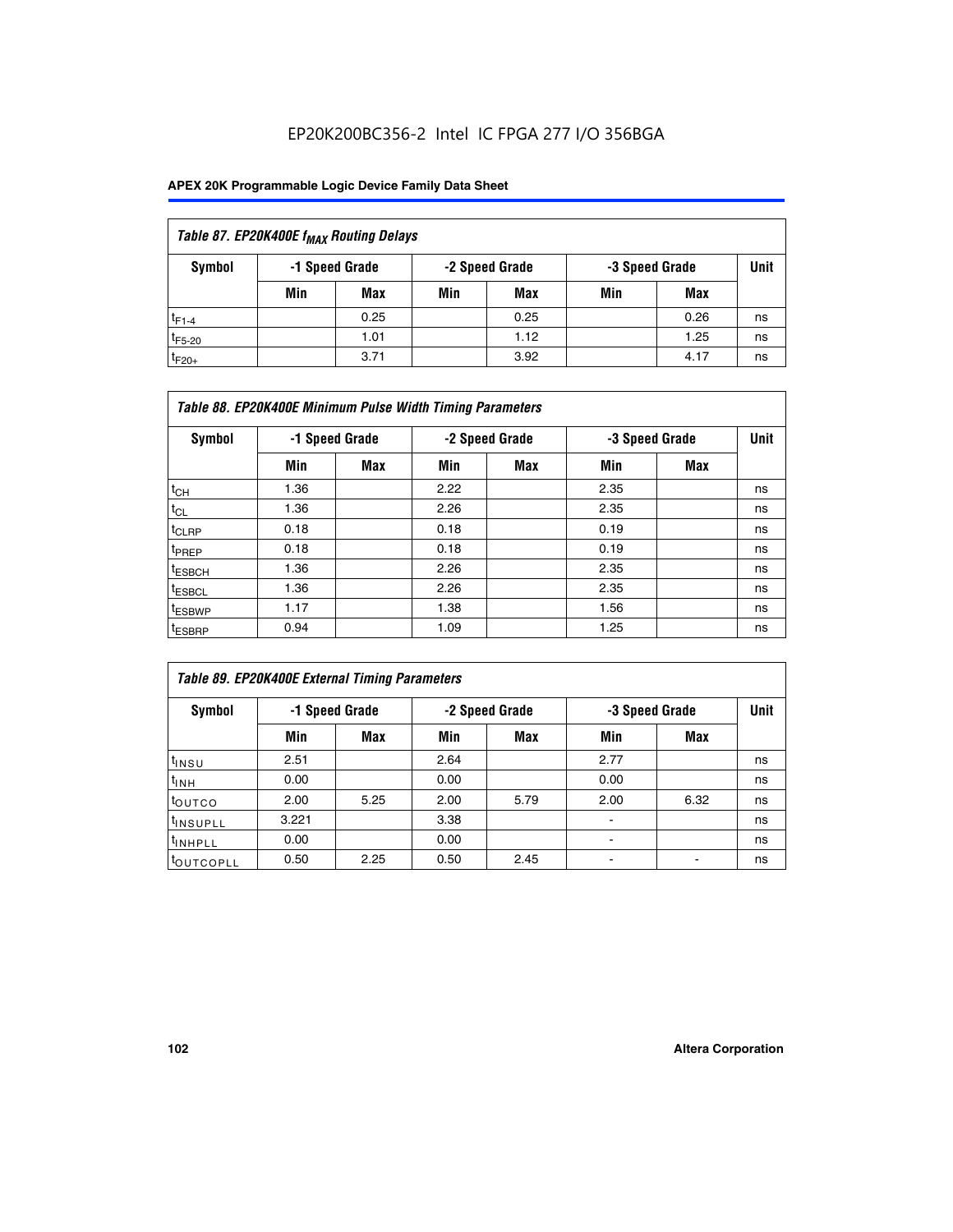| <b>Table 90. EP20K400E External Bidirectional Timing Parameters</b> |                |      |                |      |      |                |             |  |  |  |
|---------------------------------------------------------------------|----------------|------|----------------|------|------|----------------|-------------|--|--|--|
| Symbol                                                              | -1 Speed Grade |      | -2 Speed Grade |      |      | -3 Speed Grade | <b>Unit</b> |  |  |  |
|                                                                     | Min            | Max  | Min            | Max  | Min  | Max            |             |  |  |  |
| t <sub>INSUBIDIR</sub>                                              | 2.93           |      | 3.23           |      | 3.44 |                | ns          |  |  |  |
| t <sub>INHBIDIR</sub>                                               | 0.00           |      | 0.00           |      | 0.00 |                | ns          |  |  |  |
| t <sub>OUTCOBIDIR</sub>                                             | 2.00           | 5.25 | 2.00           | 5.79 | 2.00 | 6.32           | ns          |  |  |  |
| <i>txzbidir</i>                                                     |                | 5.95 |                | 6.77 |      | 7.12           | ns          |  |  |  |
| tzxbidir                                                            |                | 5.95 |                | 6.77 |      | 7.12           | ns          |  |  |  |
| <sup>t</sup> INSUBIDIRPLL                                           | 4.31           |      | 4.76           |      |      |                | ns          |  |  |  |
| t <sub>INHBIDIRPLL</sub>                                            | 0.00           |      | 0.00           |      |      |                | ns          |  |  |  |
| toutco <u>bidirpll</u>                                              | 0.50           | 2.25 | 0.50           | 2.45 |      |                | ns          |  |  |  |
| <sup>t</sup> xzbidirpll                                             |                | 2.94 |                | 3.43 |      |                | ns          |  |  |  |
| tzxBIDIRPLL                                                         |                | 2.94 |                | 3.43 |      |                | ns          |  |  |  |

Tables 91 through 96 describe  $f_{MAX}$  LE Timing Microparameters,  $f_{MAX}$ ESB Timing Microparameters, *f<sub>MAX</sub>* Routing Delays, Minimum Pulse Width Timing Parameters, External Timing Parameters, and External Bidirectional Timing Parameters for EP20K600E APEX 20KE devices.

| Table 91. EP20K600E f <sub>MAX</sub> LE Timing Microparameters |                |            |                |            |                |      |      |  |  |  |
|----------------------------------------------------------------|----------------|------------|----------------|------------|----------------|------|------|--|--|--|
| Symbol                                                         | -1 Speed Grade |            | -2 Speed Grade |            | -3 Speed Grade |      | Unit |  |  |  |
|                                                                | Min            | <b>Max</b> | Min            | <b>Max</b> | Min            | Max  |      |  |  |  |
| $t_{\text{SU}}$                                                | 0.16           |            | 0.16           |            | 0.17           |      | ns   |  |  |  |
| $t_H$                                                          | 0.29           |            | 0.33           |            | 0.37           |      | ns   |  |  |  |
| $t_{CO}$                                                       |                | 0.65       |                | 0.38       |                | 0.49 | ns   |  |  |  |
| $t_{LUT}$                                                      |                | 0.70       |                | 1.00       |                | 1.30 | ns   |  |  |  |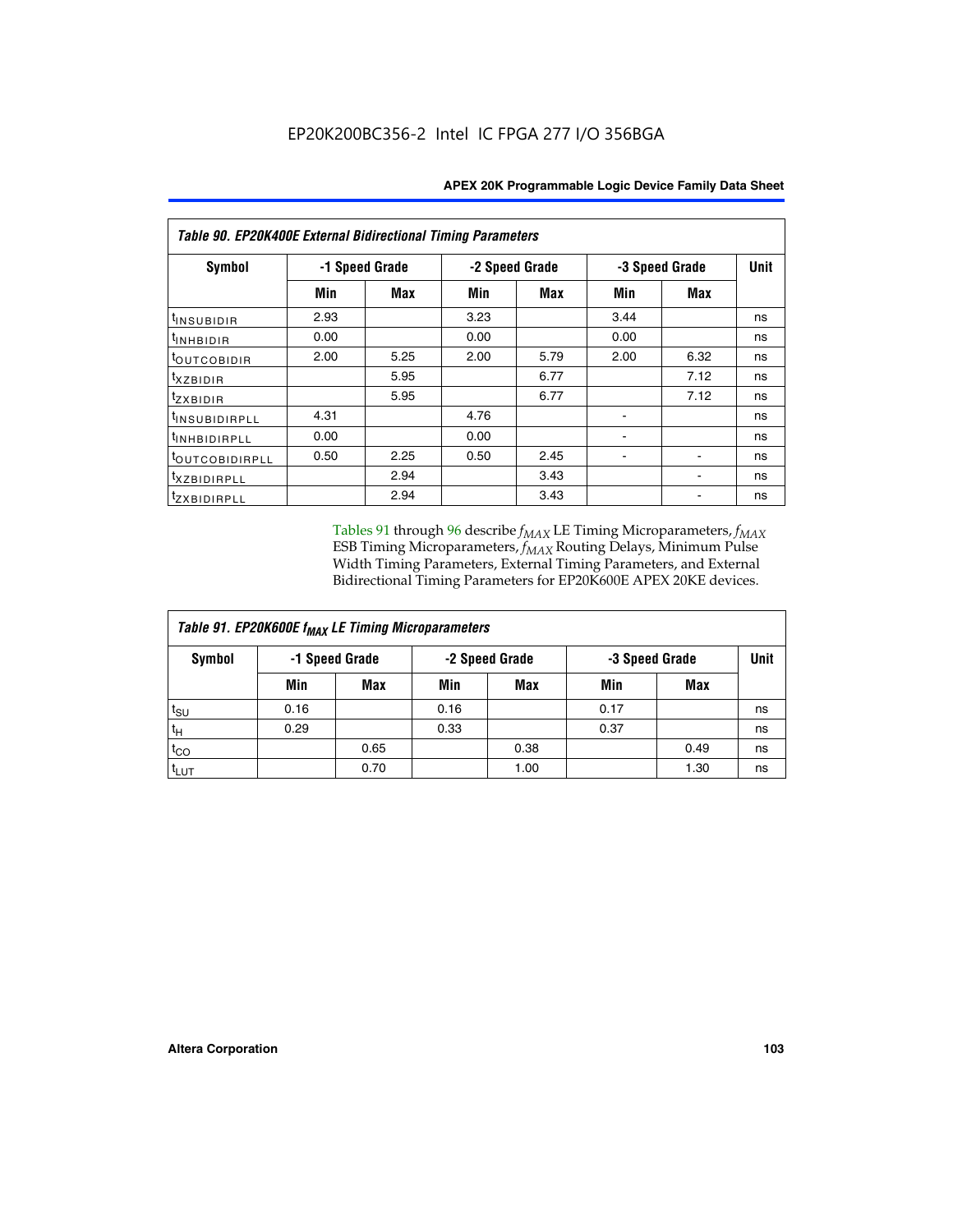| Table 92. EP20K600E f <sub>MAX</sub> ESB Timing Microparameters |         |                |      |                |      |                |             |
|-----------------------------------------------------------------|---------|----------------|------|----------------|------|----------------|-------------|
| <b>Symbol</b>                                                   |         | -1 Speed Grade |      | -2 Speed Grade |      | -3 Speed Grade | <b>Unit</b> |
|                                                                 | Min     | Max            | Min  | Max            | Min  | Max            |             |
| <sup>t</sup> ESBARC                                             |         | 1.67           |      | 2.39           |      | 3.11           | ns          |
| t <sub>ESBSRC</sub>                                             |         | 2.27           |      | 3.07           |      | 3.86           | ns          |
| <sup>t</sup> ESBAWC                                             |         | 3.19           |      | 4.56           |      | 5.93           | ns          |
| <sup>t</sup> ESBSWC                                             |         | 3.51           |      | 4.62           |      | 5.72           | ns          |
| <sup>t</sup> ESBWASU                                            | 1.46    |                | 2.08 |                | 2.70 |                | ns          |
| t <sub>ESBWAH</sub>                                             | 0.00    |                | 0.00 |                | 0.00 |                | ns          |
| t <sub>ESBWDSU</sub>                                            | 1.60    |                | 2.29 |                | 2.97 |                | ns          |
| t <sub>ESBWDH</sub>                                             | 0.00    |                | 0.00 |                | 0.00 |                | ns          |
| <sup>t</sup> ESBRASU                                            | 1.61    |                | 2.30 |                | 2.99 |                | ns          |
| <sup>t</sup> ESBRAH                                             | 0.00    |                | 0.00 |                | 0.00 |                | ns          |
| t <sub>ESBWESU</sub>                                            | 1.49    |                | 2.30 |                | 3.11 |                | ns          |
| t <sub>ESBWEH</sub>                                             | 0.00    |                | 0.00 |                | 0.00 |                | ns          |
| t <sub>ESBDATASU</sub>                                          | $-0.01$ |                | 0.35 |                | 0.71 |                | ns          |
| <sup>t</sup> ESBDATAH                                           | 0.13    |                | 0.13 |                | 0.13 |                | ns          |
| <sup>t</sup> ESBWADDRSU                                         | 0.19    |                | 0.62 |                | 1.06 |                | ns          |
| <sup>t</sup> ESBRADDRSU                                         | 0.25    |                | 0.71 |                | 1.17 |                | ns          |
| <sup>t</sup> ESBDATACO1                                         |         | 1.01           |      | 1.19           |      | 1.37           | ns          |
| <sup>t</sup> ESBDATACO2                                         |         | 2.18           |      | 3.12           |      | 4.05           | ns          |
| <sup>t</sup> ESBDD                                              |         | 3.19           |      | 4.56           |      | 5.93           | ns          |
| t <sub>PD</sub>                                                 |         | 1.57           |      | 2.25           |      | 2.92           | ns          |
| <b>TPTERMSU</b>                                                 | 0.85    |                | 1.43 |                | 2.01 |                | ns          |
| t <sub>PTERMCO</sub>                                            |         | 1.03           |      | 1.21           |      | 1.39           | ns          |

| Table 93. EP20K600E f <sub>MAX</sub> Routing Delays |                                                    |      |     |      |     |      |    |  |  |  |  |
|-----------------------------------------------------|----------------------------------------------------|------|-----|------|-----|------|----|--|--|--|--|
| Symbol                                              | -1 Speed Grade<br>-2 Speed Grade<br>-3 Speed Grade |      |     |      |     |      |    |  |  |  |  |
|                                                     | Min                                                | Max  | Min | Max  | Min | Max  |    |  |  |  |  |
| $t_{F1-4}$                                          |                                                    | 0.22 |     | 0.25 |     | 0.26 | ns |  |  |  |  |
| $t_{F5-20}$                                         |                                                    | 1.26 |     | 1.39 |     | 1.52 | ns |  |  |  |  |
| $t_{F20+}$                                          |                                                    | 3.51 |     | 3.88 |     | 4.26 | ns |  |  |  |  |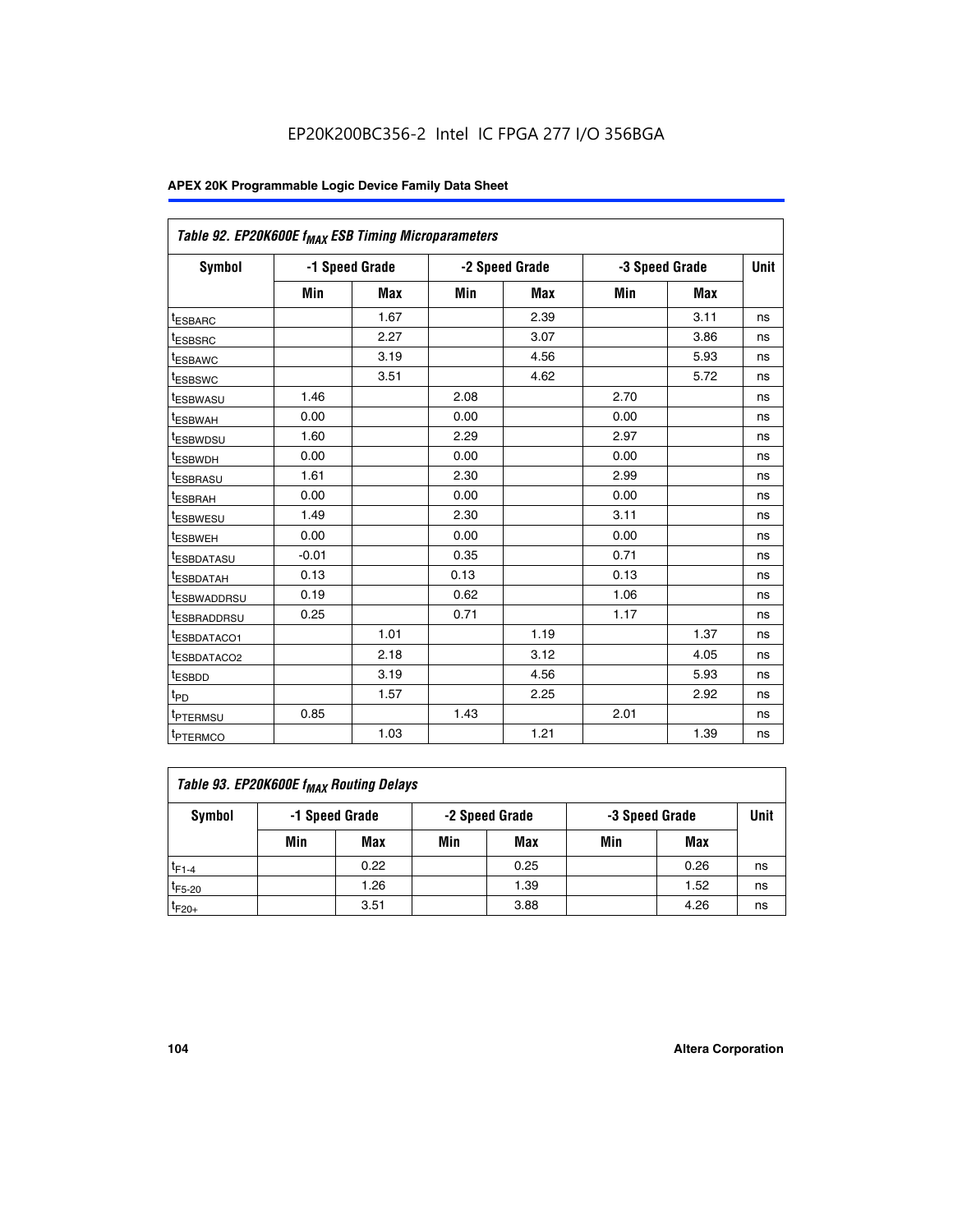|                    | Table 94. EP20K600E Minimum Pulse Width Timing Parameters |                |      |                |                |            |             |  |  |  |  |  |
|--------------------|-----------------------------------------------------------|----------------|------|----------------|----------------|------------|-------------|--|--|--|--|--|
| <b>Symbol</b>      |                                                           | -1 Speed Grade |      | -2 Speed Grade | -3 Speed Grade |            | <b>Unit</b> |  |  |  |  |  |
|                    | Min                                                       | <b>Max</b>     | Min  | Max            | Min            | <b>Max</b> |             |  |  |  |  |  |
| $t_{CH}$           | 2.00                                                      |                | 2.50 |                | 2.75           |            | ns          |  |  |  |  |  |
| $t_{CL}$           | 2.00                                                      |                | 2.50 |                | 2.75           |            | ns          |  |  |  |  |  |
| t <sub>CLRP</sub>  | 0.18                                                      |                | 0.26 |                | 0.34           |            | ns          |  |  |  |  |  |
| t <sub>PREP</sub>  | 0.18                                                      |                | 0.26 |                | 0.34           |            | ns          |  |  |  |  |  |
| <sup>t</sup> ESBCH | 2.00                                                      |                | 2.50 |                | 2.75           |            | ns          |  |  |  |  |  |
| <sup>t</sup> ESBCL | 2.00                                                      |                | 2.50 |                | 2.75           |            | ns          |  |  |  |  |  |
| <sup>t</sup> ESBWP | 1.17                                                      |                | 1.68 |                | 2.18           |            | ns          |  |  |  |  |  |
| <sup>t</sup> ESBRP | 0.95                                                      |                | 1.35 |                | 1.76           |            | ns          |  |  |  |  |  |

|                      | Table 95. EP20K600E External Timing Parameters |      |      |                |                          |                |             |  |  |  |  |  |  |
|----------------------|------------------------------------------------|------|------|----------------|--------------------------|----------------|-------------|--|--|--|--|--|--|
| Symbol               | -1 Speed Grade                                 |      |      | -2 Speed Grade |                          | -3 Speed Grade | <b>Unit</b> |  |  |  |  |  |  |
|                      | Min                                            | Max  | Min  | <b>Max</b>     | Min                      | Max            |             |  |  |  |  |  |  |
| t <sub>insu</sub>    | 2.74                                           |      | 2.74 |                | 2.87                     |                | ns          |  |  |  |  |  |  |
| $t_{INH}$            | 0.00                                           |      | 0.00 |                | 0.00                     |                | ns          |  |  |  |  |  |  |
| toutco               | 2.00                                           | 5.51 | 2.00 | 6.06           | 2.00                     | 6.61           | ns          |  |  |  |  |  |  |
| <sup>t</sup> INSUPLL | 1.86                                           |      | 1.96 |                |                          |                | ns          |  |  |  |  |  |  |
| <sup>t</sup> INHPLL  | 0.00                                           |      | 0.00 |                | $\overline{\phantom{a}}$ |                | ns          |  |  |  |  |  |  |
| <b>LOUTCOPLL</b>     | 0.50                                           | 2.62 | 0.50 | 2.91           |                          |                | ns          |  |  |  |  |  |  |

|                              | Table 96. EP20K600E External Bidirectional Timing Parameters |      |      |                |                |             |    |  |  |  |  |  |
|------------------------------|--------------------------------------------------------------|------|------|----------------|----------------|-------------|----|--|--|--|--|--|
| Symbol                       | -1 Speed Grade                                               |      |      | -2 Speed Grade | -3 Speed Grade | <b>Unit</b> |    |  |  |  |  |  |
|                              | Min                                                          | Max  | Min  | Max            | Min            | Max         |    |  |  |  |  |  |
| <sup>t</sup> INSUBIDIR       | 0.64                                                         |      | 0.98 |                | 1.08           |             | ns |  |  |  |  |  |
| <sup>t</sup> INHBIDIR        | 0.00                                                         |      | 0.00 |                | 0.00           |             | ns |  |  |  |  |  |
| <sup>t</sup> OUTCOBIDIR      | 2.00                                                         | 5.51 | 2.00 | 6.06           | 2.00           | 6.61        | ns |  |  |  |  |  |
| $txz$ BIDIR                  |                                                              | 6.10 |      | 6.74           |                | 7.10        | ns |  |  |  |  |  |
| $t_{ZXBIDIR}$                |                                                              | 6.10 |      | 6.74           |                | 7.10        | ns |  |  |  |  |  |
| <sup>t</sup> INSUBIDIRPLL    | 2.26                                                         |      | 2.68 |                |                |             | ns |  |  |  |  |  |
| <sup>t</sup> INHBIDIRPLL     | 0.00                                                         |      | 0.00 |                |                |             | ns |  |  |  |  |  |
| <b><i>LOUTCOBIDIRPLL</i></b> | 0.50                                                         | 2.62 | 0.50 | 2.91           |                |             | ns |  |  |  |  |  |
| <sup>t</sup> XZBIDIRPLL      |                                                              | 3.21 |      | 3.59           |                |             | ns |  |  |  |  |  |
| <sup>t</sup> zxbidirpll      |                                                              | 3.21 |      | 3.59           |                |             | ns |  |  |  |  |  |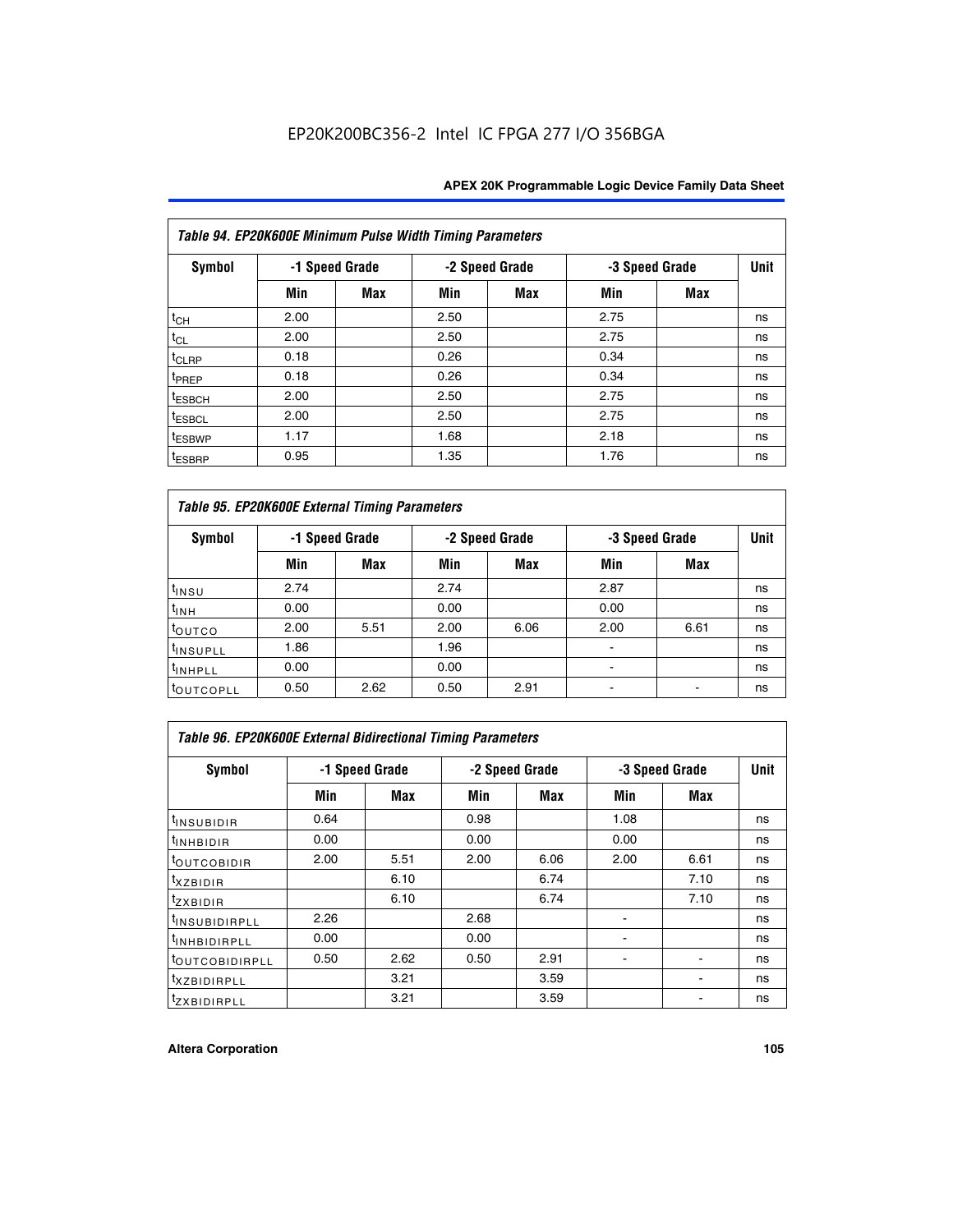Tables 97 through 102 describe  $f_{MAX}$  LE Timing Microparameters,  $f_{MAX}$ ESB Timing Microparameters, *f<sub>MAX</sub>* Routing Delays, Minimum Pulse Width Timing Parameters, External Timing Parameters, and External Bidirectional Timing Parameters for EP20K1000E APEX 20KE devices.

| Table 97. EP20K1000E f <sub>MAX</sub> LE Timing Microparameters |      |                |      |                |      |                |             |  |  |  |  |
|-----------------------------------------------------------------|------|----------------|------|----------------|------|----------------|-------------|--|--|--|--|
| Symbol                                                          |      | -1 Speed Grade |      | -2 Speed Grade |      | -3 Speed Grade | <b>Unit</b> |  |  |  |  |
|                                                                 | Min  | <b>Max</b>     | Min  | <b>Max</b>     | Min  | Max            |             |  |  |  |  |
| $t_{\text{SU}}$                                                 | 0.25 |                | 0.25 |                | 0.25 |                | ns          |  |  |  |  |
| $t_H$                                                           | 0.25 |                | 0.25 |                | 0.25 |                | ns          |  |  |  |  |
| $t_{CO}$                                                        |      | 0.28           |      | 0.32           |      | 0.33           | ns          |  |  |  |  |
| t <sub>LUT</sub>                                                |      | 0.80           |      | 0.95           |      | 1.13           | ns          |  |  |  |  |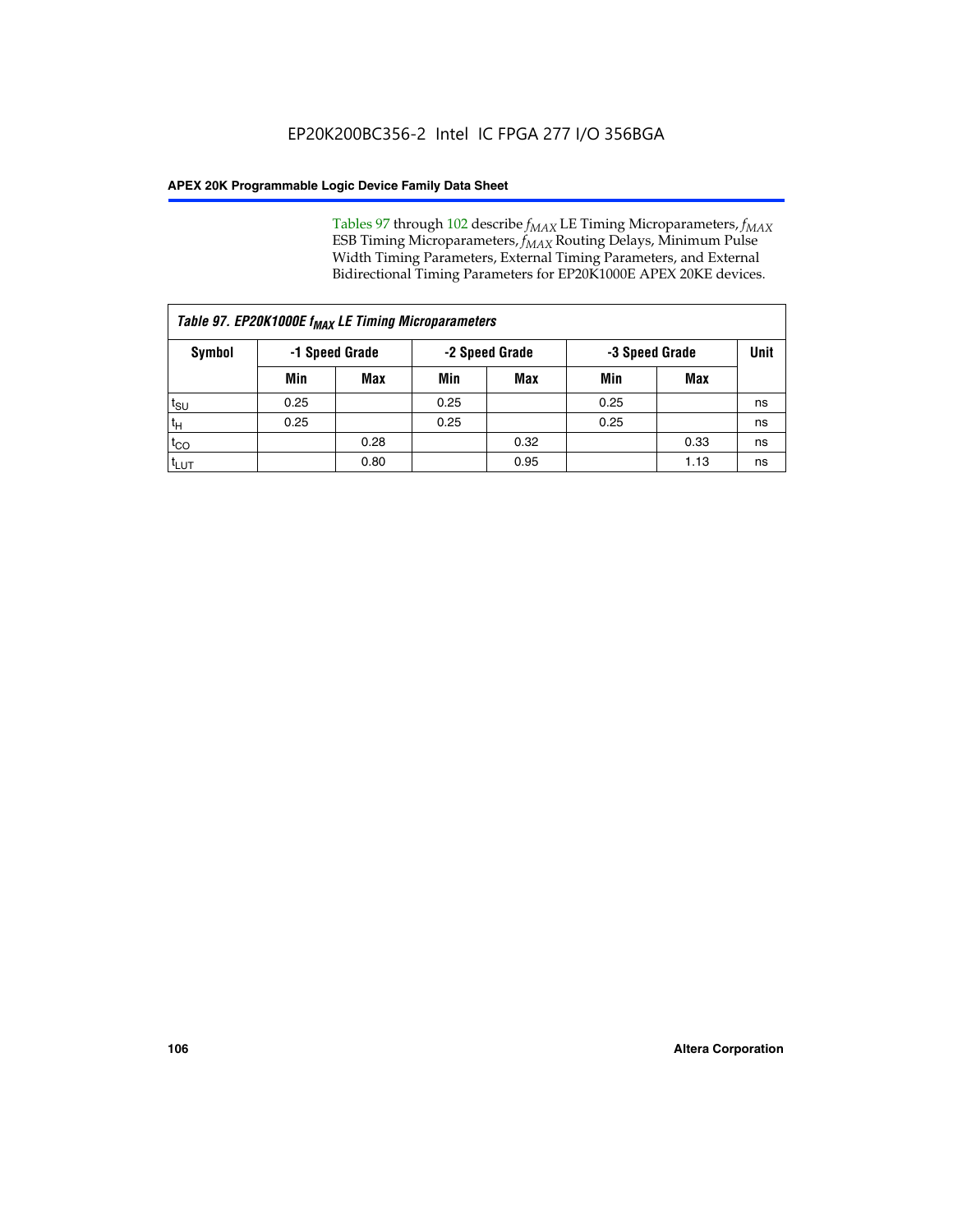| Table 98. EP20K1000E f <sub>MAX</sub> ESB Timing Microparameters |      |                |                |            |      |                |             |
|------------------------------------------------------------------|------|----------------|----------------|------------|------|----------------|-------------|
| Symbol                                                           |      | -1 Speed Grade | -2 Speed Grade |            |      | -3 Speed Grade | <b>Unit</b> |
|                                                                  | Min  | <b>Max</b>     | Min            | <b>Max</b> | Min  | <b>Max</b>     |             |
| <sup>t</sup> ESBARC                                              |      | 1.78           |                | 2.02       |      | 1.95           | ns          |
| <sup>t</sup> ESBSRC                                              |      | 2.52           |                | 2.91       |      | 3.14           | ns          |
| <sup>t</sup> ESBAWC                                              |      | 3.52           |                | 4.11       |      | 4.40           | ns          |
| <sup>t</sup> ESBSWC                                              |      | 3.23           |                | 3.84       |      | 4.16           | ns          |
| t <sub>ESBWASU</sub>                                             | 0.62 |                | 0.67           |            | 0.61 |                | ns          |
| <sup>t</sup> ESBWAH                                              | 0.41 |                | 0.55           |            | 0.55 |                | ns          |
| <sup>t</sup> ESBWDSU                                             | 0.77 |                | 0.79           |            | 0.81 |                | ns          |
| <sup>t</sup> ESBWDH                                              | 0.41 |                | 0.55           |            | 0.55 |                | ns          |
| <sup>t</sup> ESBRASU                                             | 1.74 |                | 1.92           |            | 1.85 |                | ns          |
| <sup>t</sup> ESBRAH                                              | 0.00 |                | 0.01           |            | 0.23 |                | ns          |
| <sup>t</sup> ESBWESU                                             | 2.07 |                | 2.28           |            | 2.41 |                | ns          |
| t <sub>ESBWEH</sub>                                              | 0.00 |                | 0.00           |            | 0.00 |                | ns          |
| <sup>t</sup> ESBDATASU                                           | 0.25 |                | 0.27           |            | 0.29 |                | ns          |
| <sup>t</sup> ESBDATAH                                            | 0.13 |                | 0.13           |            | 0.13 |                | ns          |
| <sup>t</sup> ESBWADDRSU                                          | 0.11 |                | 0.04           |            | 0.11 |                | ns          |
| <sup>t</sup> ESBRADDRSU                                          | 0.14 |                | 0.11           |            | 0.16 |                | ns          |
| <sup>t</sup> ESBDATACO1                                          |      | 1.29           |                | 1.50       |      | 1.63           | ns          |
| <sup>I</sup> ESBDATACO2                                          |      | 2.55           |                | 2.99       |      | 3.22           | ns          |
| <sup>t</sup> ESBDD                                               |      | 3.12           |                | 3.57       |      | 3.85           | ns          |
| $t_{\mathsf{PD}}$                                                |      | 1.84           |                | 2.13       |      | 2.32           | ns          |
| t <sub>PTERMSU</sub>                                             | 1.08 |                | 1.19           |            | 1.32 |                | ns          |
| <sup>t</sup> PTERMCO                                             |      | 1.31           |                | 1.53       |      | 1.66           | ns          |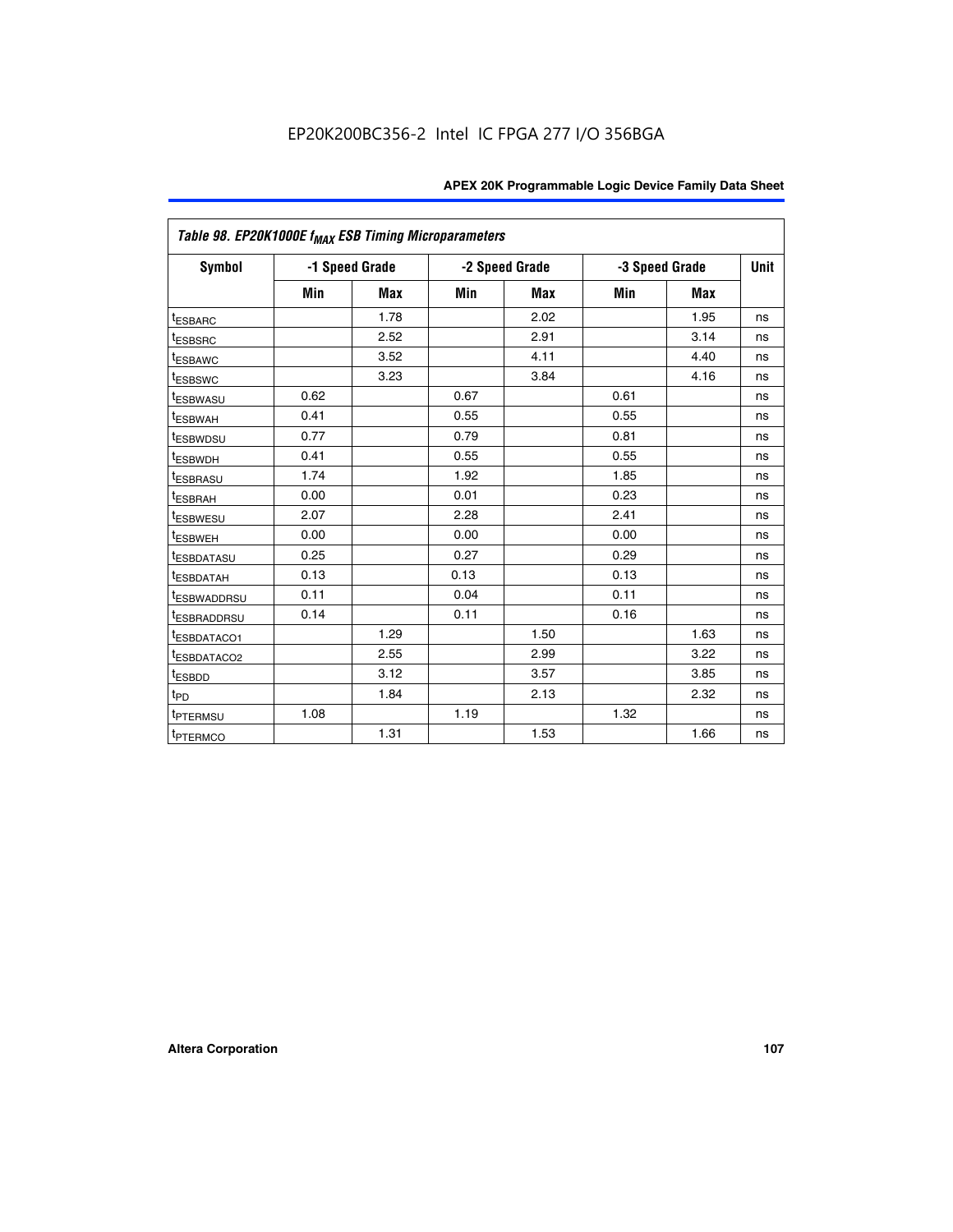## EP20K200BC356-2 Intel IC FPGA 277 I/O 356BGA

### **APEX 20K Programmable Logic Device Family Data Sheet**

| Table 99. EP20K1000E f <sub>MAX</sub> Routing Delays |     |                |     |                |     |                |             |  |  |  |
|------------------------------------------------------|-----|----------------|-----|----------------|-----|----------------|-------------|--|--|--|
| Symbol                                               |     | -1 Speed Grade |     | -2 Speed Grade |     | -3 Speed Grade | <b>Unit</b> |  |  |  |
|                                                      | Min | Max            | Min | Max            | Min | Max            |             |  |  |  |
| $t_{F1-4}$                                           |     | 0.27           |     | 0.27           |     | 0.27           | ns          |  |  |  |
| $t_{F5-20}$                                          |     | 1.45           |     | 1.63           |     | 1.75           | ns          |  |  |  |
| $t_{F20+}$                                           |     | 4.15           |     | 4.33           |     | 4.97           | ns          |  |  |  |

|                    | Table 100. EP20K1000E Minimum Pulse Width Timing Parameters |                |      |                |      |                |             |  |  |  |  |
|--------------------|-------------------------------------------------------------|----------------|------|----------------|------|----------------|-------------|--|--|--|--|
| Symbol             |                                                             | -1 Speed Grade |      | -2 Speed Grade |      | -3 Speed Grade | <b>Unit</b> |  |  |  |  |
|                    | Min                                                         | <b>Max</b>     | Min  | Max            | Min  | Max            |             |  |  |  |  |
| $t_{CH}$           | 1.25                                                        |                | 1.43 |                | 1.67 |                | ns          |  |  |  |  |
| $t_{CL}$           | 1.25                                                        |                | 1.43 |                | 1.67 |                | ns          |  |  |  |  |
| t <sub>CLRP</sub>  | 0.20                                                        |                | 0.20 |                | 0.20 |                | ns          |  |  |  |  |
| <sup>t</sup> PREP  | 0.20                                                        |                | 0.20 |                | 0.20 |                | ns          |  |  |  |  |
| <sup>t</sup> ESBCH | 1.25                                                        |                | 1.43 |                | 1.67 |                | ns          |  |  |  |  |
| <sup>t</sup> ESBCL | 1.25                                                        |                | 1.43 |                | 1.67 |                | ns          |  |  |  |  |
| <sup>t</sup> ESBWP | 1.28                                                        |                | 1.51 |                | 1.65 |                | ns          |  |  |  |  |
| <sup>t</sup> ESBRP | 1.11                                                        |                | 1.29 |                | 1.41 |                | ns          |  |  |  |  |

| Table 101. EP20K1000E External Timing Parameters |                |      |      |                |                |      |             |  |  |  |  |
|--------------------------------------------------|----------------|------|------|----------------|----------------|------|-------------|--|--|--|--|
| Symbol                                           | -1 Speed Grade |      |      | -2 Speed Grade | -3 Speed Grade |      | <b>Unit</b> |  |  |  |  |
|                                                  | Min            | Max  | Min  | <b>Max</b>     | Min            | Max  |             |  |  |  |  |
| $t_{INSU}$                                       | 2.70           |      | 2.84 |                | 2.97           |      | ns          |  |  |  |  |
| $t_{INH}$                                        | 0.00           |      | 0.00 |                | 0.00           |      | ns          |  |  |  |  |
| toutco                                           | 2.00           | 5.75 | 2.00 | 6.33           | 2.00           | 6.90 | ns          |  |  |  |  |
| <b>t</b> INSUPLL                                 | 1.64           |      | 2.09 |                |                |      | ns          |  |  |  |  |
| <sup>t</sup> INHPLL                              | 0.00           |      | 0.00 |                | -              |      | ns          |  |  |  |  |
| t <sub>outcopll</sub>                            | 0.50           | 2.25 | 0.50 | 2.99           |                |      | ns          |  |  |  |  |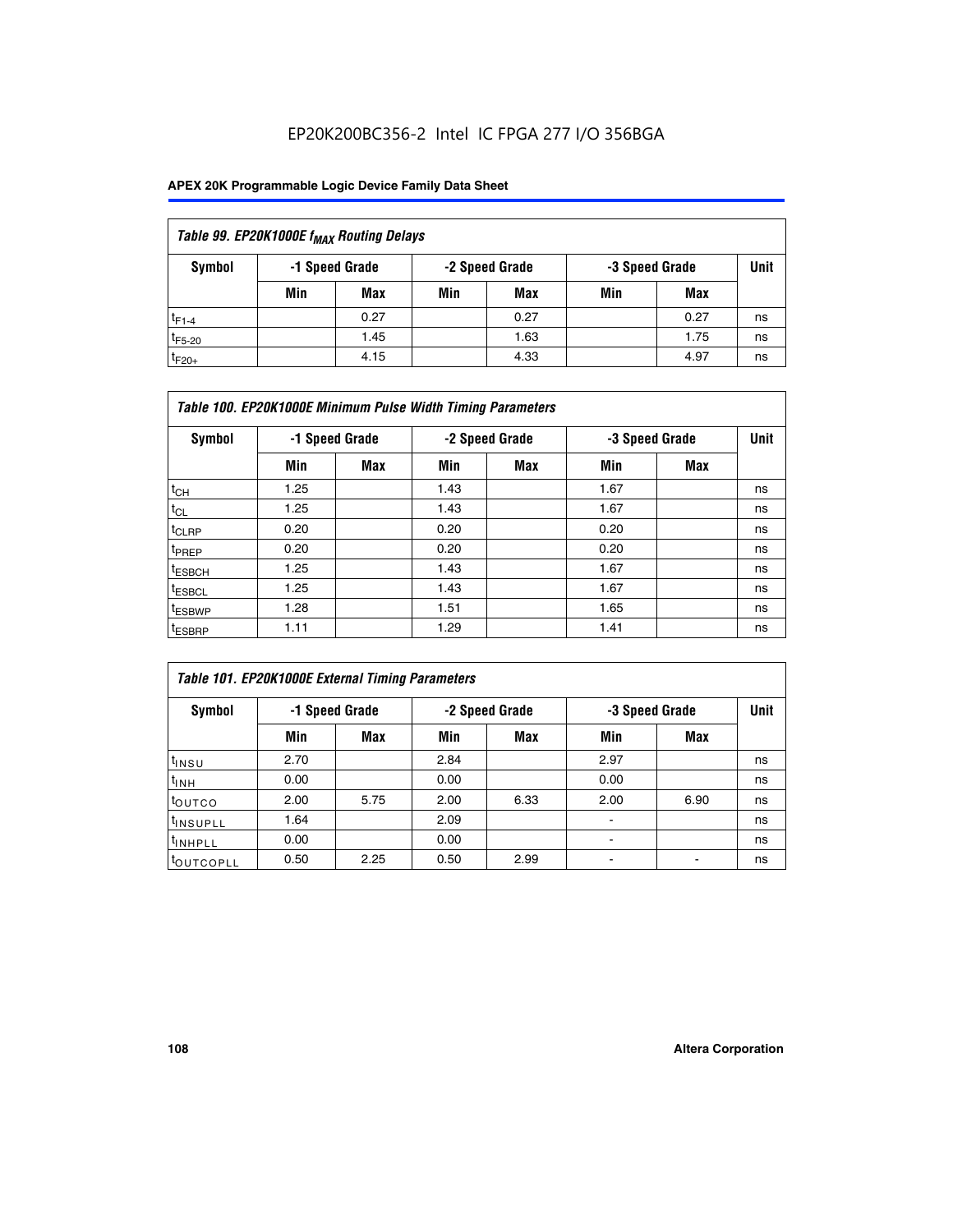|                          | Table 102. EP20K1000E External Bidirectional Timing Parameters |      |                |      |                |             |    |  |  |  |  |
|--------------------------|----------------------------------------------------------------|------|----------------|------|----------------|-------------|----|--|--|--|--|
| Symbol                   | -1 Speed Grade                                                 |      | -2 Speed Grade |      | -3 Speed Grade | <b>Unit</b> |    |  |  |  |  |
|                          | Min                                                            | Max  | Min            | Max  | Min            | <b>Max</b>  |    |  |  |  |  |
| t <sub>INSUBIDIR</sub>   | 3.22                                                           |      | 3.33           |      | 3.51           |             | ns |  |  |  |  |
| <sup>t</sup> INHBIDIR    | 0.00                                                           |      | 0.00           |      | 0.00           |             | ns |  |  |  |  |
| t <sub>outcobidir</sub>  | 2.00                                                           | 5.75 | 2.00           | 6.33 | 2.00           | 6.90        | ns |  |  |  |  |
| <i>txzbidir</i>          |                                                                | 6.31 |                | 7.09 |                | 7.76        | ns |  |  |  |  |
| tzxbidir                 |                                                                | 6.31 |                | 7.09 |                | 7.76        | ns |  |  |  |  |
| tINSUBIDIRPLL            | 3.25                                                           |      | 3.26           |      |                |             | ns |  |  |  |  |
| t <sub>INHBIDIRPLL</sub> | 0.00                                                           |      | 0.00           |      |                |             | ns |  |  |  |  |
| toutco <u>bidirpll</u>   | 0.50                                                           | 2.25 | 0.50           | 2.99 |                |             | ns |  |  |  |  |
| <i>txzBIDIRPLL</i>       |                                                                | 2.81 |                | 3.80 |                |             | ns |  |  |  |  |
| tzxBIDIRPLL              |                                                                | 2.81 |                | 3.80 |                |             | ns |  |  |  |  |

Tables 103 through 108 describe  $f_{MAX}$  LE Timing Microparameters,  $f_{MAX}$ ESB Timing Microparameters, *f<sub>MAX</sub>* Routing Delays, Minimum Pulse Width Timing Parameters, External Timing Parameters, and External Bidirectional Timing Parameters for EP20K1500E APEX 20KE devices.

| Table 103. EP20K1500E f <sub>MAX</sub> LE Timing Microparameters |      |                |                |            |                |      |             |  |  |  |
|------------------------------------------------------------------|------|----------------|----------------|------------|----------------|------|-------------|--|--|--|
| Symbol                                                           |      | -1 Speed Grade | -2 Speed Grade |            | -3 Speed Grade |      | <b>Unit</b> |  |  |  |
|                                                                  | Min  | <b>Max</b>     | Min            | <b>Max</b> | Min            | Max  |             |  |  |  |
| $t_{\sf SU}$                                                     | 0.25 |                | 0.25           |            | 0.25           |      | ns          |  |  |  |
| $t_H$                                                            | 0.25 |                | 0.25           |            | 0.25           |      | ns          |  |  |  |
| $t_{CO}$                                                         |      | 0.28           |                | 0.32       |                | 0.33 | ns          |  |  |  |
| t <sub>lut</sub>                                                 |      | 0.80           |                | 0.95       |                | 1.13 | ns          |  |  |  |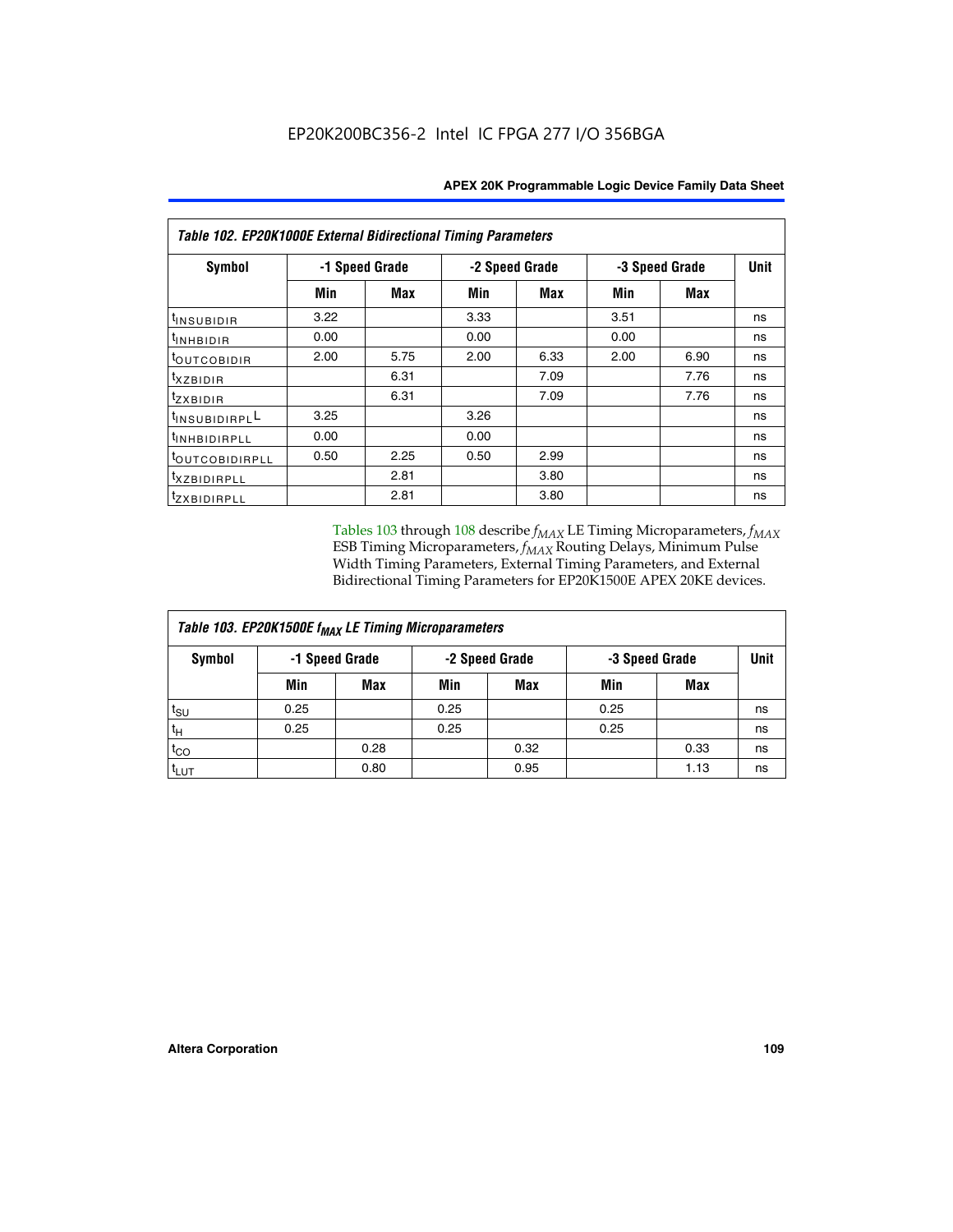| Table 104. EP20K1500E f <sub>MAX</sub> ESB Timing Microparameters |      |                |      |                |            |                |             |
|-------------------------------------------------------------------|------|----------------|------|----------------|------------|----------------|-------------|
| <b>Symbol</b>                                                     |      | -1 Speed Grade |      | -2 Speed Grade |            | -3 Speed Grade | <b>Unit</b> |
|                                                                   | Min  | <b>Max</b>     | Min  | <b>Max</b>     | <b>Min</b> | <b>Max</b>     |             |
| t <sub>ESBARC</sub>                                               |      | 1.78           |      | 2.02           |            | 1.95           | ns          |
| t <sub>ESBSRC</sub>                                               |      | 2.52           |      | 2.91           |            | 3.14           | ns          |
| <sup>t</sup> ESBAWC                                               |      | 3.52           |      | 4.11           |            | 4.40           | ns          |
| t <sub>ESBSWC</sub>                                               |      | 3.23           |      | 3.84           |            | 4.16           | ns          |
| <sup>t</sup> ESBWASU                                              | 0.62 |                | 0.67 |                | 0.61       |                | ns          |
| <sup>t</sup> ESBWAH                                               | 0.41 |                | 0.55 |                | 0.55       |                | ns          |
| t <sub>ESBWDSU</sub>                                              | 0.77 |                | 0.79 |                | 0.81       |                | ns          |
| <sup>t</sup> ESBWDH                                               | 0.41 |                | 0.55 |                | 0.55       |                | ns          |
| <sup>t</sup> ESBRASU                                              | 1.74 |                | 1.92 |                | 1.85       |                | ns          |
| <sup>t</sup> ESBRAH                                               | 0.00 |                | 0.01 |                | 0.23       |                | ns          |
| <sup>t</sup> ESBWESU                                              | 2.07 |                | 2.28 |                | 2.41       |                | ns          |
| t <sub>ESBWEH</sub>                                               | 0.00 |                | 0.00 |                | 0.00       |                | ns          |
| <sup>t</sup> ESBDATASU                                            | 0.25 |                | 0.27 |                | 0.29       |                | ns          |
| <sup>t</sup> ESBDATAH                                             | 0.13 |                | 0.13 |                | 0.13       |                | ns          |
| <sup>t</sup> ESBWADDRSU                                           | 0.11 |                | 0.04 |                | 0.11       |                | ns          |
| <sup>t</sup> ESBRADDRSU                                           | 0.14 |                | 0.11 |                | 0.16       |                | ns          |
| <sup>t</sup> ESBDATACO1                                           |      | 1.29           |      | 1.50           |            | 1.63           | ns          |
| t <sub>ESBDATACO2</sub>                                           |      | 2.55           |      | 2.99           |            | 3.22           | ns          |
| <sup>t</sup> ESBDD                                                |      | 3.12           |      | 3.57           |            | 3.85           | ns          |
| t <sub>PD</sub>                                                   |      | 1.84           |      | 2.13           |            | 2.32           | ns          |
| t <sub>PTERMSU</sub>                                              | 1.08 |                | 1.19 |                | 1.32       |                | ns          |
| t <sub>PTERMCO</sub>                                              |      | 1.31           |      | 1.53           |            | 1.66           | ns          |

| Table 105. EP20K1500E f <sub>MAX</sub> Routing Delays |     |                |                |      |      |      |    |  |  |  |
|-------------------------------------------------------|-----|----------------|----------------|------|------|------|----|--|--|--|
| Symbol                                                |     | -1 Speed Grade | -3 Speed Grade |      | Unit |      |    |  |  |  |
|                                                       | Min | Max            | Min            | Max  | Min  | Max  |    |  |  |  |
| $t_{F1-4}$                                            |     | 0.28           |                | 0.28 |      | 0.28 | ns |  |  |  |
| $t_{F5-20}$                                           |     | 1.36           |                | 1.50 |      | 1.62 | ns |  |  |  |
| $t_{F20+}$                                            |     | 4.43           |                | 4.48 |      | 5.07 | ns |  |  |  |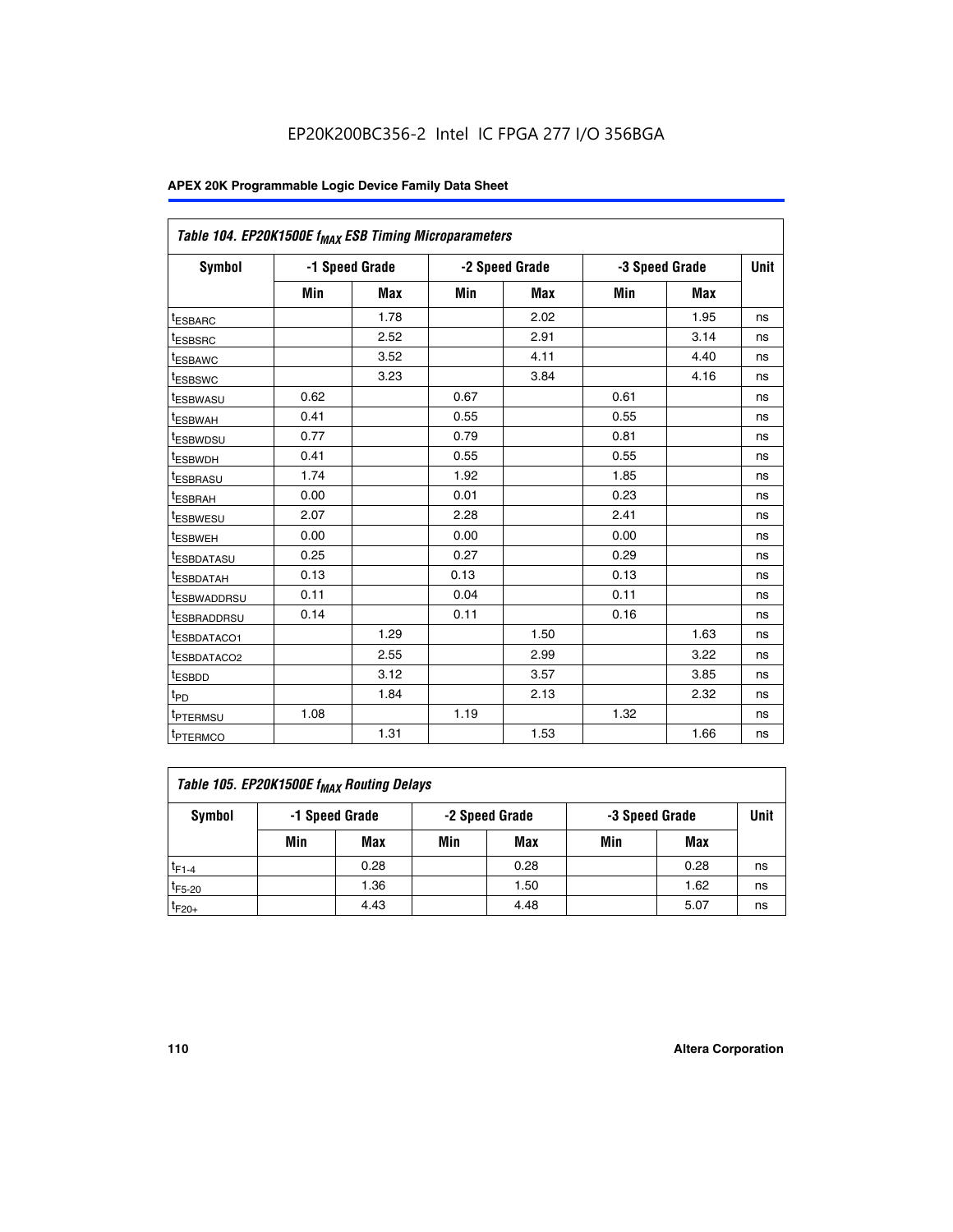|                    | Table 106. EP20K1500E Minimum Pulse Width Timing Parameters |            |      |                |                |            |             |  |  |  |  |  |
|--------------------|-------------------------------------------------------------|------------|------|----------------|----------------|------------|-------------|--|--|--|--|--|
| Symbol             | -1 Speed Grade                                              |            |      | -2 Speed Grade | -3 Speed Grade |            | <b>Unit</b> |  |  |  |  |  |
|                    | Min                                                         | <b>Max</b> | Min  | Max            | Min            | <b>Max</b> |             |  |  |  |  |  |
| $t_{CH}$           | 1.25                                                        |            | 1.43 |                | 1.67           |            | ns          |  |  |  |  |  |
| $t_{CL}$           | 1.25                                                        |            | 1.43 |                | 1.67           |            | ns          |  |  |  |  |  |
| $t_{CLRP}$         | 0.20                                                        |            | 0.20 |                | 0.20           |            | ns          |  |  |  |  |  |
| t <sub>PREP</sub>  | 0.20                                                        |            | 0.20 |                | 0.20           |            | ns          |  |  |  |  |  |
| <sup>t</sup> ESBCH | 1.25                                                        |            | 1.43 |                | 1.67           |            | ns          |  |  |  |  |  |
| <sup>t</sup> ESBCL | 1.25                                                        |            | 1.43 |                | 1.67           |            | ns          |  |  |  |  |  |
| t <sub>ESBWP</sub> | 1.28                                                        |            | 1.51 |                | 1.65           |            | ns          |  |  |  |  |  |
| <sup>t</sup> ESBRP | 1.11                                                        |            | 1.29 |                | 1.41           |            | ns          |  |  |  |  |  |

|                       | Table 107. EP20K1500E External Timing Parameters |            |      |                |      |                |             |  |  |  |  |  |
|-----------------------|--------------------------------------------------|------------|------|----------------|------|----------------|-------------|--|--|--|--|--|
| Symbol                | -1 Speed Grade                                   |            |      | -2 Speed Grade |      | -3 Speed Grade | <b>Unit</b> |  |  |  |  |  |
|                       | Min                                              | <b>Max</b> | Min  | <b>Max</b>     | Min  | Max            |             |  |  |  |  |  |
| t <sub>insu</sub>     | 3.09                                             |            | 3.30 |                | 3.58 |                | ns          |  |  |  |  |  |
| $t_{INH}$             | 0.00                                             |            | 0.00 |                | 0.00 |                | ns          |  |  |  |  |  |
| toutco                | 2.00                                             | 6.18       | 2.00 | 6.81           | 2.00 | 7.36           | ns          |  |  |  |  |  |
| <sup>t</sup> INSUPLL  | 1.94                                             |            | 2.08 |                |      |                | ns          |  |  |  |  |  |
| <sup>t</sup> INHPLL   | 0.00                                             |            | 0.00 |                |      |                | ns          |  |  |  |  |  |
| <sup>t</sup> OUTCOPLL | 0.50                                             | 2.67       | 0.50 | 2.99           |      |                | ns          |  |  |  |  |  |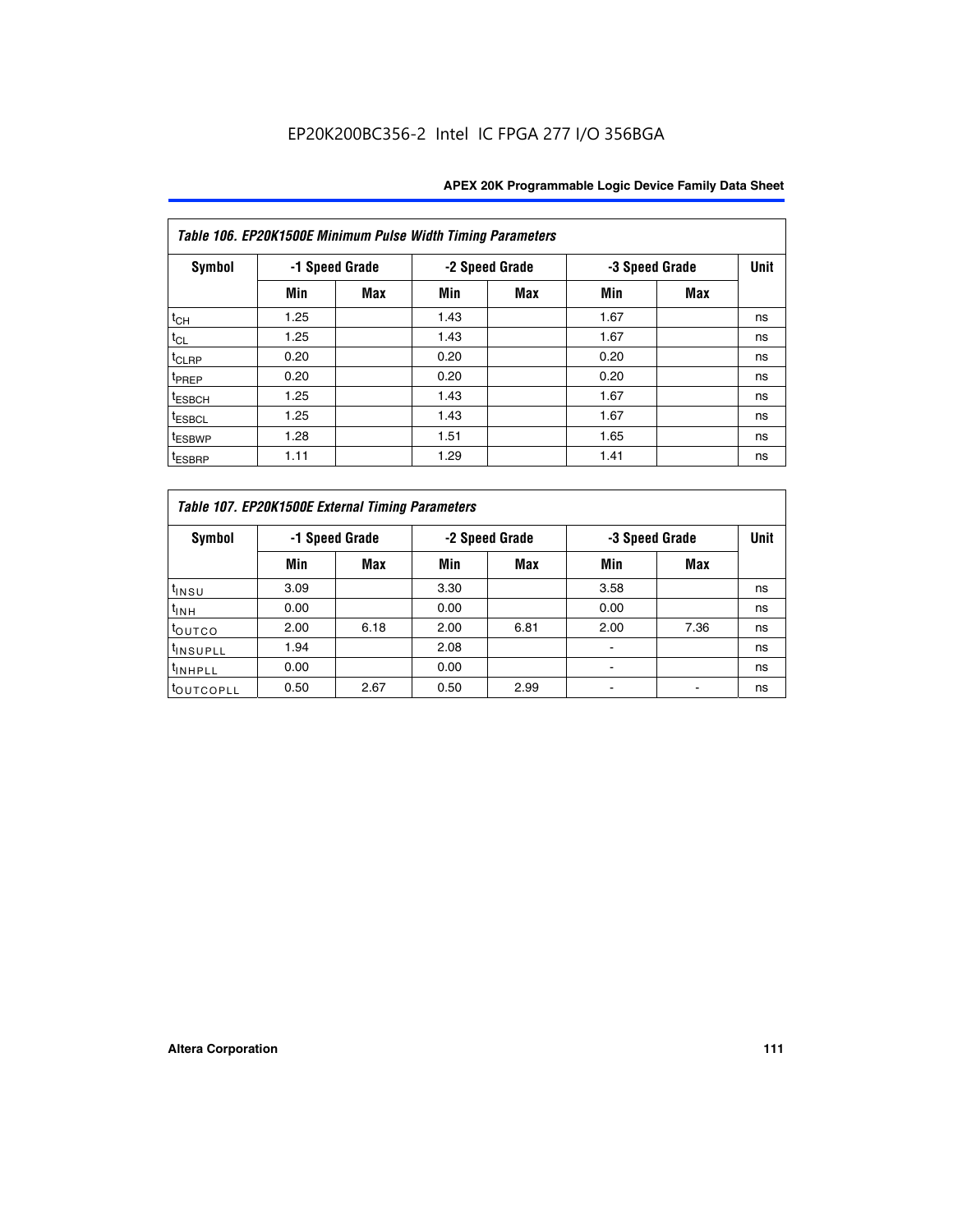|                            | Table 108. EP20K1500E External Bidirectional Timing Parameters |      |                |      |                |             |    |  |  |  |  |
|----------------------------|----------------------------------------------------------------|------|----------------|------|----------------|-------------|----|--|--|--|--|
| Symbol                     | -1 Speed Grade                                                 |      | -2 Speed Grade |      | -3 Speed Grade | <b>Unit</b> |    |  |  |  |  |
|                            | Min                                                            | Max  | Min            | Max  | Min            | Max         |    |  |  |  |  |
| <sup>t</sup> INSUBIDIR     | 3.47                                                           |      | 3.68           |      | 3.99           |             | ns |  |  |  |  |
| <sup>t</sup> INHBIDIR      | 0.00                                                           |      | 0.00           |      | 0.00           |             | ns |  |  |  |  |
| <sup>t</sup> OUTCOBIDIR    | 2.00                                                           | 6.18 | 2.00           | 6.81 | 2.00           | 7.36        | ns |  |  |  |  |
| txzBIDIR                   |                                                                | 6.91 |                | 7.62 |                | 8.38        | ns |  |  |  |  |
| $t_{Z}$ <i>x</i> BIDIR     |                                                                | 6.91 |                | 7.62 |                | 8.38        | ns |  |  |  |  |
| <sup>t</sup> INSUBIDIRPLL  | 3.05                                                           |      | 3.26           |      |                |             | ns |  |  |  |  |
| <sup>t</sup> INHBIDIRPLL   | 0.00                                                           |      | 0.00           |      |                |             | ns |  |  |  |  |
| <sup>t</sup> OUTCOBIDIRPLL | 0.50                                                           | 2.67 | 0.50           | 2.99 |                |             | ns |  |  |  |  |
| <sup>t</sup> XZBIDIRPLL    |                                                                | 3.41 |                | 3.80 |                |             | ns |  |  |  |  |
| <sup>t</sup> zxbidirpll    |                                                                | 3.41 |                | 3.80 |                |             | ns |  |  |  |  |

Tables 109 and 110 show selectable I/O standard input and output delays for APEX 20KE devices. If you select an I/O standard input or output delay other than LVCMOS, add or subtract the selected speed grade to or from the LVCMOS value.

| Table 109. Selectable I/O Standard Input Delays |                |         |     |                |     |                |     |  |  |  |
|-------------------------------------------------|----------------|---------|-----|----------------|-----|----------------|-----|--|--|--|
| <b>Symbol</b>                                   | -1 Speed Grade |         |     | -2 Speed Grade |     | -3 Speed Grade |     |  |  |  |
|                                                 | Min            | Max     | Min | Max            | Min | Max            | Min |  |  |  |
| <b>LVCMOS</b>                                   |                | 0.00    |     | 0.00           |     | 0.00           | ns  |  |  |  |
| <b>LVTTL</b>                                    |                | 0.00    |     | 0.00           |     | 0.00           | ns  |  |  |  |
| 2.5V                                            |                | 0.00    |     | 0.04           |     | 0.05           | ns  |  |  |  |
| 1.8V                                            |                | $-0.11$ |     | 0.03           |     | 0.04           | ns  |  |  |  |
| PCI                                             |                | 0.01    |     | 0.09           |     | 0.10           | ns  |  |  |  |
| $GTL+$                                          |                | $-0.24$ |     | $-0.23$        |     | $-0.19$        | ns  |  |  |  |
| SSTL-3 Class I                                  |                | $-0.32$ |     | $-0.21$        |     | $-0.47$        | ns  |  |  |  |
| SSTL-3 Class II                                 |                | $-0.08$ |     | 0.03           |     | $-0.23$        | ns  |  |  |  |
| SSTL-2 Class I                                  |                | $-0.17$ |     | $-0.06$        |     | $-0.32$        | ns  |  |  |  |
| SSTL-2 Class II                                 |                | $-0.16$ |     | $-0.05$        |     | $-0.31$        | ns  |  |  |  |
| <b>LVDS</b>                                     |                | $-0.12$ |     | $-0.12$        |     | $-0.12$        | ns  |  |  |  |
| <b>CTT</b>                                      |                | 0.00    |     | 0.00           |     | 0.00           | ns  |  |  |  |
| <b>AGP</b>                                      |                | 0.00    |     | 0.00           |     | 0.00           | ns  |  |  |  |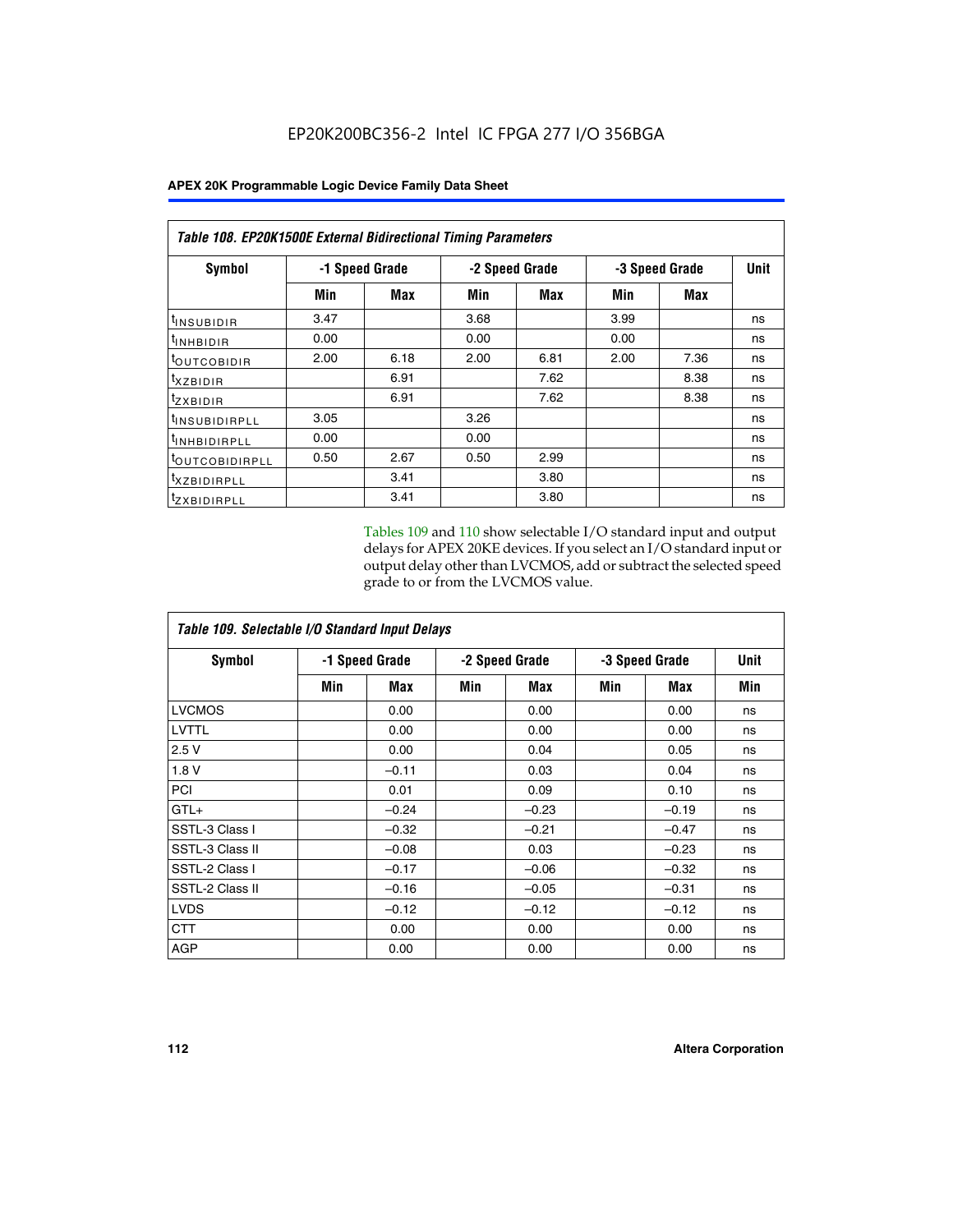|                 | Table 110. Selectable I/O Standard Output Delays |                |     |                |     |                |     |  |  |  |  |  |
|-----------------|--------------------------------------------------|----------------|-----|----------------|-----|----------------|-----|--|--|--|--|--|
| <b>Symbol</b>   |                                                  | -1 Speed Grade |     | -2 Speed Grade |     | -3 Speed Grade |     |  |  |  |  |  |
|                 | Min                                              | Max            | Min | Max            | Min | Max            | Min |  |  |  |  |  |
| LVCMOS          |                                                  | 0.00           |     | 0.00           |     | 0.00           | ns  |  |  |  |  |  |
| LVTTL           |                                                  | 0.00           |     | 0.00           |     | 0.00           | ns  |  |  |  |  |  |
| 2.5V            |                                                  | 0.00           |     | 0.09           |     | 0.10           | ns  |  |  |  |  |  |
| 1.8V            |                                                  | 2.49           |     | 2.98           |     | 3.03           | ns  |  |  |  |  |  |
| PCI             |                                                  | $-0.03$        |     | 0.17           |     | 0.16           | ns  |  |  |  |  |  |
| $GTL+$          |                                                  | 0.75           |     | 0.75           |     | 0.76           | ns  |  |  |  |  |  |
| SSTL-3 Class I  |                                                  | 1.39           |     | 1.51           |     | 1.50           | ns  |  |  |  |  |  |
| SSTL-3 Class II |                                                  | 1.11           |     | 1.23           |     | 1.23           | ns  |  |  |  |  |  |
| SSTL-2 Class I  |                                                  | 1.35           |     | 1.48           |     | 1.47           | ns  |  |  |  |  |  |
| SSTL-2 Class II |                                                  | 1.00           |     | 1.12           |     | 1.12           | ns  |  |  |  |  |  |
| <b>LVDS</b>     |                                                  | $-0.48$        |     | $-0.48$        |     | $-0.48$        | ns  |  |  |  |  |  |
| <b>CTT</b>      |                                                  | 0.00           |     | 0.00           |     | 0.00           | ns  |  |  |  |  |  |
| <b>AGP</b>      |                                                  | 0.00           |     | 0.00           |     | 0.00           | ns  |  |  |  |  |  |

# **Power Consumption**

To estimate device power consumption, use the interactive power calculator on the Altera web site at **http://www.altera.com**.

# **Configuration & Operation**

The APEX 20K architecture supports several configuration schemes. This section summarizes the device operating modes and available device configuration schemes.

## **Operating Modes**

The APEX architecture uses SRAM configuration elements that require configuration data to be loaded each time the circuit powers up. The process of physically loading the SRAM data into the device is called configuration. During initialization, which occurs immediately after configuration, the device resets registers, enables I/O pins, and begins to operate as a logic device. The I/O pins are tri-stated during power-up, and before and during configuration. Together, the configuration and initialization processes are called *command mode*; normal device operation is called *user mode*.

Before and during device configuration, all I/O pins are pulled to  $V_{\text{CCIO}}$ by a built-in weak pull-up resistor.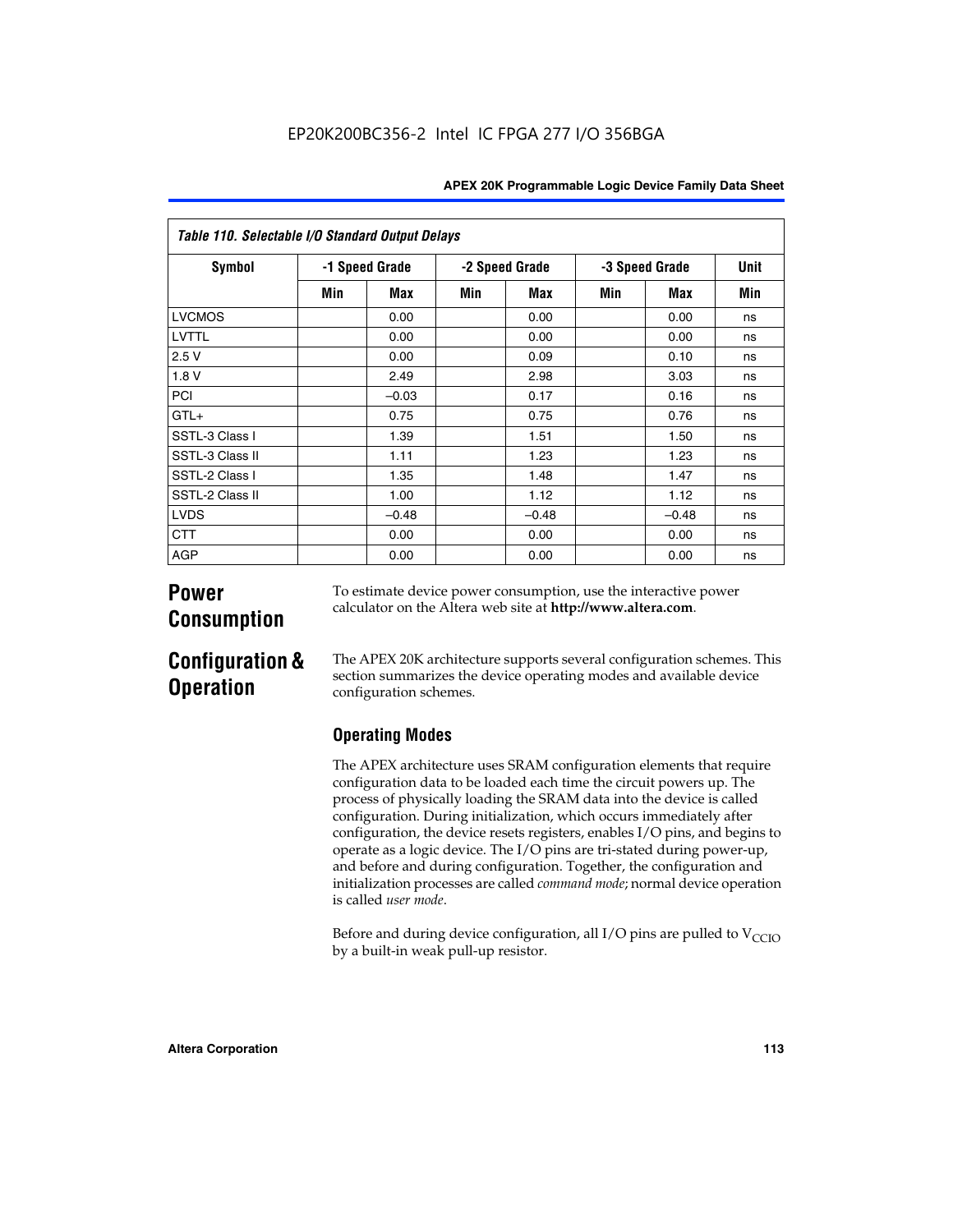SRAM configuration elements allow APEX 20K devices to be reconfigured in-circuit by loading new configuration data into the device. Real-time reconfiguration is performed by forcing the device into command mode with a device pin, loading different configuration data, reinitializing the device, and resuming usermode operation. In-field upgrades can be performed by distributing new configuration files.

## **Configuration Schemes**

The configuration data for an APEX 20K device can be loaded with one of five configuration schemes (see Table 111), chosen on the basis of the target application. An EPC2 or EPC16 configuration device, intelligent controller, or the JTAG port can be used to control the configuration of an APEX 20K device. When a configuration device is used, the system can configure automatically at system power-up.

Multiple APEX 20K devices can be configured in any of five configuration schemes by connecting the configuration enable (nCE) and configuration enable output (nCEO) pins on each device.

| <b>Table 111. Data Sources for Configuration</b> |                                                                                             |
|--------------------------------------------------|---------------------------------------------------------------------------------------------|
| <b>Configuration Scheme</b>                      | Data Source                                                                                 |
| Configuration device                             | EPC1, EPC2, EPC16 configuration devices                                                     |
| Passive serial (PS)                              | MasterBlaster or ByteBlasterMV download cable or serial data source                         |
| Passive parallel asynchronous (PPA)              | Parallel data source                                                                        |
| Passive parallel synchronous (PPS)               | Parallel data source                                                                        |
| <b>JTAG</b>                                      | MasterBlaster or ByteBlasterMV download cable or a microprocessor<br>with a Jam or JBC File |



**For more information on configuration, see Application Note 116** *(Configuring APEX 20K, FLEX 10K, & FLEX 6000 Devices.)*

**Device Pin-Outs** See the Altera web site **(http://www.altera.com)** or the *Altera Digital Library* for pin-out information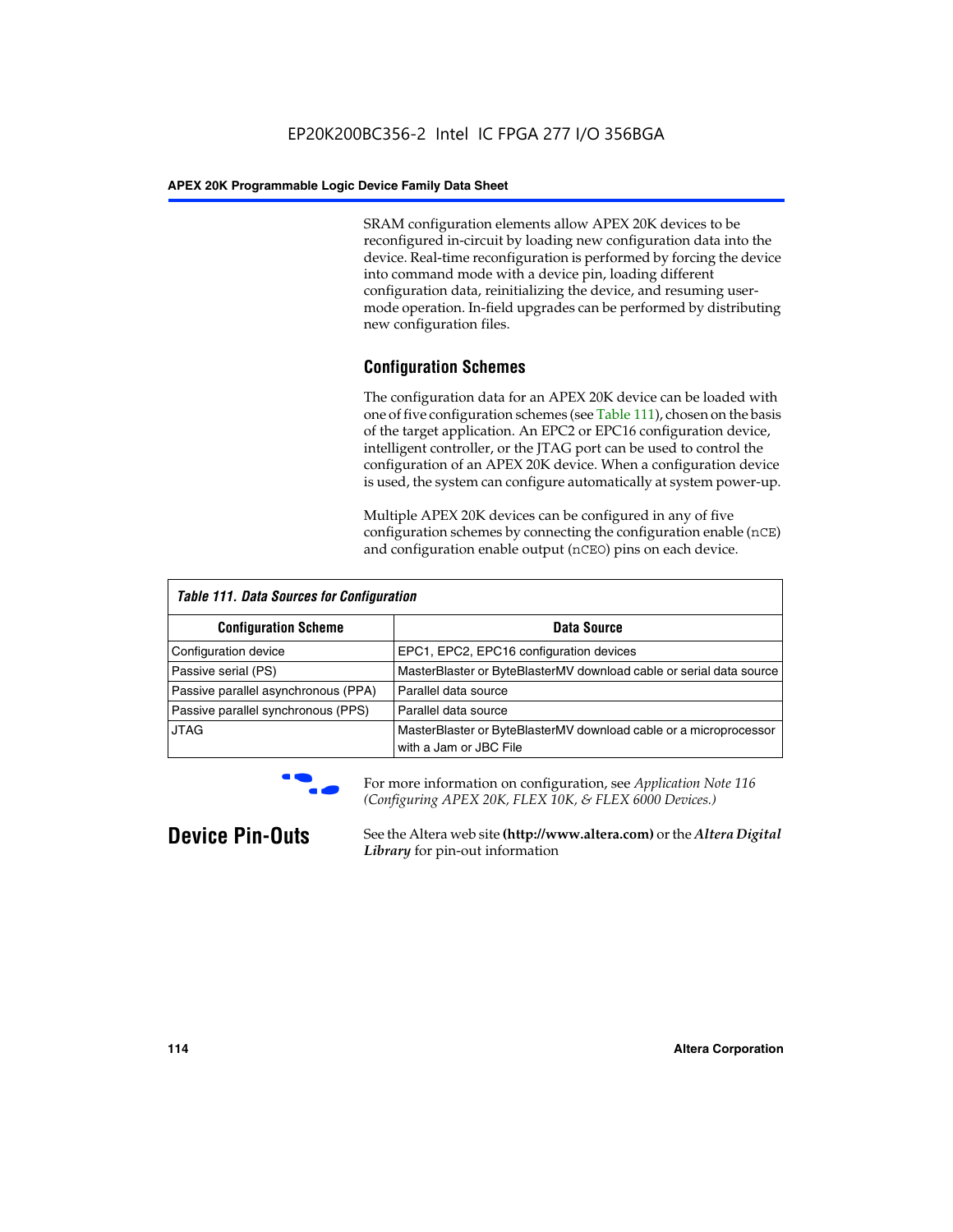### **Revision History** The information contained in the *APEX 20K Programmable Logic Device Family Data Sheet* version 5.1 supersedes information published in previous versions.

## **Version 5.1**

*APEX 20K Programmable Logic Device Family Data Sheet* version 5.1 contains the following changes:

- In version 5.0, the VI input voltage spec was updated in Table 28 on page 63.
- In version 5.0, *Note* (5) to Tables 27 through 30 was revised.
- Added *Note* (2) to Figure 21 on page 33.

## **Version 5.0**

*APEX 20K Programmable Logic Device Family Data Sheet* version 5.0 contains the following changes:

- Updated Tables 23 through 26. Removed 2.5-V operating condition tables because all APEX 20K devices are now 5.0-V tolerant.
- Updated conditions in Tables 33, 38 and 39.
- Updated data for t<sub>ESBDATAH</sub> parameter.

## **Version 4.3**

*APEX 20K Programmable Logic Device Family Data Sheet* version 4.3 contains the following changes:

- Updated Figure 20.
- Updated *Note (2)* to Table 13.
- Updated notes to Tables 27 through 30.

## **Version 4.2**

*APEX 20K Programmable Logic Device Family Data Sheet* version 4.2 contains the following changes:

- Updated Figure 29.
- Updated *Note (1)* to Figure 29.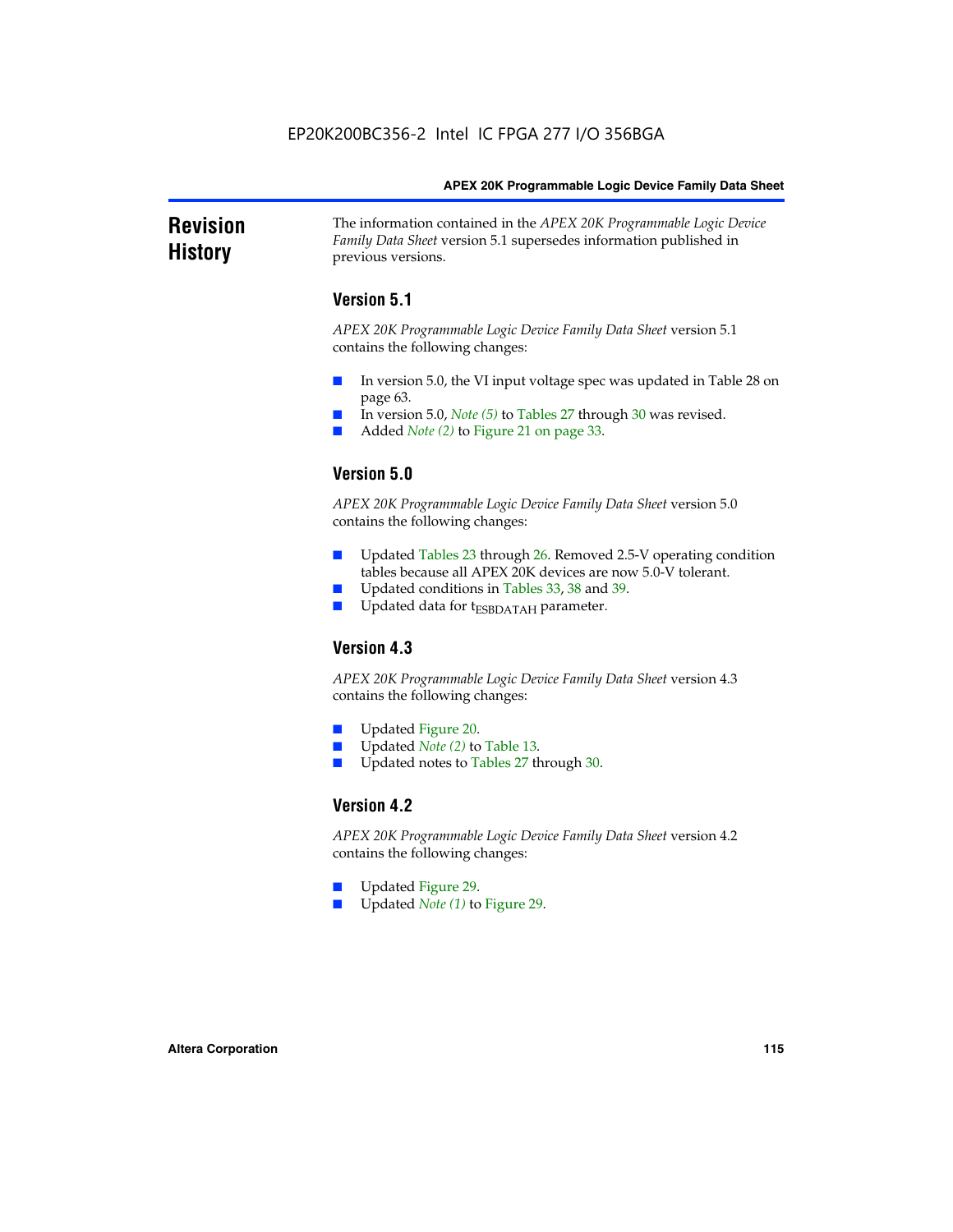## **Version 4.1**

*APEX 20K Programmable Logic Device Family Data Sheet* version 4.1 contains the following changes:

- *t<sub>ESBWEH</sub>* added to Figure 37 and Tables 35, 50, 56, 62, 68, 74, 86, 92, 97, and 104.
- Updated EP20K300E device internal and external timing numbers in Tables 79 through 84.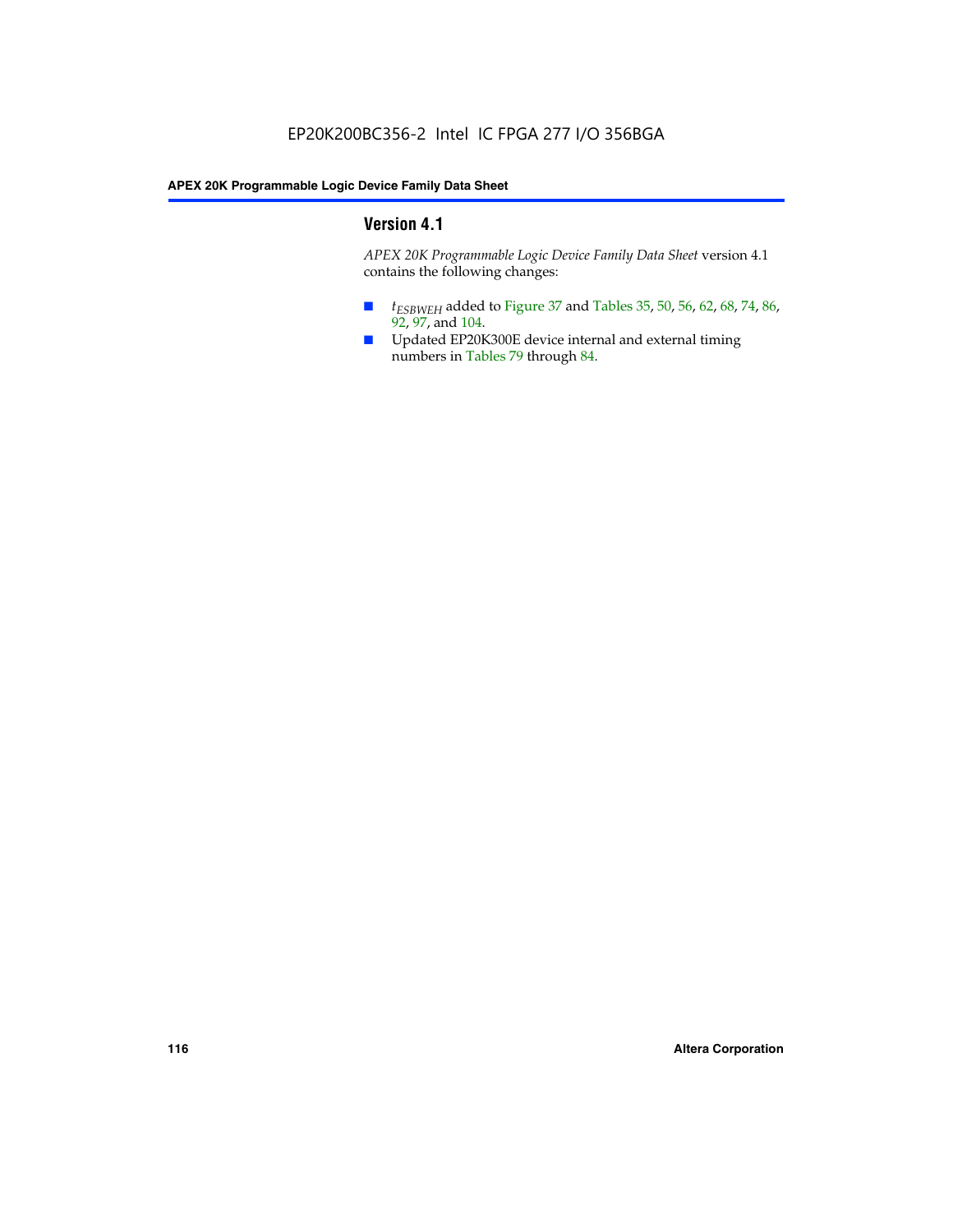

101 Innovation Drive San Jose, CA 95134 (408) 544-7000 http://www.altera.com Applications Hotline: (800) 800-EPLD Customer Marketing: (408) 544-7104 Literature Services: lit\_req@altera.com

Copyright © 2004 Altera Corporation. All rights reserved. Altera, The Programmable Solutions Company, the stylized Altera logo, specific device designations, and all other words and logos that are identified as trademarks and/or service marks are, unless noted otherwise, the trademarks and service marks of Altera Corporation in the U.S. and other countries. All other product or service names are the property of their respective holders. Altera products are protected under numerous U.S. and foreign patents and pending applications, mask work rights, and copyrights. Altera warrants performance of its semiconductor products to current specifications in accordance with Altera's standard warranty, but reserves the right to make changes

to any products and services at any time without notice. Altera assumes no responsibility or liability arising out of the application or use of any information, product, or service described herein except as expressly agreed to in writing by Altera Corporation. Altera customers are advised to obtain the latest version of device specifications before relying on any published information and before placing orders for products or services.



**117 Altera Corporation**